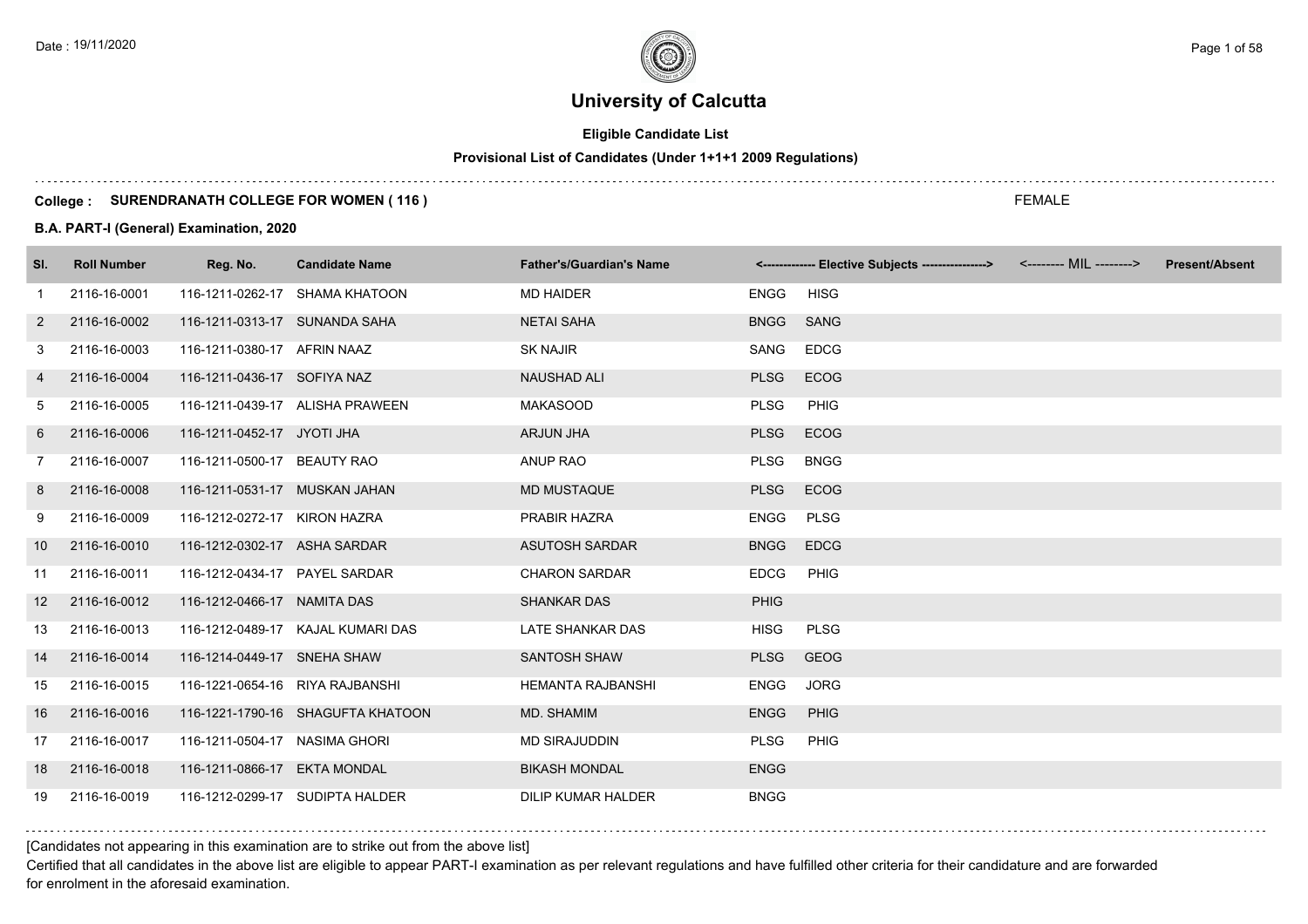# **Eligible Candidate List**

# **Provisional List of Candidates (Under 1+1+1 2009 Regulations)**

#### **College : SURENDRANATH COLLEGE FOR WOMEN ( 116 )**

#### **B.A. PART-I (General) Examination, 2020**

| <b>Roll Number</b> | Reg. No. | <b>Candidate Name</b> | <b>Father's/Guardian's Name</b>                                                                                                                                                                                                                                                                                                                                                                                                                                                                                                                                                                                                                                  |             |             | <b>Present/Absent</b>                                                      |
|--------------------|----------|-----------------------|------------------------------------------------------------------------------------------------------------------------------------------------------------------------------------------------------------------------------------------------------------------------------------------------------------------------------------------------------------------------------------------------------------------------------------------------------------------------------------------------------------------------------------------------------------------------------------------------------------------------------------------------------------------|-------------|-------------|----------------------------------------------------------------------------|
| 2116-16-0020       |          |                       | ARABINDA SARDAR                                                                                                                                                                                                                                                                                                                                                                                                                                                                                                                                                                                                                                                  | <b>EDCG</b> | <b>PLSG</b> |                                                                            |
| 2116-16-0021       |          |                       | <b>MAKHAN DAS</b>                                                                                                                                                                                                                                                                                                                                                                                                                                                                                                                                                                                                                                                | <b>HISG</b> | <b>PLSG</b> |                                                                            |
| 2116-16-0022       |          |                       | <b>SATTAR MOLLA</b>                                                                                                                                                                                                                                                                                                                                                                                                                                                                                                                                                                                                                                              | <b>BNGG</b> | SANG        |                                                                            |
| 2116-16-0023       |          |                       | <b>SUKUMAR SARDAR</b>                                                                                                                                                                                                                                                                                                                                                                                                                                                                                                                                                                                                                                            | <b>EDCG</b> | PHIG        |                                                                            |
| 2116-16-0024       |          |                       | <b>MD RAHMAT ALAM</b>                                                                                                                                                                                                                                                                                                                                                                                                                                                                                                                                                                                                                                            | <b>PLSG</b> | ECOG        |                                                                            |
| 2116-16-0025       |          |                       | OM PRAKASH JAISWAL                                                                                                                                                                                                                                                                                                                                                                                                                                                                                                                                                                                                                                               | PLSG        | <b>EDCG</b> |                                                                            |
| 2116-16-0026       |          |                       | <b>MD MUNNA</b>                                                                                                                                                                                                                                                                                                                                                                                                                                                                                                                                                                                                                                                  | <b>PLSG</b> | <b>EDCG</b> |                                                                            |
| 2116-16-0027       |          |                       | <b>MD SHAHABUDDIN</b>                                                                                                                                                                                                                                                                                                                                                                                                                                                                                                                                                                                                                                            | <b>EDCG</b> | <b>PLSG</b> |                                                                            |
| 2116-16-0028       |          |                       | <b>S M KALAM</b>                                                                                                                                                                                                                                                                                                                                                                                                                                                                                                                                                                                                                                                 | <b>EDCG</b> |             |                                                                            |
| 2116-16-0029       |          |                       | SHIVJEE SHAW                                                                                                                                                                                                                                                                                                                                                                                                                                                                                                                                                                                                                                                     | <b>ENGG</b> |             |                                                                            |
| 2116-16-0030       |          |                       | <b>MD SALIM</b>                                                                                                                                                                                                                                                                                                                                                                                                                                                                                                                                                                                                                                                  | <b>EDCG</b> |             |                                                                            |
| 2116-16-0031       |          |                       | SAYEEDUL AKHTER                                                                                                                                                                                                                                                                                                                                                                                                                                                                                                                                                                                                                                                  | <b>HISG</b> | <b>PHIG</b> |                                                                            |
| 2116-16-0032       |          |                       | KALIMUDDIN KHAN                                                                                                                                                                                                                                                                                                                                                                                                                                                                                                                                                                                                                                                  | <b>HISG</b> | <b>EDCG</b> |                                                                            |
| 2116-16-0033       |          |                       | <b>IQBAL AKHTAR</b>                                                                                                                                                                                                                                                                                                                                                                                                                                                                                                                                                                                                                                              | <b>BNGG</b> | PHIG        |                                                                            |
| 2116-16-0034       |          |                       | <b>BHUNESHWER ROY</b>                                                                                                                                                                                                                                                                                                                                                                                                                                                                                                                                                                                                                                            | <b>HISG</b> |             |                                                                            |
| 2116-16-0035       |          |                       | DILIP KR. SHAW                                                                                                                                                                                                                                                                                                                                                                                                                                                                                                                                                                                                                                                   | <b>EDCG</b> |             |                                                                            |
| 2116-16-0036       |          |                       | <b>IMTIAZ AHMED</b>                                                                                                                                                                                                                                                                                                                                                                                                                                                                                                                                                                                                                                              | <b>PHIG</b> | <b>EDCG</b> |                                                                            |
| 2116-16-0037       |          |                       | <b>MD ABID HUSSAIN</b>                                                                                                                                                                                                                                                                                                                                                                                                                                                                                                                                                                                                                                           | <b>PHIG</b> |             |                                                                            |
| 2116-16-0038       |          |                       | <b>GOPAL PRASAD</b>                                                                                                                                                                                                                                                                                                                                                                                                                                                                                                                                                                                                                                              | <b>JORG</b> | <b>EDCG</b> |                                                                            |
|                    |          |                       | 116-1212-0425-17 SUPARNA SARDAR<br>116-1212-0470-17 PURNIMA DAS<br>116-1221-0523-16 BIDISHA SULTANA<br>116-1221-0617-16 MADHUMITA SARDAR<br>116-1211-0636-17 YASMIN PARVEEN<br>116-1211-0653-17 BEAUTY JAISWAL<br>116-1211-0656-17 ZEBA PARVEEN<br>116-1211-0663-17 SIMRAN SANA<br>116-1211-0724-17 ALISHA KALAM<br>116-1211-0740-17 SARITA SHAW<br>116-1211-0757-17 AZMAT FATMA<br>116-1211-0775-17 HEENA NAAZ<br>116-1211-0787-17     ZEBA KHATOON<br>116-1211-0795-17 SABA AKHTAR<br>116-1211-0816-17 PRITY KUMARI ROY<br>116-1221-0989-16 SHALU SHAW<br>116-1221-1350-16 AFSARA IMTIAZ<br>116-1221-1551-16 PARVEEN KHATOON<br>116-1222-0187-16 BABITA KUMARI |             |             | <------------- Elective Subjects ----------------> <-------- MIL --------> |

[Candidates not appearing in this examination are to strike out from the above list]

Certified that all candidates in the above list are eligible to appear PART-I examination as per relevant regulations and have fulfilled other criteria for their candidature and are forwarded for enrolment in the aforesaid examination.

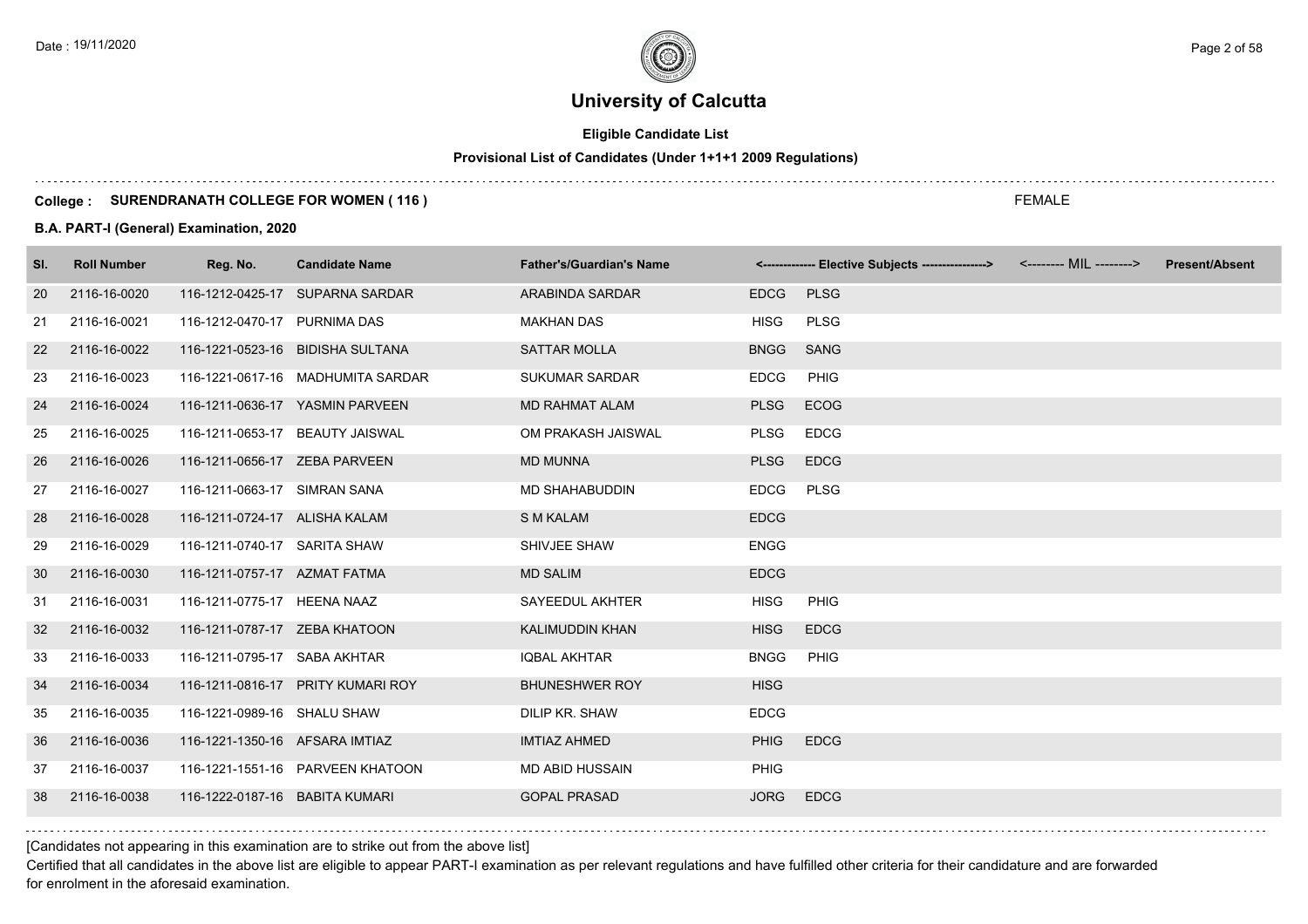# **Eligible Candidate List**

# **Provisional List of Candidates (Under 1+1+1 2009 Regulations)**

#### **College : SURENDRANATH COLLEGE FOR WOMEN ( 116 )**

### **B.A. PART-I (General) Examination, 2020**

| SI. | <b>Roll Number</b> | Reg. No.                        | <b>Candidate Name</b>             | <b>Father's/Guardian's Name</b> |             | <------------- Elective Subjects ----------------> <-------- MIL --------> | <b>Present/Absent</b> |
|-----|--------------------|---------------------------------|-----------------------------------|---------------------------------|-------------|----------------------------------------------------------------------------|-----------------------|
| 39  | 2116-16-0039       | 147-1221-0002-16 AFREEN YUSUF   |                                   | MD. YUSUF                       | EDCG        | SOCG                                                                       |                       |
| 40  | 2116-16-0040       |                                 | 147-1221-0014-16 SABIHA FIRDOUS   | MD. AFTAB ALAM                  | <b>EDCG</b> | SOCG                                                                       |                       |
| 41  | 2116-16-0041       | 116-1221-1233-16 ARTI SHAW      |                                   | <b>SHANKAR SHAW</b>             | <b>EDCG</b> |                                                                            |                       |
| 42  | 2116-16-0042       | 116-1221-1029-14 TUMPA BISWAS   |                                   | <b>TARAK BISWAS</b>             | <b>BNGG</b> | PHIG                                                                       |                       |
| 43  | 2116-16-0043       | 116-1211-0304-17 BARSHA DEY     |                                   | SANJOY KUMAR DEY                | <b>BNGG</b> | <b>EDCG</b>                                                                |                       |
| 44  | 2116-16-0044       | 116-1211-0318-17 ANJALI BISWAS  |                                   | <b>BISWANATH BISWAS</b>         | <b>PLSG</b> |                                                                            |                       |
| 45  | 2116-16-0045       | 116-1211-0335-17 YESITA SOM     |                                   | <b>SUTANU SOM</b>               | <b>BNGG</b> | <b>EDCG</b>                                                                |                       |
| 46  | 2116-16-0046       | 116-1211-0869-17 RAKHI GHOSH    |                                   | <b>TARAK GHOSH</b>              | <b>BNGG</b> | <b>EDCG</b>                                                                |                       |
| 47  | 2116-16-0047       | 116-1211-0300-17 PRIYA RANI DAM |                                   | ANANDA DAM                      | <b>BNGG</b> | SANG                                                                       |                       |
| 48  | 2116-16-0048       | 116-1211-0334-17 MEGHA ROY      |                                   | <b>NITAI ROY</b>                | <b>BNGG</b> |                                                                            |                       |
| 49  | 2116-16-0049       | 116-1211-0408-17 SABA PARVEEN   |                                   | <b>MD SABIR ALI</b>             | <b>EDCG</b> | <b>HISG</b>                                                                |                       |
| 50  | 2116-16-0050       |                                 | 116-1211-0409-17 SANJUKTA GUPTA   | <b>SANJAY GUPTA</b>             | <b>PLSG</b> |                                                                            |                       |
| 51  | 2116-16-0051       | 116-1211-0431-17 INSHA QAMAR    |                                   | <b>MD QAMAR BAIG</b>            | <b>EDCG</b> |                                                                            |                       |
| 52  | 2116-16-0052       | 116-1211-0440-17 SAPANA SINGH   |                                   | <b>JITENDRA SINGH</b>           | <b>PHIG</b> |                                                                            |                       |
| 53  | 2116-16-0053       |                                 | 116-1211-0442-17 TABASSUM PARVEEN | <b>GULAM MUSTAFA</b>            | <b>PLSG</b> | GEOG                                                                       |                       |
| 54  | 2116-16-0054       | 116-1211-0446-17 SUSMITA DAS    |                                   | <b>BISWAJIT DAS</b>             | <b>PHIG</b> |                                                                            |                       |
| 55  | 2116-16-0055       | 116-1211-0458-17 ASHREEN FATMA  |                                   | <b>MD HASSAN</b>                | <b>PLSG</b> | PHIG                                                                       |                       |
| 56  | 2116-16-0056       | 116-1211-0484-17 ANJU KM SINGH  |                                   | <b>RANJIT BAHADUR SINGH</b>     | <b>HISG</b> |                                                                            |                       |
| 57  | 2116-16-0057       | 116-1211-0490-17 RITA DAS       |                                   | PANNA LAL DAS                   | <b>HISG</b> |                                                                            |                       |

[Candidates not appearing in this examination are to strike out from the above list]

Certified that all candidates in the above list are eligible to appear PART-I examination as per relevant regulations and have fulfilled other criteria for their candidature and are forwarded for enrolment in the aforesaid examination.

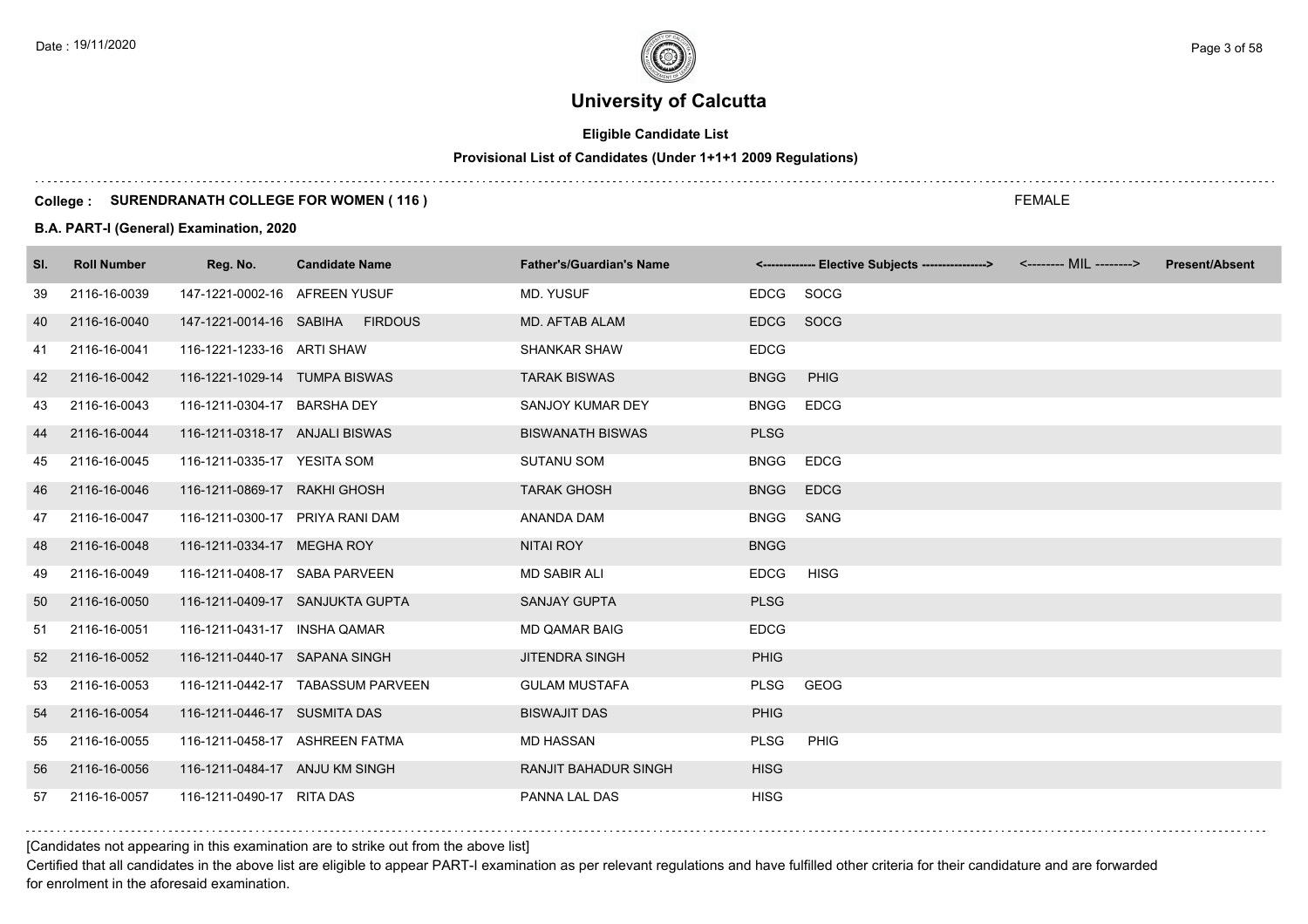# **Eligible Candidate List**

#### **Provisional List of Candidates (Under 1+1+1 2009 Regulations)**

#### **College : SURENDRANATH COLLEGE FOR WOMEN ( 116 )**

#### **B.A. PART-I (General) Examination, 2020**

| SI. | <b>Roll Number</b> | Reg. No.                       | <b>Candidate Name</b>                | <b>Father's/Guardian's Name</b> |             | <------------- Elective Subjects ----------------> <-------- MIL --------> | <b>Present/Absent</b> |
|-----|--------------------|--------------------------------|--------------------------------------|---------------------------------|-------------|----------------------------------------------------------------------------|-----------------------|
| 58  | 2116-16-0058       |                                | 116-1211-0494-17 ANJALI KUMARI DUBEY | LATE KRISHNA DUBEY              | <b>ENGG</b> |                                                                            |                       |
| 59  | 2116-16-0059       | 116-1211-0503-17 FARHEEN       |                                      | <b>WALI MD</b>                  | <b>PLSG</b> | PHIG                                                                       |                       |
| 60  | 2116-16-0060       | 116-1211-0610-17 RAZIA KHATOON |                                      | <b>MD MUMTAZ</b>                | <b>PLSG</b> |                                                                            |                       |
| 61  | 2116-16-0061       | 116-1211-0611-17 FARHAT ARA    |                                      | ABDUL KHALIQUE                  | <b>PLSG</b> |                                                                            |                       |
| 62  | 2116-16-0062       |                                | 116-1211-0900-17 TARANA PARVEEN      | <b>CHOLAM RASUL</b>             | <b>PLSG</b> |                                                                            |                       |
| 63  | 2116-16-0063       |                                | 116-1212-0423-17 SANCHITA BISWAS     | <b>AMAL BISWAS</b>              | PHIG        |                                                                            |                       |
| 64  | 2116-16-0064       | 116-1212-0547-17 ANKITA ROY    |                                      | <b>BROJENDRA NATH ROY</b>       | <b>GEOG</b> |                                                                            |                       |
| 65  | 2116-16-0065       | 116-1214-0872-17 SWAGATA SAHA  |                                      | RUPENDRA NATH SAHA              | SANG        | <b>PHIG</b>                                                                |                       |
| 66  | 2116-16-0066       | 116-1215-0441-17 KHUSHBOO DAS  |                                      | <b>VINOD DAS</b>                | <b>PLSG</b> | <b>PHIG</b>                                                                |                       |
| 67  | 2116-16-0067       |                                | 116-1221-0131-16 AFSANA KHATOON      | <b>MD SHAHADAT</b>              | <b>PHIG</b> |                                                                            |                       |
| 68  | 2116-16-0068       |                                | 116-1221-0438-16 TABAYEEN FEROZE     | <b>FEROZE AHMED</b>             | <b>ENGG</b> | <b>PHIG</b>                                                                |                       |
| 69  | 2116-16-0069       | 116-1222-0087-15 JULI HAZRA    |                                      | AKASH HAZRA                     | <b>ENGG</b> | PHIG                                                                       |                       |
| 70  | 2116-16-0070       |                                | 214-1221-0241-16 SUSHMITA BARDHAN    | <b>SAMIR BARDHAN</b>            | <b>JORG</b> |                                                                            |                       |
| 71  | 2116-16-0071       | 116-1221-0215-16 PUJA RAJAK    |                                      | PANCHA RAJAK                    | <b>PHIG</b> |                                                                            |                       |
| 72  | 2116-16-0072       | 116-1221-0240-16 TANAYA MISTRY |                                      | <b>BINOY MISTRY</b>             | <b>ENGG</b> |                                                                            |                       |
| 73  | 2116-16-0073       |                                | 116-1221-0294-16 SHREYASI CHANDRA    | RANJAN CHANDRA                  | <b>PHIG</b> |                                                                            |                       |
| 74  | 2116-16-0074       | 116-1221-0372-16  FAUZIA AHMED |                                      | <b>ISTIYAQUE AHMED</b>          | <b>PHIG</b> |                                                                            |                       |
| 75  | 2116-16-0075       |                                | 116-1221-0538-16 LALBANU KHATUN      | ABDUL MOJID                     | <b>PHIG</b> |                                                                            |                       |
| 76  | 2116-16-0076       | 116-1221-1084-16 NAZIA PARVEEN |                                      | <b>MOBIN AHMED</b>              | <b>PHIG</b> |                                                                            |                       |

[Candidates not appearing in this examination are to strike out from the above list]

Certified that all candidates in the above list are eligible to appear PART-I examination as per relevant regulations and have fulfilled other criteria for their candidature and are forwarded for enrolment in the aforesaid examination.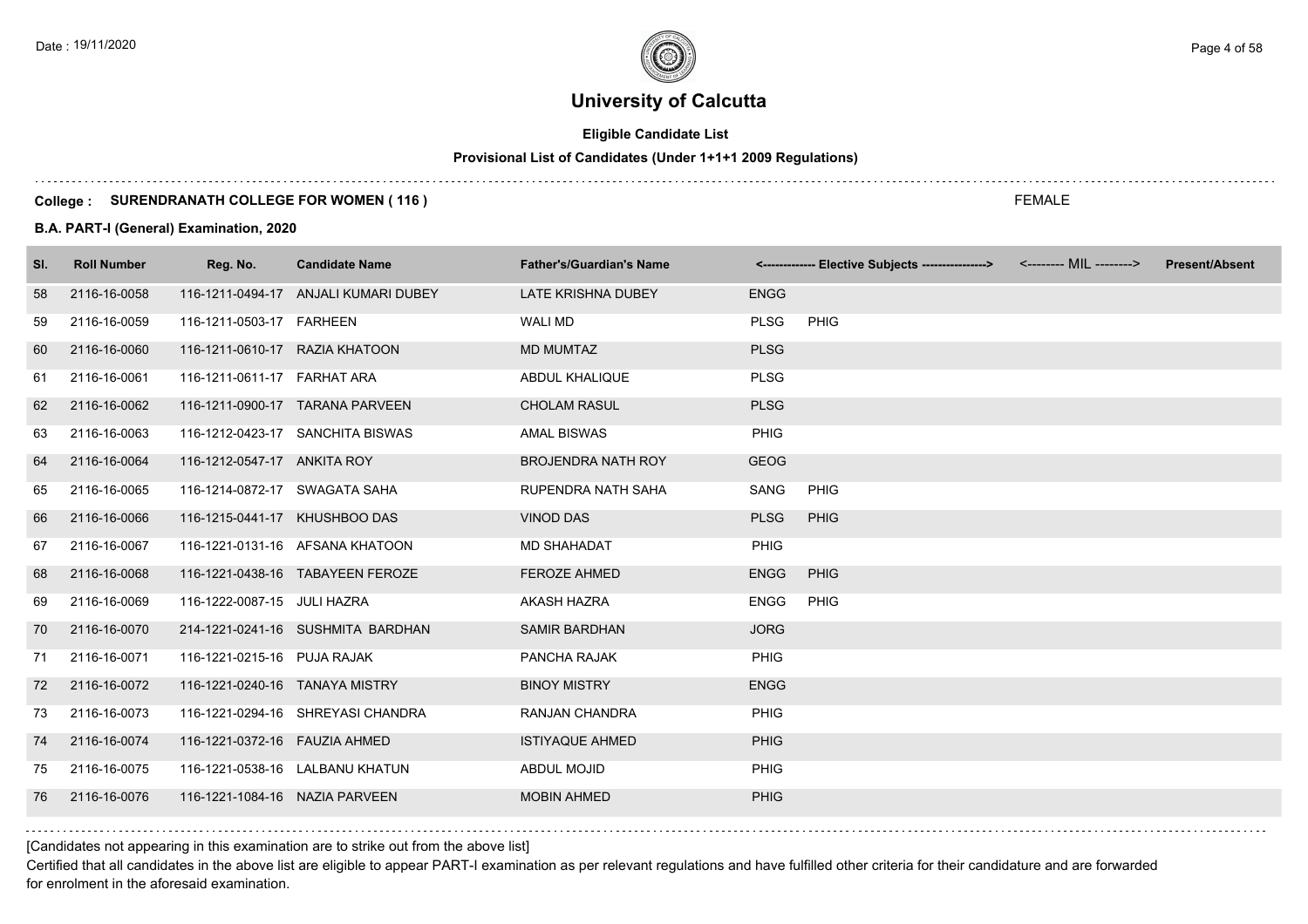# **Eligible Candidate List**

# **Provisional List of Candidates (Under 1+1+1 2009 Regulations)**

#### **College : SURENDRANATH COLLEGE FOR WOMEN ( 116 )**

#### **B.A. PART-I (General) Examination, 2020**

| SI. | <b>Roll Number</b> | Reg. No.                       | <b>Candidate Name</b>             | <b>Father's/Guardian's Name</b> |                            | <-------------- Elective Subjects ----------------> | <-------- MIL --------> | <b>Present/Absent</b> |
|-----|--------------------|--------------------------------|-----------------------------------|---------------------------------|----------------------------|-----------------------------------------------------|-------------------------|-----------------------|
| 77  | 2116-16-0077       |                                | 116-1211-0635-17 SHAHIN TARANNUM  | <b>MD RAHMAT ALAM</b>           | <b>PLSG</b><br><b>EDCG</b> |                                                     |                         |                       |
| 78  | 2116-16-0078       |                                | 116-1211-0643-17 BUSHRA KHURSHID  | <b>KHURSHID AKRAM</b>           | <b>HISG</b><br><b>EDCG</b> |                                                     |                         |                       |
| 79  | 2116-16-0079       | 116-1211-0651-17 AAYESHA ANJUM |                                   | <b>SHOAIB ALAM</b>              | <b>PLSG</b><br><b>ENGG</b> |                                                     |                         |                       |
| 80  | 2116-16-0080       | 116-1211-0664-17               | <b>BABITA RAJBHAR</b>             | RAMANANDA RAJBHAR               | <b>PLSG</b><br><b>PHIG</b> |                                                     |                         |                       |
| 81  | 2116-16-0081       | 116-1211-0672-17 PRIYA DAS     |                                   | <b>BASHWANATH DAS</b>           | <b>PHIG</b>                |                                                     |                         |                       |
| 82  | 2116-16-0082       |                                | 116-1211-0687-17 SHANAZ KHATOON   | MOHAMMAD MUSTAQUE               | <b>PLSG</b>                |                                                     |                         |                       |
| 83  | 2116-16-0083       | 116-1211-0718-17 MEGHA DAS     |                                   | <b>RAJESH DAS</b>               | <b>HISG</b>                |                                                     |                         |                       |
| 84  | 2116-16-0084       | 116-1211-0721-17 V RENUKA RAO  |                                   | V JOGA RAO                      | <b>PHIG</b>                |                                                     |                         |                       |
| 85  | 2116-16-0085       | 116-1211-0784-17 MENAZ FATMA   |                                   | <b>MD MUMTAZ</b>                | <b>EDCG</b>                |                                                     |                         |                       |
| 86  | 2116-16-0086       |                                | 116-1211-0786-17 GULFESHA PARVEEN | <b>IBRAR ALAM</b>               | <b>EDCG</b>                |                                                     |                         |                       |
| 87  | 2116-16-0087       | 116-1211-0791-17 ROSHNI PRASAD |                                   | SHAMBHU PRASAD                  | ENGG                       |                                                     |                         |                       |
| 88  | 2116-16-0088       | 116-1211-0798-17 MONISHA DAS   |                                   | <b>BISWANATH DAS</b>            | <b>HISG</b>                |                                                     |                         |                       |
| 89  | 2116-16-0089       |                                | 116-1211-0809-17 RUKSHAR BANOO    | SAHAMAD HUSSAIN                 | <b>EDCG</b>                |                                                     |                         |                       |
| 90  | 2116-16-0090       | 116-1211-0812-17 PARVEEN BANO  |                                   | <b>ABDUL KARIM</b>              | <b>EDCG</b>                |                                                     |                         |                       |
| 91  | 2116-16-0091       |                                | 116-1211-0825-17 SHABNAM SULTANA  | <b>LATE MD YOUNUS</b>           | <b>PLSG</b>                |                                                     |                         |                       |
| 92  | 2116-16-0092       | 116-1211-0833-17 SUKLA MONDAL  |                                   | RAJU MONDAL                     | <b>BNGG</b>                |                                                     |                         |                       |
| 93  | 2116-16-0093       |                                | 116-1211-0841-17 RINKI CHAUDHARY  | <b>DINESH CHAUDHARY</b>         | <b>HISG</b>                |                                                     |                         |                       |
| 94  | 2116-16-0094       |                                | 116-1211-0849-17 SAMPURNA SARKAR  | <b>SWAPAN SARKAR</b>            | <b>EDCG</b>                |                                                     |                         |                       |
| 95  | 2116-16-0095       | 116-1211-0850-17 SANGITA GUPTA |                                   | LATE SUNIL GUPTA                | <b>PLSG</b>                |                                                     |                         |                       |

[Candidates not appearing in this examination are to strike out from the above list]

Certified that all candidates in the above list are eligible to appear PART-I examination as per relevant regulations and have fulfilled other criteria for their candidature and are forwarded for enrolment in the aforesaid examination.

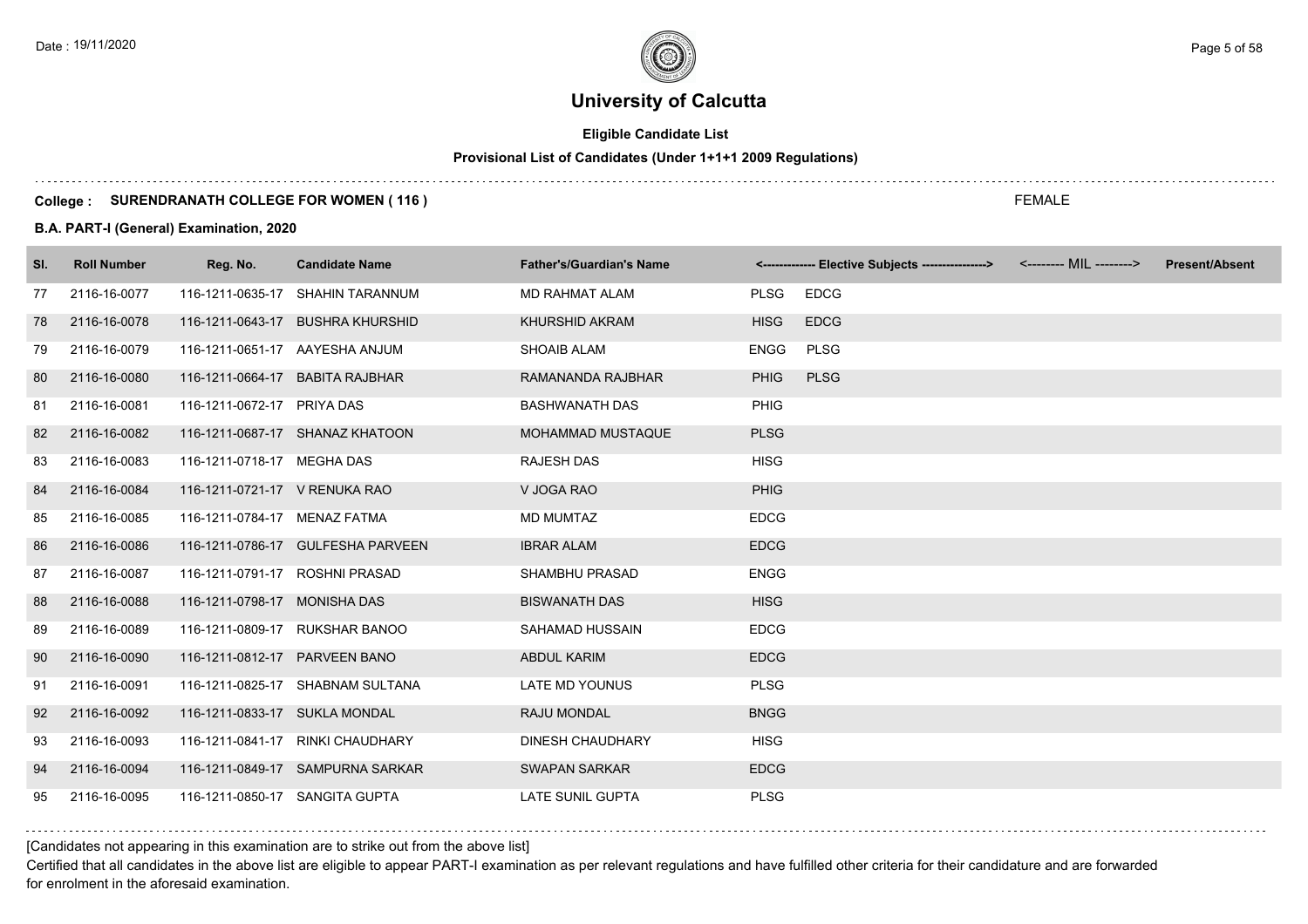# **Eligible Candidate List**

# **Provisional List of Candidates (Under 1+1+1 2009 Regulations)**

#### **College : SURENDRANATH COLLEGE FOR WOMEN ( 116 )**

#### **B.A. PART-I (General) Examination, 2020**

| SI.              | <b>Roll Number</b> | Reg. No.                        | <b>Candidate Name</b>                  | <b>Father's/Guardian's Name</b> |             | <-------------- Elective Subjects ----------------> | <-------- MIL --------> | <b>Present/Absent</b> |
|------------------|--------------------|---------------------------------|----------------------------------------|---------------------------------|-------------|-----------------------------------------------------|-------------------------|-----------------------|
| 96               | 2116-16-0096       | 116-1212-0719-17                | <b>RIYA BARMAN</b>                     | <b>SAMANTA BARMAN</b>           | <b>EDCG</b> |                                                     |                         |                       |
| 97               | 2116-16-0097       | 116-1214-0704-17 SAJDA KHATUN   |                                        | <b>MD NASIM</b>                 | <b>JORG</b> |                                                     |                         |                       |
| 98               | 2116-16-0098       |                                 | 116-1214-0728-17 SAMPURNA BARIK        | <b>JAGADISH BARIK</b>           | <b>PHIG</b> | <b>EDCG</b>                                         |                         |                       |
| 99               | 2116-16-0099       |                                 | 116-1215-0661-17 RUKHSAR KHATUN ANSARI | MD KAHID ANSARI                 | <b>JORG</b> |                                                     |                         |                       |
| 100              | 2116-16-0100       | 116-1221-0487-16 KANCHAN DAS    |                                        | <b>BIJOY DAS</b>                | <b>JORG</b> |                                                     |                         |                       |
| 101              | 2116-16-0101       | 116-1221-0508-16 JUTHI PAUL     |                                        | <b>SUBHAS PAUL</b>              | <b>BNGG</b> | <b>PLSG</b>                                         |                         |                       |
| 102 <sub>2</sub> | 2116-16-0102       | 116-1221-0862-16 POOJA THAKUR   |                                        | <b>RAM NAGINA THAKUR</b>        | <b>HISG</b> |                                                     |                         |                       |
| 103              | 2116-16-0103       | 116-1221-0944-16 RASHMI ROY     |                                        | <b>SUBIR KUMAR ROY</b>          | <b>GEOG</b> |                                                     |                         |                       |
| 104              | 2116-16-0104       | 116-1221-1091-16 AFSARA BEGUM   |                                        | <b>MD OMAR ALI</b>              | <b>PHIG</b> |                                                     |                         |                       |
| 105              | 2116-16-0105       | 116-1221-1427-16 NIKHITA PANDIT |                                        | <b>BASU DEV PANDIT</b>          | <b>ENGG</b> | PHIG                                                |                         |                       |
| 106              | 2116-16-0106       | 116-1221-1757-16 ZEENAT FATMA   |                                        | <b>REYAZ KHAN</b>               | <b>SOCG</b> |                                                     |                         |                       |
| 107              | 2116-16-0107       | 116-1222-1975-15 DOLON BAURI    |                                        | RAMAPADA BAURI                  | PHIG        |                                                     |                         |                       |
| 108              | 2116-16-0108       |                                 | 115-1222-2724-14 PRIYA MAJUMDER        | <b>CHANDAN MAJUMDER</b>         | <b>PLSG</b> |                                                     |                         |                       |
| 109              | 2116-16-0109       |                                 | 125-1221-0013-15 PUJA KUMARI SHAW      | <b>MOHAN PRASAD SHAW</b>        | <b>EDCG</b> | <b>PLSG</b>                                         |                         |                       |
| 110              | 2116-16-0110       |                                 | 116-1221-1081-14    FARHAT PARVEEN     | <b>ASHRAF ALI</b>               | <b>PHIG</b> |                                                     |                         |                       |
| 111              | 2116-16-0111       | 116-1221-1079-14 AFREEN BEGUM   |                                        | PARVEZ ALAM                     | PHIG        |                                                     |                         |                       |
| 112              | 2116-16-0112       | 116-1221-0030-16 BABLI GHOSH    |                                        | <b>SANKAR GHOSH</b>             | <b>EDCG</b> |                                                     |                         |                       |
| 113              | 2116-16-0113       | 116-1221-0136-16 KEYA SIKDAR    |                                        | <b>KESTO SIKDAR</b>             | <b>PHIG</b> |                                                     |                         |                       |
| 114              | 2116-16-0114       | 116-1221-0307-16 MEGHLA SAHA    |                                        | <b>MADHU SUDAN SAHA</b>         | <b>EDCG</b> |                                                     |                         |                       |

[Candidates not appearing in this examination are to strike out from the above list]

Certified that all candidates in the above list are eligible to appear PART-I examination as per relevant regulations and have fulfilled other criteria for their candidature and are forwarded for enrolment in the aforesaid examination.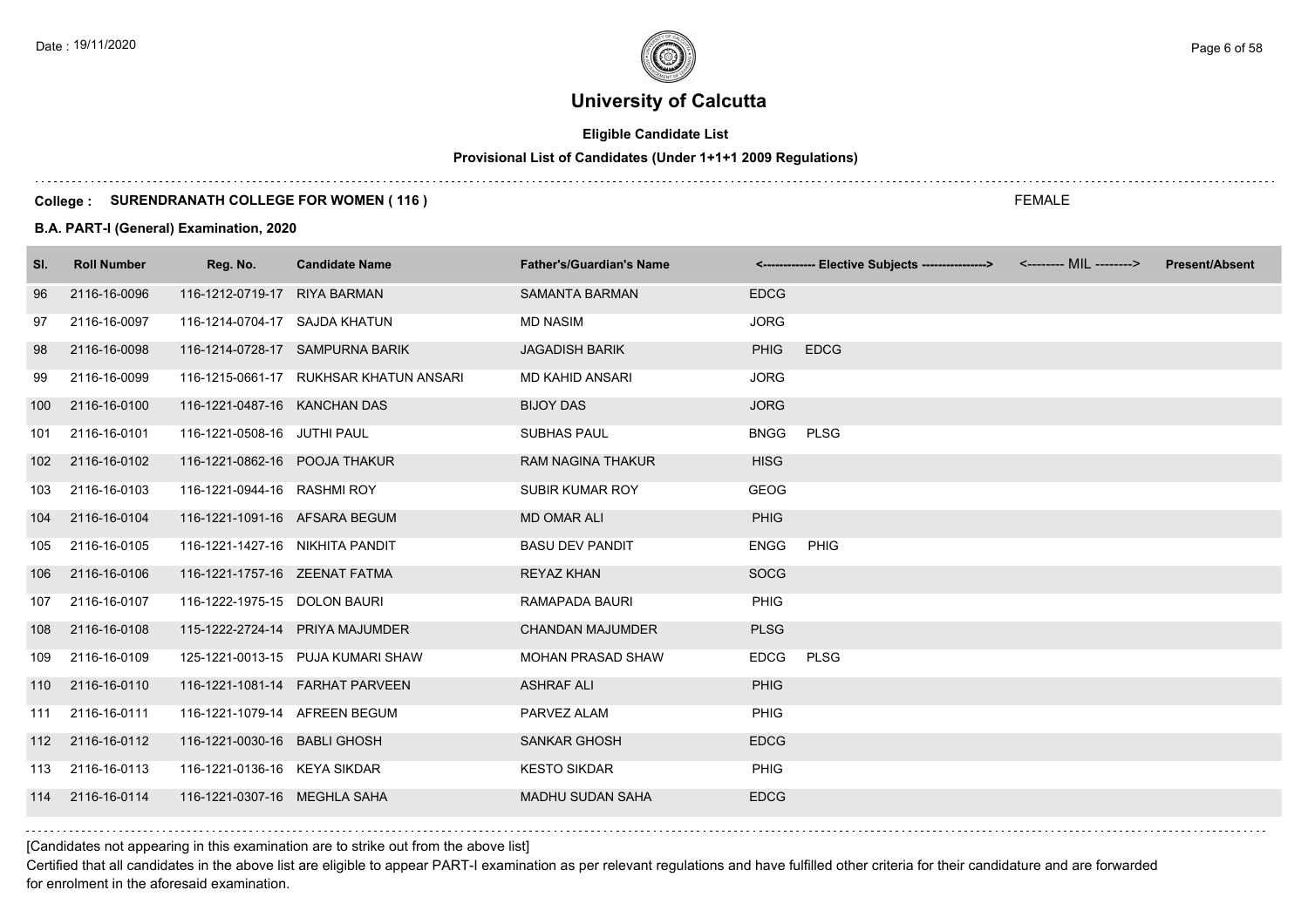# **Eligible Candidate List**

#### **Provisional List of Candidates (Under 1+1+1 2009 Regulations)**

#### **College : SURENDRANATH COLLEGE FOR WOMEN ( 116 )**

#### **B.A. PART-I (General) Examination, 2020**

| SI. | <b>Roll Number</b> | Reg. No.                        | <b>Candidate Name</b>                    | <b>Father's/Guardian's Name</b> |             | <-------------- Elective Subjects ----------------> | <-------- MIL --------> | <b>Present/Absent</b> |
|-----|--------------------|---------------------------------|------------------------------------------|---------------------------------|-------------|-----------------------------------------------------|-------------------------|-----------------------|
| 115 | 2116-16-0115       | 116-1221-0574-16 ISHITA SAHA    |                                          | <b>RATAN SAHA</b>               | <b>ENGG</b> |                                                     |                         |                       |
| 116 | 2116-16-0116       | 116-1221-0878-16 TUBA IDRIS     |                                          | <b>MD IDRIS</b>                 | <b>HISG</b> |                                                     |                         |                       |
| 117 | 2116-16-0117       | 116-1221-1298-16 SALMA SULTANA  |                                          | <b>SAMJAD MOMIN</b>             | <b>ENGG</b> | PHIG                                                |                         |                       |
| 118 | 2116-16-0118       | 116-1221-1486-16 SHILPA KUMARI  |                                          | <b>JAGNARAYAN MISHRA</b>        | <b>ECOG</b> |                                                     |                         |                       |
| 119 | 2116-16-0119       | 116-1221-1564-16 FALAK JAHAN    |                                          | <b>MD TAJ</b>                   | PHIG        |                                                     |                         |                       |
| 120 | 2116-16-0120       |                                 | 116-1221-1773-16 RITUPARNA ROY CHOWDHURY | LATE RANJIT ROY CHOWDHURY       | <b>PHIG</b> |                                                     |                         |                       |
| 121 | 2116-16-0121       | 116-1222-0506-16 KABERI MALLICK |                                          | <b>AMIYA MALLICK</b>            | <b>ENGG</b> | PHIG                                                |                         |                       |
|     | 122 2116-16-0122   |                                 | 116-1224-1534-16 SREEPARNA BISWAS        | <b>DEBU BISWAS</b>              | <b>ENGG</b> |                                                     |                         |                       |
| 123 | 2116-16-0123       |                                 | 116-1221-1177-15 TANUSHREE GHOSH         | <b>AKHIL GHOSH</b>              | <b>JORG</b> |                                                     |                         |                       |
| 124 | 2116-16-0124       | 116-1221-0261-16 SAIMA JAMIL    |                                          | <b>MD JAMIL</b>                 | <b>PHIG</b> |                                                     |                         |                       |
| 125 | 2116-16-0125       | 116-1221-0271-16 MOU DAS        |                                          | SAMBHU NATH DAS                 | <b>PHIG</b> | <b>ENGG</b>                                         |                         |                       |
| 126 | 2116-16-0126       | 116-1221-0298-16 PRIYANKA DAS   |                                          | <b>MOHAN DAS</b>                | <b>PHIG</b> |                                                     |                         |                       |
| 127 | 2116-16-0127       | 116-1221-0331-16 MANOSHI DAS    |                                          | <b>BISWAJIT DAS</b>             | <b>BNGG</b> |                                                     |                         |                       |
| 128 | 2116-16-0128       |                                 | 116-1221-0343-16 PRIYANKA GHOSH          | PRABIR GHOSH                    | <b>EDCG</b> |                                                     |                         |                       |
| 129 | 2116-16-0129       |                                 | 116-1221-0386-16 DEBJANI ADHIKARY        | <b>DEBASISH ADHIKARY</b>        | <b>PHIG</b> |                                                     |                         |                       |
| 130 | 2116-16-0130       | 116-1221-0408-16 SHILPA DAS     |                                          | <b>SHANKAR DAS</b>              | <b>BNGG</b> |                                                     |                         |                       |
| 131 | 2116-16-0131       | 116-1221-0415-16 SHAOLI SARKAR  |                                          | <b>SUKUMAR SARKAR</b>           | <b>PHIG</b> |                                                     |                         |                       |
| 132 | 2116-16-0132       | 116-1221-0421-16 FARAH NAAZ     |                                          | <b>MD ASLAM KHAN</b>            | <b>PLSG</b> | <b>EDCG</b>                                         |                         |                       |
| 133 | 2116-16-0133       | 116-1221-0444-16 SUSMITA SINGH  |                                          | <b>BAPI SINGH</b>               | <b>BNGG</b> |                                                     |                         |                       |

[Candidates not appearing in this examination are to strike out from the above list]

Certified that all candidates in the above list are eligible to appear PART-I examination as per relevant regulations and have fulfilled other criteria for their candidature and are forwarded for enrolment in the aforesaid examination.

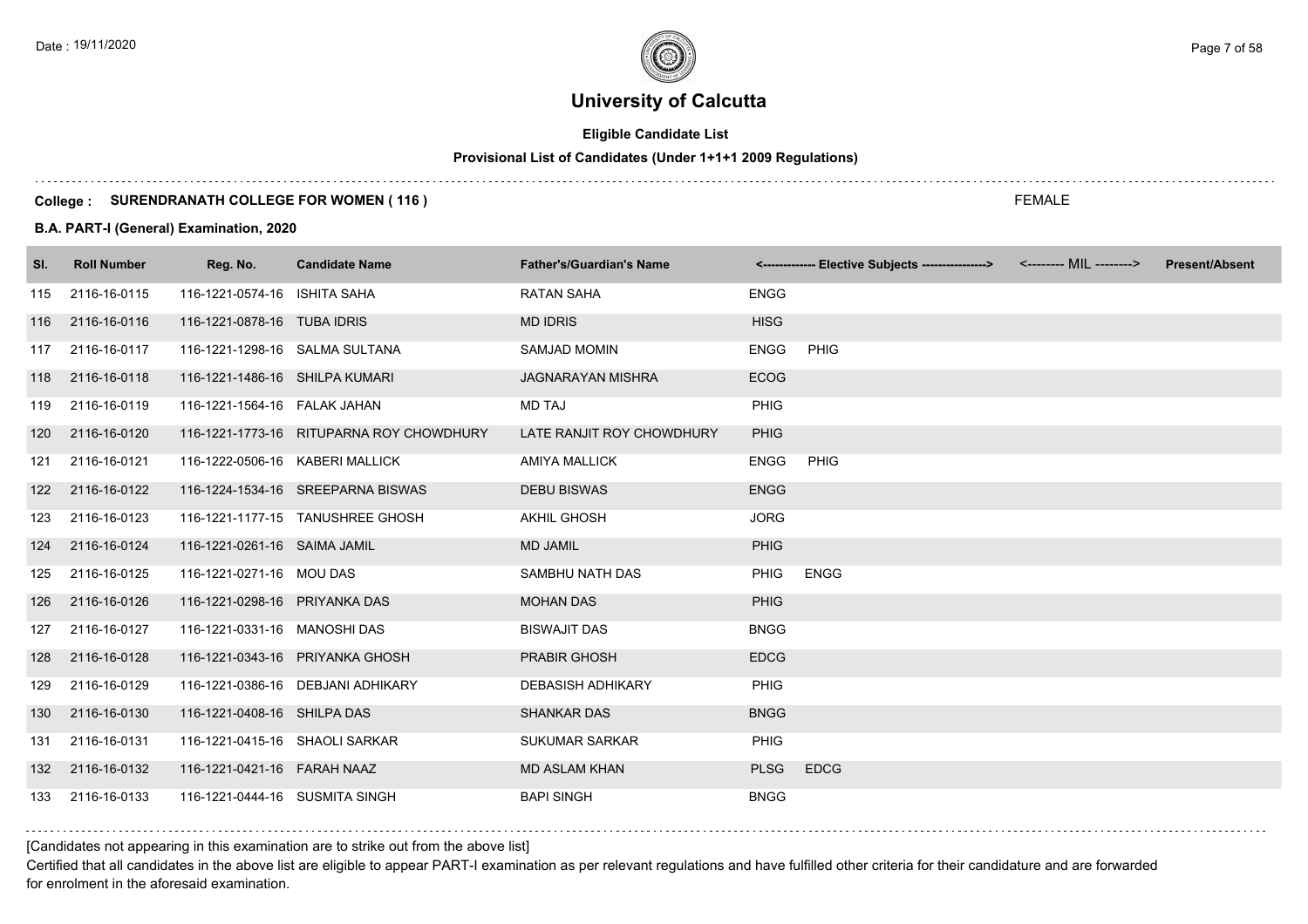# **Eligible Candidate List**

# **Provisional List of Candidates (Under 1+1+1 2009 Regulations)**

#### **College : SURENDRANATH COLLEGE FOR WOMEN ( 116 )**

#### **B.A. PART-I (General) Examination, 2020**

| SI. | <b>Roll Number</b> | Reg. No.                       | <b>Candidate Name</b>             | <b>Father's/Guardian's Name</b> |             | <-------------- Elective Subjects ----------------> | <-------- MIL --------> | <b>Present/Absent</b> |
|-----|--------------------|--------------------------------|-----------------------------------|---------------------------------|-------------|-----------------------------------------------------|-------------------------|-----------------------|
| 134 | 2116-16-0134       | 116-1221-0509-16 SUMITRA MAITY |                                   | <b>RAKHAL MAITY</b>             | <b>BNGG</b> | <b>JORG</b>                                         |                         |                       |
| 135 | 2116-16-0135       | 116-1221-0544-16 NABANITA BERA |                                   | <b>GOPAL BERA</b>               | <b>BNGG</b> | EDCG                                                |                         |                       |
| 136 | 2116-16-0136       |                                | 116-1221-0695-16 TULIKA BHOWMIK   | <b>BISWAJIT BHOWMIK</b>         | <b>SOCG</b> | PHIG                                                |                         |                       |
| 137 | 2116-16-0137       | 116-1221-0785-16 CHITRA PODDER |                                   | <b>BIMAL PODDER</b>             | <b>HISG</b> | PHIG                                                |                         |                       |
| 138 | 2116-16-0138       | 116-1221-0826-16 RAJASHREE DAS |                                   | <b>TINKU DAS</b>                | <b>HISG</b> | <b>PLSG</b>                                         |                         |                       |
| 139 | 2116-16-0139       | 116-1221-0838-16 KABITA GHOSH  |                                   | <b>BARABABU GHOSH</b>           | <b>HISG</b> |                                                     |                         |                       |
| 140 | 2116-16-0140       |                                | 116-1221-0840-16 DIPIKA KUMBHAKAR | RAMBABU KUMBHAKAR               | <b>PHIG</b> | <b>HISG</b>                                         |                         |                       |
| 141 | 2116-16-0141       | 116-1221-0894-16 PIYALI DAS    |                                   | <b>BABU KUMAR DAS</b>           | SOCG        | <b>EDCG</b>                                         |                         |                       |
| 142 | 2116-16-0142       | 116-1221-1064-16 MIMI PATRA    |                                   | <b>TAPAN PATRA</b>              | <b>BNGG</b> |                                                     |                         |                       |
| 143 | 2116-16-0143       | 116-1221-1276-16 SAHELI DHAR   |                                   | <b>BRAJA GOPAL DHAR</b>         | <b>PHIG</b> |                                                     |                         |                       |
| 144 | 2116-16-0144       | 116-1221-1627-16 PURNIMA JANA  |                                   | PARESH JANA                     | BNGG SOCG   |                                                     |                         |                       |
| 145 | 2116-16-0145       | 116-1221-1681-16 PUJA BHAGAT   |                                   | <b>BIRBAL BHAGAT</b>            | <b>ECOG</b> |                                                     |                         |                       |
| 146 | 2116-16-0146       | 125-1221-0355-15 MADHU SHARMA  |                                   | <b>OMPRAKASH SHARMA</b>         | <b>PHIG</b> |                                                     |                         |                       |
| 147 | 2116-16-0147       |                                | 410-1221-0069-12 MODHUSHREE DEY   | <b>BABUL CHANDRA DEY</b>        | <b>PLSG</b> |                                                     |                         |                       |
| 148 | 2116-16-0148       |                                | 116-1221-1355-15 KRITY CHATTERJEE | <b>KRISHNENDU CHATTERJEE</b>    | <b>BNGG</b> | <b>PLSG</b>                                         |                         |                       |
| 149 | 2116-16-0149       | 116-1221-2439-15 ALISHA ISLAM  |                                   | LATE MD MISBAHUL ISLAM          | <b>PHIG</b> |                                                     |                         |                       |
| 150 | 2116-16-0150       | 116-1222-1541-15 JHUMKI BISWAS |                                   | <b>LATE KARTICK BISWAS</b>      | <b>PHIG</b> |                                                     |                         |                       |
| 151 | 2116-16-0151       | 116-1222-1557-15 ISHANI MONDAL |                                   | NARAYAN MONDAL                  | <b>PHIG</b> |                                                     |                         |                       |
| 152 | 2116-16-0152       | 116-1222-1569-15 ROSHNI DOME   |                                   | <b>SURAJ DOME</b>               | <b>EDCG</b> | <b>PHIG</b>                                         |                         |                       |
|     |                    |                                |                                   |                                 |             |                                                     |                         |                       |

FEMALE

[Candidates not appearing in this examination are to strike out from the above list]

Certified that all candidates in the above list are eligible to appear PART-I examination as per relevant regulations and have fulfilled other criteria for their candidature and are forwarded for enrolment in the aforesaid examination.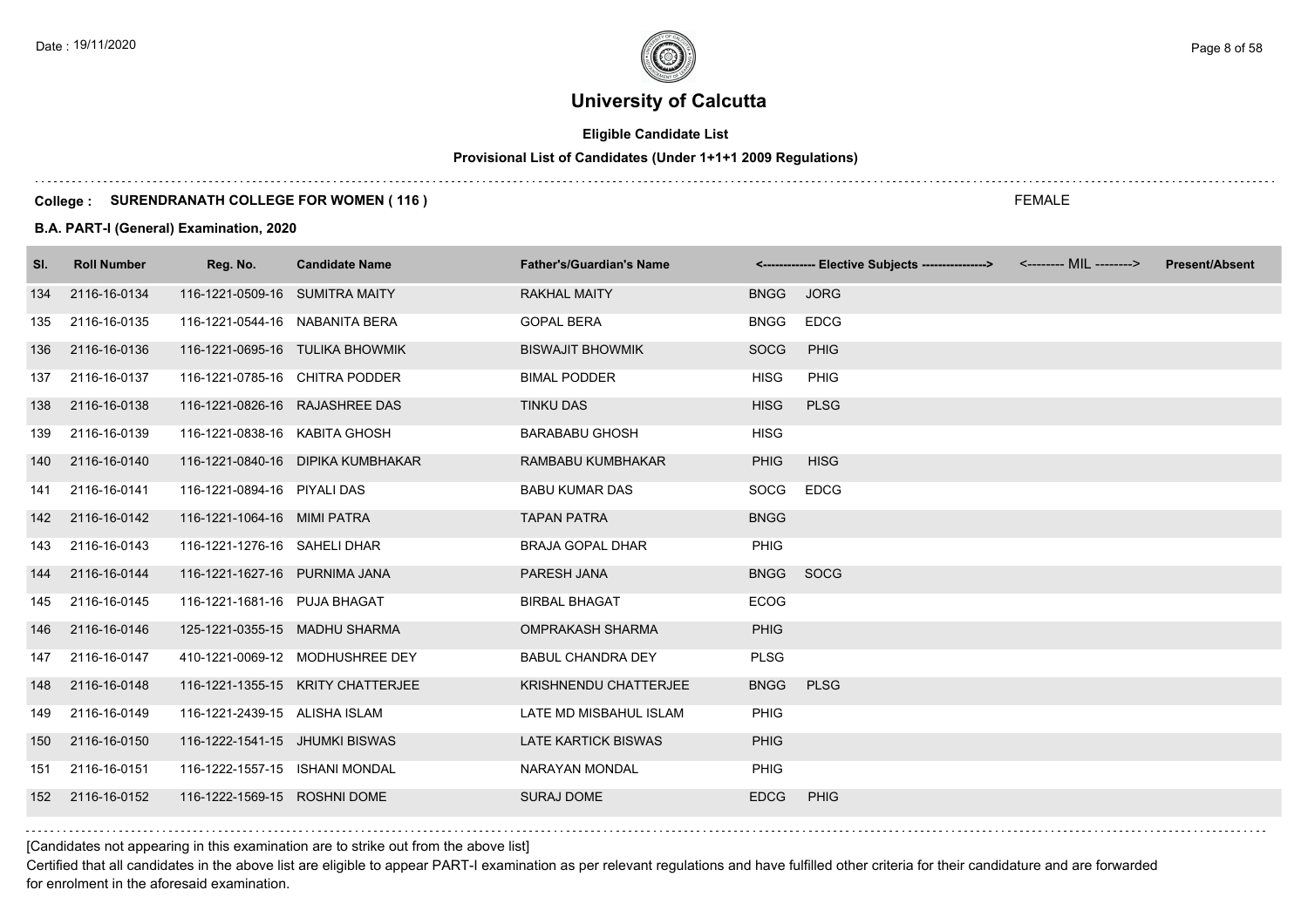# **Eligible Candidate List**

# **Provisional List of Candidates (Under 1+1+1 2009 Regulations)**

#### **College : SURENDRANATH COLLEGE FOR WOMEN ( 116 )**

### **B.A. PART-I (General) Examination, 2020**

| SI. | <b>Roll Number</b> | Reg. No.                        | <b>Candidate Name</b>                | <b>Father's/Guardian's Name</b> |             | <------------- Elective Subjects ----------------> | <-------- MIL --------> | <b>Present/Absent</b> |
|-----|--------------------|---------------------------------|--------------------------------------|---------------------------------|-------------|----------------------------------------------------|-------------------------|-----------------------|
| 153 | 2116-16-0153       |                                 | 116-1225-1895-15 FOUZIA SHABNAM      | <b>MD ILIUS</b>                 | PHIG        |                                                    |                         |                       |
| 154 | 2116-16-0154       | 116-1221-1959-15 RITU ACHARYA   |                                      | <b>MANOJ KUMUR ACHARYA</b>      | <b>HISG</b> | <b>SOCG</b>                                        |                         |                       |
| 155 | 2116-16-0155       |                                 | 116-1221-1961-15 MAMTA ACHARYA       | <b>MANOJ KUMAR ACHARYA</b>      | <b>HISG</b> |                                                    |                         |                       |
| 156 | 2116-16-0156       | 116-1221-2127-15 ISITA SAMANTA  |                                      | <b>LATE NEMAI SAMANTA</b>       | <b>BNGG</b> |                                                    |                         |                       |
| 157 | 2116-16-0157       | 116-1221-2129-15 DEBOLINA PAUL  |                                      | <b>DEBASISH PAUL</b>            | <b>BNGG</b> |                                                    |                         |                       |
| 158 | 2116-16-0158       |                                 | 116-1221-2253-15 KARISHMA SINGH      | <b>RANDHIR SINGH</b>            | <b>HISG</b> | <b>SANG</b>                                        |                         |                       |
| 159 | 2116-16-0159       | 116-1222-2033-15 RASHMI DAS     |                                      | RAJENDRA NARAYAN DAS            | <b>BNGG</b> |                                                    |                         |                       |
| 160 | 2116-16-0160       | 116-1221-0964-14 JAGRITI KUMARI |                                      | <b>AMARNATH SHAW</b>            | <b>GEOG</b> |                                                    |                         |                       |
| 161 | 2116-16-0161       | 116-1221-1166-14 MAYNA KHATUN   |                                      | AKBAR ALI SARDAR                | <b>ENGG</b> |                                                    |                         |                       |
| 162 | 2116-16-0162       | 116-1221-1051-14 TUKTUKI DAS    |                                      | PANCHANAN DAS                   | <b>PHIG</b> |                                                    |                         |                       |
| 163 | 2116-16-0163       |                                 | 116-1221-0771-13 PRIYANKA YADAV      | <b>RAMESH YADAV</b>             | <b>HISG</b> |                                                    |                         |                       |
| 164 | 2116-16-0164       | 116-1221-0798-13 RICHA MISHRA   |                                      | PRAMOD KUMAR MISHRA             | <b>HISG</b> |                                                    |                         |                       |
| 165 | 2116-16-0166       | 116-1222-0033-11 PAPIA MONDAL   |                                      | <b>ARUN MONDAL</b>              | <b>SANG</b> |                                                    |                         |                       |
| 166 | 2116-16-0167       | 116-1222-1225-15 PUTUL PASI     |                                      | <b>RAM LAL PASI</b>             | <b>BNGG</b> |                                                    |                         |                       |
| 167 | 2116-16-0168       |                                 | 116-1222-1231-15 PAROMITA MONDAL     | PRADIP MONDAL                   | <b>BNGG</b> | SANG                                               |                         |                       |
| 168 | 2116-16-0169       |                                 | 116-1221-1259-14 NAMRATA JAISWAL     | <b>VIJAY KUMAR JAISWAL</b>      | <b>PLSG</b> |                                                    |                         |                       |
| 169 | 2116-16-0170       |                                 | 116-1221-0037-14 POULAMI CHAKRABORTY | KALYAN CHAKRABORTY              | SANG        |                                                    |                         |                       |
| 170 | 2116-16-0171       | 116-1221-0153-14 ALISHA HAQUE   |                                      | SIRAJUL HAQUE                   | <b>ENGG</b> |                                                    |                         |                       |
| 171 | 2116-16-0172       | 116-1221-2117-15 PRIYA PARVEN   |                                      | <b>NOOR ISLAM</b>               | <b>ECOG</b> |                                                    |                         |                       |

### [Candidates not appearing in this examination are to strike out from the above list]

Certified that all candidates in the above list are eligible to appear PART-I examination as per relevant regulations and have fulfilled other criteria for their candidature and are forwarded for enrolment in the aforesaid examination.

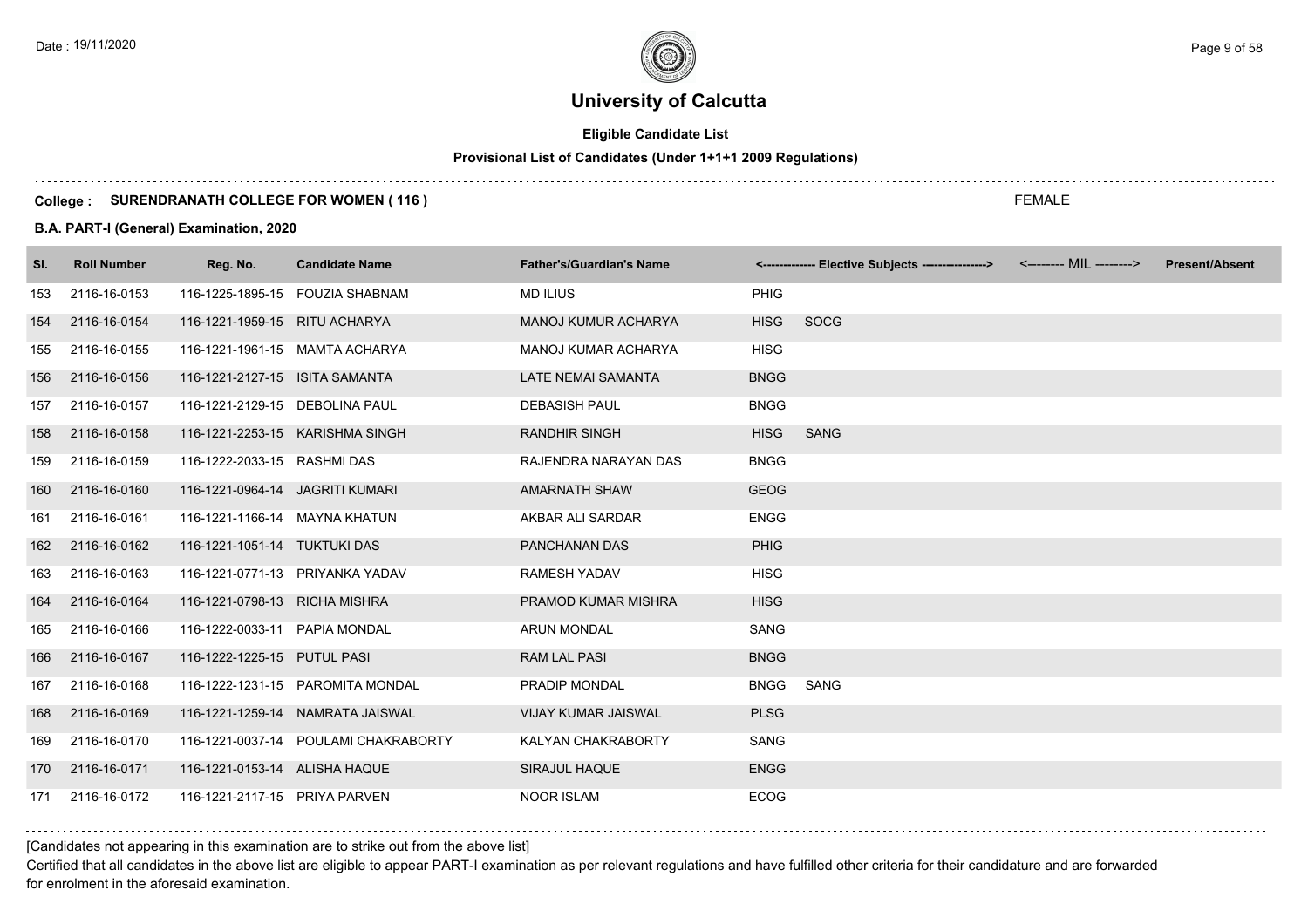# **Eligible Candidate List**

# **Provisional List of Candidates (Under 1+1+1 2009 Regulations)**

#### **College : SURENDRANATH COLLEGE FOR WOMEN ( 116 )**

#### **B.A. PART-I (General) Examination, 2020**

| SI. | <b>Roll Number</b> | Reg. No.                       | <b>Candidate Name</b>             | <b>Father's/Guardian's Name</b> |             | <-------------- Elective Subjects ----------------> | <-------- MIL --------> | <b>Present/Absent</b> |
|-----|--------------------|--------------------------------|-----------------------------------|---------------------------------|-------------|-----------------------------------------------------|-------------------------|-----------------------|
| 172 | 2116-16-0173       | 116-1221-0940-14 SADAF NAYAB   |                                   | <b>MD SARFARAZ</b>              | <b>PHIG</b> |                                                     |                         |                       |
| 173 | 2116-16-0174       |                                | 116-1224-0402-14 SHAGUFTA DILKASH | <b>EZHARUL HAQUE ANSARI</b>     | <b>PLSG</b> |                                                     |                         |                       |
| 174 | 2116-16-0175       | 036-1221-0148-14 MOUSUMI SIL   |                                   | <b>SWAPAN KUMAR SIL</b>         | <b>HISG</b> |                                                     |                         |                       |
| 175 | 2116-16-0176       | 116-1221-0093-16 DOLAN BAR     |                                   | <b>GOPAL BAR</b>                | <b>BNGG</b> |                                                     |                         |                       |
| 176 | 2116-16-0177       | 116-1221-0171-16 SUCHANDA ROY  |                                   | <b>JAGADISH ROY</b>             | <b>BNGG</b> | SANG                                                |                         |                       |
| 177 | 2116-16-0178       | 116-1221-0432-16 NAZIA PARVEEN |                                   | <b>MD ZAHID</b>                 | <b>PHIG</b> |                                                     |                         |                       |
|     | 178 2116-16-0179   | 116-1221-0811-16 PUJA MAKHAL   |                                   | PRAMANANDA MAKHAL               | <b>PHIG</b> |                                                     |                         |                       |
| 179 | 2116-16-0180       | 116-1221-1496-16 TANUSREE SAHA |                                   | <b>DILIP SAHA</b>               | <b>BNGG</b> |                                                     |                         |                       |
| 180 | 2116-16-0181       | 116-1221-1701-16 RIMA SARKAR   |                                   | <b>ASHIM SARKAR</b>             | <b>PHIG</b> |                                                     |                         |                       |
| 181 | 2116-16-0182       |                                | 116-1221-1814-16 SUCHITRA GUPTA   | <b>BRIJESH KUMAR GUPTA</b>      | <b>JORG</b> |                                                     |                         |                       |
| 182 | 2116-16-0183       | 116-1221-1679-15 SANCHITA DEY  |                                   | SHIBABRATA DEY                  | <b>PHIG</b> |                                                     |                         |                       |
| 183 | 2116-16-0184       |                                | 116-1221-1279-15 SHAISTA AFREEN   | AKHTAR HUSSAIN                  | <b>PLSG</b> |                                                     |                         |                       |
| 184 | 2116-16-0185       | 116-1221-1725-16 ANIBIA DUTTA  |                                   | <b>ASHOK DUTTA</b>              | <b>BNGG</b> |                                                     |                         |                       |
| 185 | 2116-16-0186       | 116-1221-1495-15 SABA PARVEEN  |                                   | <b>MD SERAJ</b>                 | <b>PLSG</b> |                                                     |                         |                       |
| 186 | 2116-16-0187       | 116-1221-2521-15 RIYA DEB      |                                   | SHIBA PRASAD DEB                | <b>ENGG</b> | PHIG                                                |                         |                       |
| 187 | 2116-16-0188       | 116-1221-0130-16 ROJINA KHATUN |                                   | SK NOOR MAHAMMAD                | <b>PHIG</b> | <b>HISG</b>                                         |                         |                       |
| 188 | 2116-16-0189       | 116-1221-0304-16 PARAMITA SETH |                                   | <b>ANUP SETH</b>                | <b>SANG</b> |                                                     |                         |                       |
| 189 | 2116-16-0190       | 116-1222-0163-16 ANINDITA DAS  |                                   | <b>SAILEN DAS</b>               | <b>PHIG</b> |                                                     |                         |                       |
| 190 | 2116-16-0191       |                                | 116-1221-0115-15 MANORA KHATOON   | <b>MD JAHANGIR ALAM</b>         | <b>ENGG</b> |                                                     |                         |                       |
|     |                    |                                |                                   |                                 |             |                                                     |                         |                       |

[Candidates not appearing in this examination are to strike out from the above list]

Certified that all candidates in the above list are eligible to appear PART-I examination as per relevant regulations and have fulfilled other criteria for their candidature and are forwarded for enrolment in the aforesaid examination.

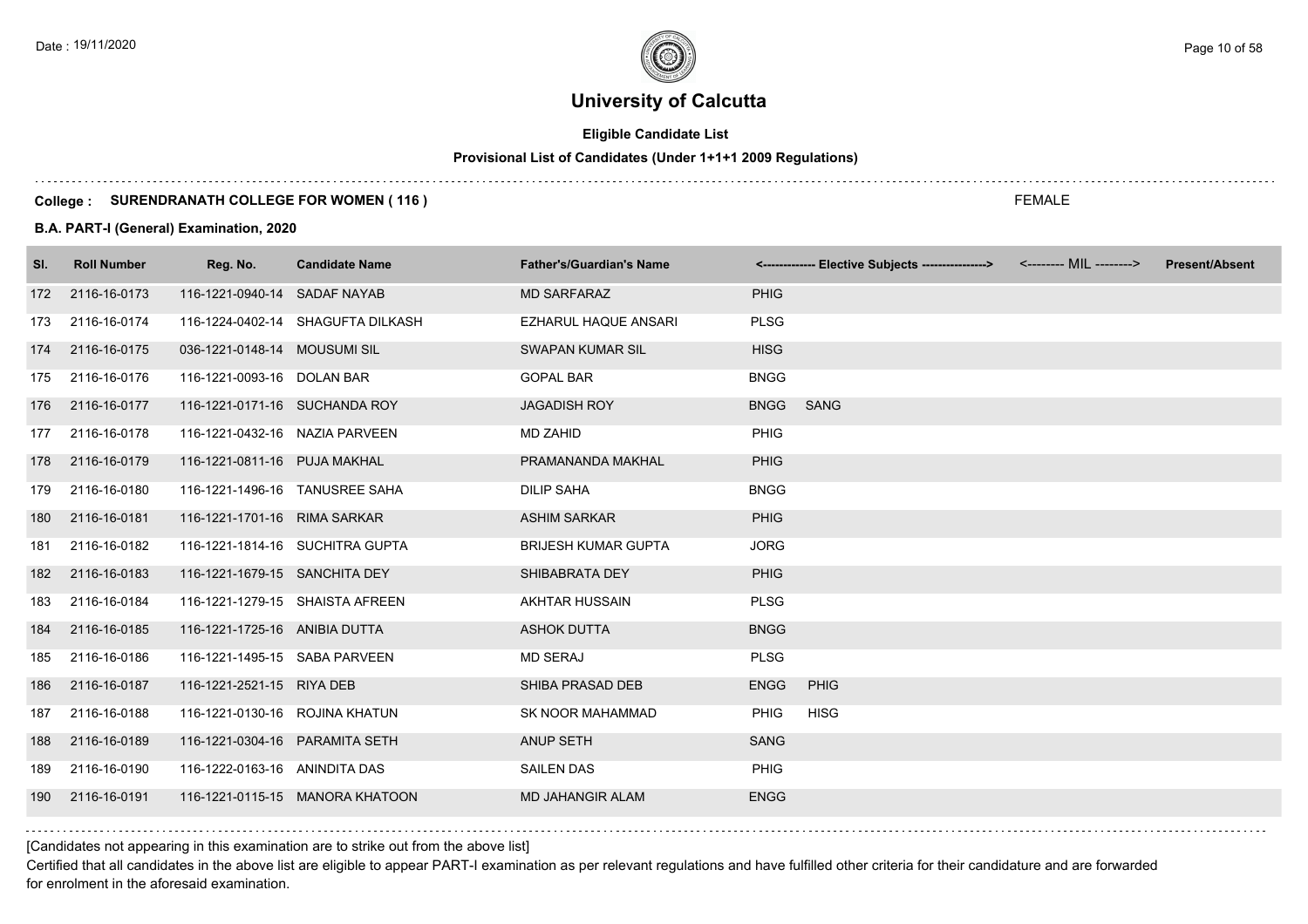# **Eligible Candidate List**

# **Provisional List of Candidates (Under 1+1+1 2009 Regulations)**

#### **College : SURENDRANATH COLLEGE FOR WOMEN ( 116 )**

#### **B.A. PART-I (General) Examination, 2020**

| SI. | <b>Roll Number</b> | Reg. No.                        | <b>Candidate Name</b>             | <b>Father's/Guardian's Name</b> |             | <------------- Elective Subjects ----------------> <-------- MIL --------> | <b>Present/Absent</b> |
|-----|--------------------|---------------------------------|-----------------------------------|---------------------------------|-------------|----------------------------------------------------------------------------|-----------------------|
| 191 | 2116-16-0192       | 116-1222-3066-15 SOMA HALDAR    |                                   | <b>RAMESH HALDAR</b>            | <b>PLSG</b> | PHIG                                                                       |                       |
| 192 | 2116-16-0193       |                                 | 116-1221-0663-16 SHAHANA PARVEEN  | <b>MD SABIR HUSSAIN</b>         | <b>PLSG</b> |                                                                            |                       |
| 193 | 2116-16-0194       |                                 | 116-1221-1631-16 FARHEEN PARVEZ   | <b>SK PARVESH</b>               | <b>BNGG</b> | PHIG                                                                       |                       |
| 194 | 2116-16-0195       | 116-1221-2905-15 RAJANI SHARMA  |                                   | <b>SANJOY SHARMA</b>            | <b>PLSG</b> |                                                                            |                       |
| 195 | 2116-16-0196       |                                 | 116-1225-1307-15 SHAGUFA NARGIS   | <b>MD FAKODQUE</b>              | <b>PLSG</b> |                                                                            |                       |
| 196 | 2116-16-0197       |                                 | 116-1221-0955-14 DEBOLINA MALAKAR | <b>CHANDAN MALAKAR</b>          | <b>EDCG</b> |                                                                            |                       |
| 197 | 2116-16-0198       | 116-1221-0067-15 MOUMITA PAYNE  |                                   | <b>TAPAN PAYNE</b>              | <b>PLSG</b> |                                                                            |                       |
| 198 | 2116-16-0199       | 116-1222-0001-15 BRATATI SARKAR |                                   | <b>BISWAJIT SARKAR</b>          | <b>ENGG</b> | PHIG                                                                       |                       |
| 199 | 2116-16-0200       | 116-1221-0862-14 SUMAN GUPTA    |                                   | <b>GOPAL GUPTA</b>              | <b>PHIG</b> |                                                                            |                       |
| 200 | 2116-16-0201       | 116-1221-1163-14 NITA SAHA      |                                   | SAROJ SAHA                      | <b>GEOG</b> | <b>SANG</b>                                                                |                       |
| 201 | 2116-16-0202       | 116-1221-0319-13 KIRAN JAISWAL  |                                   | SATISH CHAND JAISWAL            | <b>HISG</b> | <b>GEOG</b>                                                                |                       |
| 202 | 2116-16-0203       | 116-1221-0356-16 KAINAT HASSAN  |                                   | <b>KHAJA HASSAN</b>             | <b>HISG</b> | <b>PLSG</b>                                                                |                       |
| 203 | 2116-16-0204       | 116-1211-0279-17 RIYA GHOSH     |                                   | PROBIR GHOSH                    | <b>PHIG</b> |                                                                            |                       |
| 204 | 2116-16-0205       |                                 | 116-1211-0331-17 PAYEL BANERJEE   | <b>GOUTAM BANERJEE</b>          | <b>BNGG</b> | <b>HISG</b>                                                                |                       |
| 205 | 2116-16-0206       | 116-1211-0533-17 AYENDRILA DEY  |                                   | APURBA NARAYAN DEY              | <b>BNGG</b> |                                                                            |                       |
| 206 | 2116-16-0207       |                                 | 116-1211-0600-17 NABARUPA BANIK   | <b>NARAYAN CH BANIK</b>         | <b>GEOG</b> |                                                                            |                       |
| 207 | 2116-16-0208       |                                 | 116-1212-0357-17 MAMATA NASKAR    | PALASH NASKAR                   | <b>JORG</b> |                                                                            |                       |
| 208 | 2116-16-0209       |                                 | 116-1212-0443-17 JYOTI RAJBANSHI  | <b>ANATH RAJBANSHI</b>          | <b>PLSG</b> |                                                                            |                       |
| 209 | 2116-16-0210       |                                 | 116-1221-0346-16 SHAGUFTA ANJUM   | <b>MD MUSLIM</b>                | <b>PLSG</b> | <b>ECOG</b>                                                                |                       |

[Candidates not appearing in this examination are to strike out from the above list]

Certified that all candidates in the above list are eligible to appear PART-I examination as per relevant regulations and have fulfilled other criteria for their candidature and are forwarded for enrolment in the aforesaid examination.

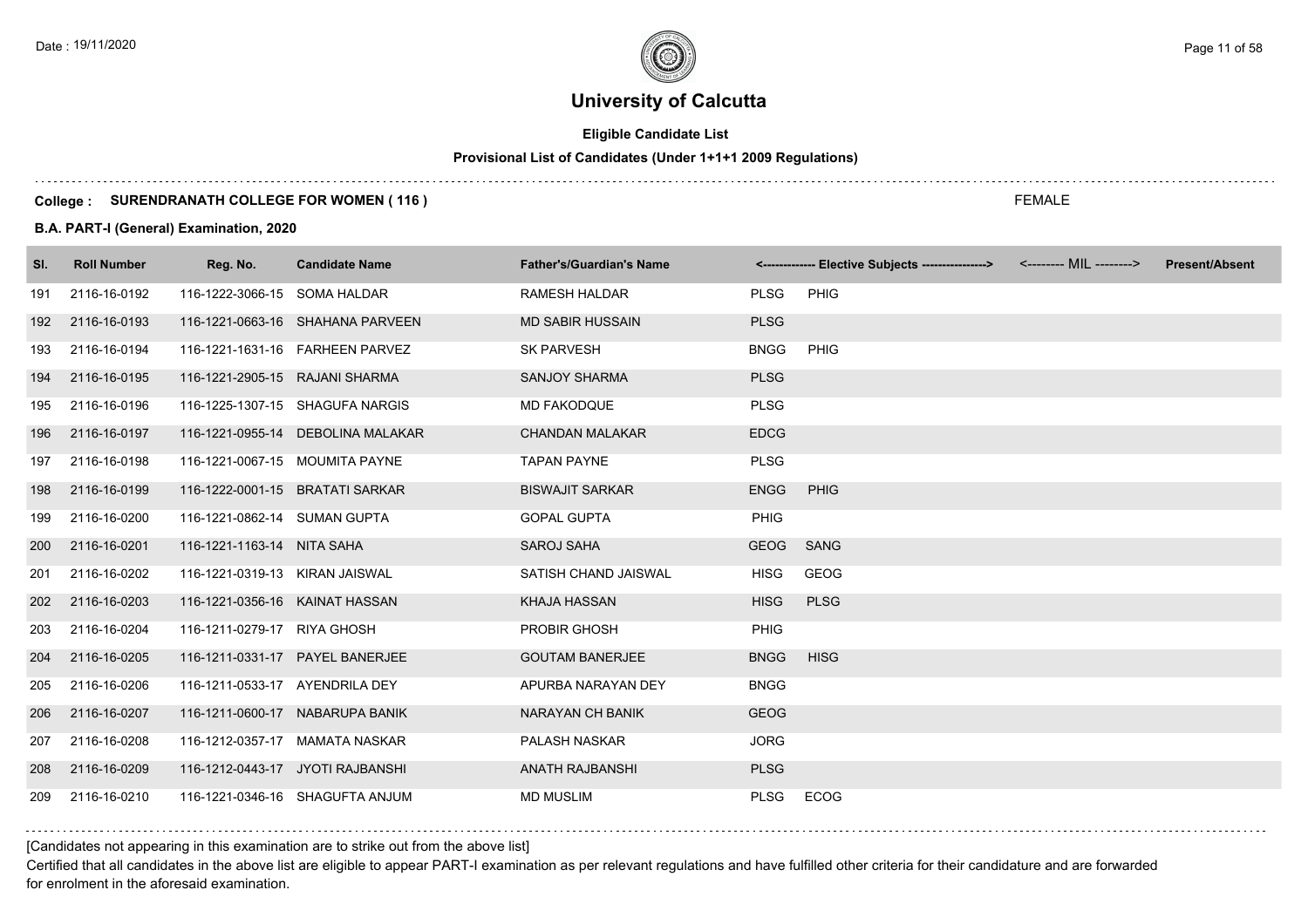# **Eligible Candidate List**

# **Provisional List of Candidates (Under 1+1+1 2009 Regulations)**

#### **College : SURENDRANATH COLLEGE FOR WOMEN ( 116 )**

#### **B.A. PART-I (General) Examination, 2020**

| SI. | <b>Roll Number</b> | Reg. No.                          | <b>Candidate Name</b>                   | <b>Father's/Guardian's Name</b> |             | <------------- Elective Subjects ----------------> | <-------- MIL --------> | <b>Present/Absent</b> |
|-----|--------------------|-----------------------------------|-----------------------------------------|---------------------------------|-------------|----------------------------------------------------|-------------------------|-----------------------|
| 210 | 2116-16-0211       |                                   | 116-1211-0682-17 AISHWARYA GUPTA        | RAHJENDRA KUMAR GUPTA           | <b>PLSG</b> |                                                    |                         |                       |
| 211 | 2116-16-0212       | 116-1221-1514-16 SHRAYASI ROY     |                                         | SUBRATA KUMAR ROY               | <b>JORG</b> |                                                    |                         |                       |
| 212 | 2116-16-0213       |                                   | 117-1211-0817-17 DIPSHIKHA CHAKRABORTY  | CHANCHAL CHAKRABORTY            | <b>PLSG</b> |                                                    |                         |                       |
| 213 | 2116-16-0214       |                                   | 116-1221-0173-16 YASMIN KHATOON         | <b>MD AYOUB</b>                 | <b>HISG</b> | <b>PLSG</b>                                        |                         |                       |
| 214 | 2116-16-0215       | 116-1221-1505-15 PRIYA SINGH      |                                         | <b>BIRENDRA KUMAR SINGH</b>     | <b>JORG</b> |                                                    |                         |                       |
| 215 | 2116-16-0216       |                                   | 116-1221-0339-16 POONAM CHAUDHARY       | KARMU CHOUDHURY                 | <b>HISG</b> |                                                    |                         |                       |
| 216 | 2116-16-0217       |                                   | 116-1221-0491-16 CHANDANI KUMARI MISHRA | <b>MITHLES MISHRA</b>           | <b>HISG</b> |                                                    |                         |                       |
| 217 | 2116-16-0218       | 116-1221-2011-15 NEETI JAISWAL    |                                         | <b>BANDI PRASAD JAISWAL</b>     | <b>JORG</b> |                                                    |                         |                       |
| 218 | 2116-16-0219       | 116-1221-1983-15 ELISHA DEY       |                                         | RAJ DEY                         | <b>PLSG</b> |                                                    |                         |                       |
| 219 | 2116-16-0220       | 116-1221-0140-16 SUNAM DAS        |                                         | <b>AMAR DAS</b>                 | <b>EDCG</b> |                                                    |                         |                       |
| 220 | 2116-16-0221       | 116-1221-0453-16 REKHA SHAW       |                                         | <b>LAL BABU SHAW</b>            | <b>PHIG</b> |                                                    |                         |                       |
| 221 | 2116-16-0222       | 116-1221-0886-16 NAIMA KHATOON    |                                         | <b>HAROON RASHID</b>            | <b>PHIG</b> |                                                    |                         |                       |
| 222 | 2116-16-0223       |                                   | 116-1224-1050-14 AMREEN SULTANA         | <b>MD SHAKIR ALI ANSARI</b>     | <b>ENGG</b> |                                                    |                         |                       |
| 223 | 2116-16-0224       | 116-1211-0340-17 MITHU SHARMA     |                                         | <b>MADAN SHARMA</b>             | <b>PLSG</b> |                                                    |                         |                       |
| 224 | 2116-16-0225       |                                   | 116-1221-0503-16 SITARA KHATOON         | <b>MOINUDDIN KHAN</b>           | <b>ENGG</b> | <b>JORG</b>                                        |                         |                       |
| 225 | 2116-16-0226       | 116-1212-0707-17 NISHU DAS        |                                         | <b>MANOJ DAS</b>                | <b>PLSG</b> |                                                    |                         |                       |
| 226 | 2116-16-0227       |                                   | 116-1221-0227-16 SUSMITA SARDAR         | <b>NEPAL SARDAR</b>             | <b>EDCG</b> |                                                    |                         |                       |
| 227 | 2116-16-0228       |                                   | 116-1221-1001-16 KRISHNARPITA SAHA      | RAJU SAHA                       | PHIG        |                                                    |                         |                       |
| 228 | 2116-16-0229       | 116-1221-0725-16    FARHANA ISLAM |                                         | <b>NAZRUL ISLAM</b>             | <b>PHIG</b> |                                                    |                         |                       |
|     |                    |                                   |                                         |                                 |             |                                                    |                         |                       |

[Candidates not appearing in this examination are to strike out from the above list]

Certified that all candidates in the above list are eligible to appear PART-I examination as per relevant regulations and have fulfilled other criteria for their candidature and are forwarded for enrolment in the aforesaid examination.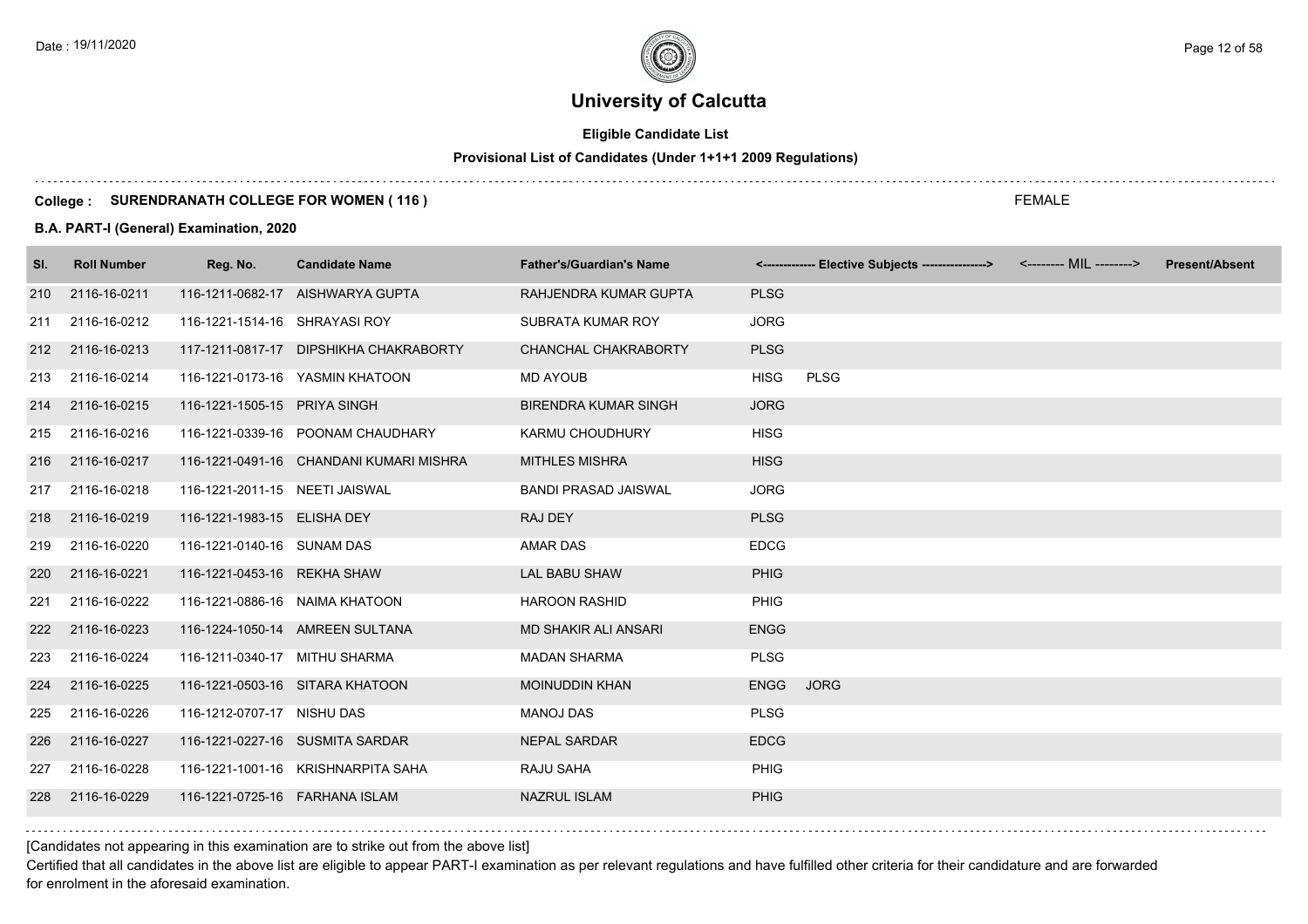# **Eligible Candidate List**

# **Provisional List of Candidates (Under 1+1+1 2009 Regulations)**

#### **College : SURENDRANATH COLLEGE FOR WOMEN ( 116 )**

#### **B.A. PART-I (General) Examination, 2020**

| SI. | <b>Roll Number</b> | Reg. No.                        | <b>Candidate Name</b>             | <b>Father's/Guardian's Name</b> |             | <------------- Elective Subjects ----------------> | <-------- MIL --------> |             | <b>Present/Absent</b> |
|-----|--------------------|---------------------------------|-----------------------------------|---------------------------------|-------------|----------------------------------------------------|-------------------------|-------------|-----------------------|
| 229 | 2116-16-0230       |                                 | 116-1221-1184-14 MANISHA SHARMA   | LATE SHIV KUMAR SHARMA          | <b>PLSG</b> |                                                    |                         |             |                       |
| 230 | 2116-16-0231       | 116-1221-0697-13 RUHI PARVEEN   |                                   | <b>SK JUMMAN</b>                | <b>HISG</b> |                                                    |                         |             |                       |
| 231 | 2116-16-0232       | 116-1221-0521-11 BARNALI SHANKI |                                   | <b>ASHOKE SHANKI</b>            | <b>PLSG</b> |                                                    |                         |             |                       |
| 232 | 2116-16-0233       |                                 | 116-1222-1160-14 HAIMANTI MANDAL  | LATE NIRAPADA MANDAL            | <b>PLSG</b> |                                                    |                         |             |                       |
| 233 | 2116-16-0234       | 116-1211-0348-17 ERAM PARVEEN   |                                   | <b>MD. RUSTAM</b>               | <b>ENGG</b> |                                                    |                         |             |                       |
| 234 | 2116-16-0235       |                                 | 116-1211-0395-17 SARMISTHA SHAW   | <b>TARAK NATH SHAW</b>          | <b>BNGG</b> | <b>HISG</b>                                        |                         |             |                       |
| 235 | 2116-16-0236       | 116-1211-0396-17 ANKITA PAUL    |                                   | SUBAL CHANDRA PAUL              | <b>ENGG</b> | <b>EDCG</b>                                        |                         |             |                       |
| 236 | 2116-16-0237       |                                 | 116-1211-0427-17 NAZREEN KHATOON  | <b>MD RAJA</b>                  | <b>EDCG</b> | <b>HISG</b>                                        |                         |             |                       |
| 237 | 2116-16-0238       | 116-1211-0454-17 ROQAIYA        |                                   | KHALID SAIFULLAH                | <b>HISG</b> | <b>PHIG</b>                                        |                         |             |                       |
| 238 | 2116-16-0239       | 116-1211-0459-17 AFREEN FATMA   |                                   | <b>MD HASSAN</b>                | <b>PLSG</b> | PHIG                                               |                         |             |                       |
| 239 | 2116-16-0240       | 116-1211-0464-17 PRIYA HALDER   |                                   | <b>SANKAR HALDER</b>            | <b>HISG</b> |                                                    |                         |             |                       |
| 240 | 2116-16-0241       | 116-1211-0483-17 MOUMITA DAS    |                                   | <b>DEBKUMAR DAS</b>             | <b>EDCG</b> | <b>BNGG</b>                                        |                         |             |                       |
| 241 | 2116-16-0242       | 116-1211-0485-17 SAMPA SARKAR   |                                   | SONTOSH SARKAR                  | <b>EDCG</b> | <b>BNGG</b>                                        |                         |             |                       |
| 242 | 2116-16-0243       |                                 | 116-1211-0509-17 TABASSUM PARVEEN | <b>KAMALUDDIN</b>               | <b>HISG</b> | <b>PLSG</b>                                        | <b>URDM</b>             | <b>ENGC</b> |                       |
| 243 | 2116-16-0244       | 116-1211-0515-17 SHAISTA SALIM  |                                   | <b>MD SALIM</b>                 | <b>EDCG</b> | <b>HISG</b>                                        |                         |             |                       |
| 244 | 2116-16-0245       | 116-1211-0523-17 SAHEEN NISHA   |                                   | <b>GULAM SARWAR</b>             | <b>EDCG</b> | <b>PLSG</b>                                        |                         |             |                       |
| 245 | 2116-16-0246       | 116-1211-0530-17 NAHAT PARVEEN  |                                   | <b>MD SK SAMSAD</b>             | <b>PLSG</b> | <b>ECOG</b>                                        |                         |             |                       |
| 246 | 2116-16-0247       | 116-1211-0542-17  FARHIN FIROZ  |                                   | <b>FIROZ ALAM</b>               | <b>PLSG</b> | <b>ECOG</b>                                        |                         |             |                       |
| 247 | 2116-16-0248       |                                 | 116-1211-0544-17 GULNAZ KHATOON   | <b>MD JAIN</b>                  | <b>HISG</b> |                                                    |                         |             |                       |

[Candidates not appearing in this examination are to strike out from the above list]

Certified that all candidates in the above list are eligible to appear PART-I examination as per relevant regulations and have fulfilled other criteria for their candidature and are forwarded for enrolment in the aforesaid examination.

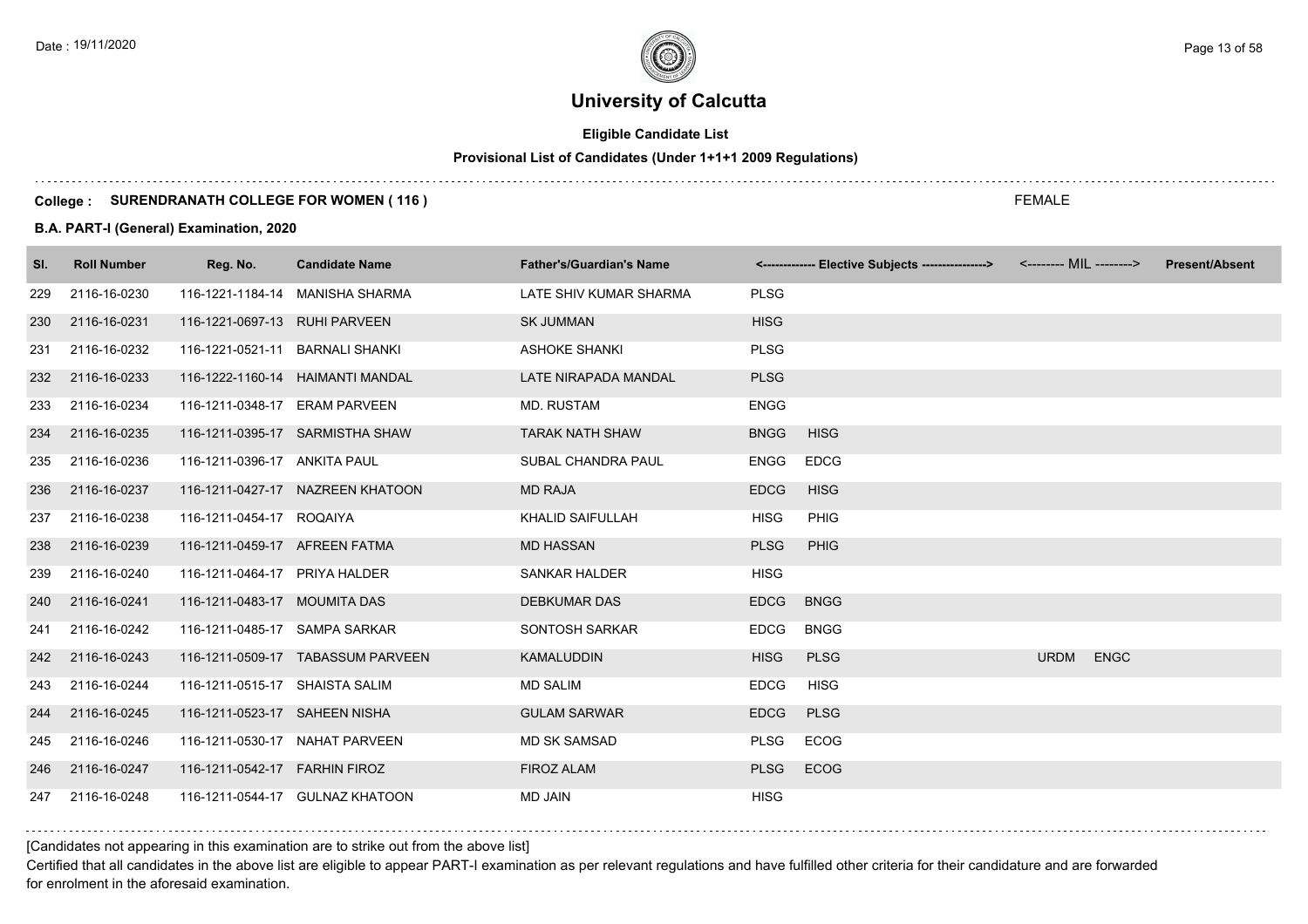# **Eligible Candidate List**

# **Provisional List of Candidates (Under 1+1+1 2009 Regulations)**

#### **College : SURENDRANATH COLLEGE FOR WOMEN ( 116 )**

#### **B.A. PART-I (General) Examination, 2020**

| SI. | <b>Roll Number</b> | Reg. No.                       | <b>Candidate Name</b>                 | <b>Father's/Guardian's Name</b> |             | <-------------- Elective Subjects ----------------> | <b>Present/Absent</b> |
|-----|--------------------|--------------------------------|---------------------------------------|---------------------------------|-------------|-----------------------------------------------------|-----------------------|
| 248 | 2116-16-0249       |                                | 116-1211-0840-17 KAIKASHA RAHMAN      | <b>SK MOTIUR RAHMAN</b>         | <b>HISG</b> | <b>PLSG</b>                                         |                       |
| 249 | 2116-16-0250       | 116-1211-0856-17 NISHA SHAW    |                                       | <b>NARAYAN SHAW</b>             | <b>PLSG</b> | <b>PHIG</b>                                         |                       |
| 250 | 2116-16-0251       | 116-1211-0862-17 RAFIA PARWEEN |                                       | <b>SHAKIL AHMED</b>             | <b>ENGG</b> | <b>PLSG</b>                                         |                       |
| 251 | 2116-16-0252       | 116-1211-0884-17 SANA AFREEN   |                                       | <b>MD YOUSUF</b>                | <b>PLSG</b> | <b>HISG</b>                                         |                       |
| 252 | 2116-16-0253       | 116-1212-0370-17 SWETA HELA    |                                       | <b>SANJAY HELA</b>              | ENGG ECOG   |                                                     |                       |
| 253 | 2116-16-0254       | 116-1212-0539-17 SONALI SARDAR |                                       | <b>SUBHASH SARDAR</b>           | <b>PHIG</b> |                                                     |                       |
| 254 | 2116-16-0255       | 116-1212-0793-17 SANGITA DAS   |                                       | <b>GOUTAM DAS</b>               | <b>PLSG</b> |                                                     |                       |
| 255 | 2116-16-0256       |                                | 116-1215-0375-17 SHAFINA KHATOON      | <b>MD RAFIQUE</b>               | <b>EDCG</b> | PLSG                                                |                       |
| 256 | 2116-16-0257       | 116-1221-0129-16 PARUL DAS     |                                       | <b>KAMAL DAS</b>                | <b>PHIG</b> | <b>EDCG</b>                                         |                       |
| 257 | 2116-16-0258       |                                | 116-1221-0172-16 SHILLU KUMARI SHARMA | <b>ASHOK SHARMA</b>             | <b>HISG</b> | <b>PLSG</b>                                         |                       |
| 258 | 2116-16-0259       | 116-1221-0578-16 AFREEN YOUNUS |                                       | <b>MD YOUNUS</b>                | <b>PLSG</b> | PHIG                                                |                       |
| 259 | 2116-16-0260       | 116-1221-0590-16 DONA NATH     |                                       | <b>SUBHAS NATH</b>              | <b>ENGG</b> | <b>JORG</b>                                         |                       |
| 260 | 2116-16-0261       | 116-1221-0694-16 ANURITA TANTI |                                       | OM PRAKASH TANTI                | <b>ENGG</b> | PHIG                                                |                       |
| 261 | 2116-16-0262       | 116-1221-1585-16 D. GEETA      |                                       | APPAIYA                         | <b>ENGG</b> | PHIG                                                |                       |
|     | 262 2116-16-0263   | 411-1222-0688-16 RIMI NASKAR   |                                       | <b>AJIT NASKAR</b>              | <b>BNGG</b> | <b>EDCG</b>                                         |                       |
| 263 | 2116-16-0264       |                                | 116-1221-0143-16 MEHNAAZ FIRDOUS      | MD MOHIUDDIN                    | ENGG        | <b>PLSG</b>                                         |                       |
| 264 | 2116-16-0265       | 116-1221-0341-16 RIMA MONDAL   |                                       | <b>RAMESH MONDAL</b>            | <b>ENGG</b> |                                                     |                       |
| 265 | 2116-16-0266       |                                | 116-1221-0357-16 SUMAIYA NASREEN      | <b>MD SULTAN</b>                | <b>ENGG</b> | <b>PLSG</b>                                         |                       |
| 266 | 2116-16-0267       |                                | 116-1221-0551-16 SAVISTA KHATOON      | <b>MD SOAIL</b>                 | <b>PLSG</b> | <b>HISG</b>                                         |                       |

[Candidates not appearing in this examination are to strike out from the above list]

Certified that all candidates in the above list are eligible to appear PART-I examination as per relevant regulations and have fulfilled other criteria for their candidature and are forwarded for enrolment in the aforesaid examination.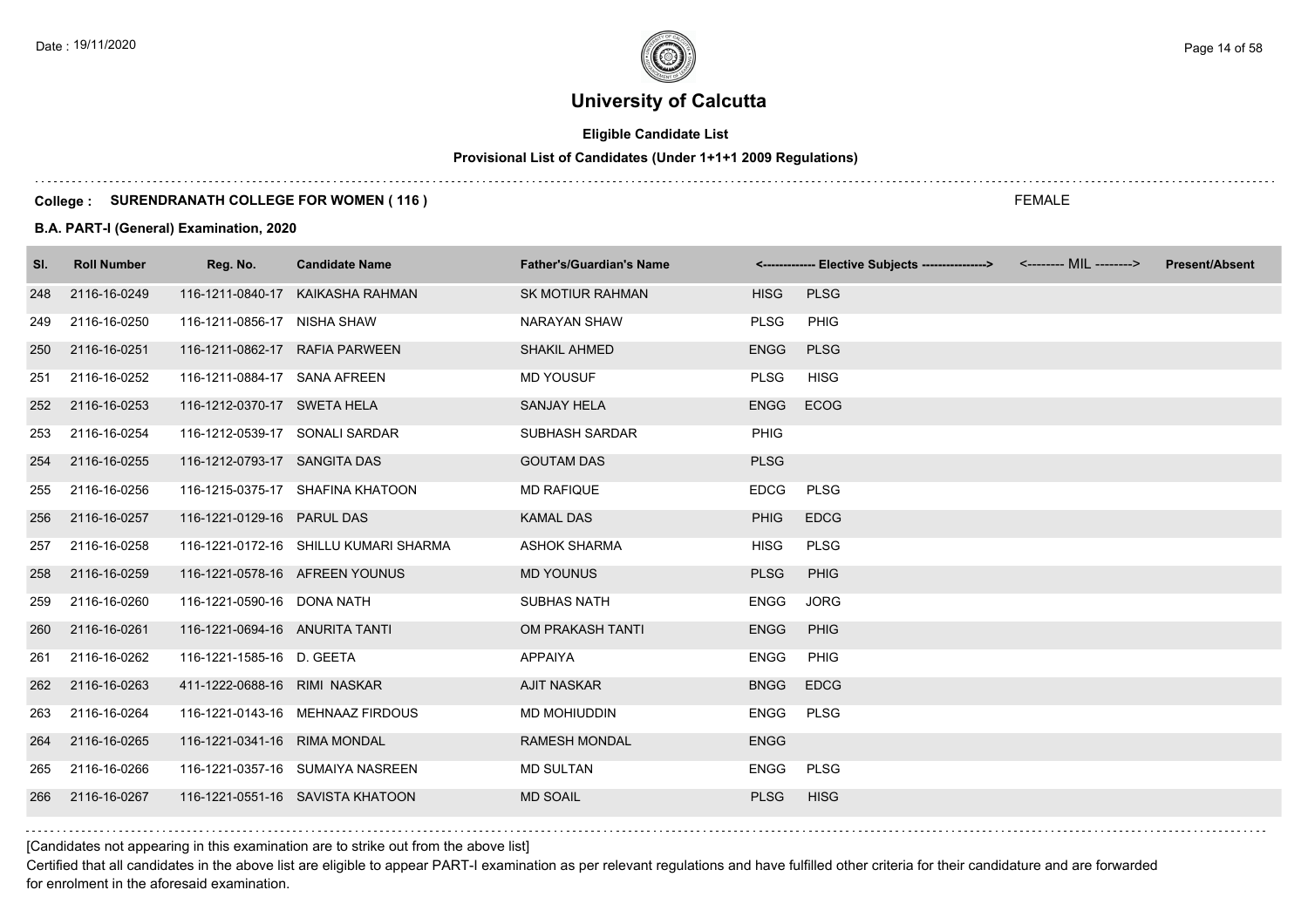# **Eligible Candidate List**

# **Provisional List of Candidates (Under 1+1+1 2009 Regulations)**

#### **College : SURENDRANATH COLLEGE FOR WOMEN ( 116 )**

#### **B.A. PART-I (General) Examination, 2020**

| SI. | <b>Roll Number</b> | Reg. No.                       | <b>Candidate Name</b>                  | <b>Father's/Guardian's Name</b> |             | <------------- Elective Subjects ----------------> <-------- MIL --------> | <b>Present/Absent</b> |
|-----|--------------------|--------------------------------|----------------------------------------|---------------------------------|-------------|----------------------------------------------------------------------------|-----------------------|
| 267 | 2116-16-0268       | 116-1221-0572-16 PUJA DAS      |                                        | <b>TARU DAS</b>                 | <b>ENGG</b> | <b>PHIG</b>                                                                |                       |
| 268 | 2116-16-0269       |                                | 116-1221-0742-16 SARITA KUMARI RAJBHAR | <b>HIRA LAL RAJBHAR</b>         | <b>ENGG</b> | PHIG                                                                       |                       |
| 269 | 2116-16-0270       | 116-1221-1254-16 ARPITA DAS    |                                        | PRADIP DAS                      | <b>ENGG</b> |                                                                            |                       |
| 270 | 2116-16-0271       | 116-1222-0536-16 LABANI DAS    |                                        | NARENDRA KUMAR DAS              | <b>ENGG</b> | <b>PHIG</b>                                                                |                       |
| 271 | 2116-16-0272       |                                | 116-1225-0248-16 JULEKHA KHATOON       | MOHAMMAD IZAZ                   | <b>ENGG</b> | PHIG                                                                       |                       |
| 272 | 2116-16-0273       | 116-1224-1863-15 SOMA GHOSH    |                                        | <b>SWAPAN GHOSH</b>             | <b>GEOG</b> | <b>PLSG</b>                                                                |                       |
| 273 | 2116-16-0274       |                                | 116-1221-0036-16 SAMIMA SULTANA        | <b>SAMI AHMED</b>               | <b>ENGG</b> |                                                                            |                       |
| 274 | 2116-16-0275       |                                | 116-1221-0063-16 TANUJA KHATOON        | <b>MD ALIM</b>                  | <b>HISG</b> | <b>PHIG</b>                                                                |                       |
| 275 | 2116-16-0276       | 116-1211-0637-17 JOSHIKA EKKA  |                                        | <b>JOHN EKKA</b>                | <b>BNGG</b> | SOCG                                                                       |                       |
| 276 | 2116-16-0277       | 116-1211-0648-17 RIYA SINGH    |                                        | <b>RAJ KUMAR SINGH</b>          | <b>HISG</b> | <b>PLSG</b>                                                                |                       |
| 277 | 2116-16-0278       | 116-1211-0667-17 TRISHA SARKAR |                                        | <b>TAPAN SARKAR</b>             | <b>HISG</b> | SOCG                                                                       |                       |
| 278 | 2116-16-0279       | 116-1211-0673-17 RIA PRAHARAJ  |                                        | <b>SUDARSON PRAHARAJ</b>        | <b>HISG</b> | <b>SANG</b>                                                                |                       |
| 279 | 2116-16-0280       | 116-1211-0674-17 PIYALI HAZRA  |                                        | SWAPAN HAZRA                    | <b>EDCG</b> |                                                                            |                       |
| 280 | 2116-16-0281       | 116-1211-0676-17 TANIA PARVIN  |                                        | <b>SK ANWAR ALI</b>             | <b>BNGG</b> | PHIG                                                                       |                       |
| 281 | 2116-16-0282       | 116-1211-0678-17 LAXMI RAM     |                                        | RAJENDRA RAM                    | <b>PLSG</b> | <b>EDCG</b>                                                                |                       |
| 282 | 2116-16-0283       | 116-1211-0695-17 RITUPARNA DAS |                                        | <b>SUBIR KUMAR DAS</b>          | <b>SOCG</b> | <b>EDCG</b>                                                                |                       |
| 283 | 2116-16-0284       | 116-1211-0697-17 NEHA SINGH    |                                        | <b>RAM KUMAR SINGH</b>          | <b>PLSG</b> | <b>EDCG</b>                                                                |                       |
| 284 | 2116-16-0285       | 116-1211-0702-17 SHILPI SARKAR |                                        | SATRUGHNA SARKAR                | <b>BNGG</b> | SOCG                                                                       |                       |
| 285 | 2116-16-0286       |                                | 116-1211-0723-17 BUSHRA MUSHTAQUE      | <b>MD MUSHTAQUE</b>             | <b>PLSG</b> | <b>EDCG</b>                                                                |                       |

[Candidates not appearing in this examination are to strike out from the above list]

Certified that all candidates in the above list are eligible to appear PART-I examination as per relevant regulations and have fulfilled other criteria for their candidature and are forwarded for enrolment in the aforesaid examination.

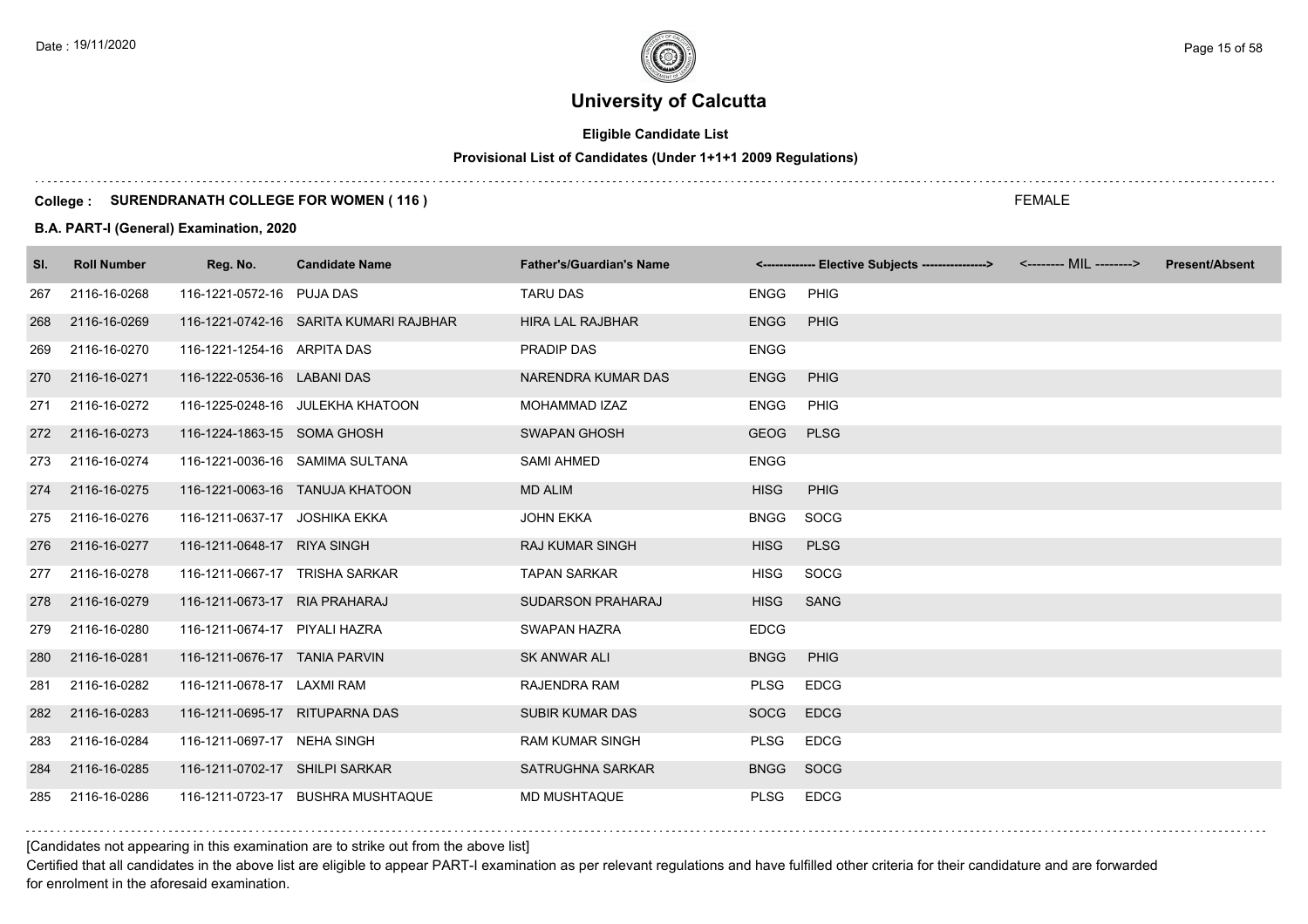# **Eligible Candidate List**

# **Provisional List of Candidates (Under 1+1+1 2009 Regulations)**

#### **College : SURENDRANATH COLLEGE FOR WOMEN ( 116 )**

#### **B.A. PART-I (General) Examination, 2020**

| SI. | <b>Roll Number</b> | Reg. No.                       | <b>Candidate Name</b>                   | <b>Father's/Guardian's Name</b> |             | <------------- Elective Subjects ----------------> <-------- MIL --------> | <b>Present/Absent</b> |
|-----|--------------------|--------------------------------|-----------------------------------------|---------------------------------|-------------|----------------------------------------------------------------------------|-----------------------|
| 286 | 2116-16-0287       |                                | 116-1211-0725-17 SHIREEN PARVEEN        | ABDUL TAHER                     | <b>ENGG</b> |                                                                            |                       |
| 287 | 2116-16-0288       | 116-1211-0729-17 RIYA SAHA     |                                         | <b>BHASKAR SAHA</b>             | <b>BNGG</b> |                                                                            |                       |
| 288 | 2116-16-0289       |                                | 116-1211-0745-17 ANUSMITA BHATTACHARJEE | DEBABRATA BHATTACHARJEE         | <b>ENGG</b> | <b>PLSG</b>                                                                |                       |
| 289 | 2116-16-0290       | 116-1211-0751-17 MOUSUMI MITRA |                                         | <b>SAMBHU MITRA</b>             | <b>BNGG</b> |                                                                            |                       |
| 290 | 2116-16-0291       |                                | 116-1211-0759-17 SUMANA MONDAL          | PALAN MONDAL                    | <b>SANG</b> |                                                                            |                       |
| 291 | 2116-16-0292       | 116-1211-0803-17 KANCHAN LAL   |                                         | LATE UMESH LAL                  | <b>GEOG</b> |                                                                            |                       |
| 292 | 2116-16-0293       | 116-1211-0804-17 PRIYA LAL     |                                         | <b>PARESH LAL</b>               | <b>GEOG</b> |                                                                            |                       |
| 293 | 2116-16-0294       | 116-1211-0811-17 PRIYANKA SHAW |                                         | PRABHU SHAW                     | <b>PLSG</b> |                                                                            |                       |
| 294 | 2116-16-0295       | 116-1211-0826-17 AYESHA ALI    |                                         | <b>MD ANWAR ALI</b>             | <b>PLSG</b> |                                                                            |                       |
| 295 | 2116-16-0296       | 116-1211-0829-17 KAJAL PRASAD  |                                         | <b>RAJESH PRASAD</b>            | SOCG        | PHIG                                                                       |                       |
| 296 | 2116-16-0297       |                                | 116-1211-0846-17 MANISHA SHARMA         | <b>SURENDRA SHARMA</b>          | <b>ENGG</b> | <b>PLSG</b>                                                                |                       |
| 297 | 2116-16-0298       |                                | 116-1211-0883-17 SHYAMALI BARMAN        | <b>RATAN KUMAR BARMAN</b>       | <b>HISG</b> | <b>EDCG</b>                                                                |                       |
| 298 | 2116-16-0299       |                                | 116-1212-0705-17 NABANITA NASKAR        | SANKARNASKAR                    | <b>HISG</b> | SOCG                                                                       |                       |
| 299 | 2116-16-0300       | 116-1212-0716-17 MANJU MANDAL  |                                         | <b>MUKUL MANDAL</b>             | <b>HISG</b> | <b>PLSG</b>                                                                |                       |
| 300 | 2116-16-0301       | 116-1212-0739-17 NANDINI DAS   |                                         | <b>RAVIDAS</b>                  | <b>HISG</b> | <b>PLSG</b>                                                                |                       |
| 301 | 2116-16-0302       | 116-1212-0752-17 TUSI DAS      |                                         | <b>BHAJAN DAS</b>               | <b>BNGG</b> |                                                                            |                       |
| 302 | 2116-16-0303       | 116-1212-0805-17 SWETA HAZRA   |                                         | <b>BABLU HAZRA</b>              | <b>HISG</b> | <b>PLSG</b>                                                                |                       |
| 303 | 2116-16-0304       | 116-1212-0814-17 NISHA MALLICK |                                         | RAMANAND MALLICK                | SOCG        | <b>JORG</b>                                                                |                       |
| 304 | 2116-16-0305       |                                | 116-1212-0832-17 BHUMIKA MONDAL         | PRODIP MONDAL                   | <b>ECOG</b> | <b>BNGG</b>                                                                |                       |

[Candidates not appearing in this examination are to strike out from the above list]

Certified that all candidates in the above list are eligible to appear PART-I examination as per relevant regulations and have fulfilled other criteria for their candidature and are forwarded for enrolment in the aforesaid examination.

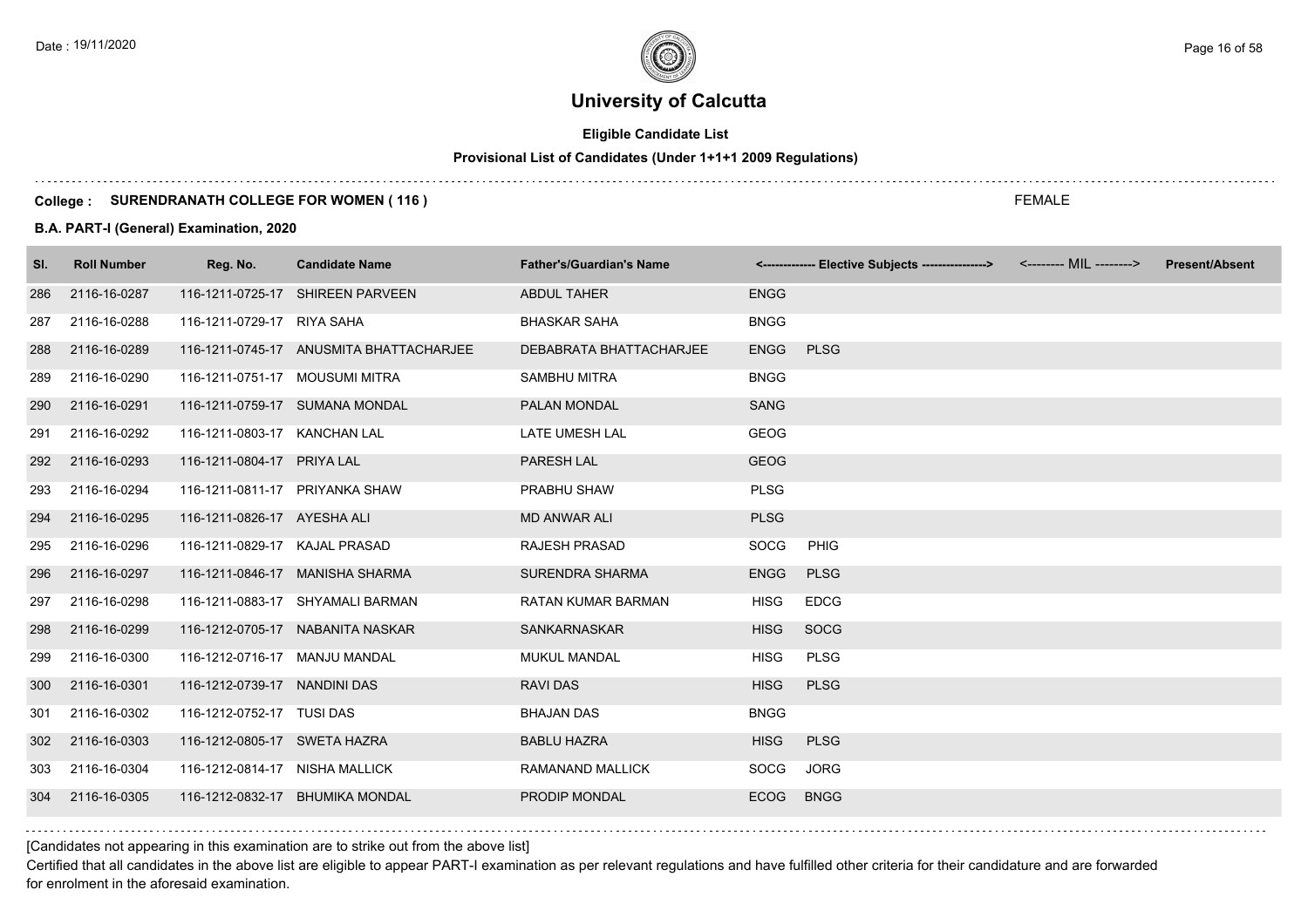# **Eligible Candidate List**

# **Provisional List of Candidates (Under 1+1+1 2009 Regulations)**

#### **College : SURENDRANATH COLLEGE FOR WOMEN ( 116 )**

#### **B.A. PART-I (General) Examination, 2020**

| SI. | <b>Roll Number</b> | Reg. No.                       | <b>Candidate Name</b>                  | <b>Father's/Guardian's Name</b> |             | <------------- Elective Subjects ---------------> <-------- MIL --------> | <b>Present/Absent</b> |
|-----|--------------------|--------------------------------|----------------------------------------|---------------------------------|-------------|---------------------------------------------------------------------------|-----------------------|
| 305 | 2116-16-0306       | 116-1212-0836-17 RADHIKA DAS   |                                        | <b>GOPAL DAS</b>                | <b>BNGG</b> | SOCG                                                                      |                       |
| 306 | 2116-16-0307       | 116-1214-0813-17 SWETA SHAW    |                                        | <b>MUNNU SHAW</b>               | <b>SOCG</b> | <b>JORG</b>                                                               |                       |
| 307 | 2116-16-0308       | 116-1221-1068-16 KUSUM PURI    |                                        | OM PRAKASHPURI                  | <b>PLSG</b> | <b>EDCG</b>                                                               |                       |
| 308 | 2116-16-0309       | 116-1221-1188-16 ATIYA AZIZ    |                                        | <b>ABDUL AZIZ</b>               | <b>URDG</b> | <b>PLSG</b>                                                               |                       |
| 309 | 2116-16-0310       | 116-1221-1285-16 TANIMA MONDAL |                                        | <b>SAILEN MONAL</b>             | <b>HISG</b> | <b>SOCG</b>                                                               |                       |
| 310 | 2116-16-0311       | 116-1221-1446-16 ZEBA NAAZ     |                                        | <b>SHAHID PARVEZ</b>            | <b>GEOG</b> | <b>EDCG</b>                                                               |                       |
| 311 | 2116-16-0312       |                                | 116-1221-2727-15 SHREYA MONDAL         | <b>DHARMA MONDAL</b>            | <b>PHIG</b> | <b>PLSG</b>                                                               |                       |
|     | 312 2116-16-0313   |                                | 116-1221-0837-13 RANI SRIVASTAVA       | <b>BIJAY SRIVASTAVA</b>         | <b>PHIG</b> | <b>PLSG</b>                                                               |                       |
| 313 | 2116-16-0314       |                                | 125-1221-0253-16 PRIYANKA KUMARI MAJHI | <b>NAWAL KISHOR MAJHI</b>       | <b>EDCG</b> | <b>HISG</b>                                                               |                       |
| 314 | 2116-16-0315       |                                | 116-1221-0124-16 NILANJONA MANNA       | <b>BISWANATH MANNA</b>          | <b>SANG</b> |                                                                           |                       |
| 315 | 2116-16-0316       | 116-1221-0141-16 RITUPARNA DAS |                                        | SAMIR RANJAN DAS                | <b>ECOG</b> |                                                                           |                       |
| 316 | 2116-16-0317       | 116-1221-0166-16 SREYASHI ROY  |                                        | <b>BUDDHADEV ROY</b>            | <b>PLSG</b> |                                                                           |                       |
| 317 | 2116-16-0318       | 116-1221-0179-16 NEHA PARVEEN  |                                        | <b>MD YOUNUS</b>                | <b>HISG</b> | <b>PLSG</b>                                                               |                       |
| 318 | 2116-16-0319       | 116-1221-0264-16 MUSHKAN SHAW  |                                        | <b>MOHAN KUMAR SHAW</b>         | <b>PLSG</b> |                                                                           |                       |
| 319 | 2116-16-0320       | 116-1221-0265-16 PRITY PRASAD  |                                        | NITYANAND PRASAD                | <b>ENGG</b> |                                                                           |                       |
| 320 | 2116-16-0321       | 116-1221-0448-16 NAGMA MUMTAZ  |                                        | <b>MUMTAZ AHMED</b>             | <b>ENGG</b> | <b>PHIG</b>                                                               |                       |
| 321 | 2116-16-0322       | 116-1221-0510-16 SWETA TIWARI  |                                        | AMBIKA TIWARI                   | <b>ENGG</b> | <b>JORG</b>                                                               |                       |
| 322 | 2116-16-0323       | 116-1221-0514-16 AFREEN IRSHAD |                                        | <b>MD IRSHAD</b>                | <b>ENGG</b> | PHIG                                                                      |                       |
| 323 | 2116-16-0324       | 116-1221-0586-16 PRITHA NANDI  |                                        | <b>CHANCHAL NANDI</b>           | <b>ENGG</b> |                                                                           |                       |

### [Candidates not appearing in this examination are to strike out from the above list]

Certified that all candidates in the above list are eligible to appear PART-I examination as per relevant regulations and have fulfilled other criteria for their candidature and are forwarded for enrolment in the aforesaid examination.

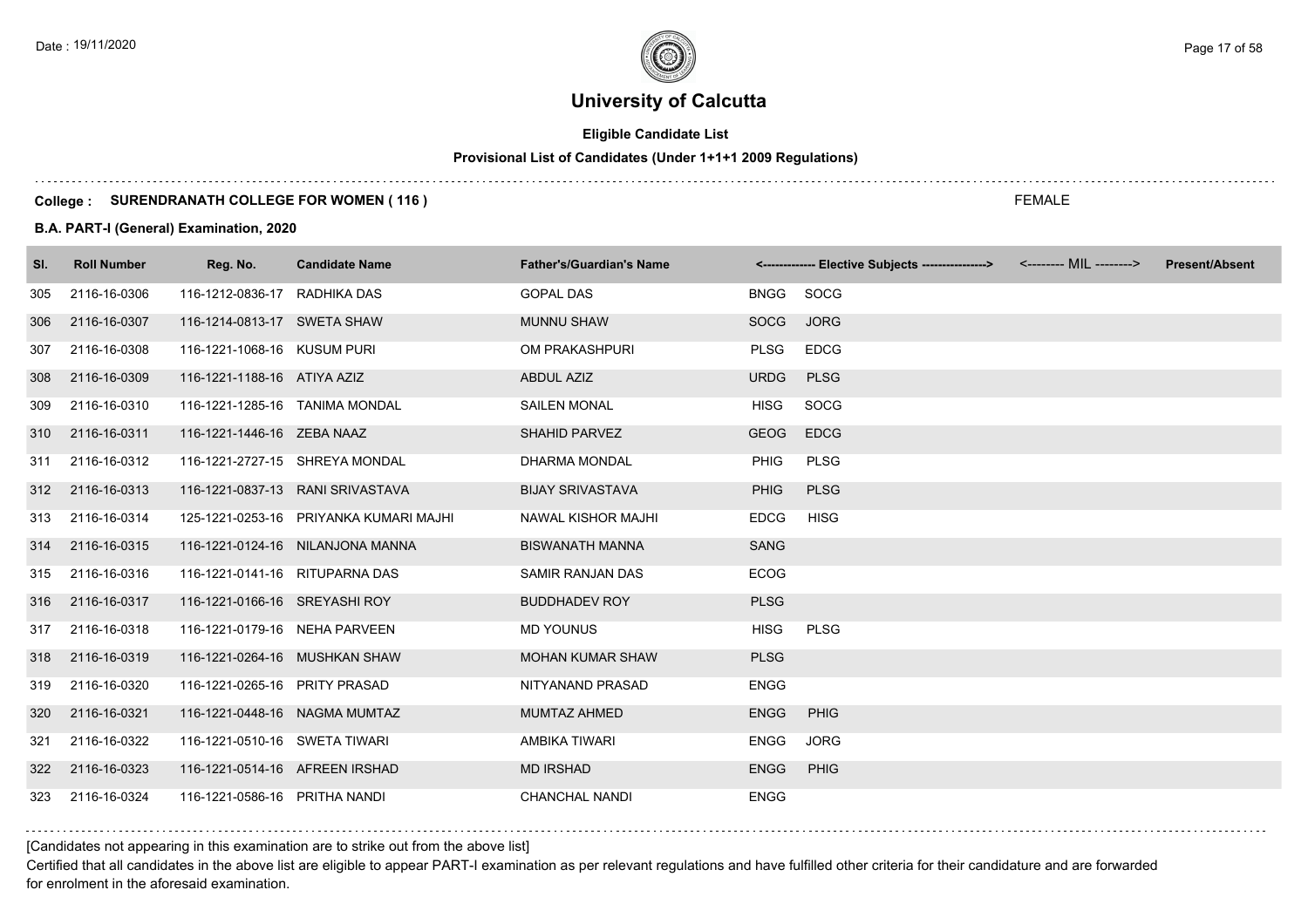# **Eligible Candidate List**

# **Provisional List of Candidates (Under 1+1+1 2009 Regulations)**

#### **College : SURENDRANATH COLLEGE FOR WOMEN ( 116 )**

#### **B.A. PART-I (General) Examination, 2020**

| SI. | <b>Roll Number</b> | Reg. No.                        | <b>Candidate Name</b>              | <b>Father's/Guardian's Name</b> |             | <------------- Elective Subjects ----------------> | <-------- MIL --------> | <b>Present/Absent</b> |
|-----|--------------------|---------------------------------|------------------------------------|---------------------------------|-------------|----------------------------------------------------|-------------------------|-----------------------|
| 324 | 2116-16-0325       | 116-1221-0644-16 FARHIN KHAN    |                                    | <b>HAIDAR KHAN</b>              | <b>PLSG</b> | <b>PHIG</b>                                        |                         |                       |
| 325 | 2116-16-0326       | 116-1221-0645-16 SANA PARVEEN   |                                    | NAUSHAD AHMED                   | <b>PLSG</b> | PHIG                                               |                         |                       |
| 326 | 2116-16-0327       | 116-1221-1232-16 RAJSHREE SHAW  |                                    | SHREE NATH SHAW                 | <b>ENGG</b> | <b>PHIG</b>                                        |                         |                       |
| 327 | 2116-16-0328       |                                 | 116-1221-1296-16 TAMANNA PARVEEN   | <b>MD NAZIR</b>                 | <b>HISG</b> |                                                    |                         |                       |
| 328 | 2116-16-0329       | 116-1221-1327-16 SWATI ROY      |                                    | <b>SRIMANTA ROY</b>             | <b>PLSG</b> |                                                    |                         |                       |
| 329 | 2116-16-0330       | 116-1221-1407-16 ANKITA SHAW    |                                    | <b>SANJAY SHAW</b>              | <b>BNGG</b> | SANG                                               |                         |                       |
| 330 | 2116-16-0331       |                                 | 116-1221-1460-16 SHAGUFTA ANJUM    | <b>MD MUMTAZ KHAN</b>           | <b>EDCG</b> | <b>HISG</b>                                        |                         |                       |
| 331 | 2116-16-0332       |                                 | 116-1221-1485-16 KRITIKA AGARWAL   | <b>PRADIP AGARWAL</b>           | <b>ENGG</b> |                                                    |                         |                       |
| 332 | 2116-16-0333       | 116-1221-1550-16 SONIA DAS      |                                    | <b>SAMIR DAS</b>                | <b>BNGG</b> | <b>HISG</b>                                        |                         |                       |
| 333 | 2116-16-0334       |                                 | 116-1221-1791-16 SUSHMITA SARDAR   | KARNADHAR SARDAR                | <b>JORG</b> | <b>PLSG</b>                                        |                         |                       |
| 334 | 2116-16-0335       | 116-1222-0055-16 PRAJNA MONDAL  |                                    | <b>SURAJIT MONDAL</b>           | <b>BNGG</b> | <b>SANG</b>                                        |                         |                       |
| 335 | 2116-16-0336       | 116-1222-0119-16 KARABI MONDAL  |                                    | <b>KANAI MONDAL</b>             | <b>PHIG</b> |                                                    |                         |                       |
| 336 | 2116-16-0337       | 116-1222-0203-16 RAJLAXMI DALUI |                                    | <b>RAJKUMAR DALUI</b>           | <b>BNGG</b> | <b>EDCG</b>                                        |                         |                       |
| 337 | 2116-16-0338       |                                 | 116-1222-0211-16 NIRUPAMA PRAMANIK | NIRANJAN PRAMANIK               | <b>PHIG</b> |                                                    |                         |                       |
| 338 | 2116-16-0339       | 116-1222-0220-16 PRITILATA BAIN |                                    | PRASHANTA BAIN                  | <b>EDCG</b> | PHIG                                               |                         |                       |
| 339 | 2116-16-0340       |                                 | 116-1222-0221-16 SUSMITA MONDAL    | <b>SRIRAM MONDAL</b>            | <b>HISG</b> |                                                    |                         |                       |
| 340 | 2116-16-0341       | 116-1222-0367-16 MAMATA MAJHI   |                                    | <b>BABLU MAJHI</b>              | <b>BNGG</b> |                                                    |                         |                       |
| 341 | 2116-16-0342       | 116-1224-0121-16 DEBJANI ROY    |                                    | DEV KUMAR ROY                   | PHIG        |                                                    |                         |                       |
| 342 | 2116-16-0343       | 116-1224-0626-16 PRITI PAUL     |                                    | <b>TARAK CHANDRA PAUL</b>       | <b>SANG</b> | <b>PHIG</b>                                        |                         |                       |

[Candidates not appearing in this examination are to strike out from the above list]

Certified that all candidates in the above list are eligible to appear PART-I examination as per relevant regulations and have fulfilled other criteria for their candidature and are forwarded for enrolment in the aforesaid examination.

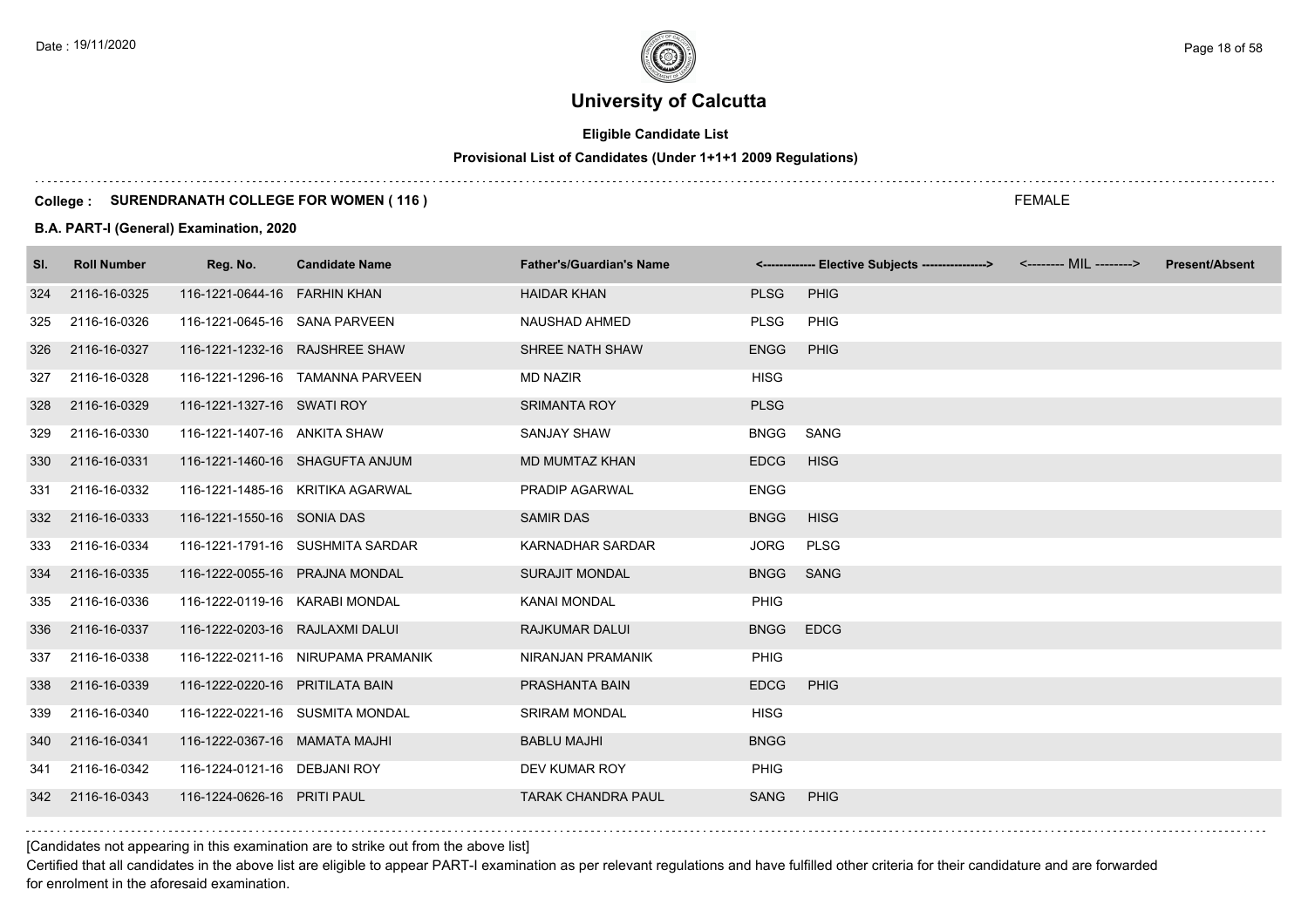# **Eligible Candidate List**

# **Provisional List of Candidates (Under 1+1+1 2009 Regulations)**

#### **College : SURENDRANATH COLLEGE FOR WOMEN ( 116 )**

#### **B.A. PART-I (General) Examination, 2020**

| SI. | <b>Roll Number</b> | Reg. No.                      | <b>Candidate Name</b>              | <b>Father's/Guardian's Name</b> |             | <------------- Elective Subjects ----------------> <-------- MIL --------> | <b>Present/Absent</b> |
|-----|--------------------|-------------------------------|------------------------------------|---------------------------------|-------------|----------------------------------------------------------------------------|-----------------------|
| 343 | 2116-16-0344       | 116-1225-0687-16 ZEBA FIRDAUS |                                    | <b>MD BADRUDDIN</b>             | <b>PLSG</b> | <b>ECOG</b>                                                                |                       |
| 344 | 2116-16-0345       |                               | 116-1221-0003-15 CHANCHAL SINGH    | <b>BINOD SINGH</b>              | <b>ENGG</b> | <b>PLSG</b>                                                                |                       |
| 345 | 2116-16-0346       | 116-1221-0035-15 RIMA MANDAL  |                                    | <b>SANKAR MANDAL</b>            | <b>ENGG</b> | <b>PHIG</b>                                                                |                       |
| 346 | 2116-16-0347       | 116-1221-1261-15 PIUE PAUL    |                                    | PRANKRISHNA PAUL                | <b>BNGG</b> | <b>SANG</b>                                                                |                       |
| 347 | 2116-16-0348       |                               | 116-1221-1459-15 T SARIKA ACHARI   | T BASANT KUMAR ACHARI           | <b>PHIG</b> |                                                                            |                       |
| 348 | 2116-16-0349       |                               | 116-1221-1517-15 SRABANI MUKHERJEE | <b>BARUN MUKHERJEE</b>          | <b>BNGG</b> |                                                                            |                       |
| 349 | 2116-16-0350       |                               | 116-1221-1429-15 TIASHA CHOWDHURY  | <b>JAYANTA CHOWDHURY</b>        | <b>PLSG</b> |                                                                            |                       |
| 350 | 2116-16-0351       |                               | 116-1222-1389-15 NITUPARNA MONDAL  | <b>BIBHASH KUMAR MONDAL</b>     | <b>PLSG</b> | <b>HISG</b>                                                                |                       |
| 351 | 2116-16-0352       | 116-1211-0413-16 RIYA GHOSH   |                                    | <b>SUSANTA GHOSH</b>            | SOCG        | <b>EDCG</b>                                                                |                       |
| 352 | 2116-16-0353       | 116-1221-0149-16 KABITA ROY   |                                    | <b>GOBINDA ROY</b>              | <b>HISG</b> | <b>PHIG</b>                                                                |                       |
| 353 | 2116-16-0354       | 116-1221-0405-16 MADHU SINGH  |                                    | <b>ANIL SINGH</b>               | <b>HISG</b> | <b>PLSG</b>                                                                |                       |
| 354 | 2116-16-0355       | 116-1221-0419-16 BINA GURUNG  |                                    | <b>MOHON KUMAR GURUNG</b>       | <b>BNGG</b> | PHIG                                                                       |                       |
| 355 | 2116-16-0356       | 116-1221-0441-16 PIYALI SAHA  |                                    | LATE SHIBU SAHA                 | SANG        |                                                                            |                       |
| 356 | 2116-16-0357       |                               | 116-1221-0446-16 NANDANI JAISWAL   | <b>RATAN JAISWAL</b>            | <b>HISG</b> | <b>EDCG</b>                                                                |                       |
| 357 | 2116-16-0358       | 116-1221-0452-16 SAJDA SULTAN |                                    | <b>MD SULTAN</b>                | <b>PLSG</b> | <b>EDCG</b>                                                                |                       |
| 358 | 2116-16-0359       | 116-1221-0456-16 SANGITA SHAW |                                    | <b>RAJ KUMAR SHAW</b>           | <b>SOCG</b> |                                                                            |                       |
| 359 | 2116-16-0360       | 116-1221-0500-16 NITU TRIVEDI |                                    | <b>BINOD KUMAR TRIVEDI</b>      | <b>EDCG</b> | <b>ENGG</b>                                                                |                       |
| 360 | 2116-16-0361       |                               | 116-1221-0501-16 MANISHA JAISWAL   | MUNNA LAL JAISWAL               | <b>EDCG</b> | <b>ENGG</b>                                                                |                       |
| 361 | 2116-16-0362       |                               | 116-1221-0518-16 ANURADHA GUPTA    | <b>HARKH CHAND GUPTA</b>        | <b>PLSG</b> |                                                                            |                       |

[Candidates not appearing in this examination are to strike out from the above list]

Certified that all candidates in the above list are eligible to appear PART-I examination as per relevant regulations and have fulfilled other criteria for their candidature and are forwarded for enrolment in the aforesaid examination.

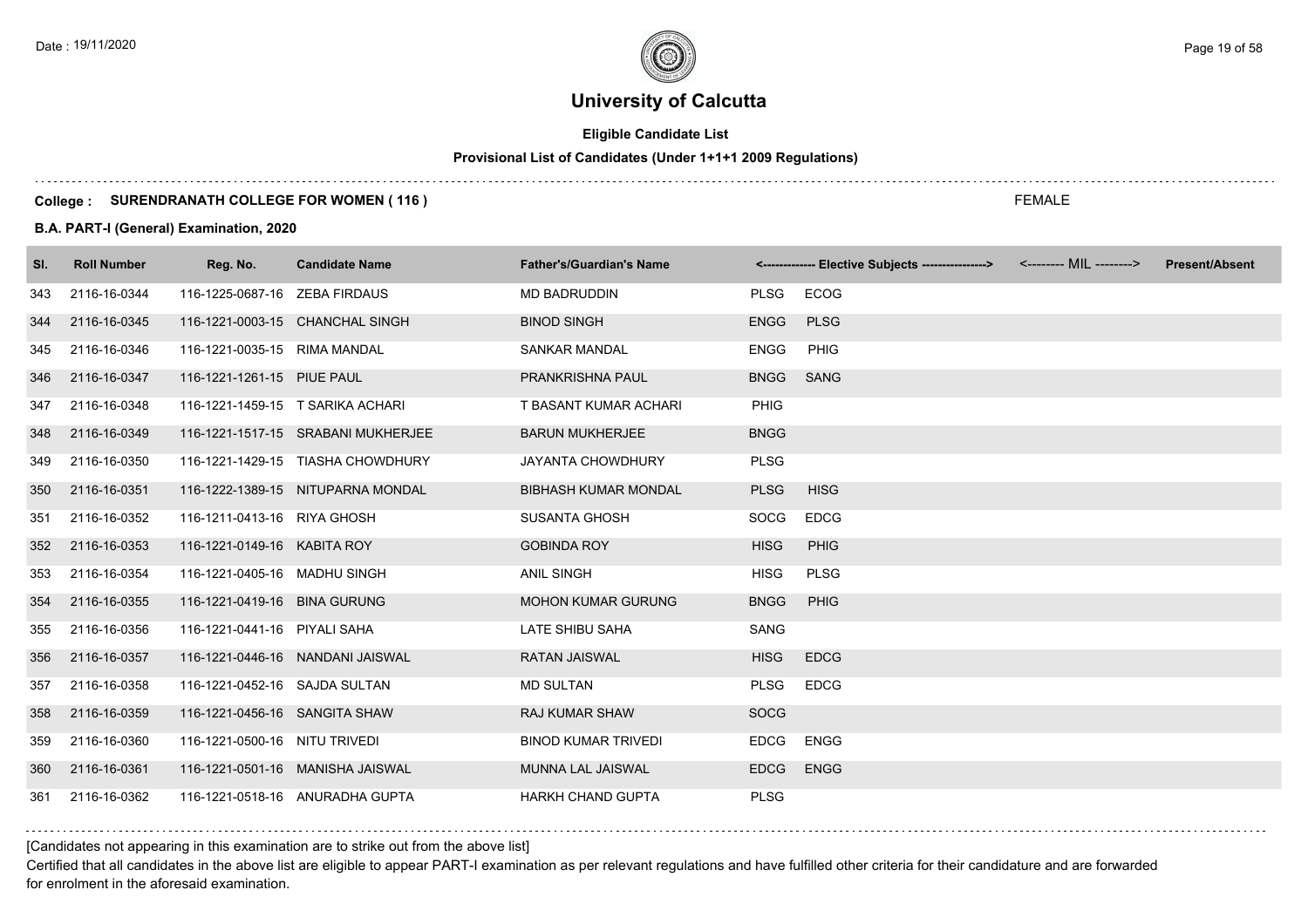# **Eligible Candidate List**

# **Provisional List of Candidates (Under 1+1+1 2009 Regulations)**

#### **College : SURENDRANATH COLLEGE FOR WOMEN ( 116 )**

#### **B.A. PART-I (General) Examination, 2020**

| SI. | <b>Roll Number</b> | Reg. No.                       | <b>Candidate Name</b>                | <b>Father's/Guardian's Name</b> |             | <------------- Elective Subjects ---------------> <-------- MIL --------> | <b>Present/Absent</b> |
|-----|--------------------|--------------------------------|--------------------------------------|---------------------------------|-------------|---------------------------------------------------------------------------|-----------------------|
| 362 | 2116-16-0363       |                                | 116-1221-0549-16 TARANNUM JAHAN      | AYUB AKHTER                     | <b>PLSG</b> |                                                                           |                       |
| 363 | 2116-16-0364       | 116-1221-0558-16 DEBJANI DAS   |                                      | <b>GOPAL DAS</b>                | <b>HISG</b> |                                                                           |                       |
| 364 | 2116-16-0365       |                                | 116-1221-0601-16 AAFREEN SHAHIN      | <b>MD SHAHIN</b>                | <b>PLSG</b> | <b>EDCG</b>                                                               |                       |
| 365 | 2116-16-0366       | 116-1221-0667-16 KRITI GUPTA   |                                      | <b>DILIP GUPTA</b>              | <b>HISG</b> | <b>PLSG</b>                                                               |                       |
| 366 | 2116-16-0367       | 116-1221-0712-16 SUDESHNA DAS  |                                      | <b>SANJAY DAS</b>               | <b>PLSG</b> |                                                                           |                       |
| 367 | 2116-16-0368       |                                | 116-1221-0740-16 PRIYANKA KUNDU      | <b>BALARAM KUNDU</b>            | SANG        | <b>EDCG</b>                                                               |                       |
| 368 | 2116-16-0369       | 116-1221-0787-16 MINU GUPTA    |                                      | <b>SURENDRA GUPTA</b>           | <b>HISG</b> | <b>PLSG</b>                                                               |                       |
| 369 | 2116-16-0370       |                                | 116-1221-0823-16 NANDINI VISHWAKARMA | <b>BALIRAM VISHWAKARMA</b>      | <b>HISG</b> | <b>PLSG</b>                                                               |                       |
| 370 | 2116-16-0371       | 116-1221-0824-16 SANDHYA SINGH |                                      | <b>ANOKHE SINGH</b>             | <b>HISG</b> | <b>PLSG</b>                                                               |                       |
| 371 | 2116-16-0372       |                                | 116-1221-0837-16 SANTANA PRAMANIK    | <b>BABLU PRAMANIK</b>           | <b>BNGG</b> | <b>PLSG</b>                                                               |                       |
| 372 | 2116-16-0373       |                                | 116-1221-1054-16 SANIYA PARVEEN      | <b>MD QAIYUM</b>                | EDCG SOCG   |                                                                           |                       |
| 373 | 2116-16-0374       |                                | 116-1221-1426-16 SONAMATI SHAW       | <b>DEVNATH SHAW</b>             | <b>PLSG</b> |                                                                           |                       |
| 374 | 2116-16-0375       | 116-1221-1468-16 NABANITA SAHA |                                      | <b>GOUTAM SAHA</b>              | <b>HISG</b> | SANG                                                                      |                       |
| 375 | 2116-16-0376       | 116-1221-1646-16 ANUSHREE DAS  |                                      | <b>TAPAN DAS</b>                | <b>BNGG</b> | <b>PLSG</b>                                                               |                       |
| 376 | 2116-16-0377       | 116-1222-0312-16 SHIULI MONDAL |                                      | A S MONDAL                      | <b>BNGG</b> |                                                                           |                       |
| 377 | 2116-16-0378       |                                | 116-1222-0318-16 SANDHYA MONDAL      | <b>SATYA MONDAL</b>             | HISG        | SOCG                                                                      |                       |
| 378 | 2116-16-0379       | 116-1222-0877-16 SNEHA SARKAR  |                                      | <b>SHAMBHU SARKAR</b>           | <b>ENGG</b> | SOCG                                                                      |                       |
| 379 | 2116-16-0380       | 116-1224-0352-16 PRIYANKA PAUL |                                      | RABINDRA NATH PAUL              | <b>HISG</b> |                                                                           |                       |
| 380 | 2116-16-0381       |                                | 116-1221-2235-15 ANJALI KUMARI RAM   | <b>SHYAM KUMAR RAM</b>          | <b>SOCG</b> | <b>EDCG</b>                                                               |                       |

[Candidates not appearing in this examination are to strike out from the above list]

Certified that all candidates in the above list are eligible to appear PART-I examination as per relevant regulations and have fulfilled other criteria for their candidature and are forwarded for enrolment in the aforesaid examination.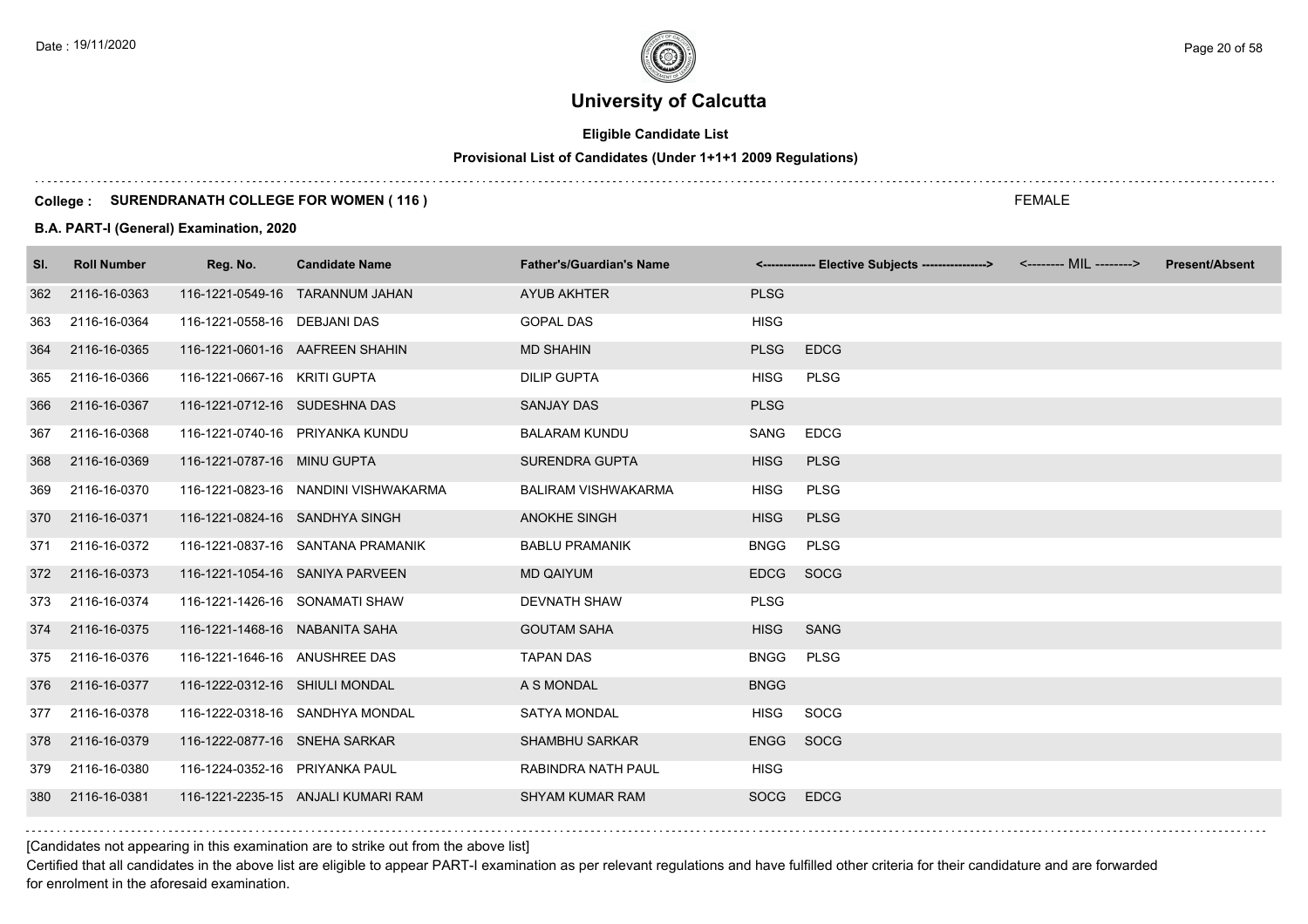# **Eligible Candidate List**

# **Provisional List of Candidates (Under 1+1+1 2009 Regulations)**

#### **College : SURENDRANATH COLLEGE FOR WOMEN ( 116 )**

### **B.A. PART-I (General) Examination, 2020**

| SI. | <b>Roll Number</b> | Reg. No.                       | <b>Candidate Name</b>            | <b>Father's/Guardian's Name</b> |             | <------------- Elective Subjects ----------------> <-------- MIL --------> | <b>Present/Absent</b> |
|-----|--------------------|--------------------------------|----------------------------------|---------------------------------|-------------|----------------------------------------------------------------------------|-----------------------|
| 381 | 2116-16-0382       |                                | 134-1224-0733-13 MOBARAK AFREEN  | <b>MD ALAUDDIN</b>              | <b>PLSG</b> | <b>EDCG</b>                                                                |                       |
| 382 | 2116-16-0383       | 116-1221-0153-15 SAHELI BOSE   |                                  | <b>UTPAL BOSE</b>               | <b>PHIG</b> |                                                                            |                       |
| 383 | 2116-16-0384       | 116-1221-1677-15 PREYASE DEY   |                                  | <b>PRABIR DEY</b>               | <b>PHIG</b> |                                                                            |                       |
| 384 | 2116-16-0385       | 116-1221-1821-15 DEBJANI BOSE  |                                  | <b>TARUN KANTI BOSE</b>         | <b>PHIG</b> | <b>HISG</b>                                                                |                       |
| 385 | 2116-16-0386       | 116-1221-1857-15 SULAGNA MITRA |                                  | <b>DEBASISH MITRA</b>           | <b>EDCG</b> | <b>GEOG</b>                                                                |                       |
| 386 | 2116-16-0387       |                                | 116-1224-1639-15 PUJA PRAMANICK  | <b>SWAPAN PRAMANICK</b>         | <b>GEOG</b> | <b>PLSG</b>                                                                |                       |
| 387 | 2116-16-0388       |                                | 116-1221-2093-15 SHABISTA ANJUM  | <b>MD WAKIL</b>                 | <b>GEOG</b> |                                                                            |                       |
| 388 | 2116-16-0389       | 116-1221-2137-15 ARATI THAKUR  |                                  | <b>ARJUN THAKUR</b>             | <b>GEOG</b> |                                                                            |                       |
| 389 | 2116-16-0390       | 116-1221-2159-15 RUKHSAR NAAZ  |                                  | <b>SK RAJU</b>                  | <b>PHIG</b> | <b>HISG</b>                                                                |                       |
| 390 | 2116-16-0391       | 116-1221-2237-15 PUJA PODDAR   |                                  | <b>UPENDARPODDAR</b>            | <b>HISG</b> | SOCG                                                                       |                       |
| 391 | 2116-16-0392       | 116-1221-2245-15 TARINA SHAH   |                                  | SHAH MAHAMMAD SHAH              | <b>SOCG</b> | <b>GEOG</b>                                                                |                       |
| 392 | 2116-16-0393       | 116-1221-2729-15 JYOTI MISHRA  |                                  | <b>SHREEMANI MISHRA</b>         | <b>ENGG</b> | PHIG                                                                       |                       |
| 393 | 2116-16-0394       |                                | 116-1221-0918-14 PUNAM CHOWDHURY | <b>BRIJMOHAN CHOWDHURY</b>      | <b>HISG</b> |                                                                            |                       |
| 394 | 2116-16-0395       | 116-1221-1033-14 MITA GHOSH    |                                  | <b>SHYAMAL GHOSH</b>            | <b>PHIG</b> |                                                                            |                       |
| 395 | 2116-16-0396       |                                | 116-1221-1143-14 RESHMA PARVEEN  | NISAR AHMED                     | <b>URDG</b> |                                                                            |                       |
| 396 | 2116-16-0397       | 116-1221-0255-14 AFREEN BEGUM  |                                  | <b>MD KALIM UDDIN</b>           | <b>HISG</b> | <b>PLSG</b>                                                                |                       |
| 397 | 2116-16-0398       | 116-1221-0902-14 LAKSHMI NAYAK |                                  | <b>MADHU NAYAK</b>              | <b>PLSG</b> | <b>JORG</b>                                                                |                       |
| 398 | 2116-16-0399       | 116-1221-0984-14 VARSHA TIWARI |                                  | <b>SUSHIL TIWARI</b>            | <b>PLSG</b> | PHIG                                                                       |                       |
| 399 | 2116-16-0400       |                                | 116-1221-1080-14 SHAKILA KHATUN  | <b>MAINUDDIN</b>                | <b>PLSG</b> |                                                                            |                       |

[Candidates not appearing in this examination are to strike out from the above list]

Certified that all candidates in the above list are eligible to appear PART-I examination as per relevant regulations and have fulfilled other criteria for their candidature and are forwarded for enrolment in the aforesaid examination.

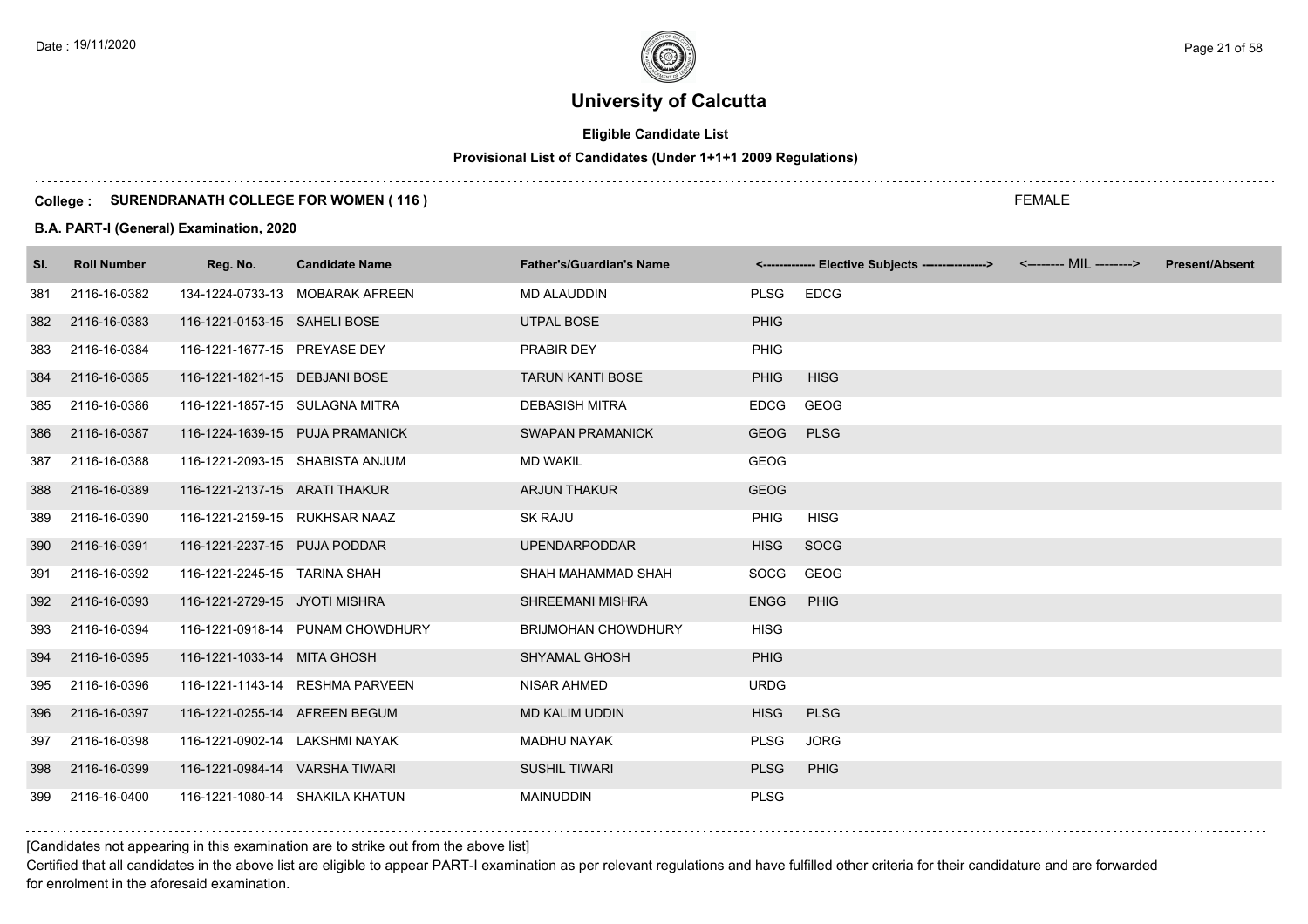# **Eligible Candidate List**

# **Provisional List of Candidates (Under 1+1+1 2009 Regulations)**

#### **College : SURENDRANATH COLLEGE FOR WOMEN ( 116 )**

#### **B.A. PART-I (General) Examination, 2020**

| SI. | <b>Roll Number</b> | Reg. No.                       | <b>Candidate Name</b>               | <b>Father's/Guardian's Name</b> |             | <------------- Elective Subjects ----------------> | <b>Present/Absent</b> |
|-----|--------------------|--------------------------------|-------------------------------------|---------------------------------|-------------|----------------------------------------------------|-----------------------|
| 400 | 2116-16-0401       | 116-1221-1142-14 AFIA PARVEEN  |                                     | <b>MD ASGHAR ALI</b>            | <b>GEOG</b> |                                                    |                       |
| 401 | 2116-16-0402       | 116-1221-1224-14 RUPA ROY      |                                     | <b>SHAMBHU ROY</b>              | <b>BNGG</b> |                                                    |                       |
| 402 | 2116-16-0403       |                                | 116-1222-0944-14 SUCHITRA SARDAR    | <b>JANARDAN SARDAR</b>          | <b>BNGG</b> |                                                    |                       |
| 403 | 2116-16-0404       |                                | 116-1221-0825-13 PUJA KUMARI MANJHI | SHIWNATH MANJHI                 | <b>PLSG</b> |                                                    |                       |
| 404 | 2116-16-0405       | 116-1221-0519-13 RANI KHATOON  |                                     | <b>SERAJUDDIN</b>               | <b>PLSG</b> | <b>HISG</b>                                        |                       |
| 405 | 2116-16-0406       | 116-1221-0790-13 USHA DAS      |                                     | <b>JAGADISH DAS</b>             | <b>HISG</b> |                                                    |                       |
| 406 | 2116-16-0407       | 116-1221-0263-12 ASHMA KHATUN  |                                     | LT SK ABDUL BARIK               | <b>HISG</b> | <b>PLSG</b>                                        |                       |
| 407 | 2116-16-0408       | 116-1222-0219-11 MISTI MONDAL  |                                     | <b>MUKUNDA MONDAL</b>           | PHIG        |                                                    |                       |
| 408 | 2116-16-0409       | 116-1221-1240-14 SUNANDA BANIK |                                     | <b>BISWA NATH BANIK</b>         | <b>HISG</b> |                                                    |                       |
| 409 | 2116-16-0410       | 116-1221-1519-15 NAURIN SHAHID |                                     | SHAHID AKHTAR                   | <b>PLSG</b> |                                                    |                       |
| 410 | 2116-16-0411       | 116-1221-1259-15 SOMA SARKAR   |                                     | <b>GOURANGA SARKAR</b>          | <b>PHIG</b> |                                                    |                       |
| 411 | 2116-16-0412       | 116-1221-1381-15 SAHIN BEGUM   |                                     | ZAHIDA BIBI                     | <b>HISG</b> | SANG                                               |                       |
|     | 412 2116-16-0413   |                                | 116-1221-1717-15 GURIA KUMARI SINGH | <b>UMA SHANKAR SINGH</b>        | <b>PLSG</b> | SOCG                                               |                       |
| 413 | 2116-16-0414       | 116-1221-1929-15 POUSHALI SAHA |                                     | PRADIP SAHA                     | SANG        | PHIG                                               |                       |
| 414 | 2116-16-0415       | 116-1221-2743-15 ANJUM ARA     |                                     | <b>MD ALAUDDIN ANSARI</b>       | SOCG        | <b>PLSG</b>                                        |                       |
| 415 | 2116-16-0416       | 116-1222-1227-15 TIYASA MONDAL |                                     | LATE SANAT MONDAL               | SANG        |                                                    |                       |
| 416 | 2116-16-0417       |                                | 116-1221-0208-14 SHAGUFTA RAHIM     | <b>ABDUL RAHIM</b>              | <b>PLSG</b> |                                                    |                       |
| 417 | 2116-16-0418       |                                | 116-1221-2249-15 SAYANTANI GHOSH    | <b>CHIRORANJAN GHOSH</b>        | <b>BNGG</b> | PHIG                                               |                       |
| 418 | 2116-16-0419       | 116-1222-2051-15 NEHA SARKAR   |                                     | <b>MANOBENDRA SARKAR</b>        | <b>PHIG</b> | <b>PLSG</b>                                        |                       |

[Candidates not appearing in this examination are to strike out from the above list]

Certified that all candidates in the above list are eligible to appear PART-I examination as per relevant regulations and have fulfilled other criteria for their candidature and are forwarded for enrolment in the aforesaid examination.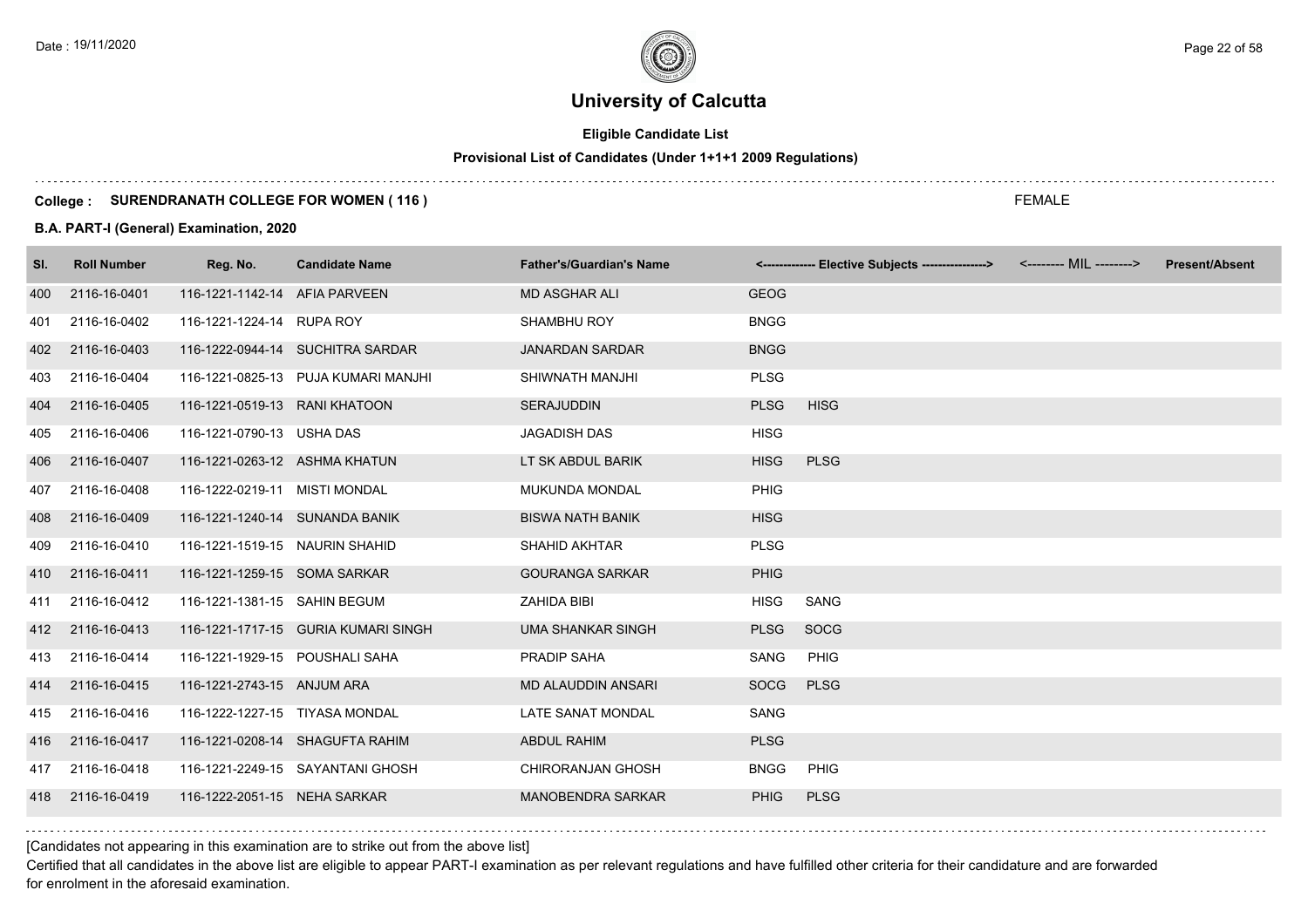# **Eligible Candidate List**

# **Provisional List of Candidates (Under 1+1+1 2009 Regulations)**

#### **College : SURENDRANATH COLLEGE FOR WOMEN ( 116 )**

### **B.A. PART-I (General) Examination, 2020**

| SI. | <b>Roll Number</b> | Reg. No.                        | <b>Candidate Name</b>               | <b>Father's/Guardian's Name</b> |             | <------------- Elective Subjects ----------------> | <-------- MIL --------> | <b>Present/Absent</b> |
|-----|--------------------|---------------------------------|-------------------------------------|---------------------------------|-------------|----------------------------------------------------|-------------------------|-----------------------|
| 419 | 2116-16-0420       |                                 | 116-1221-0928-14 RUQAIYA KHATOON    | <b>MD RASHID</b>                | <b>HISG</b> | SOCG                                               |                         |                       |
| 420 | 2116-16-0421       | 116-1223-0710-13 PRITI ORAON    |                                     | <b>GANDA ORAON</b>              | <b>BNGG</b> | SANG                                               |                         |                       |
| 421 | 2116-16-0422       | 116-1221-0982-14 ANKITA PAUL    |                                     | <b>ARUN PAUL</b>                | <b>HISG</b> |                                                    |                         |                       |
| 422 | 2116-16-0423       | 116-1221-1089-14 RIYA HAZRA     |                                     | <b>APU HAZRA</b>                | <b>HISG</b> |                                                    |                         |                       |
| 423 | 2116-16-0424       | 116-1221-0755-13 PUJA SINGH     |                                     | <b>TAPAN SINGH</b>              | <b>PHIG</b> |                                                    |                         |                       |
| 424 | 2116-16-0425       | 116-1221-0736-13 DIPIKA CHETRI  |                                     | <b>TULSI CHETRI</b>             | <b>MTMG</b> |                                                    |                         |                       |
| 425 | 2116-16-0427       |                                 | 116-1221-3108-15 FIRDOUS PARVEEN    | <b>MD SHAKIL</b>                | ENGG        | <b>PLSG</b>                                        |                         |                       |
| 426 | 2116-16-0428       | 116-1221-0114-16 SRABANI SIKDER |                                     | <b>SUDEB SIKDER</b>             | BNGG SANG   |                                                    |                         |                       |
| 427 | 2116-16-0429       | 116-1221-0134-16 RINKY DAS      |                                     | <b>GOPAL DAS</b>                | <b>PHIG</b> | <b>EDCG</b>                                        |                         |                       |
| 428 | 2116-16-0430       |                                 | 116-1221-0228-16 SRIKANYA MUKHERJEE | <b>JOYDIP MUKHERJEE</b>         | <b>SOCG</b> |                                                    |                         |                       |
| 429 | 2116-16-0431       | 116-1221-0595-16 RIYA ADHIKARY  |                                     | <b>SAMAR ADHIKARY</b>           | <b>PLSG</b> |                                                    |                         |                       |
| 430 | 2116-16-0432       | 116-1221-0732-16 PRIYA DAS      |                                     | <b>ASHIM KUMAR DAS</b>          | <b>BNGG</b> | SANG                                               |                         |                       |
| 431 | 2116-16-0433       | 116-1221-1388-16 PRIYANKA SHAW  |                                     | <b>RAMESH SHAW</b>              | SOCG        | PHIG                                               |                         |                       |
|     | 432 2116-16-0434   |                                 | 116-1221-0117-15 ANAUZMA SHAMIM     | <b>SK SHAMIM AHMED</b>          | <b>PHIG</b> |                                                    |                         |                       |
| 433 | 2116-16-0435       | 116-1221-2603-15 SHREYA ROY     |                                     | NILASISH ROY                    | <b>PLSG</b> |                                                    |                         |                       |
| 434 | 2116-16-0436       | 116-1224-0631-11 TIYASHA PALIT  |                                     | <b>RAM KRISHNA PALIT</b>        | <b>GEOG</b> |                                                    |                         |                       |
| 435 | 2116-16-0437       |                                 | 042-1221-0381-15 ESANI CHOWDHURY    | PRANAB CHOWOHURY                | <b>EDCG</b> | SOCG                                               |                         |                       |
| 436 | 2116-16-0438       | 117-1221-1313-14 HOMERA SHAHID  |                                     | <b>MD SHAHID</b>                | <b>HISG</b> |                                                    |                         |                       |
| 437 | 2116-16-0439       | 116-1221-1430-16 DIPANNITA JANA |                                     | PRASANTA JANA                   | <b>SOCG</b> |                                                    |                         |                       |

[Candidates not appearing in this examination are to strike out from the above list]

Certified that all candidates in the above list are eligible to appear PART-I examination as per relevant regulations and have fulfilled other criteria for their candidature and are forwarded for enrolment in the aforesaid examination.

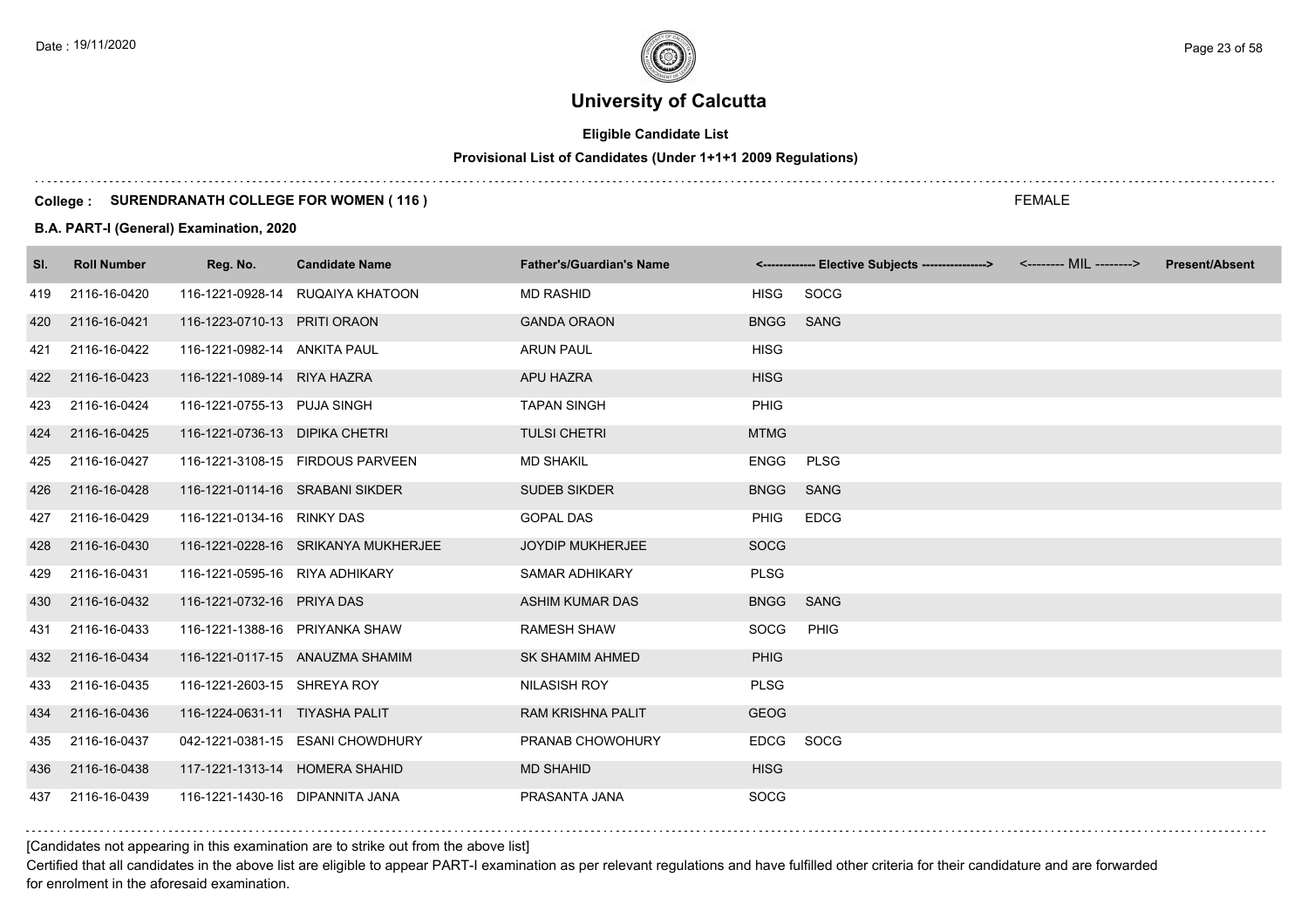# **Eligible Candidate List**

# **Provisional List of Candidates (Under 1+1+1 2009 Regulations)**

#### **College : SURENDRANATH COLLEGE FOR WOMEN ( 116 )**

#### **B.A. PART-I (General) Examination, 2020**

| SI. | <b>Roll Number</b> | Reg. No.                       | <b>Candidate Name</b>             | <b>Father's/Guardian's Name</b> |             | <------------- Elective Subjects ----------------> <-------- MIL --------> |             |             | <b>Present/Absent</b> |
|-----|--------------------|--------------------------------|-----------------------------------|---------------------------------|-------------|----------------------------------------------------------------------------|-------------|-------------|-----------------------|
| 438 | 2116-16-0440       |                                | 116-1224-0185-16 NAUSEEN HASNAIN  | <b>HASNAIN ANSARI</b>           | <b>PHIG</b> |                                                                            |             |             |                       |
| 439 | 2116-16-0441       | 116-1221-0001-16 RITWICA GHOSH |                                   | <b>TANMOY GHOSH</b>             | <b>BNGG</b> | GEOG                                                                       |             |             |                       |
| 440 | 2116-16-0442       |                                | 116-1221-0017-16 ANKITA KARGUPTA  | PINAKI KARGUPTA                 | <b>ENGG</b> |                                                                            |             |             |                       |
| 441 | 2116-16-0443       | 116-1221-0046-16 SANGITA DAS   |                                   | <b>GOURHARI DAS</b>             | <b>ENGG</b> |                                                                            |             |             |                       |
| 442 | 2116-16-0444       |                                | 116-1221-0071-16 AYESHA MUSKAN    | <b>MD ISRAIL</b>                | <b>HISG</b> | <b>PHIG</b>                                                                |             |             |                       |
| 443 | 2116-16-0445       | 116-1221-0148-16 AHANA BASAK   |                                   | <b>SURAJIT BASAK</b>            | <b>JORG</b> |                                                                            |             |             |                       |
| 444 | 2116-16-0446       |                                | 116-1221-0196-16 MAHWASH SAKUR    | <b>SK SAKUR</b>                 | <b>PHIG</b> |                                                                            |             |             |                       |
| 445 | 2116-16-0447       | 116-1221-0198-16 SHILPA DEY    |                                   | SAMBHU DEY                      | SOCG        | <b>JORG</b>                                                                |             |             |                       |
| 446 | 2116-16-0448       |                                | 116-1221-0204-16 SUNANDITA SAHA   | <b>TAPAN SAHA</b>               | <b>BNGG</b> | <b>SANG</b>                                                                |             |             |                       |
| 447 | 2116-16-0449       |                                | 116-1221-0274-16 SANGITA KUMARI   | <b>BHARAT PRASAD GOND</b>       | <b>HISG</b> | PLSG                                                                       |             |             |                       |
| 448 | 2116-16-0450       | 116-1221-0275-16 SUNITA KUMARI |                                   | <b>BHARAT PRASAD GOND</b>       | <b>HISG</b> | <b>PLSG</b>                                                                |             |             |                       |
| 449 | 2116-16-0451       |                                | 116-1221-0278-16 ANJALI SRIVASTAV | AMAR NATH SRIVASTAV             | <b>HISG</b> | <b>PLSG</b>                                                                |             |             |                       |
| 450 | 2116-16-0452       | 116-1221-0285-16 BRITI PAUL    |                                   | <b>KRISHNA PAUL</b>             | <b>EDCG</b> | SANG                                                                       |             |             |                       |
| 451 | 2116-16-0453       | 116-1221-0302-16 NEHA SINGH    |                                   | <b>RAJENDRA SINGH</b>           | <b>ENGG</b> | <b>JORG</b>                                                                |             |             |                       |
| 452 | 2116-16-0454       | 116-1221-0338-16 SABA PARVEEN  |                                   | <b>MD AKHTAR</b>                | <b>PLSG</b> | GEOG                                                                       |             |             |                       |
| 453 | 2116-16-0455       | 116-1221-0388-16 SILVIA SAHA   |                                   | PRADIP SAHA                     | <b>ENGG</b> |                                                                            |             |             |                       |
| 454 | 2116-16-0456       |                                | 116-1221-0457-16 KHUSHBOO SINGH   | <b>SHIV PRAVESH SINGH</b>       | <b>EDCG</b> | PHIG                                                                       |             |             |                       |
| 455 | 2116-16-0457       | 116-1221-0461-16 PRIYA SINGH   |                                   | SAHADEO SINGH                   | <b>EDCG</b> | <b>PHIG</b>                                                                | <b>HINM</b> | <b>ENGC</b> |                       |
| 456 | 2116-16-0458       |                                | 116-1221-0464-16 SUYATA SARENGI   | <b>TARAK SARENGI</b>            | <b>ENGG</b> | <b>JORG</b>                                                                |             |             |                       |
|     |                    |                                |                                   |                                 |             |                                                                            |             |             |                       |

[Candidates not appearing in this examination are to strike out from the above list]

Certified that all candidates in the above list are eligible to appear PART-I examination as per relevant regulations and have fulfilled other criteria for their candidature and are forwarded for enrolment in the aforesaid examination.

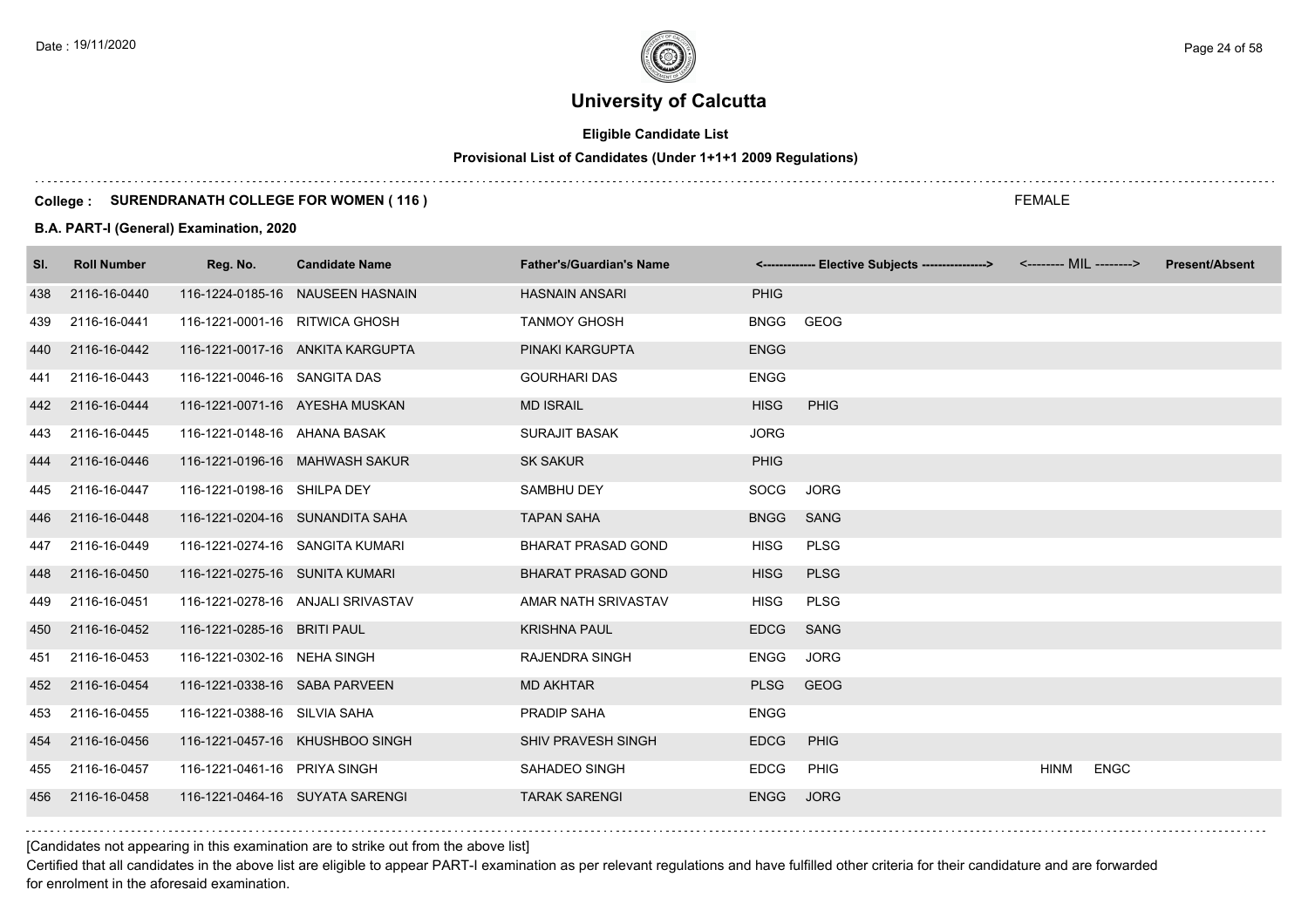# **Eligible Candidate List**

# **Provisional List of Candidates (Under 1+1+1 2009 Regulations)**

#### **College : SURENDRANATH COLLEGE FOR WOMEN ( 116 )**

#### **B.A. PART-I (General) Examination, 2020**

| SI. | <b>Roll Number</b> | Reg. No.                       | <b>Candidate Name</b>                 | <b>Father's/Guardian's Name</b> |             | <------------- Elective Subjects ----------------> <-------- MIL --------> |             |             | <b>Present/Absent</b> |
|-----|--------------------|--------------------------------|---------------------------------------|---------------------------------|-------------|----------------------------------------------------------------------------|-------------|-------------|-----------------------|
| 457 | 2116-16-0459       |                                | 116-1221-0541-16 SUCHISMITA CHAWLAY   | <b>RAKTIM CHAWLAY</b>           | <b>ENGG</b> | <b>PLSG</b>                                                                |             |             |                       |
| 458 | 2116-16-0460       |                                | 116-1221-0553-16 MAHJABEEN ISRAIL     | <b>MD ISRAIL</b>                | <b>HISG</b> | <b>PLSG</b>                                                                |             |             |                       |
| 459 | 2116-16-0461       | 116-1221-0570-16 AMRIN JAMIL   |                                       | <b>MD JAMIL AKHTER</b>          | <b>ENGG</b> | PHIG                                                                       |             |             |                       |
| 460 | 2116-16-0462       | 116-1221-0634-16 MOUSUMI ADDYA |                                       | <b>TAPAN ADDYA</b>              | <b>BNGG</b> | <b>SANG</b>                                                                |             |             |                       |
| 461 | 2116-16-0463       | 116-1221-0764-16 SAHIN PARVEEN |                                       | <b>SK RAJU</b>                  | <b>ENGG</b> | PHIG                                                                       |             |             |                       |
| 462 | 2116-16-0464       | 116-1221-0900-16 SUSMITA GUHA  |                                       | <b>SANKAR GUHA</b>              | <b>ENGG</b> |                                                                            |             |             |                       |
| 463 | 2116-16-0465       | 116-1221-0901-16 PUJA SHARMA   |                                       | <b>MANOJ SHARMA</b>             | <b>ENGG</b> | <b>PHIG</b>                                                                |             |             |                       |
| 464 | 2116-16-0466       |                                | 116-1221-1044-16 SAYANTA BISWAS       | <b>SOMNATH BISWAS</b>           | <b>ENGG</b> | PHIG                                                                       |             |             |                       |
| 465 | 2116-16-0467       | 116-1221-1258-16 NAGMA BEGUM   |                                       | MD MOKHTAR AHMED                | <b>ENGG</b> | <b>PHIG</b>                                                                |             |             |                       |
| 466 | 2116-16-0468       | 116-1221-1374-16 UZMA RASUL    |                                       | <b>GHULAM RASUL</b>             | <b>ENGG</b> | PHIG                                                                       | <b>HINM</b> | <b>ENGC</b> |                       |
| 467 | 2116-16-0469       | 116-1221-1375-16 NEHA GAFFAR   |                                       | <b>ABDUL GAFFAR</b>             | <b>ENGG</b> | <b>PHIG</b>                                                                |             |             |                       |
| 468 | 2116-16-0470       | 116-1221-1467-16 ZEENAT PARVEN |                                       | <b>JAKIR HUSSAIN</b>            | <b>PLSG</b> | <b>PHIG</b>                                                                |             |             |                       |
| 469 | 2116-16-0471       | 116-1221-1612-16 KALISHA GHOSH |                                       | <b>SHANKAR GHOSH</b>            | <b>ENGG</b> | PHIG                                                                       |             |             |                       |
| 470 | 2116-16-0472       |                                | 116-1221-1664-16 SUCHETANA ROY        | <b>NILAVA ROY</b>               | <b>ENGG</b> |                                                                            |             |             |                       |
| 471 | 2116-16-0473       |                                | 116-1221-1702-16 SAGORI BHATTACHARJEE | <b>GOUTAM BHATTACHARJEE</b>     | <b>PHIG</b> |                                                                            |             |             |                       |
| 472 | 2116-16-0474       |                                | 116-1221-1783-16 RIZWANA PARVEEN      | <b>MD KHURSHID</b>              | <b>ENGG</b> | PHIG                                                                       |             |             |                       |
| 473 | 2116-16-0475       | 116-1222-0021-16 PRIYA HALDER  |                                       | <b>PRADIP HALDER</b>            | <b>ENGG</b> |                                                                            |             |             |                       |
| 474 | 2116-16-0476       | 116-1222-0038-16 PUJA MONDAL   |                                       | PABAN MONDAL                    | <b>ENGG</b> | <b>PLSG</b>                                                                |             |             |                       |
| 475 | 2116-16-0477       | 116-1222-0102-16 JUI DAS       |                                       | <b>GURUPADA DAS</b>             | <b>EDCG</b> |                                                                            |             |             |                       |

[Candidates not appearing in this examination are to strike out from the above list]

Certified that all candidates in the above list are eligible to appear PART-I examination as per relevant regulations and have fulfilled other criteria for their candidature and are forwarded for enrolment in the aforesaid examination.

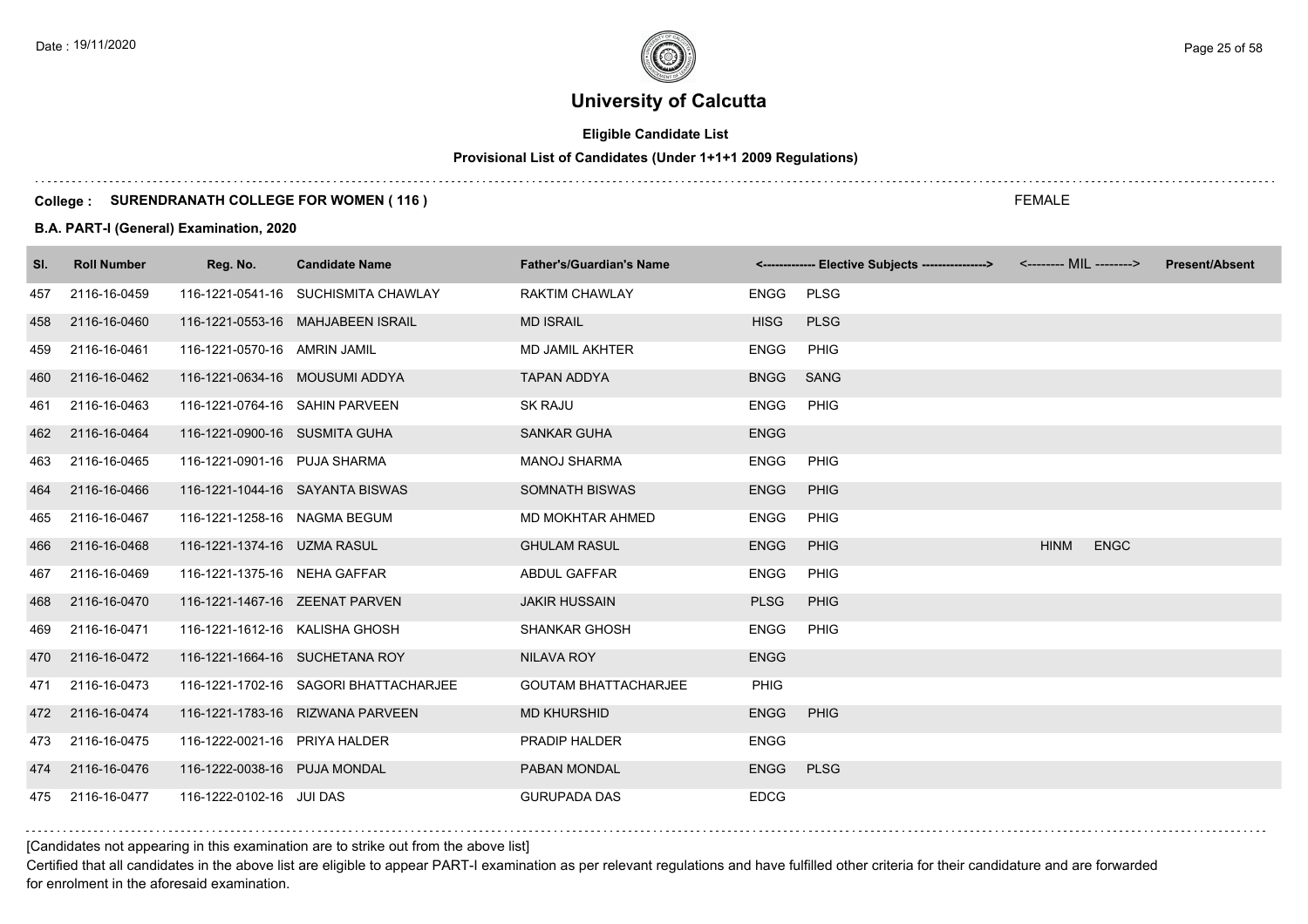# **Eligible Candidate List**

# **Provisional List of Candidates (Under 1+1+1 2009 Regulations)**

#### **College : SURENDRANATH COLLEGE FOR WOMEN ( 116 )**

#### **B.A. PART-I (General) Examination, 2020**

| SI. | <b>Roll Number</b> | Reg. No.                        | <b>Candidate Name</b>                    | <b>Father's/Guardian's Name</b> |             | <------------- Elective Subjects ----------------> <-------- MIL --------> | <b>Present/Absent</b> |
|-----|--------------------|---------------------------------|------------------------------------------|---------------------------------|-------------|----------------------------------------------------------------------------|-----------------------|
| 476 | 2116-16-0478       |                                 | 116-1222-0217-16 INDRANI NASKAR          | NANDA DULAL NASKAR              | <b>HISG</b> |                                                                            |                       |
| 477 | 2116-16-0479       | 116-1222-0319-16 DIVYA SHAW     |                                          | <b>KRISHNA SHAW</b>             | <b>ENGG</b> | <b>JORG</b>                                                                |                       |
| 478 | 2116-16-0480       |                                 | 116-1222-0455-16 MADHUMITA MONDAL        | <b>TARAKNATH MONDAL</b>         | <b>ENGG</b> | PHIG                                                                       |                       |
| 479 | 2116-16-0481       | 116-1222-1499-16 RAJANI NASKAR  |                                          | RAMPRASAD NASKAR                | <b>EDCG</b> | GEOG                                                                       |                       |
| 480 | 2116-16-0482       | 116-1222-1501-16 PUJA SAHA      |                                          | PROKASH SAHA                    | <b>ENGG</b> | PHIG                                                                       |                       |
| 481 | 2116-16-0483       |                                 | 116-1222-1567-16 DIMPAL KUMARI CHOWDHARY | RAMANAND CHOWDHARY              | <b>ENGG</b> | PHIG                                                                       |                       |
| 482 | 2116-16-0484       |                                 | 116-1222-1689-16 SHARMISTHA MONDAL       | <b>MRINAL MONDAL</b>            | <b>PLSG</b> | PHIG                                                                       |                       |
| 483 | 2116-16-0485       | 116-1223-0126-16 APARNA MANDI   |                                          | RABI LOCHAN NANDI               | <b>EDCG</b> | PHIG                                                                       |                       |
| 484 | 2116-16-0486       |                                 | 116-1224-0176-16 SAKINA KHATOON          | NAZURALI TARAFDAR               | <b>BNGG</b> | <b>GEOG</b>                                                                |                       |
| 485 | 2116-16-0487       | 116-1225-0358-16 ANMOL JAHAN    |                                          | <b>SK SAHABUDDIN</b>            | <b>PLSG</b> | PHIG                                                                       |                       |
| 486 | 2116-16-0488       | 116-1221-1813-16 SANA PARVEEN   |                                          | <b>MD EKLAK</b>                 | <b>HISG</b> |                                                                            |                       |
| 487 | 2116-16-0489       | 125-1221-0171-16 BAAITALY DUTTA |                                          | <b>BIPLAB DUTTA</b>             | <b>ENGG</b> | PLSG                                                                       |                       |
| 488 | 2116-16-0490       | 117-1221-0819-16 KAJAL SARKAR   |                                          | <b>UTTAM SARKAR</b>             | <b>BNGG</b> |                                                                            |                       |
| 489 | 2116-16-0491       | 116-1221-0101-15 SHREYASI PAUL  |                                          | <b>BADAL PAUL</b>               | <b>ENGG</b> | PHIG                                                                       |                       |
| 490 | 2116-16-0492       | 116-1221-0213-15 PRIYANKA BOSE  |                                          | <b>KAUSIK BOSE</b>              | <b>ENGG</b> | <b>PLSG</b>                                                                |                       |
| 491 | 2116-16-0493       |                                 | 116-1221-0223-15 KHUSHBOO KUMARI YADAV   | RAM PRAVESH YADAV               | <b>ENGG</b> | PLSG                                                                       |                       |
| 492 | 2116-16-0494       |                                 | 116-1221-0281-15 APARNA MONDAL           | <b>GOBINDO MONDAL</b>           | <b>ENGG</b> | <b>PLSG</b>                                                                |                       |
| 493 | 2116-16-0495       | 116-1221-1151-15 JAMUNA ROY     |                                          | <b>RABI ROY</b>                 | SANG        |                                                                            |                       |
| 494 | 2116-16-0496       | 116-1221-1205-15 SATHI ROY      |                                          | <b>AJIT ROY</b>                 | <b>BNGG</b> | SANG                                                                       |                       |

[Candidates not appearing in this examination are to strike out from the above list]

Certified that all candidates in the above list are eligible to appear PART-I examination as per relevant regulations and have fulfilled other criteria for their candidature and are forwarded for enrolment in the aforesaid examination.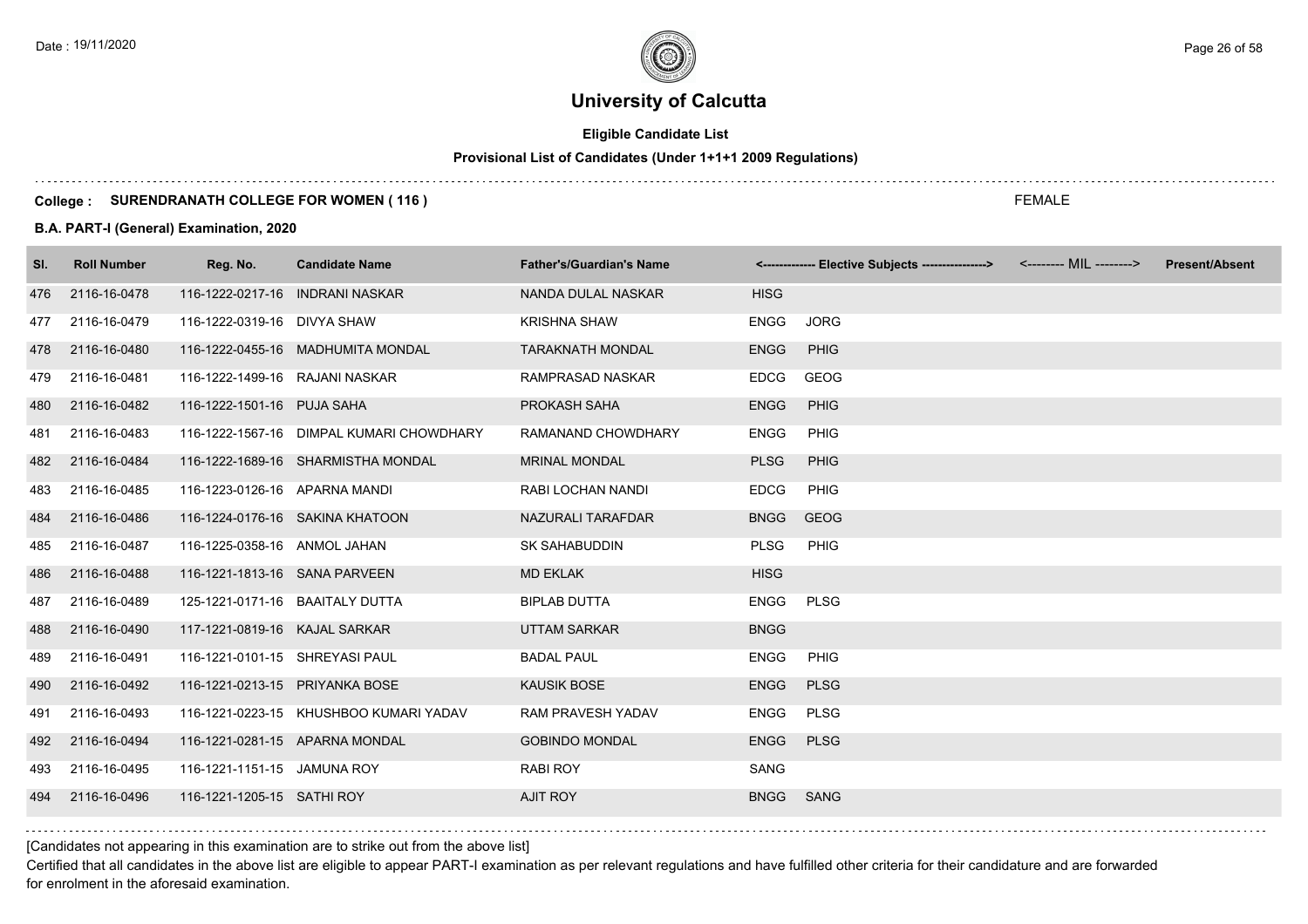# **Eligible Candidate List**

# **Provisional List of Candidates (Under 1+1+1 2009 Regulations)**

#### **College : SURENDRANATH COLLEGE FOR WOMEN ( 116 )**

#### **B.A. PART-I (General) Examination, 2020**

| SI. | <b>Roll Number</b> | Reg. No.                       | <b>Candidate Name</b>              | <b>Father's/Guardian's Name</b> |             | <------------- Elective Subjects ---------------> <-------- MIL --------> |             |             | <b>Present/Absent</b> |
|-----|--------------------|--------------------------------|------------------------------------|---------------------------------|-------------|---------------------------------------------------------------------------|-------------|-------------|-----------------------|
| 495 | 2116-16-0497       | 116-1221-1319-15 KAJAL SHAW    |                                    | <b>SHYAM BABU SHAW</b>          | <b>PLSG</b> | <b>JORG</b>                                                               |             |             |                       |
| 496 | 2116-16-0498       | 116-1221-1441-15 SUJATA SARKAR |                                    | SOMNATH SARKAR                  | <b>JORG</b> | <b>PLSG</b>                                                               |             |             |                       |
| 497 | 2116-16-0499       | 116-1221-1757-15 TIASHA LAHIRI |                                    | <b>GOPAL LAHIRI</b>             | SANG        | <b>GEOG</b>                                                               |             |             |                       |
| 498 | 2116-16-0500       | 116-1221-2715-15 KISA FATEMA   |                                    | <b>SYED JAMAL ABBAS</b>         | <b>ENGG</b> | <b>PLSG</b>                                                               |             |             |                       |
| 499 | 2116-16-0501       | 116-1222-0253-15 PRIYA MONDAL  |                                    | <b>BIJOY MONDAL</b>             | <b>ENGG</b> | PHIG                                                                      | <b>BNGM</b> | <b>ENGC</b> |                       |
| 500 | 2116-16-0502       |                                | 116-1221-2994-15 SAGUPTA GHOSH     | <b>DIPANKAR GHOSH</b>           | <b>PLSG</b> | <b>ENGG</b>                                                               |             |             |                       |
| 501 | 2116-16-0503       | 224-1221-2119-15 KEYA GHOSH    |                                    | <b>DULAL GHOSH</b>              | SANG        |                                                                           |             |             |                       |
| 502 | 2116-16-0504       | 116-1221-2677-15 AJITA BERA    |                                    | <b>TAPAN BERA</b>               | <b>PLSG</b> | <b>ENGG</b>                                                               |             |             |                       |
| 503 | 2116-16-0505       | 116-1221-0055-15 NUDRAT ASIF   |                                    | <b>MD ASIF</b>                  | <b>ENGG</b> | PHIG                                                                      |             |             |                       |
| 504 | 2116-16-0506       |                                | 116-1221-1533-15 SAFINA PARVEEN    | <b>MD SHAHID</b>                | <b>PLSG</b> |                                                                           |             |             |                       |
| 505 | 2116-16-0507       |                                | 116-1225-0285-15 AKRAMA SARDAR     | AFTAB UDDIN SARDAR              | <b>ENGG</b> | <b>PLSG</b>                                                               |             |             |                       |
| 506 | 2116-16-0508       |                                | 116-1225-1535-15 KAHKASHAN PARVEEN | <b>MD MOJAMMIL</b>              | <b>PLSG</b> |                                                                           |             |             |                       |
| 507 | 2116-16-0509       | 116-1221-0076-16 DIPIKA SINGH  |                                    | <b>DWIGBIJOY SINGH</b>          | <b>SOCG</b> | HISG                                                                      |             |             |                       |
| 508 | 2116-16-0510       |                                | 116-1221-0242-16 BABITA KHARWAR    | <b>SHEW LAKHAN KHARWAR</b>      | <b>HISG</b> | <b>PHIG</b>                                                               |             |             |                       |
| 509 | 2116-16-0511       | 116-1221-0289-16 MANDERA SINGH |                                    | <b>MUNSHI SINGH</b>             | <b>HISG</b> |                                                                           |             |             |                       |
| 510 | 2116-16-0512       | 116-1221-0291-16 PIU SAHA      |                                    | <b>KAMAL SAHA</b>               | <b>HISG</b> | <b>PHIG</b>                                                               |             |             |                       |
| 511 | 2116-16-0513       | 116-1221-0306-16 RITA MAZUMDER |                                    | <b>TARAK MAZUMDER</b>           | <b>JORG</b> |                                                                           |             |             |                       |
| 512 | 2116-16-0514       |                                | 116-1221-0336-16 AFREEN KHATOON    | <b>CHAND BABU</b>               | <b>ENGG</b> | PHIG                                                                      |             |             |                       |
| 513 | 2116-16-0515       | 116-1221-0350-16 JYOTI SHAW    |                                    | SUDARSHAN SHAW                  | <b>ENGG</b> | SOCG                                                                      |             |             |                       |

[Candidates not appearing in this examination are to strike out from the above list]

Certified that all candidates in the above list are eligible to appear PART-I examination as per relevant regulations and have fulfilled other criteria for their candidature and are forwarded for enrolment in the aforesaid examination.

FEMALE

Date : 19/11/2020 Page 27 of 58  $\sim$  Page 27 of 58  $\sim$  Page 27 of 58  $\sim$  Page 27 of 58  $\sim$  Page 27 of 58  $\sim$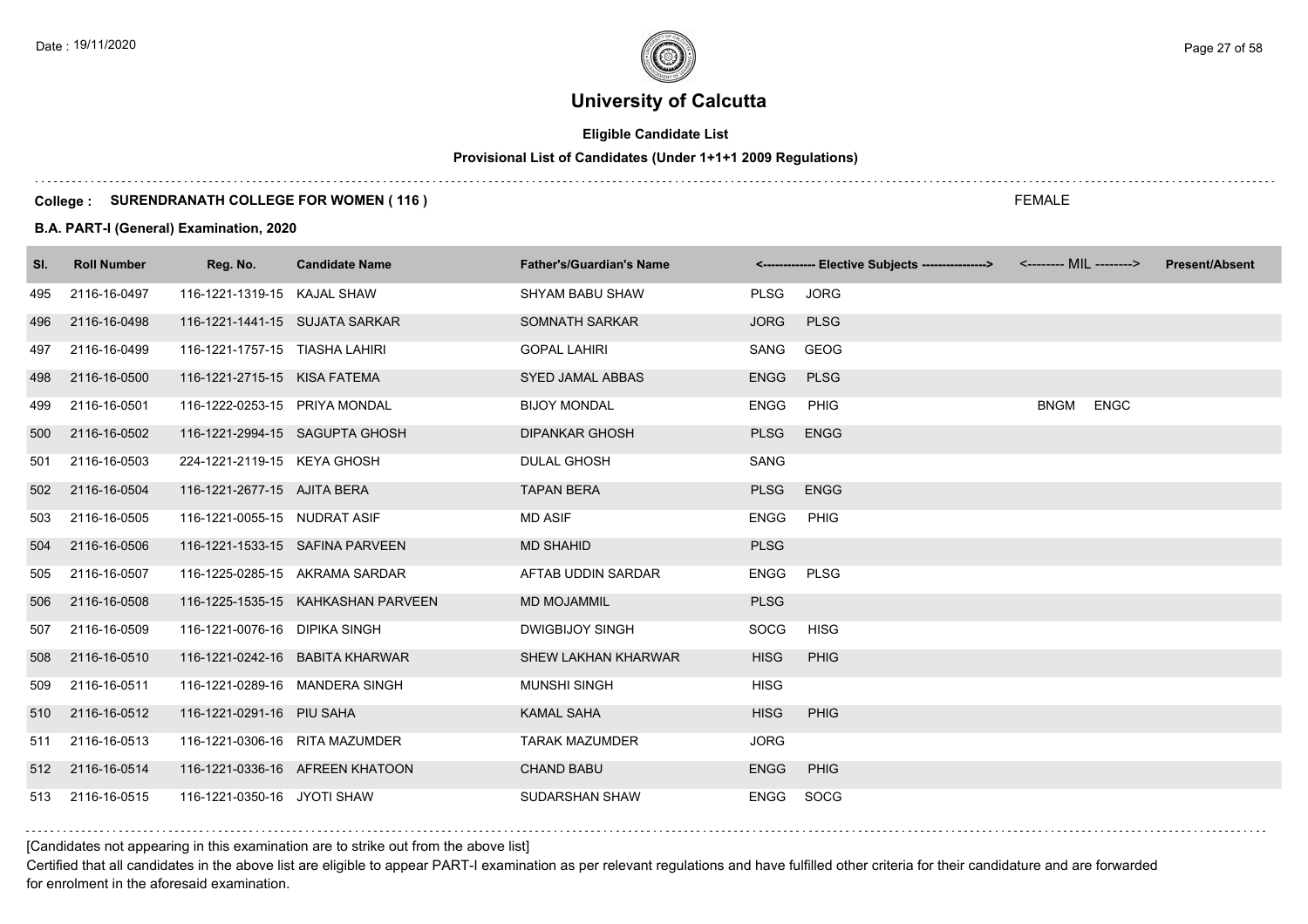# **Eligible Candidate List**

# **Provisional List of Candidates (Under 1+1+1 2009 Regulations)**

#### **College : SURENDRANATH COLLEGE FOR WOMEN ( 116 )**

#### **B.A. PART-I (General) Examination, 2020**

| SI. | <b>Roll Number</b> | Reg. No.                         | <b>Candidate Name</b>                 | <b>Father's/Guardian's Name</b> |             | <------------- Elective Subjects ---------------> <-------- MIL --------> | <b>Present/Absent</b> |
|-----|--------------------|----------------------------------|---------------------------------------|---------------------------------|-------------|---------------------------------------------------------------------------|-----------------------|
| 514 | 2116-16-0516       |                                  | 116-1221-0364-16 ARPITA ROY KARMAKAR  | ARUN ROY KARMAKAR               | <b>BNGG</b> | <b>EDCG</b>                                                               |                       |
| 515 | 2116-16-0517       | 116-1221-0371-16 SNEHA GUPTA     |                                       | <b>BIKRAM GUPTA</b>             | <b>HISG</b> | <b>EDCG</b>                                                               |                       |
| 516 | 2116-16-0518       | 116-1221-0425-16 RASULY KHANAM   |                                       | <b>MOINUDDIN KHAN</b>           | <b>URDG</b> | SOCG                                                                      |                       |
| 517 | 2116-16-0519       | 116-1221-0468-16 LINA KUNDU      |                                       | NITAI KUNDU                     | <b>HISG</b> |                                                                           |                       |
| 518 | 2116-16-0520       | 116-1221-0471-16    FAUZIA IKRAM |                                       | MD ZAHEER IKRAM                 | <b>URDG</b> | <b>PLSG</b>                                                               |                       |
| 519 | 2116-16-0521       | 116-1221-0482-16 RITUPARNA DAS   |                                       | <b>RANJIT DAS</b>               | <b>ENGG</b> | PHIG                                                                      |                       |
| 520 | 2116-16-0522       | 116-1221-0485-16 PUJA JAISWAL    |                                       | <b>RAM ASHAREY JAISWAL</b>      | <b>HISG</b> | SOCG                                                                      |                       |
| 521 | 2116-16-0523       | 116-1221-0490-16 NIKITA JAISWAL  |                                       | <b>GULAB JAISWAL</b>            | <b>HISG</b> | <b>PLSG</b>                                                               |                       |
| 522 | 2116-16-0524       |                                  | 116-1221-0498-16 SANCHITA GHOSH       | <b>BAPI GHOSH</b>               | <b>BNGG</b> | PHIG                                                                      |                       |
| 523 | 2116-16-0525       | 116-1221-0505-16 ARNIKA SHARMA   |                                       | <b>RAJAN SHARMA</b>             | <b>HISG</b> | <b>PLSG</b>                                                               |                       |
| 524 | 2116-16-0526       |                                  | 116-1221-0507-16 SUSOMA SARDAR        | <b>GOBINDO SARDAR</b>           | <b>ENGG</b> | <b>PHIG</b>                                                               |                       |
| 525 | 2116-16-0527       | 116-1221-0515-16 PINKI PRAJAPATI |                                       | JAY PRAKASH PRAJAPATI           | <b>HISG</b> | <b>PLSG</b>                                                               |                       |
| 526 | 2116-16-0528       | 116-1221-0530-16 PIU ADHIKARY    |                                       | <b>BASUDEB ADHIKARY</b>         | <b>BNGG</b> | <b>EDCG</b>                                                               |                       |
| 527 | 2116-16-0529       |                                  | 116-1221-0531-16 HENNA PARVEEN        | <b>MD JAMAL KHAN</b>            | <b>HISG</b> | <b>PLSG</b>                                                               |                       |
| 528 | 2116-16-0530       | 116-1221-0532-16 BIDISHA ROY     |                                       | <b>BIMAN ROY</b>                | <b>BNGG</b> |                                                                           |                       |
| 529 | 2116-16-0531       |                                  | 116-1221-0564-16 SHAHINA PARVEEN      | <b>MONOWAR IQBAL</b>            | <b>HISG</b> | <b>PHIG</b>                                                               |                       |
| 530 | 2116-16-0532       | 116-1221-0565-16 FARIA NAAZ      |                                       | <b>ASGHAR HOSSAIN</b>           | <b>HISG</b> | PHIG                                                                      |                       |
| 531 | 2116-16-0533       |                                  | 116-1221-0566-16 DEEPIKA KUMARI YADAV | CHANDRA SHEKHAR YADAV           | <b>ENGG</b> | GEOG                                                                      |                       |
| 532 | 2116-16-0534       | 116-1221-0583-16 SANGITA HAZRA   |                                       | <b>ASTO HAZRA</b>               | <b>PHIG</b> | <b>EDCG</b>                                                               |                       |

[Candidates not appearing in this examination are to strike out from the above list]

Certified that all candidates in the above list are eligible to appear PART-I examination as per relevant regulations and have fulfilled other criteria for their candidature and are forwarded for enrolment in the aforesaid examination.

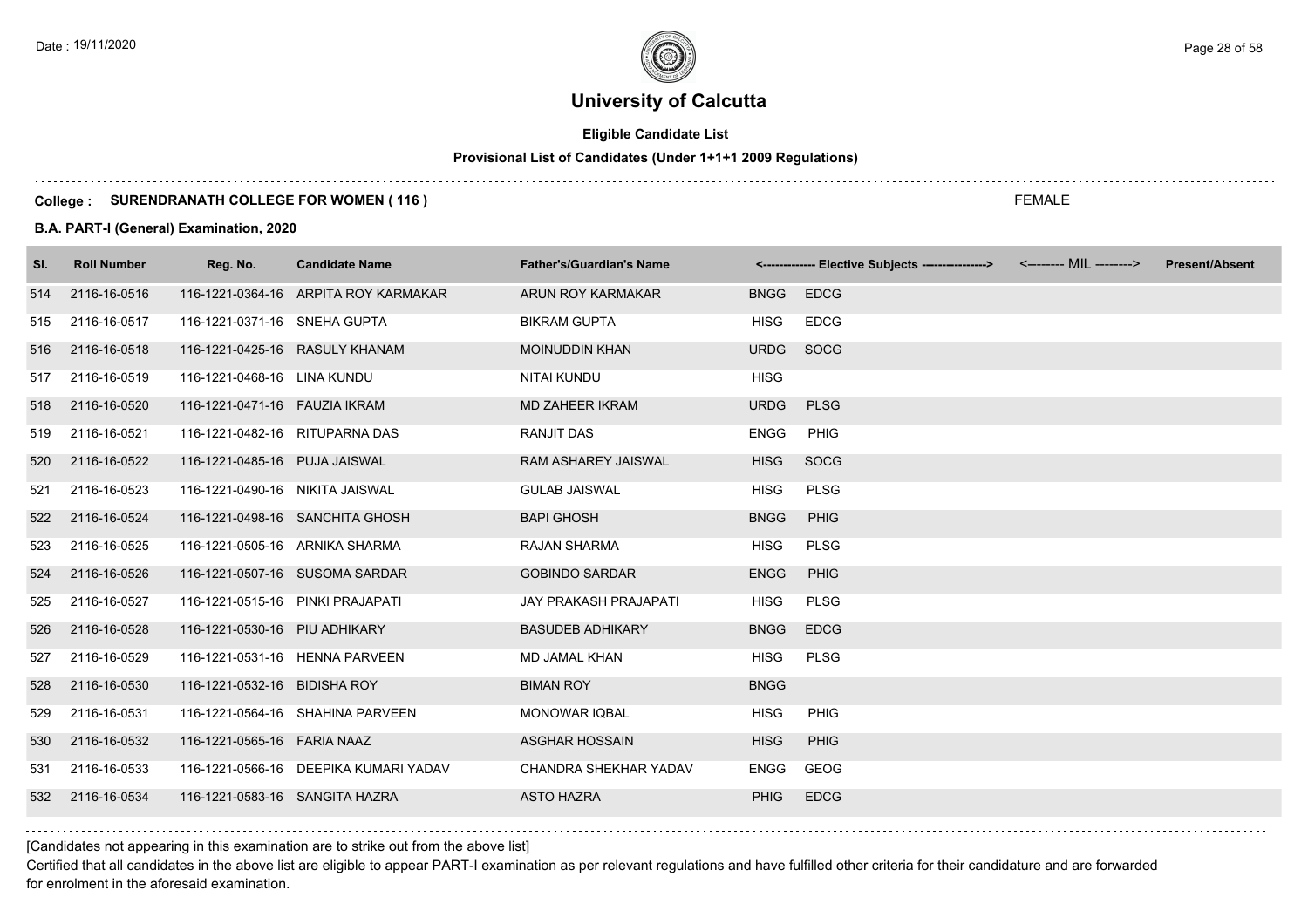# **Eligible Candidate List**

# **Provisional List of Candidates (Under 1+1+1 2009 Regulations)**

#### **College : SURENDRANATH COLLEGE FOR WOMEN ( 116 )**

#### **B.A. PART-I (General) Examination, 2020**

| SI. | <b>Roll Number</b> | Reg. No.                       | <b>Candidate Name</b>              | <b>Father's/Guardian's Name</b> |             | <------------- Elective Subjects ----------------> | <-------- MIL --------> | <b>Present/Absent</b> |
|-----|--------------------|--------------------------------|------------------------------------|---------------------------------|-------------|----------------------------------------------------|-------------------------|-----------------------|
| 533 | 2116-16-0535       |                                | 116-1221-0592-16 FIRDOUS KHATOON   | <b>ANOWAR HOSSAIN</b>           | <b>HISG</b> | <b>PLSG</b>                                        |                         |                       |
| 534 | 2116-16-0536       | 116-1221-0593-16 NAHID KHATUN  |                                    | <b>MD INAM UDDIN</b>            | <b>PHIG</b> | <b>PLSG</b>                                        |                         |                       |
| 535 | 2116-16-0537       |                                | 116-1221-0604-16 SATHI SUTRADHAR   | PARESH SUTRADHAR                | <b>HISG</b> | <b>EDCG</b>                                        |                         |                       |
| 536 | 2116-16-0538       |                                | 116-1221-0609-16 GULAFSHAN PARVEEN | ABDUR RAHAMAN                   | <b>SOCG</b> |                                                    |                         |                       |
| 537 | 2116-16-0539       | 116-1221-0615-16 CHAMPA DEY    |                                    | SHAMBHU DEY                     | <b>HISG</b> | <b>PLSG</b>                                        |                         |                       |
| 538 | 2116-16-0540       | 116-1221-0628-16 SNIGDHA DAS   |                                    | <b>DILIP DAS</b>                | <b>EDCG</b> |                                                    |                         |                       |
| 539 | 2116-16-0541       | 116-1221-0633-16 SHRIJITA DAS  |                                    | ARDHENDU KISHORE DAS            | <b>EDCG</b> |                                                    |                         |                       |
| 540 | 2116-16-0542       |                                | 116-1221-0641-16 KAHKASHAN NAZNEEN | <b>MD SAYEED</b>                | <b>SOCG</b> |                                                    |                         |                       |
| 541 | 2116-16-0543       | 116-1221-0664-16 KAUSAR FATMA  |                                    | <b>IFTEKHAR AHMED</b>           | <b>EDCG</b> | <b>PLSG</b>                                        |                         |                       |
| 542 | 2116-16-0544       |                                | 116-1221-0692-16 RADHA RANI JANA   | HARI SHANKAR JANA               | <b>GEOG</b> | <b>PLSG</b>                                        |                         |                       |
| 543 | 2116-16-0545       | 116-1221-0734-16 PUJA DAS      |                                    | <b>GOPAL DAS</b>                | <b>HISG</b> | SANG                                               |                         |                       |
| 544 | 2116-16-0546       |                                | 116-1221-0822-16    FARHEEN BEGUM  | <b>MD SALAHUDDIN</b>            | SOCG        | <b>PLSG</b>                                        |                         |                       |
| 545 | 2116-16-0547       |                                | 116-1221-0849-16 SONI KUMARI ROY   | <b>MAHESH ROY</b>               | SOCG        | <b>HISG</b>                                        |                         |                       |
| 546 | 2116-16-0548       | 116-1221-0883-16 SAMPA DAS     |                                    | <b>RABI DAS</b>                 | <b>PHIG</b> | <b>EDCG</b>                                        |                         |                       |
| 547 | 2116-16-0549       | 116-1221-0899-16 ANJALI MAHATO |                                    | <b>DEEPAK MAHATO</b>            | <b>ENGG</b> | PHIG                                               |                         |                       |
| 548 | 2116-16-0550       |                                | 116-1221-0956-16 RAFIQUA KHATOON   | <b>ASHRAF ALI</b>               | <b>URDG</b> | SOCG                                               |                         |                       |
| 549 | 2116-16-0551       | 116-1221-0959-16 GAUSIA KHANAM |                                    | NIYAZ AHAMAD KHAN               | <b>ENGG</b> | <b>PHIG</b>                                        |                         |                       |
| 550 | 2116-16-0552       | 116-1221-1057-16 SUPRIYA ROY   |                                    | <b>GANESH CHANDRA ROY</b>       | <b>HISG</b> | <b>EDCG</b>                                        |                         |                       |
| 551 | 2116-16-0553       | 116-1221-1172-16 AFRIN KHATOON |                                    | <b>ABDUL RAHMAAN</b>            | <b>BNGG</b> |                                                    |                         |                       |

### [Candidates not appearing in this examination are to strike out from the above list]

Certified that all candidates in the above list are eligible to appear PART-I examination as per relevant regulations and have fulfilled other criteria for their candidature and are forwarded for enrolment in the aforesaid examination.

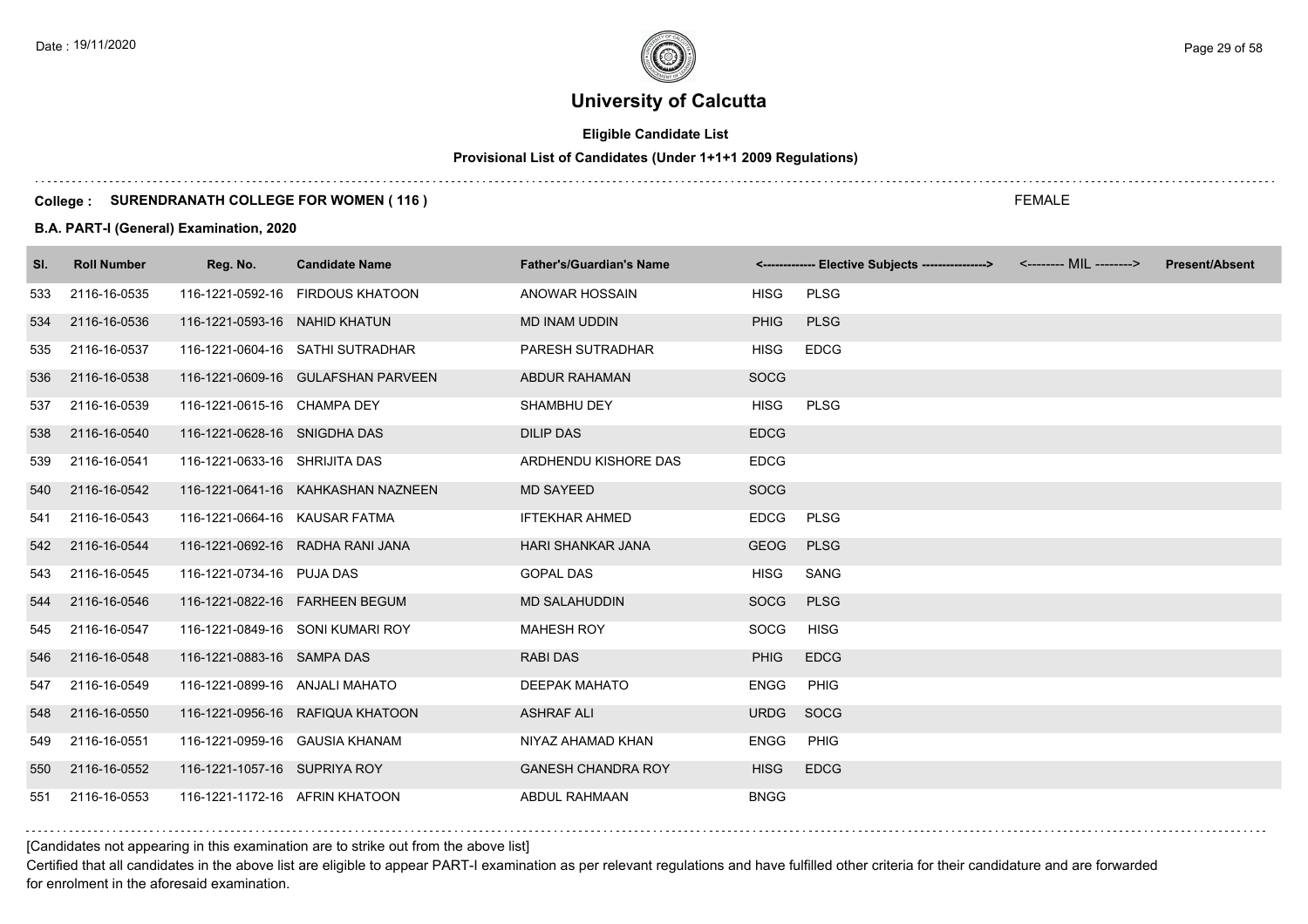# **Eligible Candidate List**

# **Provisional List of Candidates (Under 1+1+1 2009 Regulations)**

#### **College : SURENDRANATH COLLEGE FOR WOMEN ( 116 )**

#### **B.A. PART-I (General) Examination, 2020**

| SI. | <b>Roll Number</b> | Reg. No.                        | <b>Candidate Name</b>              | <b>Father's/Guardian's Name</b> |             | <-------------- Elective Subjects ----------------> <-------- MIL --------> |             |             | <b>Present/Absent</b> |
|-----|--------------------|---------------------------------|------------------------------------|---------------------------------|-------------|-----------------------------------------------------------------------------|-------------|-------------|-----------------------|
| 552 | 2116-16-0554       | 116-1221-1199-16 ALIFEA JAMIL   |                                    | <b>JAMIL AHMED</b>              | <b>EDCG</b> |                                                                             |             |             |                       |
| 553 | 2116-16-0555       | 116-1221-1663-16 MAHE TALAT     |                                    | <b>WASI AHMED</b>               | <b>PLSG</b> | ECOG                                                                        |             |             |                       |
| 554 | 2116-16-0556       |                                 | 116-1221-1685-16 CHAMPA SARKAR     | <b>SWAPAN SARKAR</b>            | <b>ENGG</b> | PHIG                                                                        |             |             |                       |
| 555 | 2116-16-0557       | 116-1221-1764-16 NISHA KUMARI   |                                    | <b>DHANI SHAW</b>               | <b>PLSG</b> | PHIG                                                                        |             |             |                       |
| 556 | 2116-16-0558       | 116-1221-1782-16 DISHA JANA     |                                    | <b>DIPANKAR JANA</b>            | <b>ENGG</b> | <b>JORG</b>                                                                 |             |             |                       |
| 557 | 2116-16-0559       |                                 | 116-1221-1789-16 SANCHITA DEBNATH  | SHYAMAL DEBNATH                 | <b>BNGG</b> | SOCG                                                                        |             |             |                       |
| 558 | 2116-16-0560       | 116-1222-0329-16 POLLY BAIRAGI  |                                    | <b>SUBAL BAIRAGI</b>            | <b>BNGG</b> | PHIG                                                                        |             |             |                       |
| 559 | 2116-16-0561       | 116-1222-0435-16 PUJA KHATICK   |                                    | <b>RAMU KHATICK</b>             | <b>GEOG</b> | <b>PLSG</b>                                                                 |             |             |                       |
| 560 | 2116-16-0562       | 116-1225-0610-16 NEHA PARVEEN   |                                    | ASGAR ALI ANSARI                | <b>URDG</b> | <b>EDCG</b>                                                                 |             |             |                       |
| 561 | 2116-16-0563       | 116-1221-2091-15 RANJITA MISHRA |                                    | <b>BIJAY MISHRA</b>             | <b>HISG</b> | <b>EDCG</b>                                                                 |             |             |                       |
| 562 | 2116-16-0564       |                                 | 116-1221-2225-15 AFREEN ARA KHATUN | <b>GOLAM MOHAMMAD</b>           | <b>HISG</b> | <b>PLSG</b>                                                                 | <b>BNGM</b> | <b>ENGC</b> |                       |
| 563 | 2116-16-0565       |                                 | 116-1221-2227-15 MST RUBINA KHATUN | <b>FARID ALI MONDAL</b>         | <b>HISG</b> | <b>PLSG</b>                                                                 | <b>BNGM</b> | <b>ENGC</b> |                       |
| 564 | 2116-16-0566       | 116-1221-2839-15 LIPI SAHA      |                                    | <b>JOYDEB SAHA</b>              | <b>PLSG</b> | PHIG                                                                        |             |             |                       |
| 565 | 2116-16-0567       | 116-1222-2049-15 RUKMINI DAS    |                                    | <b>KHOKAN DAS</b>               | <b>ENGG</b> | PHIG                                                                        |             |             |                       |
| 566 | 2116-16-0568       |                                 | 116-1222-2627-15 NABONITA HALDER   | <b>MANOTOSH HALDER</b>          | <b>BNGG</b> | PHIG                                                                        |             |             |                       |
| 567 | 2116-16-0569       | 116-1221-2990-15 SHRESTHA DAS   |                                    | SANJIB DAS                      | <b>ECOG</b> |                                                                             |             |             |                       |
| 568 | 2116-16-0570       | 116-1221-3102-15 MALIYA PODDAR  |                                    | <b>MALAY PODDAR</b>             | <b>ENGG</b> | PHIG                                                                        |             |             |                       |
| 569 | 2116-16-0571       | 116-1221-1024-14 SAMPA GAIN     |                                    | PRADIP GAIN                     | <b>PLSG</b> | <b>HISG</b>                                                                 |             |             |                       |
| 570 | 2116-16-0572       | 116-1221-1105-14 SOMA MITRA     |                                    | <b>DEBENDRANATH MITRA</b>       | <b>BNGG</b> | <b>JORG</b>                                                                 | <b>BNGM</b> | <b>ENGC</b> |                       |

[Candidates not appearing in this examination are to strike out from the above list]

Certified that all candidates in the above list are eligible to appear PART-I examination as per relevant regulations and have fulfilled other criteria for their candidature and are forwarded for enrolment in the aforesaid examination.

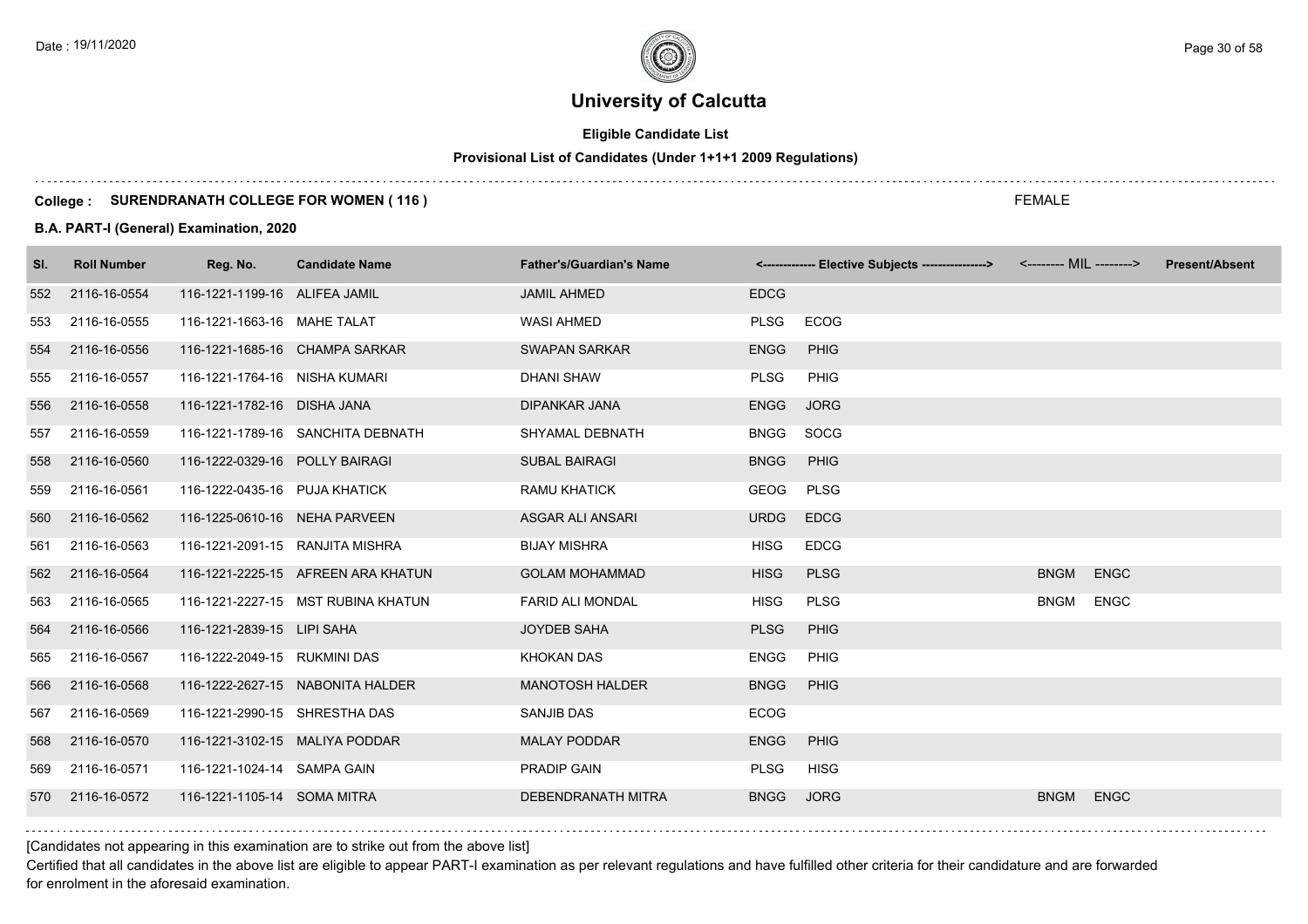# **Eligible Candidate List**

# **Provisional List of Candidates (Under 1+1+1 2009 Regulations)**

#### **College : SURENDRANATH COLLEGE FOR WOMEN ( 116 )**

#### **B.A. PART-I (General) Examination, 2020**

| SI. | <b>Roll Number</b> | Reg. No.                       | <b>Candidate Name</b>                | <b>Father's/Guardian's Name</b> |             | <------------- Elective Subjects ----------------> <-------- MIL --------> | <b>Present/Absent</b> |
|-----|--------------------|--------------------------------|--------------------------------------|---------------------------------|-------------|----------------------------------------------------------------------------|-----------------------|
| 571 | 2116-16-0573       | 116-1221-1020-14 SHAMPA DHARA  |                                      | <b>DILIP DHARA</b>              | <b>EDCG</b> | PHIG                                                                       |                       |
| 572 | 2116-16-0574       | 116-1221-0007-15 ADITY SHARMA  |                                      | <b>RAJ KUMMAR SHARMA</b>        | <b>PHIG</b> |                                                                            |                       |
| 573 | 2116-16-0575       | 116-1221-0009-15 ANKITA MANDAL |                                      | <b>MANISH KR MANDAL</b>         | <b>JORG</b> | SOCG                                                                       |                       |
| 574 | 2116-16-0576       | 116-1221-1135-15 BABY PAIK     |                                      | <b>ANIL PAIK</b>                | <b>BNGG</b> | <b>SANG</b>                                                                |                       |
| 575 | 2116-16-0577       |                                | 116-1221-1145-15 PARNA CHAKRABORTY   | PRADIP KUMAR CHAKRABORTY        | SANG        |                                                                            |                       |
| 576 | 2116-16-0578       |                                | 116-1221-1207-15 CHANDRANI PRAMANICK | <b>BADAL PRAMANICK</b>          | <b>SANG</b> |                                                                            |                       |
| 577 | 2116-16-0579       |                                | 116-1221-1215-15 NAJMA KHATOON       | <b>MD FARID</b>                 | <b>PLSG</b> | <b>HISG</b>                                                                |                       |
| 578 | 2116-16-0580       |                                | 116-1221-1217-15 SAFINA KHATOON      | <b>MD SABI ALI</b>              | <b>PLSG</b> | <b>HISG</b>                                                                |                       |
| 579 | 2116-16-0581       | 116-1221-1433-15 RIYA MITRA    |                                      | <b>BIJOY MITRA</b>              | <b>HISG</b> |                                                                            |                       |
| 580 | 2116-16-0582       | 116-1221-1501-15 AYANTIKA DAS  |                                      | <b>ASHIM DAS</b>                | <b>SANG</b> |                                                                            |                       |
| 581 | 2116-16-0583       | 116-1221-1729-15 SUPARNA SAHA  |                                      | PRADIP KP SAHA                  | PHIG        |                                                                            |                       |
| 582 | 2116-16-0584       |                                | 116-1221-1795-15 DURGA KUMARI SETH   | <b>RAMESH PRASAD SETH</b>       | <b>HISG</b> |                                                                            |                       |
| 583 | 2116-16-0585       | 116-1221-1815-15 PIYALI ROY    |                                      | PORITOSH ROY                    | <b>EDCG</b> |                                                                            |                       |
| 584 | 2116-16-0586       |                                | 116-1221-2449-15 ARTI KUMARI SHAW    | <b>MEHI LAL SHAW</b>            | <b>EDCG</b> |                                                                            |                       |
| 585 | 2116-16-0587       | 116-1221-2663-15 TRIPTI KAR    |                                      | <b>LATE GOPAL KAR</b>           | <b>PLSG</b> | PHIG                                                                       |                       |
| 586 | 2116-16-0588       | 116-1221-2785-15 NADIRA ISLAM  |                                      | LT KAZI AMIRUL ISLAM            | <b>PHIG</b> |                                                                            |                       |
| 587 | 2116-16-0589       | 116-1221-2805-15 PRAPTI GIRI   |                                      | <b>MUKTWASAR GIRI</b>           | SANG        |                                                                            |                       |
| 588 | 2116-16-0590       |                                | 116-1222-1897-15 MOUSUMI MONDAL      | LATE AMAR MONDAL                | <b>PHIG</b> | <b>EDCG</b>                                                                |                       |
| 589 | 2116-16-0591       |                                | 116-1224-1827-15 SARASWATI SHAW      | <b>MAHADEB SHAW</b>             | SANG        | <b>PHIG</b>                                                                |                       |

[Candidates not appearing in this examination are to strike out from the above list]

Certified that all candidates in the above list are eligible to appear PART-I examination as per relevant regulations and have fulfilled other criteria for their candidature and are forwarded for enrolment in the aforesaid examination.

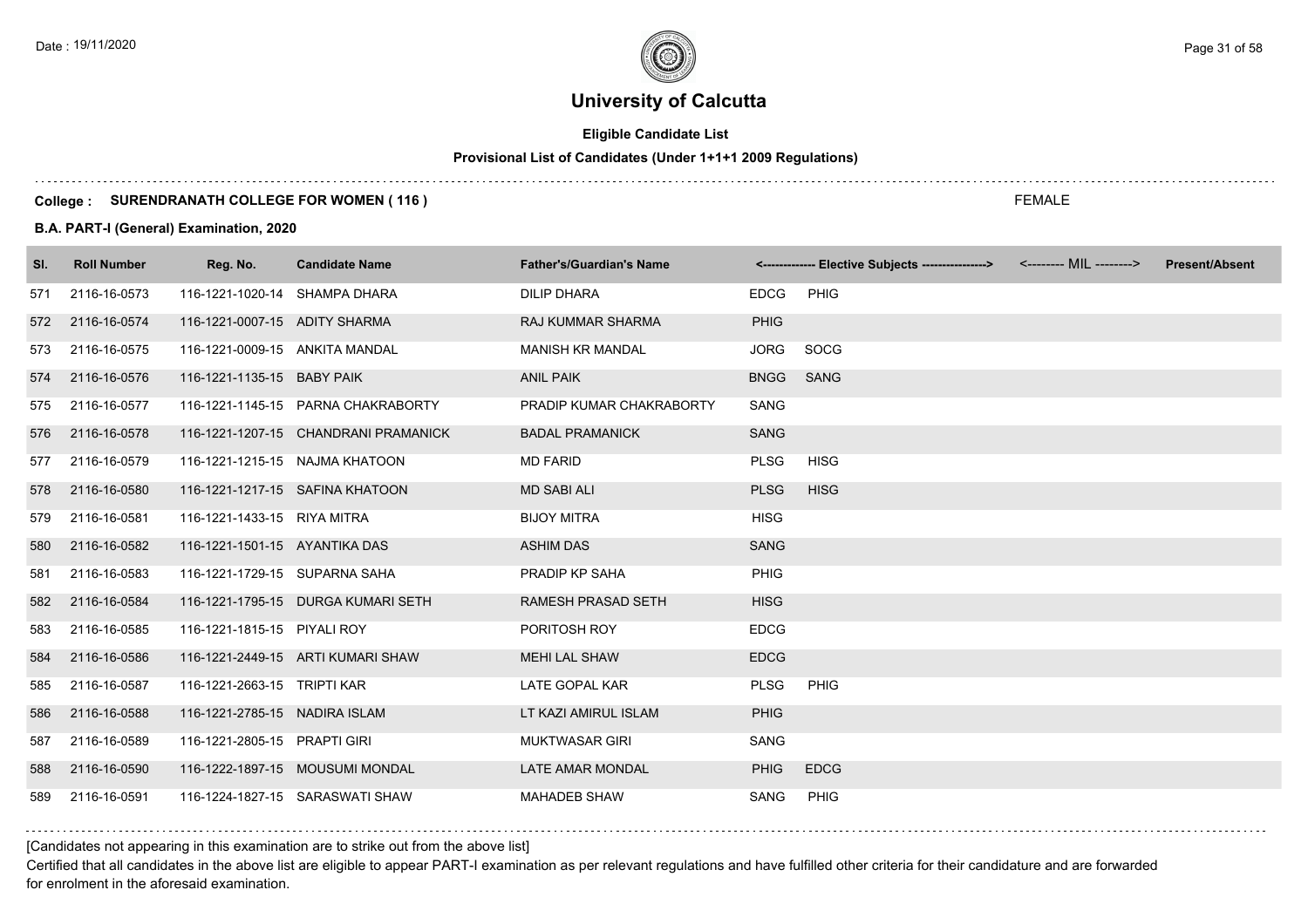# **Eligible Candidate List**

# **Provisional List of Candidates (Under 1+1+1 2009 Regulations)**

#### **College : SURENDRANATH COLLEGE FOR WOMEN ( 116 )**

#### **B.A. PART-I (General) Examination, 2020**

| SI. | <b>Roll Number</b> | Reg. No.                       | <b>Candidate Name</b>              | <b>Father's/Guardian's Name</b> |             | <------------- Elective Subjects ----------------> | <b>Present/Absent</b> |
|-----|--------------------|--------------------------------|------------------------------------|---------------------------------|-------------|----------------------------------------------------|-----------------------|
| 590 | 2116-16-0592       | 116-1221-0185-14 KAINAAT NIGAR |                                    | <b>MD SHAHID</b>                | <b>PHIG</b> |                                                    |                       |
| 591 | 2116-16-0593       |                                | 116-1221-0273-14 ARUSA KHATOON     | <b>MD HABIB</b>                 | <b>PLSG</b> |                                                    |                       |
| 592 | 2116-16-0594       |                                | 116-1221-1967-15 BABLI KUMARI SHAW | <b>MUNNA SHAW</b>               | <b>ENGG</b> | <b>JORG</b>                                        |                       |
| 593 | 2116-16-0595       | 116-1221-2009-15 SOMA DAS      |                                    | <b>RABIN DAS</b>                | <b>HISG</b> |                                                    |                       |
| 594 | 2116-16-0596       | 116-1221-2027-15 SAGARI DAS    |                                    | <b>SADHAN DAS</b>               | <b>PHIG</b> | <b>PLSG</b>                                        |                       |
| 595 | 2116-16-0597       | 116-1221-2039-15 PRIYANKA SHAW |                                    | <b>ASHOK SHAW</b>               | <b>HISG</b> | SOCG                                               |                       |
| 596 | 2116-16-0598       | 116-1221-2081-15 RAZIA PARVEEN |                                    | <b>MD SOHAIL</b>                | <b>PHIG</b> | <b>PLSG</b>                                        |                       |
| 597 | 2116-16-0599       |                                | 116-1221-2089-15 PARAMITA MONDAL   | <b>ASHOK MONDAL</b>             | <b>HISG</b> | PHIG                                               |                       |
| 598 | 2116-16-0600       |                                | 116-1221-2131-15 RIYA CHOWDHURY    | <b>BTSAILESH CHOWDHURY</b>      | <b>BNGG</b> |                                                    |                       |
| 599 | 2116-16-0601       | 116-1221-2187-15 MINA ORAW     |                                    | <b>HERMAN ORAW</b>              | <b>HISG</b> |                                                    |                       |
| 600 | 2116-16-0602       | 116-1221-2233-15 SUPARNA ROY   |                                    | <b>BHUTO ROY</b>                | <b>PLSG</b> |                                                    |                       |
| 601 | 2116-16-0603       | 116-1221-2239-15 MEGHA GUPTA   |                                    | <b>RANJIT GUPTA</b>             | <b>HISG</b> | <b>PHIG</b>                                        |                       |
| 602 | 2116-16-0604       | 116-1221-2243-15 SOMALI MITRA  |                                    | <b>SHOMNATH MITRA</b>           | <b>SOCG</b> |                                                    |                       |
| 603 | 2116-16-0605       | 116-1221-2731-15 TIYASA MAJHI  |                                    | <b>UTPAL MAJHI</b>              | <b>PHIG</b> | <b>PLSG</b>                                        |                       |
| 604 | 2116-16-0606       | 116-1222-2055-15 RUPA BISWAS   |                                    | <b>SANKAR BISWAS</b>            | <b>HISG</b> |                                                    |                       |
| 605 | 2116-16-0607       | 116-1225-2165-15 NAHID PARVEEN |                                    | LATE SK MUKHTAR                 | PHIG        |                                                    |                       |
| 606 | 2116-16-0608       |                                | 116-1221-0943-14 BITHIKA PRAMANICK | <b>GOUR PRAMANICK</b>           | <b>SANG</b> |                                                    |                       |
| 607 | 2116-16-0609       | 116-1221-0953-14 MAHUA DHAR    |                                    | <b>MUKUL DHAR</b>               | <b>BNGG</b> | <b>PHIG</b>                                        |                       |
| 608 | 2116-16-0610       | 116-1221-1204-14 ASHRA HUSSAIN |                                    | <b>SHAHID HUSSAIN</b>           | <b>PLSG</b> |                                                    |                       |
|     |                    |                                |                                    |                                 |             |                                                    |                       |

[Candidates not appearing in this examination are to strike out from the above list]

Certified that all candidates in the above list are eligible to appear PART-I examination as per relevant regulations and have fulfilled other criteria for their candidature and are forwarded for enrolment in the aforesaid examination.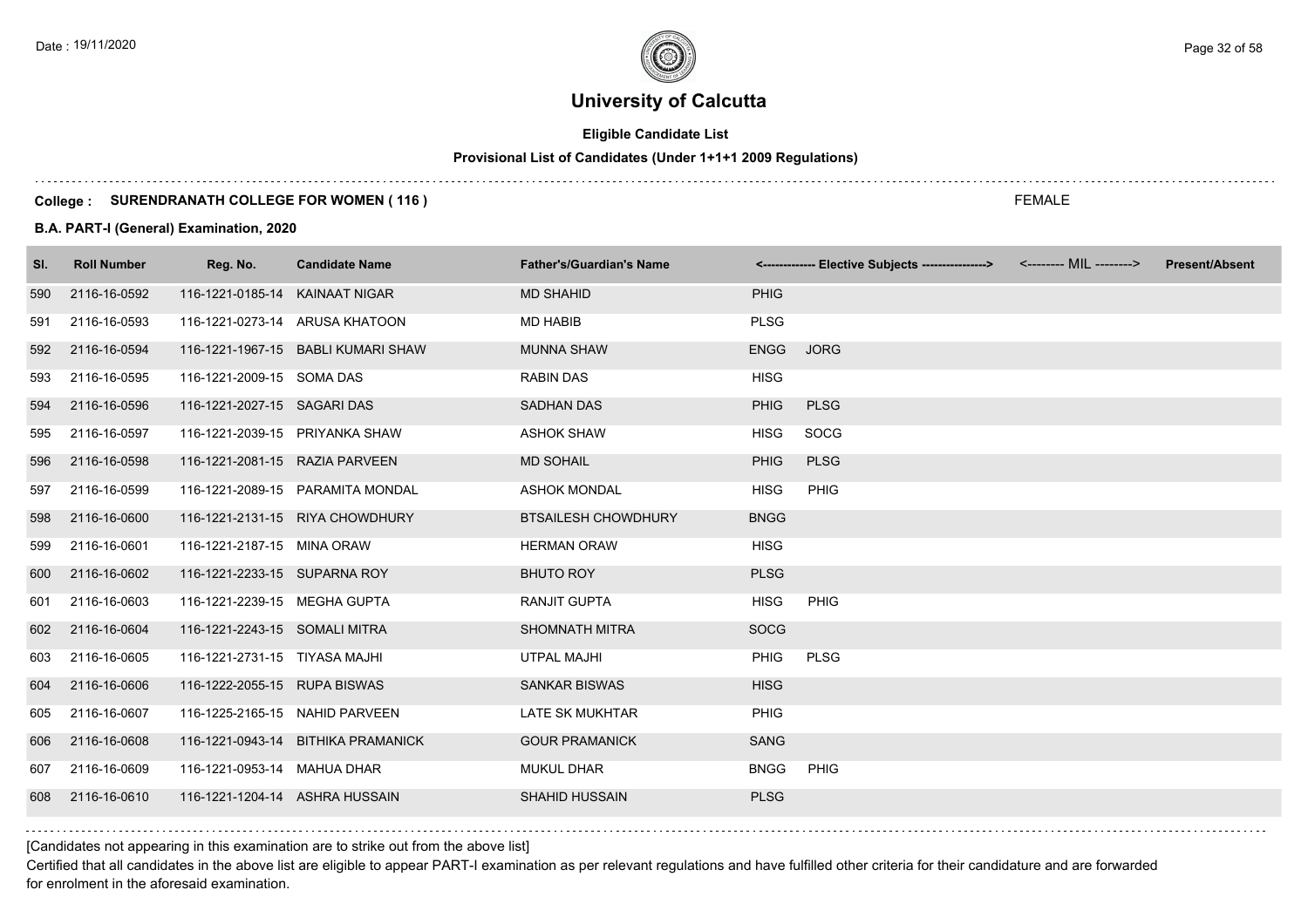# **Eligible Candidate List**

# **Provisional List of Candidates (Under 1+1+1 2009 Regulations)**

#### **College : SURENDRANATH COLLEGE FOR WOMEN ( 116 )**

#### **B.A. PART-I (General) Examination, 2020**

| SI. | <b>Roll Number</b> | Reg. No.                       | <b>Candidate Name</b>              | <b>Father's/Guardian's Name</b> |             | <------------- Elective Subjects ----------------> <-------- MIL --------> | <b>Present/Absent</b> |
|-----|--------------------|--------------------------------|------------------------------------|---------------------------------|-------------|----------------------------------------------------------------------------|-----------------------|
| 609 | 2116-16-0611       | 116-1222-0891-14 KOYEL MONDAL  |                                    | <b>RAMPROSAD MONDAL</b>         | <b>JORG</b> |                                                                            |                       |
| 610 | 2116-16-0612       | 116-1222-1162-14 RATNA DAS     |                                    | <b>SWAPAN DAS</b>               | <b>PLSG</b> | <b>SANG</b>                                                                |                       |
| 611 | 2116-16-0613       |                                | 116-1221-0849-13 DARAKSHA PARVEEN  | LATE MD SALIM AZMI              | <b>JORG</b> | SOCG                                                                       |                       |
| 612 | 2116-16-0614       | 116-1222-0046-14 RINKI MONDAL  |                                    | <b>SACHIN MONDAL</b>            | <b>SANG</b> |                                                                            |                       |
| 613 | 2116-16-0615       | 116-1221-0029-14 BABY AFREEN   |                                    | <b>ASIF ALI</b>                 | <b>BNGG</b> | SANG                                                                       |                       |
|     | 614 2116-16-0616   | 116-1221-0042-14 RAHAT PARVEEN |                                    | <b>MD SAYEED</b>                | <b>SANG</b> |                                                                            |                       |
| 615 | 2116-16-0617       |                                | 116-1221-0215-14 SUPARNA GHOSH     | AMBIKA GHOSH                    | PHIG        |                                                                            |                       |
|     | 616 2116-16-0618   |                                | 116-1221-0219-14 MUSARRAT BANO     | <b>MD ISRAIL</b>                | <b>HISG</b> | <b>PLSG</b>                                                                |                       |
| 617 | 2116-16-0619       |                                | 116-1224-0266-14 SHAMA PARVEEN     | <b>MD NAUSHAD ALAM</b>          | <b>PLSG</b> |                                                                            |                       |
| 618 | 2116-16-0620       |                                | 116-1221-0332-14 NASREEN PARVEEN   | <b>MD ALAMGIR KHAN</b>          | <b>PLSG</b> |                                                                            |                       |
| 619 | 2116-16-0621       |                                | 116-1221-0894-14 PRIYA KUMARI SHAW | <b>MUNI LAL SHAW</b>            | <b>PLSG</b> |                                                                            |                       |
| 620 | 2116-16-0622       | 116-1221-0931-14 SANGITA SAHA  |                                    | <b>JHANTU SAHA</b>              | <b>PHIG</b> |                                                                            |                       |
| 621 | 2116-16-0623       |                                | 116-1221-0954-14 KHUSBOO PANDEY    | <b>GOPAL PANDEY</b>             | <b>HISG</b> |                                                                            |                       |
| 622 | 2116-16-0624       | 116-1221-0958-14 SANA BEGUM    |                                    | <b>MD ISLAM</b>                 | <b>HISG</b> |                                                                            |                       |
| 623 | 2116-16-0625       | 116-1221-0980-14 PAROMITA ROY  |                                    | <b>GOUTAM ROY</b>               | <b>EDCG</b> |                                                                            |                       |
| 624 | 2116-16-0626       |                                | 116-1221-0981-14 PUJA CHAKRABORTY  | <b>DIPAK CHAKRABORTY</b>        | <b>SANG</b> |                                                                            |                       |
| 625 | 2116-16-0627       | 116-1221-1018-14 SUSMITA SIL   |                                    | <b>BIMAL SIL</b>                | <b>EDCG</b> | HISG                                                                       |                       |
| 626 | 2116-16-0628       |                                | 116-1221-1021-14 SUSMITA BISWAS    | <b>SUJIT BISWAS</b>             | <b>BNGG</b> | <b>EDCG</b>                                                                |                       |
| 627 | 2116-16-0629       |                                | 116-1221-1032-14 SHREYASHI SAMANTA | <b>BABLU SAMANTA</b>            | <b>HISG</b> |                                                                            |                       |

### [Candidates not appearing in this examination are to strike out from the above list]

Certified that all candidates in the above list are eligible to appear PART-I examination as per relevant regulations and have fulfilled other criteria for their candidature and are forwarded for enrolment in the aforesaid examination.

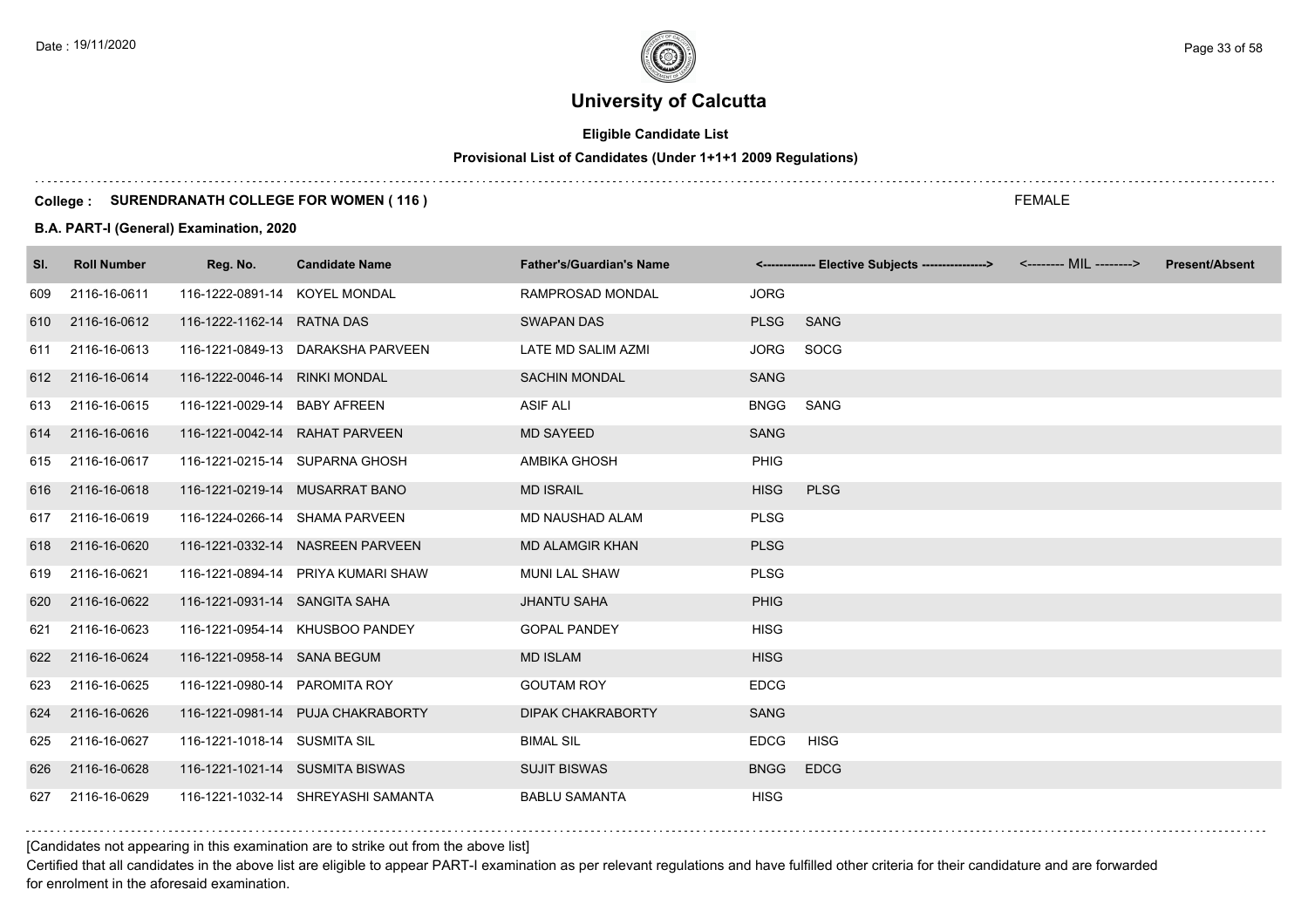# **Eligible Candidate List**

# **Provisional List of Candidates (Under 1+1+1 2009 Regulations)**

#### **College : SURENDRANATH COLLEGE FOR WOMEN ( 116 )**

#### **B.A. PART-I (General) Examination, 2020**

| SI. | <b>Roll Number</b> | Reg. No.                       | <b>Candidate Name</b>               | <b>Father's/Guardian's Name</b> |             | <------------- Elective Subjects ----------------> | <b>Present/Absent</b> |
|-----|--------------------|--------------------------------|-------------------------------------|---------------------------------|-------------|----------------------------------------------------|-----------------------|
| 628 | 2116-16-0630       |                                | 116-1221-1038-14 NICKY KUMARI SINGH | <b>ARUN SINGH</b>               | <b>HISG</b> |                                                    |                       |
| 629 | 2116-16-0631       |                                | 116-1221-1048-14 GAZALA PARVEEN     | <b>MD ASLAM</b>                 | <b>PHIG</b> |                                                    |                       |
| 630 | 2116-16-0632       | 116-1221-1056-14 BABY YADAV    |                                     | ANANDI YADAV                    | <b>GEOG</b> | <b>EDCG</b>                                        |                       |
| 631 | 2116-16-0633       | 116-1221-1085-14 PUJA SHAW     |                                     | RAJU SHAW                       | <b>BNGG</b> | <b>EDCG</b>                                        |                       |
| 632 | 2116-16-0634       | 116-1221-1098-14 PUJA SHAW     |                                     | <b>SHEW CHARAN SHAW</b>         | <b>GEOG</b> |                                                    |                       |
| 633 | 2116-16-0635       |                                | 116-1221-1121-14 SASWATI BISWAS     | <b>KINKAR BISWAS</b>            | PHIG        |                                                    |                       |
| 634 | 2116-16-0636       |                                | 116-1221-1124-14 RUMANA HOSSAIN     | <b>GULAM HOSSAIN</b>            | <b>PHIG</b> | <b>PLSG</b>                                        |                       |
| 635 | 2116-16-0637       | 116-1221-1126-14 SABINA NAZ    |                                     | <b>GHULAM RABBANI</b>           | <b>PLSG</b> | <b>HISG</b>                                        |                       |
| 636 | 2116-16-0638       | 116-1221-1137-14 FARHA NAAZ    |                                     | LT MOZIBUL HAQUE                | <b>PHIG</b> | <b>ECOG</b>                                        |                       |
| 637 | 2116-16-0639       |                                | 116-1221-1190-14 SUPARNA KARMAKAR   | <b>GOPAL KARMAKAR</b>           | <b>EDCG</b> | <b>HISG</b>                                        |                       |
| 638 | 2116-16-0640       |                                | 116-1221-1199-14 SAHEENA PARVEEN    | <b>SK NASIUDDIN</b>             | <b>PLSG</b> | <b>HISG</b>                                        |                       |
| 639 | 2116-16-0641       |                                | 116-1221-1201-14 SARBANI HALDER     | KHOKAN HALDER                   | <b>PLSG</b> |                                                    |                       |
| 640 | 2116-16-0642       | 116-1221-1212-14 RUMKI PAUL    |                                     | ANANTA NARAYAN PAUL             | <b>EDCG</b> |                                                    |                       |
| 641 | 2116-16-0643       |                                | 116-1221-1228-14 PRIYANKA SINGH     | <b>BALRAM SINGH</b>             | <b>PHIG</b> | <b>PLSG</b>                                        |                       |
| 642 | 2116-16-0644       | 116-1222-0934-14 RABOTI MONDOL |                                     | KOTIRAM MONDOL                  | <b>PLSG</b> |                                                    |                       |
| 643 | 2116-16-0645       | 116-1222-0936-14 SHIKHA MONDAL |                                     | PANCHARAM MONDAL                | <b>PLSG</b> |                                                    |                       |
| 644 | 2116-16-0646       |                                | 116-1222-1013-14 DIPSHIKHA MANDAL   | <b>SUBHAS MANDAL</b>            | <b>PHIG</b> |                                                    |                       |
| 645 | 2116-16-0647       | 116-1223-0967-14 MITA ORAO     |                                     | <b>BANDEY ORAO</b>              | <b>PLSG</b> | PHIG                                               |                       |
| 646 | 2116-16-0648       |                                | 116-1224-1087-14 MEGHA KARMAKAR     | <b>KAMAL KARMAKAR</b>           | <b>BNGG</b> |                                                    |                       |

[Candidates not appearing in this examination are to strike out from the above list]

Certified that all candidates in the above list are eligible to appear PART-I examination as per relevant regulations and have fulfilled other criteria for their candidature and are forwarded for enrolment in the aforesaid examination.

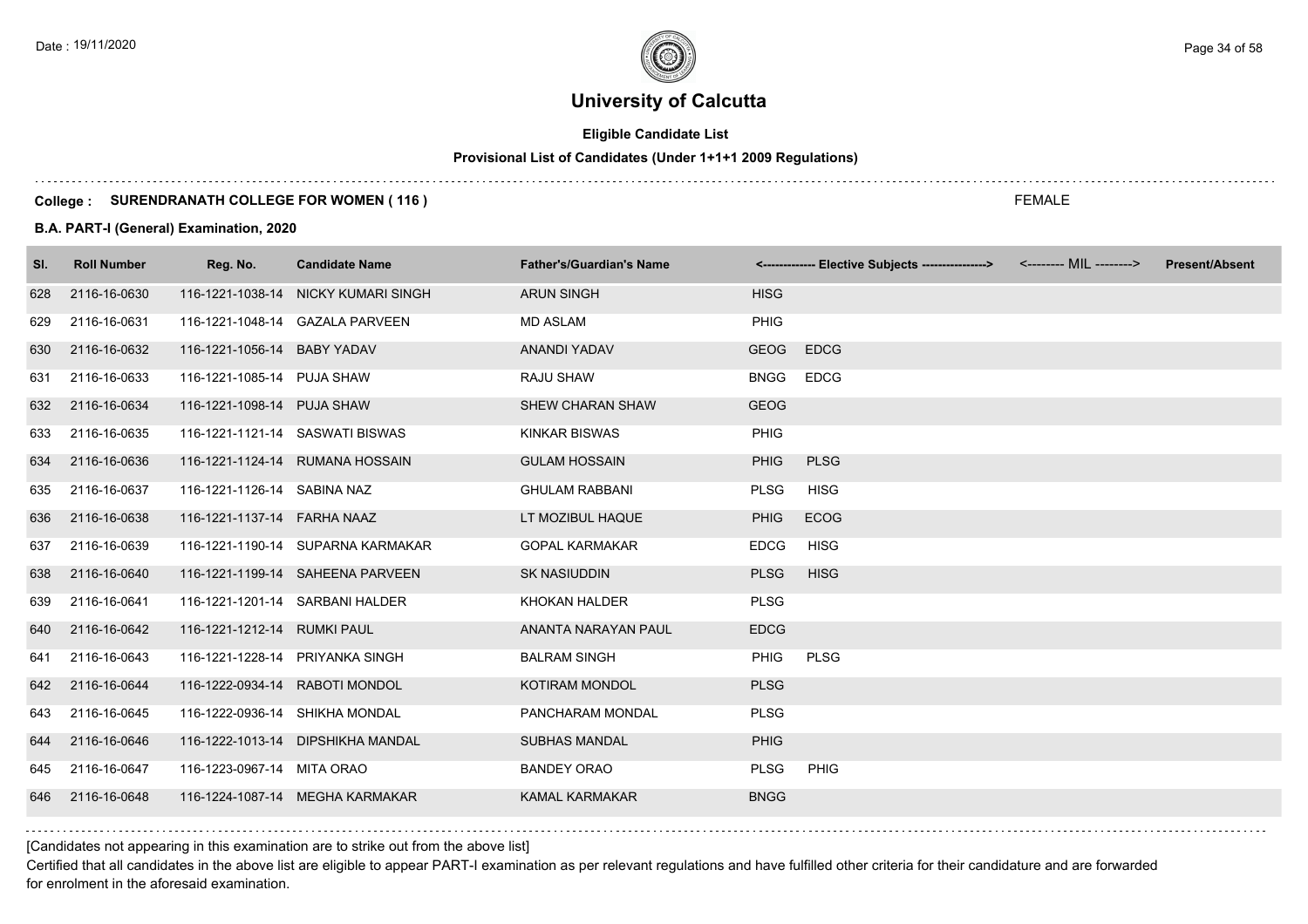# **Eligible Candidate List**

# **Provisional List of Candidates (Under 1+1+1 2009 Regulations)**

### **College : SURENDRANATH COLLEGE FOR WOMEN ( 116 )**

#### **B.A. PART-I (General) Examination, 2020**

| SI. | <b>Roll Number</b> | Reg. No.                       | <b>Candidate Name</b>                | <b>Father's/Guardian's Name</b> |             | <-------------- Elective Subjects ----------------> <-------- MIL --------> | <b>Present/Absent</b> |
|-----|--------------------|--------------------------------|--------------------------------------|---------------------------------|-------------|-----------------------------------------------------------------------------|-----------------------|
| 647 | 2116-16-0649       | 116-1221-0786-13 APARNA BISWAS |                                      | <b>ARUN BISWAS</b>              | SANG        | <b>PLSG</b>                                                                 |                       |
| 648 | 2116-16-0650       |                                | 116-1221-0491-13 KHUSHBOO SHAW       | <b>SHIV KUMAR SHAW</b>          | <b>HISG</b> |                                                                             |                       |
| 649 | 2116-16-0651       |                                | 116-1222-0699-13 SANDHYA MANDAL      | <b>SUKUMAK MANDAL</b>           | <b>PLSG</b> |                                                                             |                       |
| 650 | 2116-16-0652       | 116-1221-0706-13 PAYEL MAITY   |                                      | <b>DEBABRATA MAITY</b>          | <b>PHIG</b> |                                                                             |                       |
| 651 | 2116-16-0653       |                                | 116-1221-0767-13 JYOTI KUMARI SHAW   | <b>HARIBANSH SHAW</b>           | <b>HISG</b> |                                                                             |                       |
| 652 | 2116-16-0654       |                                | 116-1221-0769-13 RITIKA KUMARI SHAW  | PARSHURAM SHAW                  | <b>HISG</b> | <b>PLSG</b>                                                                 |                       |
| 653 | 2116-16-0655       | 116-1221-0804-13 SAKINA KHATUN |                                      | <b>JAYNAL LASKAR</b>            | <b>BNGG</b> | <b>PLSG</b>                                                                 |                       |
| 654 | 2116-16-0656       | 116-1221-0869-13 SAMPA MANNA   |                                      | <b>BASUDEV MANNA</b>            | <b>BNGG</b> |                                                                             |                       |
| 655 | 2116-16-0657       | 116-1221-0304-12 MAMANI RAY    |                                      | SHYAMAL RAY                     | <b>PLSG</b> |                                                                             |                       |
| 656 | 2116-16-0658       |                                | 116-1222-0123-11 DEEPMALA RANA       | <b>ASHOK KUMAK RANA</b>         | <b>HISG</b> |                                                                             |                       |
| 657 | 2116-16-0659       | 116-1221-0288-11 HENA KAUSER   |                                      | <b>MD KAUSER</b>                | <b>HISG</b> |                                                                             |                       |
| 658 | 2116-16-0660       | 116-1221-0289-11 QURRIATUL AIN |                                      | <b>MD KAUSAR</b>                | <b>HISG</b> |                                                                             |                       |
| 659 | 2116-16-0661       | 116-1221-0472-11 MINKI SINGH   |                                      | <b>RAM DARASH SINGH</b>         | <b>HISG</b> | <b>GEOG</b>                                                                 |                       |
| 660 | 2116-16-0662       | 116-1221-0268-11 RANJANA SHAW  |                                      | <b>DWARIKA PARSAD SHAW</b>      | <b>HISG</b> |                                                                             |                       |
| 661 | 2116-16-0663       | 116-1221-0298-13 LIPIKA GHOSH  |                                      | <b>NEMAI GHOSH</b>              | <b>EDCG</b> | <b>PLSG</b>                                                                 |                       |
| 662 | 2116-16-0664       |                                | 116-1221-0735-14 SANCHAYITA BANERJEE | SRI ANIRUDDHA BANERJEE          | <b>ENGG</b> |                                                                             |                       |
| 663 | 2116-16-0665       | 116-1221-0876-14 NIKITA KUMARI |                                      | <b>JAGAT NARAYAN SINGH</b>      | <b>PLSG</b> | <b>HISG</b>                                                                 |                       |
| 664 | 2116-16-0666       |                                | 116-1221-0992-14 PRIYANKA KARMAKAR   | <b>DULAL CH KARMAKAR</b>        | <b>EDCG</b> | <b>HISG</b>                                                                 |                       |
| 665 | 2116-16-0667       | 116-1221-0999-14 RAMA SARKAR   |                                      | <b>TARUN SARKAR</b>             | <b>HISG</b> | <b>EDCG</b>                                                                 |                       |

[Candidates not appearing in this examination are to strike out from the above list]

Certified that all candidates in the above list are eligible to appear PART-I examination as per relevant regulations and have fulfilled other criteria for their candidature and are forwarded for enrolment in the aforesaid examination.

FEMALE

Date : 19/11/2020 Page 35 of 58  $\sim$  Page 35 of 58  $\sim$  Page 35 of 58  $\sim$  Page 35 of 58  $\sim$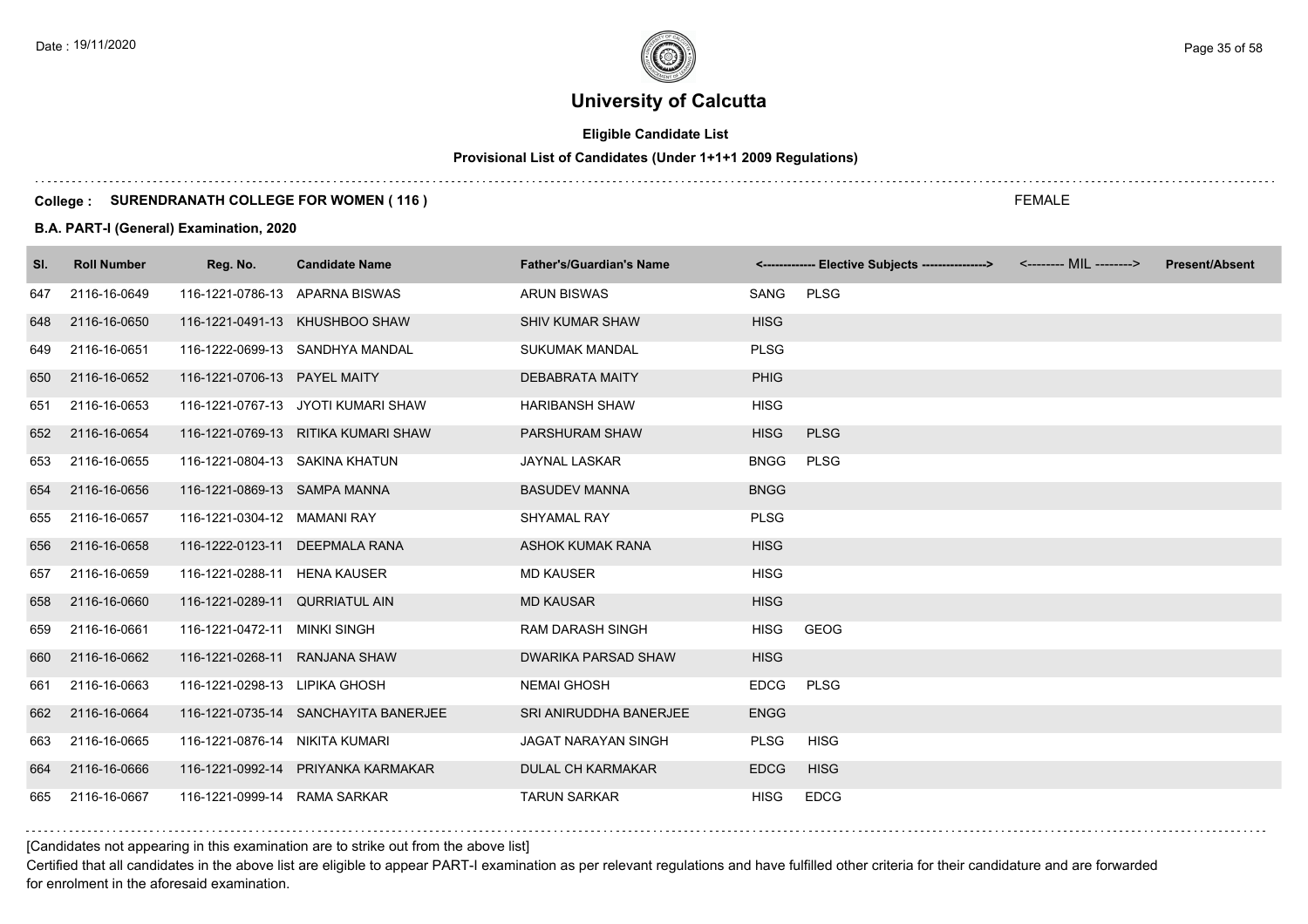# **Eligible Candidate List**

# **Provisional List of Candidates (Under 1+1+1 2009 Regulations)**

#### **College : SURENDRANATH COLLEGE FOR WOMEN ( 116 )**

#### **B.A. PART-I (General) Examination, 2020**

| SI. | <b>Roll Number</b> | Reg. No.                        | <b>Candidate Name</b>              | <b>Father's/Guardian's Name</b> |             | <-------------- Elective Subjects ----------------> | <-------- MIL --------> | <b>Present/Absent</b> |
|-----|--------------------|---------------------------------|------------------------------------|---------------------------------|-------------|-----------------------------------------------------|-------------------------|-----------------------|
| 666 | 2116-16-0668       |                                 | 116-1221-1000-14 SUNDARI NASKAR    | <b>GOURANGA NASKAR</b>          | <b>HISG</b> |                                                     |                         |                       |
| 667 | 2116-16-0669       | 116-1221-1019-14 MALATI MAITY   |                                    | <b>BADAL CHANDRA MAITY</b>      | <b>EDCG</b> |                                                     |                         |                       |
| 668 | 2116-16-0670       | 116-1221-1060-14 SUDIPTA MISTRI |                                    | <b>PARESH MISTRI</b>            | <b>PHIG</b> |                                                     |                         |                       |
| 669 | 2116-16-0671       | 116-1222-0991-14 PRIYANKA DAS   |                                    | UTTAM DAS                       | <b>EDCG</b> | <b>HISG</b>                                         |                         |                       |
| 670 | 2116-16-0672       |                                 | 116-1221-0065-12 SUMITRA MONDAL    | SHYAMAL KISHOR MONDAL           | <b>PHIG</b> |                                                     |                         |                       |
| 671 | 2116-16-0673       | 116-1221-0719-13 SUDESHNA DAS   |                                    | <b>SUBRATA DAS</b>              | <b>HISG</b> |                                                     |                         |                       |
| 672 | 2116-16-0674       |                                 | 116-1221-0119-12 TANUSREE HALDER   | <b>TUSHAR KANTI HALDER</b>      | PHIG        |                                                     |                         |                       |
| 673 | 2116-16-0675       | 116-1221-0303-12 FEROZA BEGUM   |                                    | MD MOHIUDDI ALI GAZI            | <b>BNGG</b> | GEOG                                                |                         |                       |
| 674 | 2116-16-0676       | 116-1221-1157-14 RIYA NASKAR    |                                    | <b>ASIT NASKAR</b>              | <b>SANG</b> |                                                     |                         |                       |
| 675 | 2116-16-0677       | 116-1221-1187-15 TANUJA HALDER  |                                    | <b>GOUTAM HALDER</b>            | <b>PLSG</b> | PHIG                                                |                         |                       |
| 676 | 2116-16-0678       |                                 | 116-1221-0021-15 SAYANTI MUKHERJEE | <b>MANGAL MUKHERJEE</b>         | <b>ENGG</b> | <b>PLSG</b>                                         |                         |                       |
| 677 | 2116-16-0679       | 116-1221-0041-15 PROMITA GHOSH  |                                    | <b>SURAJIT GHOSH</b>            | <b>ENGG</b> | <b>JORG</b>                                         |                         |                       |
| 678 | 2116-16-0680       |                                 | 116-1221-0057-15 RIA CHOWDHURY     | <b>AMIT CHOWDHURY</b>           | <b>ENGG</b> | <b>PHIG</b>                                         |                         |                       |
| 679 | 2116-16-0681       | 116-1221-0099-15 PUJA PODDAR    |                                    | <b>RANJIT KUMAR PODDAR</b>      | <b>ENGG</b> | <b>PLSG</b>                                         |                         |                       |
| 680 | 2116-16-0682       |                                 | 116-1221-0161-15 RESHMA KHATUN     | <b>GIYAS UDDIN MOLLA</b>        | <b>ENGG</b> | <b>PLSG</b>                                         |                         |                       |
| 681 | 2116-16-0683       |                                 | 116-1221-0169-15 ISHITA SEN GUPTA  | MR SREEKANTA SENGUPTA           | <b>ENGG</b> | <b>JORG</b>                                         |                         |                       |
| 682 | 2116-16-0684       | 116-1221-0209-15 PRIYANKA SAHA  |                                    | ALOKE KUMAR SAHA                | <b>ENGG</b> |                                                     |                         |                       |
| 683 | 2116-16-0685       | 116-1221-0257-15 SAHELI MITRA   |                                    | LATE SUBIMAL MITRA              | <b>ENGG</b> |                                                     |                         |                       |
| 684 | 2116-16-0686       | 116-1221-0311-15 CHAITALI BOSE  |                                    | <b>SWAPAN BOSE</b>              | <b>ENGG</b> | <b>PHIG</b>                                         |                         |                       |

[Candidates not appearing in this examination are to strike out from the above list]

Certified that all candidates in the above list are eligible to appear PART-I examination as per relevant regulations and have fulfilled other criteria for their candidature and are forwarded for enrolment in the aforesaid examination.

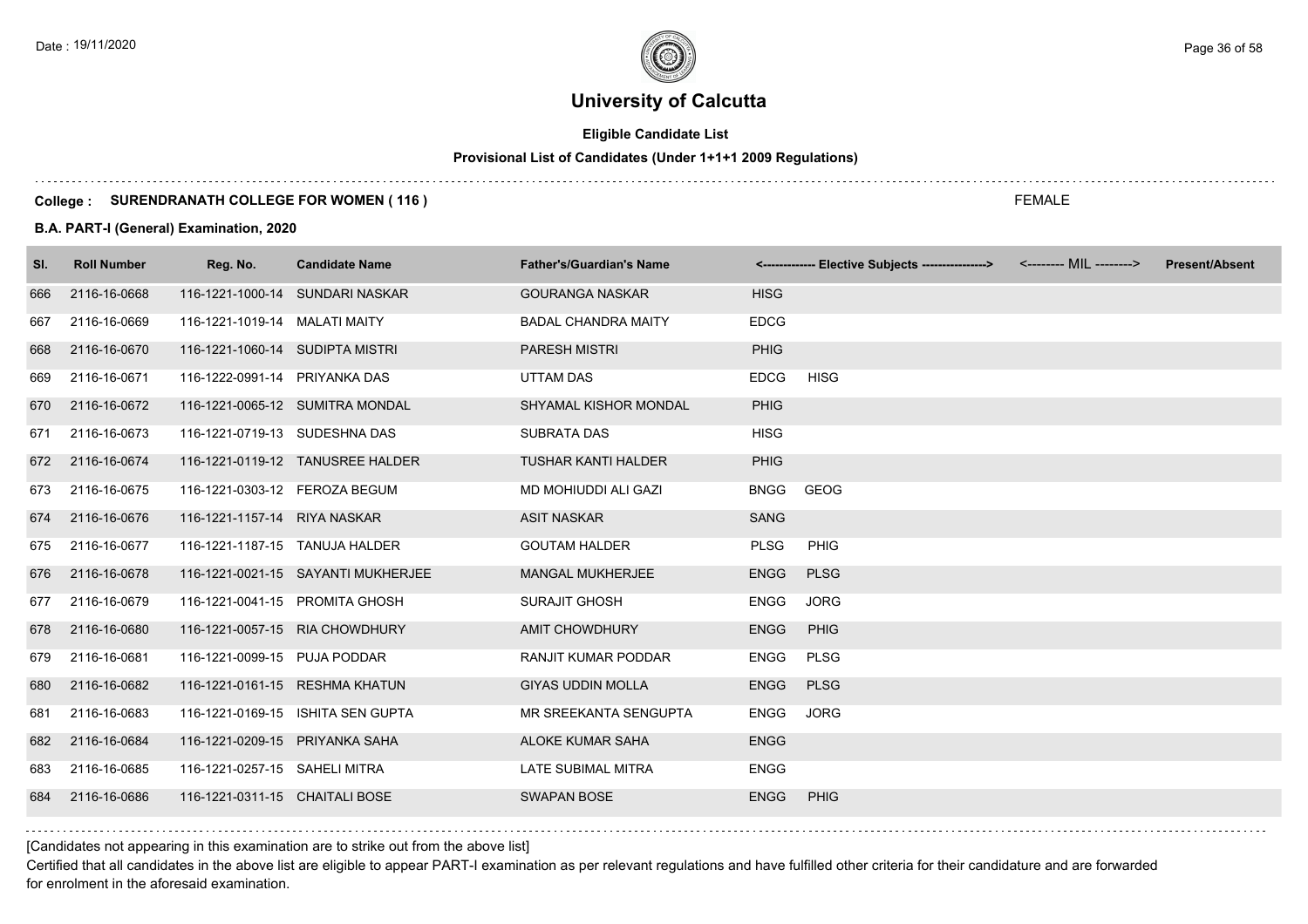# **Eligible Candidate List**

# **Provisional List of Candidates (Under 1+1+1 2009 Regulations)**

#### **College : SURENDRANATH COLLEGE FOR WOMEN ( 116 )**

#### **B.A. PART-I (General) Examination, 2020**

| SI. | <b>Roll Number</b> | Reg. No.                       | <b>Candidate Name</b>              | <b>Father's/Guardian's Name</b> |             | <-------------- Elective Subjects ----------------> <-------- MIL --------> | <b>Present/Absent</b> |
|-----|--------------------|--------------------------------|------------------------------------|---------------------------------|-------------|-----------------------------------------------------------------------------|-----------------------|
| 685 | 2116-16-0687       | 116-1221-0665-15 RIMI PALIT    |                                    | <b>TARUN KUMAR PALIT</b>        | <b>ENGG</b> | <b>PLSG</b>                                                                 |                       |
| 686 | 2116-16-0688       |                                | 116-1221-1131-15    FATMA MUSARRAT | <b>MD SHAFIQUE</b>              | <b>JORG</b> |                                                                             |                       |
| 687 | 2116-16-0689       | 116-1221-1157-15 ARSHI HAMIM   |                                    | ZAHIR AHMED                     | <b>PLSG</b> | <b>JORG</b>                                                                 |                       |
| 688 | 2116-16-0690       | 116-1221-1159-15 RINKI CHANDA  |                                    | <b>AVIJIT CHANDA</b>            | <b>HISG</b> | <b>SANG</b>                                                                 |                       |
| 689 | 2116-16-0691       | 116-1221-1179-15 SHELLEY SAHA  |                                    | <b>SAMIR SAHA</b>               | <b>PLSG</b> | <b>ECOG</b>                                                                 |                       |
| 690 | 2116-16-0692       | 116-1221-1213-15 SUSMITA DAS   |                                    | <b>SANDIP DAS</b>               | <b>PLSG</b> | <b>JORG</b>                                                                 |                       |
| 691 | 2116-16-0693       | 116-1221-1219-15 HOMA KHATOON  |                                    | <b>MD EKBAL</b>                 | <b>PLSG</b> | <b>HISG</b>                                                                 |                       |
| 692 | 2116-16-0694       | 116-1221-1303-15 SAIRA KHATOON |                                    | <b>MD NASIM</b>                 | <b>PLSG</b> |                                                                             |                       |
| 693 | 2116-16-0695       | 116-1221-1329-15 SONALI SARDAR |                                    | <b>TAPAN SARDAR</b>             | SANG        |                                                                             |                       |
| 694 | 2116-16-0696       | 116-1221-1365-15 KOYEL ROY     |                                    | <b>KAMAL ROY</b>                | <b>BNGG</b> | <b>SANG</b>                                                                 |                       |
| 695 | 2116-16-0697       | 116-1221-1379-15 GHAZAL NAAZ   |                                    | <b>MD SHAUKAT</b>               | <b>PLSG</b> | <b>HISG</b>                                                                 |                       |
| 696 | 2116-16-0698       | 116-1221-1383-15 SADAF NAAZ    |                                    | <b>MD ALAUDDIN</b>              | <b>PLSG</b> | <b>HISG</b>                                                                 |                       |
| 697 | 2116-16-0699       | 116-1221-1401-15 PUJA HALDER   |                                    | <b>BADAL HALDER</b>             | <b>BNGG</b> | SANG                                                                        |                       |
| 698 | 2116-16-0700       | 116-1221-1529-15 DYUTI RAHA    |                                    | <b>SANTANU RAHA</b>             | <b>JORG</b> | <b>PLSG</b>                                                                 |                       |
| 699 | 2116-16-0701       | 116-1221-1563-15 SUMANA DAS    |                                    | <b>SWAPAN DAS</b>               | <b>EDCG</b> | <b>PHIG</b>                                                                 |                       |
| 700 | 2116-16-0702       | 116-1221-1571-15 DEBLINA DEY   |                                    | RADHESHYAM DEY                  | <b>EDCG</b> | PHIG                                                                        |                       |
| 701 | 2116-16-0703       |                                | 116-1221-1609-15 PRITI KUMARI SHAH | <b>BRIJ KISHORE SHAH</b>        | <b>EDCG</b> | <b>HISG</b>                                                                 |                       |
| 702 | 2116-16-0704       | 116-1221-1685-15 AMRIN KHATOON |                                    | PARVEZ ALAM                     | <b>EDCG</b> | <b>HISG</b>                                                                 |                       |
| 703 | 2116-16-0705       |                                | 116-1221-1687-15 SHAZIA PARVEEN    | <b>SAHEB JAN</b>                | <b>EDCG</b> | <b>HISG</b>                                                                 |                       |

### [Candidates not appearing in this examination are to strike out from the above list]

Certified that all candidates in the above list are eligible to appear PART-I examination as per relevant regulations and have fulfilled other criteria for their candidature and are forwarded for enrolment in the aforesaid examination.

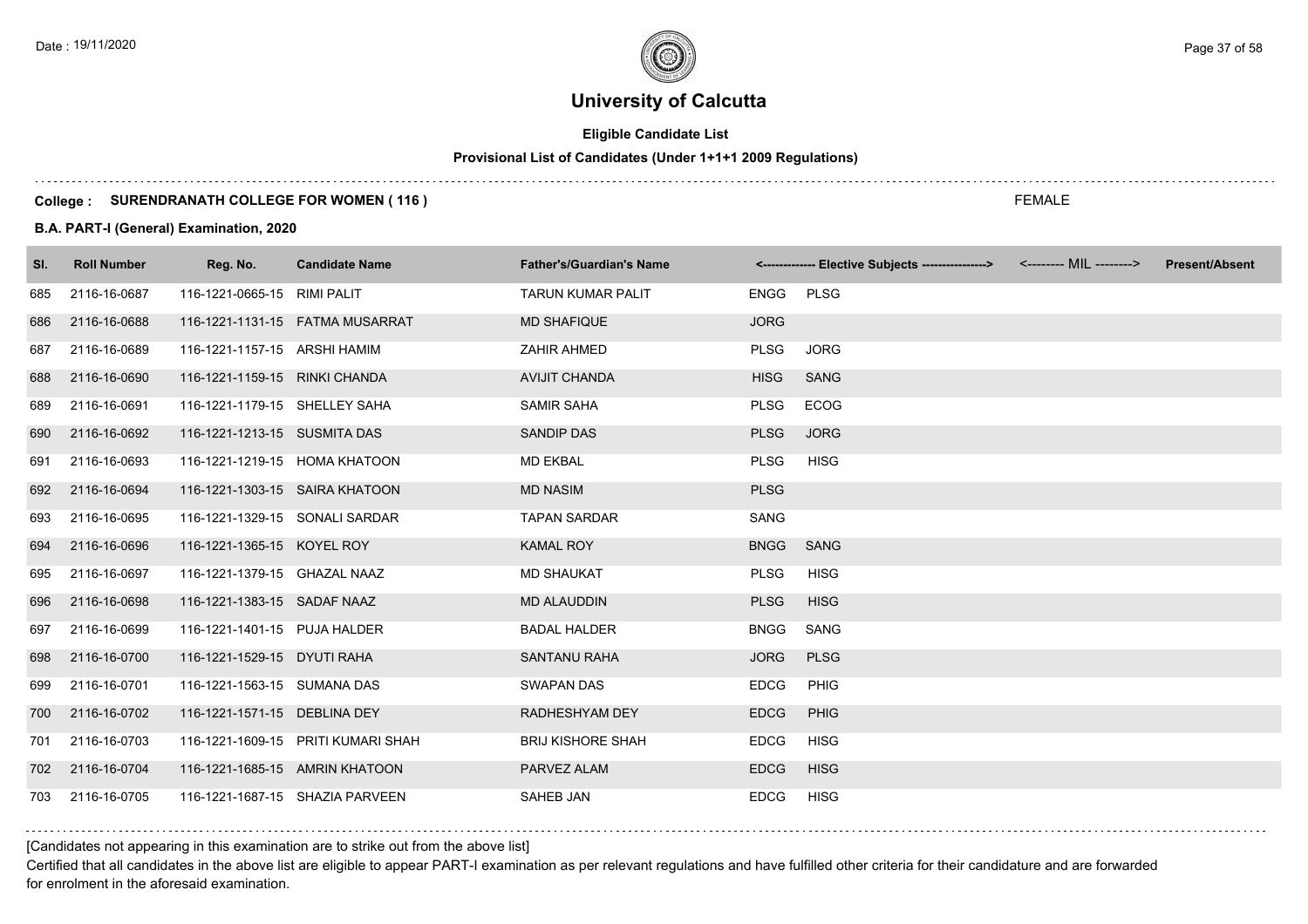# **Eligible Candidate List**

# **Provisional List of Candidates (Under 1+1+1 2009 Regulations)**

#### **College : SURENDRANATH COLLEGE FOR WOMEN ( 116 )**

#### **B.A. PART-I (General) Examination, 2020**

| 2116-16-0706<br>116-1221-1697-15 MUSARRAT JAHAN<br><b>MD NISAR</b><br>704      | <b>PLSG</b><br><b>HISG</b><br><b>EDCG</b><br><b>HISG</b><br><b>EDCG</b><br><b>HISG</b> |
|--------------------------------------------------------------------------------|----------------------------------------------------------------------------------------|
|                                                                                |                                                                                        |
| 2116-16-0707<br>116-1221-1705-15 GULAFSHAN<br><b>NOOR JAHAN BEGUM</b><br>705   |                                                                                        |
| 2116-16-0708<br>116-1221-1719-15 SHAHI NOOR<br><b>MD ZAKIR</b><br>706          |                                                                                        |
| 2116-16-0709<br>116-1221-1781-15 DIPU DAS<br>KIRAN CHANDRA DAS<br>707          | SANG                                                                                   |
| 2116-16-0710<br>116-1221-1789-15 TRIASHA DEY<br><b>TARUN KUMAR DEY</b><br>708  | <b>PHIG</b>                                                                            |
| 2116-16-0711<br>116-1221-1811-15 KAHKESHA FIRDOUS<br>ZAHTD HUSSAIN KHAN<br>709 | <b>EDCG</b><br>PHIG                                                                    |
| <b>NOOR KHAN</b><br>710 2116-16-0712<br>116-1221-1909-15 DARAKSHA NOOR         | <b>EDCG</b><br><b>HISG</b>                                                             |
| 2116-16-0713<br>116-1221-1917-15 ZAINAB BEGUM<br>MD AQIL<br>711                | <b>EDCG</b><br><b>HISG</b>                                                             |
| 712 2116-16-0714<br><b>MOIN AKHTAR</b><br>116-1221-1919-15 JAMSHIDA BANO       | <b>EDCG</b><br><b>HISG</b>                                                             |
| 2116-16-0715<br>116-1221-2563-15 PILIMA SAHA<br><b>BISWA NATH SAHA</b><br>713  | <b>ENGG</b>                                                                            |
| 2116-16-0716<br>116-1221-2593-15 JYOTHSNA SHAW<br><b>RAJKUMAR SHAW</b><br>714  | <b>SANG</b>                                                                            |
| 2116-16-0717<br>116-1221-2613-15 KHUSBOO KHATOON<br><b>SK SHAID</b><br>715     | PHIG                                                                                   |
| 2116-16-0718<br>116-1221-2695-15 MUMTAZ BEGUM<br><b>MD MUSTAFA</b><br>716      | <b>EDCG</b><br><b>HISG</b>                                                             |
| 2116-16-0719<br>116-1221-2701-15 SABANA KHATUN<br>MD SUJAUDDIN JAMADAR<br>717  | <b>ENGG</b>                                                                            |
| 2116-16-0720<br>116-1221-2887-15 SUFIA AZIZ<br>MD AZIZ<br>718                  | <b>HISG</b><br><b>EDCG</b>                                                             |
| 2116-16-0721<br>116-1222-0283-15 MOUSUMI MONDAL<br>PARIMAL MONDAL<br>719       | <b>ENGG</b>                                                                            |
| 2116-16-0722<br>116-1222-1559-15 TAPASI MANDAL<br><b>ASHOK MANDAL</b><br>720   | <b>PHIG</b>                                                                            |
| 2116-16-0723<br>116-1222-1617-15 DEBJANI SARDAR<br><b>TAPAN SARDAR</b><br>721  | <b>HISG</b>                                                                            |
| 116-1222-1831-15 KRISHNA SARDAR<br>722 2116-16-0724<br><b>DULAL CH SARDAR</b>  | <b>PHIG</b><br><b>SOCG</b>                                                             |

[Candidates not appearing in this examination are to strike out from the above list]

Certified that all candidates in the above list are eligible to appear PART-I examination as per relevant regulations and have fulfilled other criteria for their candidature and are forwarded for enrolment in the aforesaid examination.

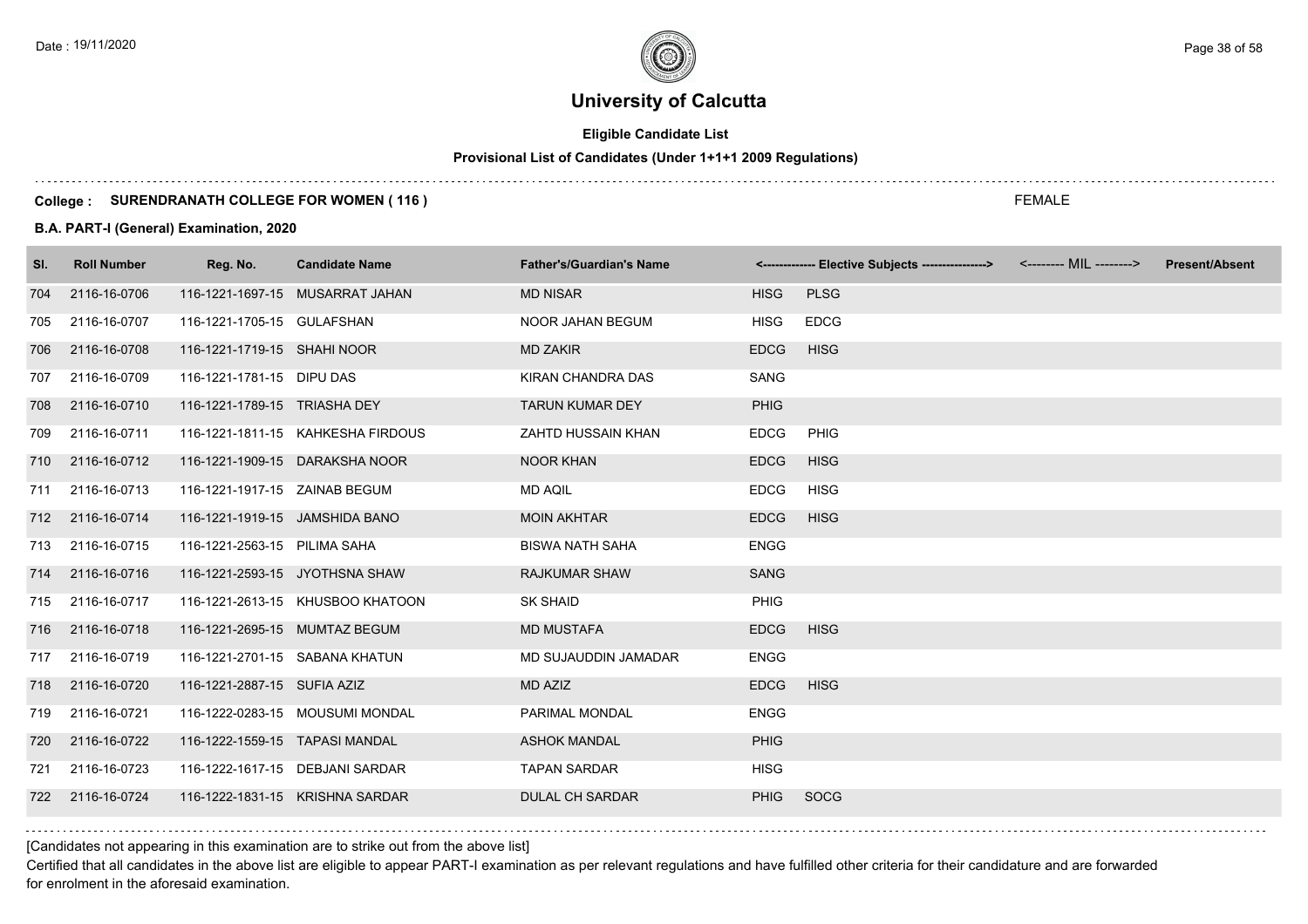# **Eligible Candidate List**

# **Provisional List of Candidates (Under 1+1+1 2009 Regulations)**

#### **College : SURENDRANATH COLLEGE FOR WOMEN ( 116 )**

#### **B.A. PART-I (General) Examination, 2020**

| SI. | <b>Roll Number</b> | Reg. No.                        | <b>Candidate Name</b>             | <b>Father's/Guardian's Name</b>             |             | <------------- Elective Subjects ---------------> <-------- MIL --------> | <b>Present/Absent</b> |
|-----|--------------------|---------------------------------|-----------------------------------|---------------------------------------------|-------------|---------------------------------------------------------------------------|-----------------------|
| 723 | 2116-16-0725       | 116-1222-1945-15 RITIKA NASKAR  |                                   | CHITTARANJAN NASKAR                         | <b>EDCG</b> | <b>HISG</b>                                                               |                       |
| 724 | 2116-16-0726       |                                 | 116-1222-2799-15 NUPUR SAMADDER   | NIRMAL SAMADDER                             | <b>PHIG</b> |                                                                           |                       |
| 725 | 2116-16-0727       | 116-1224-0133-15 SUSMITA SHIL   |                                   | <b>AMAL SAIL</b>                            | <b>ENGG</b> | PHIG                                                                      |                       |
| 726 | 2116-16-0728       |                                 | 116-1225-2639-15 RIKTA EDNA GOMES | <b>SWAPAN ELIAS GOMES</b>                   | <b>ENGG</b> |                                                                           |                       |
| 727 | 2116-16-0729       | 116-1221-0066-14 TAHREEM KHALIL |                                   | <b>MD KHALIL</b>                            | <b>EDCG</b> | <b>HISG</b>                                                               |                       |
| 728 | 2116-16-0730       | 116-1221-0223-14 KAJAL SINGH    |                                   | <b>DILIP SINGH</b>                          | <b>PLSG</b> | <b>SOCG</b>                                                               |                       |
| 729 | 2116-16-0731       | 116-1222-0239-14 ISHANI MANDAL  |                                   | JAYANTO MANDAL                              | <b>PHIG</b> | <b>HISG</b>                                                               |                       |
| 730 | 2116-16-0732       |                                 | 116-1222-0644-13 SAGARIKA HALDER  | <b>FATICK HALDER</b>                        | <b>SANG</b> | <b>PHIG</b>                                                               |                       |
| 731 | 2116-16-0733       |                                 | 116-1221-0067-14 SHAMRIN SHAMIM   | <b>MD SHAMIM AKHTER</b>                     | <b>HISG</b> |                                                                           |                       |
| 732 | 2116-16-0734       |                                 | 116-1221-0150-14 KAIKASHA SHAKIL  | <b>SHAKIL AHMED</b>                         | <b>ENGG</b> | SOCG                                                                      |                       |
| 733 | 2116-16-0735       |                                 | 116-1221-0152-14 DARAKHSHA SIRAJ  | SIRAJ UD DAULLAH                            | <b>ENGG</b> |                                                                           |                       |
| 734 | 2116-16-0736       |                                 | 116-1221-0087-13 NEHA CHOWDHURY   | <b>MD ZAKIR HOSSAIN</b><br><b>CHOWDHURY</b> | <b>PLSG</b> |                                                                           |                       |
| 735 | 2116-16-0737       | 116-1221-1957-15 LILY NANDA     |                                   | LAXMI KANTA NANDA                           | <b>PHIG</b> |                                                                           |                       |
| 736 | 2116-16-0738       | 116-1221-1989-15 DEBASREE ROY   |                                   | <b>DEBABRATA ROY</b>                        | <b>PHIG</b> |                                                                           |                       |
| 737 | 2116-16-0739       |                                 | 116-1221-1997-15 GULAFSHAN BANO   | <b>LATE SHAUKAT ALI</b>                     | <b>PHIG</b> | <b>PLSG</b>                                                               |                       |
| 738 | 2116-16-0740       | 116-1221-2005-15 SANANDA SHAW   |                                   | <b>SANJAY SHAW</b>                          | <b>HISG</b> | <b>SOCG</b>                                                               |                       |
| 739 | 2116-16-0741       |                                 | 116-1221-2007-15 ANAMIKA SARDAR   | KUNDU NATH SARDAR                           | SOCG        |                                                                           |                       |
| 740 | 2116-16-0742       |                                 | 116-1221-2025-15 RIYA CHATTERJEE  | SIBNATH CHATTERJEE                          | <b>ENGG</b> | PHIG                                                                      |                       |

[Candidates not appearing in this examination are to strike out from the above list]

Certified that all candidates in the above list are eligible to appear PART-I examination as per relevant regulations and have fulfilled other criteria for their candidature and are forwarded for enrolment in the aforesaid examination.

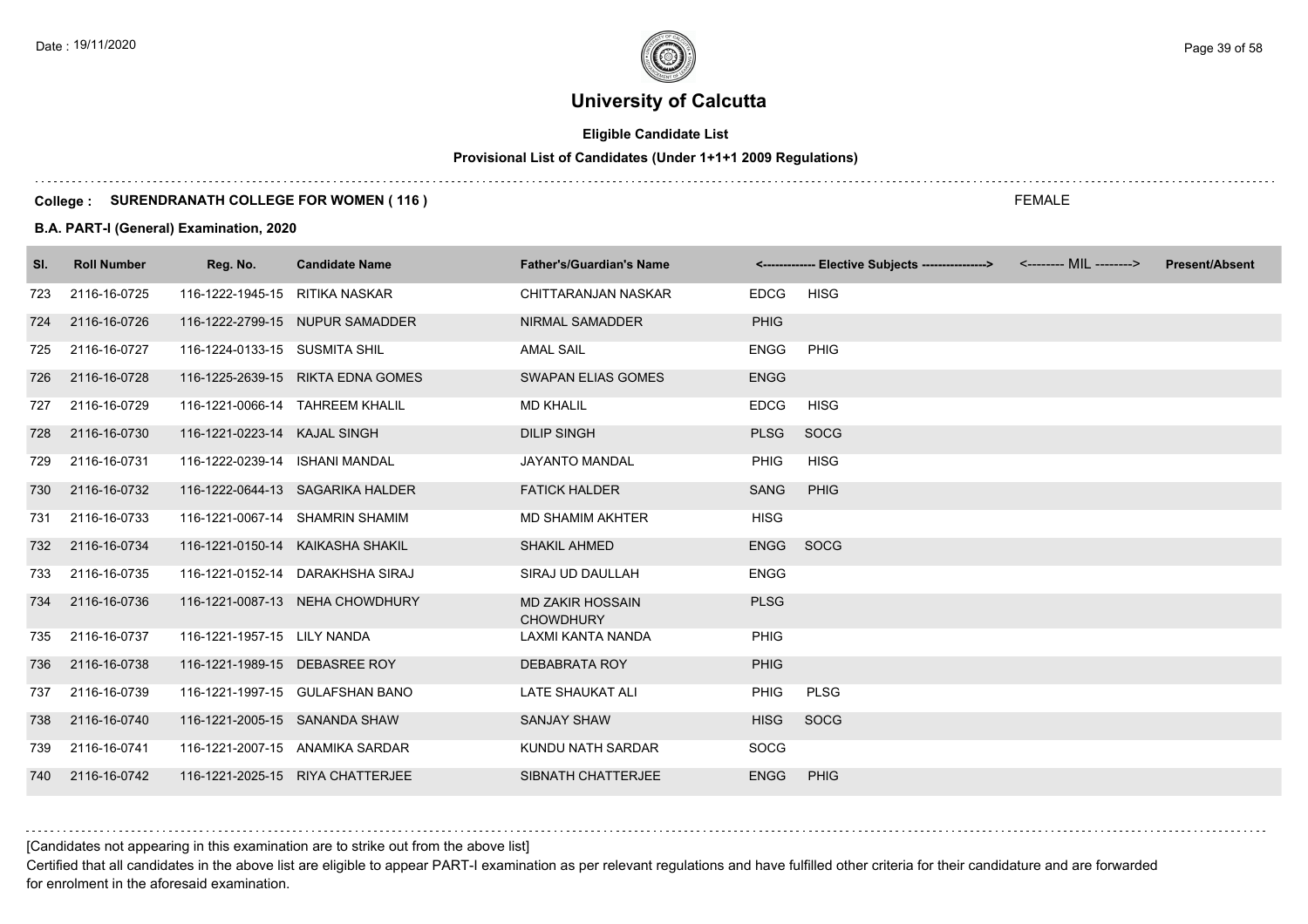# **Eligible Candidate List**

# **Provisional List of Candidates (Under 1+1+1 2009 Regulations)**

#### **College : SURENDRANATH COLLEGE FOR WOMEN ( 116 )**

#### **B.A. PART-I (General) Examination, 2020**

| SI. | <b>Roll Number</b> | Reg. No.                        | <b>Candidate Name</b>              | <b>Father's/Guardian's Name</b> |             | <------------- Elective Subjects ----------------> <-------- MIL --------> | <b>Present/Absent</b> |
|-----|--------------------|---------------------------------|------------------------------------|---------------------------------|-------------|----------------------------------------------------------------------------|-----------------------|
| 741 | 2116-16-0743       | 116-1221-2037-15 PRIYANKA SHAW  |                                    | SHYAMAL SHAW                    | <b>HISG</b> | GEOG                                                                       |                       |
| 742 | 2116-16-0744       |                                 | 116-1221-2047-15 HEENA KHATOON     | <b>LATE SK NURU</b>             | <b>PHIG</b> |                                                                            |                       |
| 743 | 2116-16-0745       |                                 | 116-1221-2063-15 N T PURNIMA RAO   | N T APPA RAO                    | <b>BNGG</b> |                                                                            |                       |
| 744 | 2116-16-0746       |                                 | 116-1221-2065-15 PUJA KUMARI YADAV | <b>OMPRAKASH YADAV</b>          | <b>ENGG</b> | SOCG                                                                       |                       |
| 745 | 2116-16-0747       | 116-1221-2067-15 SUPRIYA GHOSH  |                                    | APU GHOSH                       | <b>BNGG</b> | PHIG                                                                       |                       |
| 746 | 2116-16-0748       | 116-1221-2085-15 KIRAN SINGH    |                                    | SANJEET SINGH                   | <b>HISG</b> | SOCG                                                                       |                       |
| 747 | 2116-16-0749       | 116-1221-2111-15 ANKITA BHUYAN  |                                    | <b>ARUN BHUYAN</b>              | <b>PHIG</b> | <b>PLSG</b>                                                                |                       |
| 748 | 2116-16-0750       | 116-1221-2113-15 PRIYA BEHARA   |                                    | <b>TARAK NATH BEHARA</b>        | <b>BNGG</b> | SOCG                                                                       |                       |
| 749 | 2116-16-0751       | 116-1221-2175-15 PUJA PRADHAN   |                                    | <b>MOHAN PRADHAN</b>            | <b>HISG</b> |                                                                            |                       |
| 750 | 2116-16-0752       |                                 | 116-1221-2177-15 PRIYANKA PRADHAN  | <b>JATAN PRADHAN</b>            | <b>HISG</b> |                                                                            |                       |
| 751 | 2116-16-0753       | 116-1221-2179-15 PINKI PRODHAN  |                                    | NIMAI PRODHAN                   | SOCG        |                                                                            |                       |
| 752 | 2116-16-0754       | 116-1221-2205-15 NAZIA BEGUM    |                                    | LT MUSTAQUE AHMED               | <b>HISG</b> | <b>SOCG</b>                                                                |                       |
| 753 | 2116-16-0755       | 116-1221-2223-15 MINA MONDAL    |                                    | <b>JABBAR MONDAL</b>            | <b>HISG</b> | SOCG                                                                       |                       |
| 754 | 2116-16-0756       | 116-1221-2229-15 AFSHA PARVEEN  |                                    | NAUSHAD ALAM                    | <b>URDG</b> | PHIG                                                                       |                       |
| 755 | 2116-16-0757       |                                 | 116-1221-2457-15 NISHAT PARVEEN    | <b>MD ISLAM</b>                 | <b>SOCG</b> |                                                                            |                       |
| 756 | 2116-16-0758       |                                 | 116-1221-2461-15 SHAHEEN PARVEEN   | <b>MD IDRIS</b>                 | <b>GEOG</b> | <b>EDCG</b>                                                                |                       |
| 757 | 2116-16-0759       | 116-1221-2735-15 RUPA KHATICK   |                                    | <b>LATE JITEN KHATICK</b>       | PHIG        |                                                                            |                       |
| 758 | 2116-16-0760       | 116-1222-2019-15 PALLABI NASKAR |                                    | <b>PRABIR NASKAR</b>            | <b>EDCG</b> | PHIG                                                                       |                       |
| 759 | 2116-16-0761       |                                 | 116-1222-2071-15 PRIYANKA ROUTH    | RAJU ROUTH                      | <b>HISG</b> | SOCG                                                                       |                       |

FEMALE

[Candidates not appearing in this examination are to strike out from the above list]

Certified that all candidates in the above list are eligible to appear PART-I examination as per relevant regulations and have fulfilled other criteria for their candidature and are forwarded for enrolment in the aforesaid examination.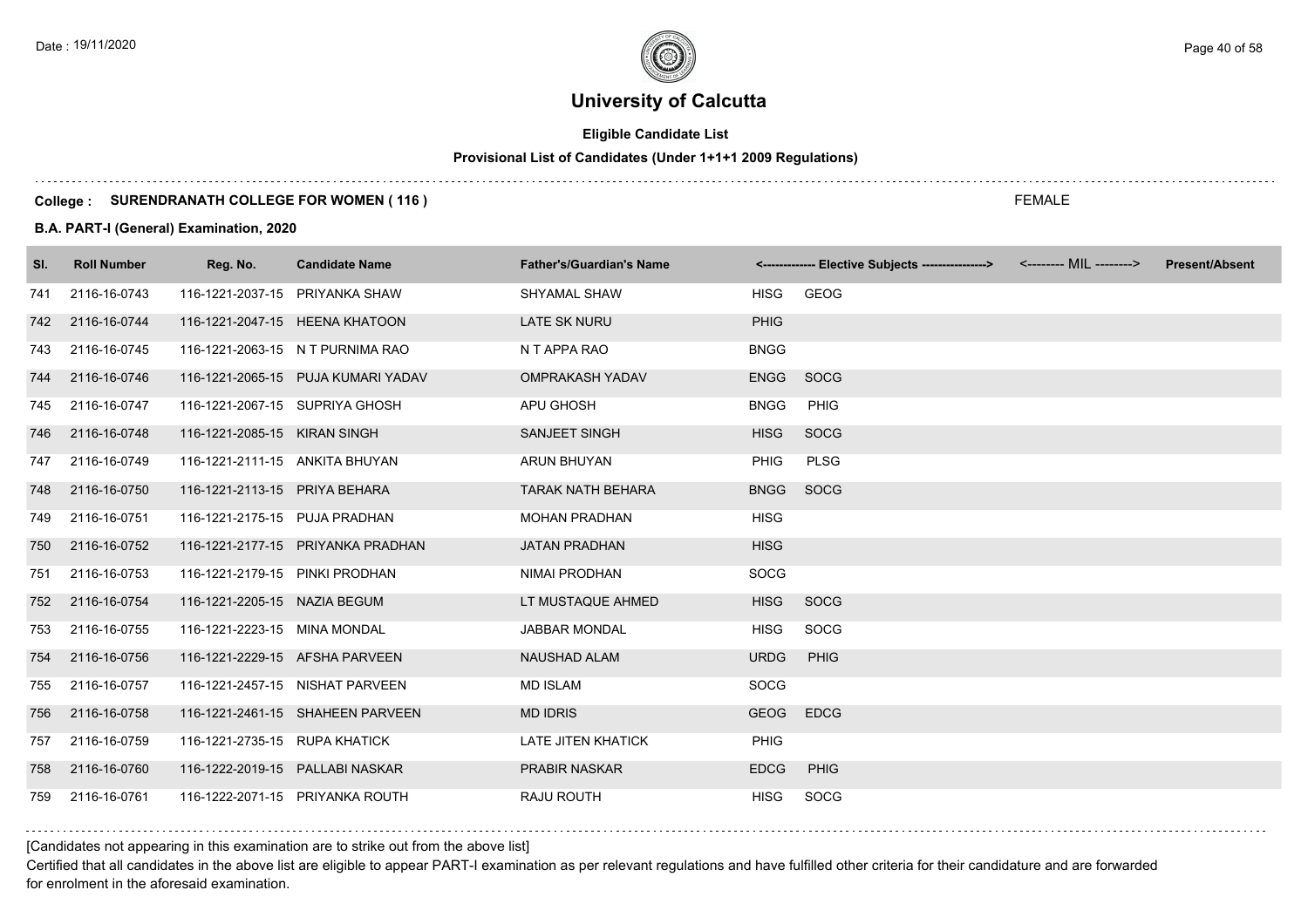# **Eligible Candidate List**

# **Provisional List of Candidates (Under 1+1+1 2009 Regulations)**

#### **College : SURENDRANATH COLLEGE FOR WOMEN ( 116 )**

#### **B.A. PART-I (General) Examination, 2020**

| SI. | <b>Roll Number</b> | Reg. No.                        | <b>Candidate Name</b>             | <b>Father's/Guardian's Name</b> |             | <-------------- Elective Subjects ----------------> <-------- MIL --------> | <b>Present/Absent</b> |
|-----|--------------------|---------------------------------|-----------------------------------|---------------------------------|-------------|-----------------------------------------------------------------------------|-----------------------|
| 760 | 2116-16-0762       | 116-1222-2095-15 SOMA RANG      |                                   | NAGENDRANATH RANG               | <b>SOCG</b> |                                                                             |                       |
| 761 | 2116-16-0763       | 116-1222-2167-15 SHRABONI DHALI |                                   | HARENDRANATH DHALI              | <b>BNGG</b> | SANG                                                                        |                       |
| 762 | 2116-16-0764       |                                 | 116-1222-2797-15 MITHU KARMAKAR   | <b>TARUN KARMAKAR</b>           | <b>HISG</b> |                                                                             |                       |
| 763 | 2116-16-0765       | 116-1221-2992-15 RINKY ADHIKARY |                                   | <b>SUMITRA ADHKARY</b>          | <b>SOCG</b> | <b>JORG</b>                                                                 |                       |
| 764 | 2116-16-0766       | 116-1221-0921-14 NAFISHA BEGUM  |                                   | <b>MD TARIQUE</b>               | <b>SANG</b> | <b>JORG</b>                                                                 |                       |
| 765 | 2116-16-0767       |                                 | 116-1221-0924-14 MADHUMITA MANDAL | PRAHLLAD MANDAL                 | <b>ENGG</b> | PHIG                                                                        |                       |
| 766 | 2116-16-0768       | 116-1221-0946-14 SAMPA PATRA    |                                   | SASANKA SAKHAR PATRA            | <b>PHIG</b> | <b>SANG</b>                                                                 |                       |
| 767 | 2116-16-0769       | 116-1221-0971-14 TUBA SIDDIQUEE |                                   | ZAFAR NEZAM                     | <b>ENGG</b> | <b>PHIG</b>                                                                 |                       |
| 768 | 2116-16-0770       | 116-1221-1004-14 LATA MISHRA    |                                   | KAHANIYA LAL MISHRA             | <b>HISG</b> | PHIG                                                                        |                       |
| 769 | 2116-16-0771       | 116-1221-1025-14 PUJA CHANDA    |                                   | <b>ANUP CHANDA</b>              | SOCG        | PHIG                                                                        |                       |
| 770 | 2116-16-0772       |                                 | 116-1221-1103-14 RUKHSANA KHATOON | <b>MD SHAHADAT HUSSAIN</b>      | <b>EDCG</b> | <b>SOCG</b>                                                                 |                       |
| 771 | 2116-16-0773       |                                 | 116-1221-1145-14 RITUPARNA BAGISH | <b>SANJOY BAGISH</b>            | <b>HISG</b> | <b>PHIG</b>                                                                 |                       |
|     | 772 2116-16-0774   | 116-1221-1147-14 RUMA MONDAL    |                                   | <b>TUSHAR MONDAL</b>            | <b>PHIG</b> | <b>SANG</b>                                                                 |                       |
| 773 | 2116-16-0775       | 116-1221-1187-14 MOFIJA KHATUN  |                                   | LATE SK ASGAR ALI               | <b>BNGG</b> | SANG                                                                        |                       |
| 774 | 2116-16-0776       | 116-1221-1235-14 POOJA SINGH    |                                   | <b>NARENDRA SINGH</b>           | <b>HISG</b> | <b>PHIG</b>                                                                 |                       |
| 775 | 2116-16-0777       | 116-1222-0893-14 PUTUL RAJAK    |                                   | <b>KRISHNA RAJAK</b>            | ENGG        | SOCG                                                                        |                       |
| 776 | 2116-16-0778       | 116-1222-0947-14 NANDITA MALIK  |                                   | SHYAMAPADA MALIK                | <b>SANG</b> |                                                                             |                       |
| 777 | 2116-16-0779       |                                 | 116-1222-1022-14 PRIYANKA MONDAL  | <b>SUSANTA MONDAL</b>           | <b>PLSG</b> | SOCG                                                                        |                       |
| 778 | 2116-16-0780       | 116-1222-1185-14 ADITI NAHAR    |                                   | <b>KAMAL DIP</b>                | <b>ENGG</b> | <b>PLSG</b>                                                                 |                       |

FEMALE

[Candidates not appearing in this examination are to strike out from the above list]

Certified that all candidates in the above list are eligible to appear PART-I examination as per relevant regulations and have fulfilled other criteria for their candidature and are forwarded for enrolment in the aforesaid examination.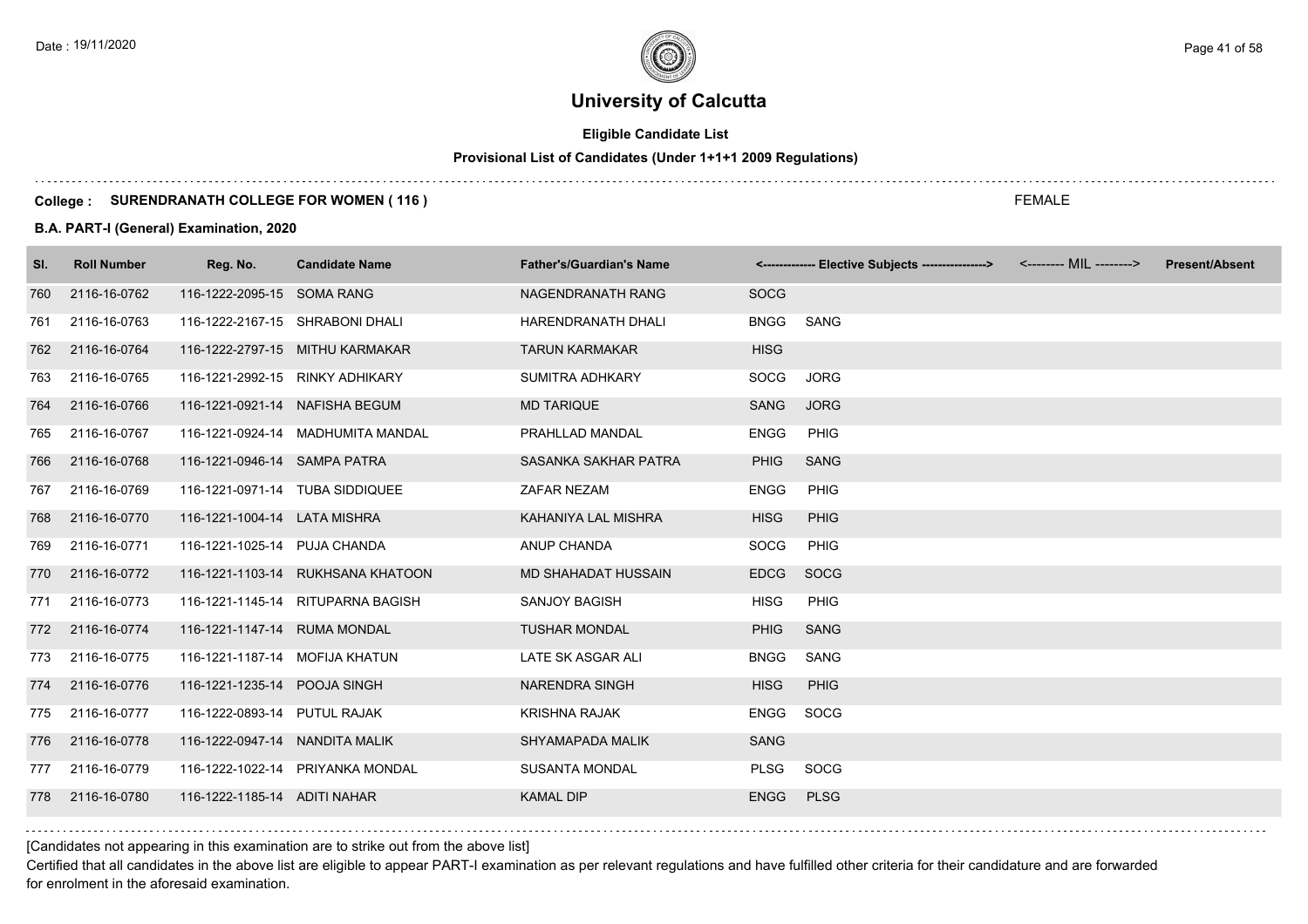# **Eligible Candidate List**

# **Provisional List of Candidates (Under 1+1+1 2009 Regulations)**

#### **College : SURENDRANATH COLLEGE FOR WOMEN ( 116 )**

#### **B.A. PART-I (General) Examination, 2020**

| SI. | <b>Roll Number</b> | Reg. No.                        | <b>Candidate Name</b>                | <b>Father's/Guardian's Name</b> |             | <------------- Elective Subjects ---------------> <-------- MIL --------> | <b>Present/Absent</b> |
|-----|--------------------|---------------------------------|--------------------------------------|---------------------------------|-------------|---------------------------------------------------------------------------|-----------------------|
| 779 | 2116-16-0781       | 116-1222-1211-14 ANITA DHALI    |                                      | <b>SWAPAN DHALI</b>             | <b>BNGG</b> | PHIG                                                                      |                       |
| 780 | 2116-16-0782       |                                 | 116-1224-0901-14 DEBOBARNINI MONDAL  | KISHORE MONDAL                  | <b>ENGG</b> |                                                                           |                       |
| 781 | 2116-16-0783       | 116-1221-0901-13 PAPIYA GHOSH   |                                      | <b>BADAL CHANDRA GHOSH</b>      | <b>BNGG</b> | SANG                                                                      |                       |
| 782 | 2116-16-0784       | 116-1221-0835-13 LALITA SHARMA  |                                      | <b>GANESH SHARMA</b>            | <b>HISG</b> | <b>GEOG</b>                                                               |                       |
| 783 | 2116-16-0785       | 116-1221-0518-12 JHUMPA SHIKARI |                                      | LT BIMAL SHIKARI                | <b>GEOG</b> | <b>PLSG</b>                                                               |                       |
| 784 | 2116-16-0786       | 313-1221-1129-13 TRISHA NAG     |                                      | THAKUR PROSAD NAG               | <b>BNGG</b> | PHIG                                                                      |                       |
| 785 | 2116-16-0787       | 111-1221-0692-12 RITEKA PANDEY  |                                      | <b>BISWAJIT PANDEY</b>          | <b>GEOG</b> | <b>PLSG</b>                                                               |                       |
| 786 | 2116-16-0788       | 035-1221-0010-13 CHAITALI DHARA |                                      | <b>BISWAJIT DHARA</b>           | <b>SOCG</b> |                                                                           |                       |
| 787 | 2116-16-0789       |                                 | 116-1221-0049-14 SIMA CHAKRABORTY    | NILMONI CHAKRABORTY             | <b>BNGG</b> | SANG                                                                      |                       |
| 788 | 2116-16-0790       | 116-1221-0088-14 NEHA SINGHA    |                                      | <b>ARUN SINGHA</b>              | <b>ENGG</b> |                                                                           |                       |
| 789 | 2116-16-0791       |                                 | 116-1221-0203-14 NILANJANA SARKAR    | <b>ALOKE SARKAR</b>             | <b>ENGG</b> | PHIG                                                                      |                       |
| 790 | 2116-16-0792       |                                 |                                      | <b>MD MUSHTAQUE</b>             | <b>HISG</b> |                                                                           |                       |
| 791 | 2116-16-0793       | 116-1222-0041-13 SUDIPTA BISWAS |                                      | <b>SUJIT BISWAS</b>             | <b>PLSG</b> | PHIG                                                                      |                       |
| 792 | 2116-16-0794       |                                 | 116-1221-0518-13 YASODA KUMARI SINGH | <b>SHISHAM SINGH</b>            | <b>PLSG</b> | <b>PHIG</b>                                                               |                       |
| 793 | 2116-16-0795       | 116-1221-0308-13 RITUPARNA PAN  |                                      | <b>ASHOKE PAN</b>               | PHIG        |                                                                           |                       |
| 794 | 2116-16-0796       |                                 | 116-1221-0038-13 TASMIAH PARVEEN     | LATE MAREFUL HAQUE              | <b>ENGG</b> |                                                                           |                       |
| 795 | 2116-16-0797       | 116-1221-0055-13 PUJA KARMAKAR  |                                      | <b>GOUTAM KARMAKAR</b>          | <b>ENGG</b> | PHIG                                                                      |                       |
| 796 | 2116-16-0798       | 116-1221-0867-14 SUSMITA NAIR   |                                      | <b>SAMIR NAIR</b>               | <b>PLSG</b> | PHIG                                                                      |                       |
| 797 | 2116-16-0799       |                                 | 116-1221-0895-14 ALIMAN KHATOON      | LATE MD ALAM                    | <b>PHIG</b> |                                                                           |                       |

[Candidates not appearing in this examination are to strike out from the above list]

Certified that all candidates in the above list are eligible to appear PART-I examination as per relevant regulations and have fulfilled other criteria for their candidature and are forwarded for enrolment in the aforesaid examination.

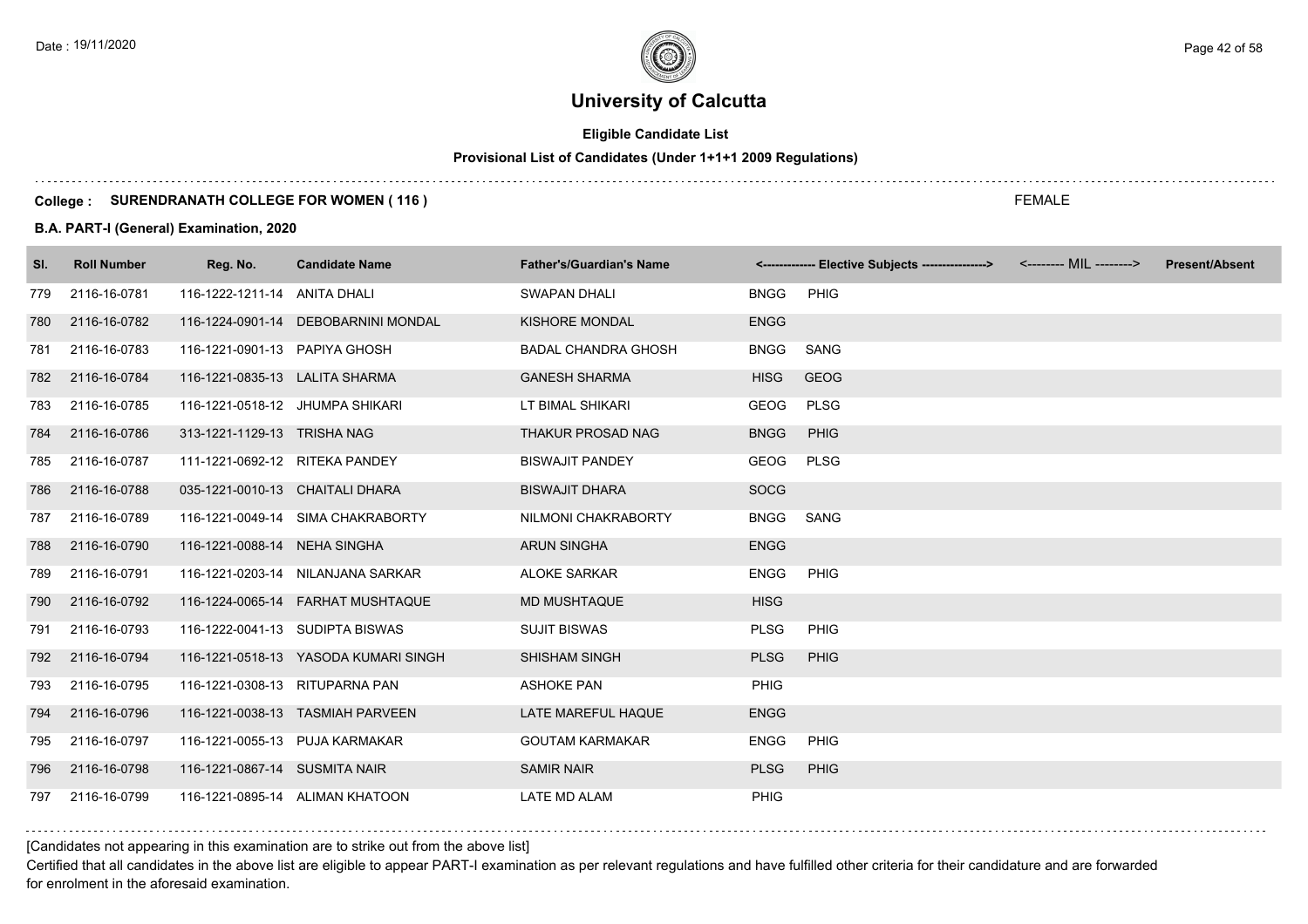# **Eligible Candidate List**

# **Provisional List of Candidates (Under 1+1+1 2009 Regulations)**

#### **College : SURENDRANATH COLLEGE FOR WOMEN ( 116 )**

#### **B.A. PART-I (General) Examination, 2020**

| SI. | <b>Roll Number</b> | Reg. No.                       | <b>Candidate Name</b>               | <b>Father's/Guardian's Name</b> |             | <------------- Elective Subjects ----------------> | <b>Present/Absent</b> |
|-----|--------------------|--------------------------------|-------------------------------------|---------------------------------|-------------|----------------------------------------------------|-----------------------|
| 798 | 2116-16-0800       |                                | 116-1221-0904-14 RIZWANA KHATOON    | LATE MD ILYAS                   | <b>PLSG</b> | PHIG                                               |                       |
| 799 | 2116-16-0801       | 116-1221-0907-14 SUSMITA GHOSH |                                     | <b>NIKHIL GHOSH</b>             | <b>BNGG</b> |                                                    |                       |
| 800 | 2116-16-0802       |                                | 116-1221-0930-14 ARPITA CHAKRABORTY | ASIT KUMAR CHAKRABORTY          | <b>BNGG</b> |                                                    |                       |
| 801 | 2116-16-0803       | 116-1221-0960-14 SABANA AKRAM  |                                     | <b>MD AKRAM</b>                 | <b>HISG</b> |                                                    |                       |
| 802 | 2116-16-0804       | 116-1221-0969-14 MONIKA NAIYA  |                                     | <b>DILIP NAIYA</b>              | SANG        | <b>EDCG</b>                                        |                       |
| 803 | 2116-16-0805       | 116-1221-0978-14 PIYALI DAS    |                                     | <b>MRINAL DAS</b>               | <b>BNGG</b> | <b>JORG</b>                                        |                       |
| 804 | 2116-16-0806       | 116-1221-1005-14 KABITA MISHRA |                                     | KANHAIYA LAL MISHRA             | <b>HISG</b> |                                                    |                       |
| 805 | 2116-16-0807       | 116-1221-1028-14 TANIA GHOSH   |                                     | <b>SANGIB GHOSH</b>             | <b>ENGG</b> | <b>EDCG</b>                                        |                       |
| 806 | 2116-16-0808       | 116-1221-1054-14 ARUNIMA DAS   |                                     | <b>ASHOK DAS</b>                | <b>ENGG</b> | <b>PLSG</b>                                        |                       |
| 807 | 2116-16-0809       | 116-1221-1088-14 PUJA PRASAD   |                                     | <b>RAJESH PRASAD</b>            | <b>HISG</b> |                                                    |                       |
| 808 | 2116-16-0810       | 116-1221-1091-14 SHILPA DAS    |                                     | <b>BAPI DAS</b>                 | <b>HISG</b> |                                                    |                       |
| 809 | 2116-16-0811       |                                | 116-1221-1123-14 GULAFSHAN MAHJABIN | <b>MD RAIS KHAN</b>             | <b>ENGG</b> | <b>PLSG</b>                                        |                       |
| 810 | 2116-16-0812       | 116-1221-1135-14 NITU DAS      |                                     | LATE RAGHU DAS                  | <b>PHIG</b> | <b>ENGG</b>                                        |                       |
| 811 | 2116-16-0813       | 116-1221-1136-14 SUPARNA DHALI |                                     | <b>MINTU DHALI</b>              | <b>PHIG</b> |                                                    |                       |
|     | 812 2116-16-0814   | 116-1221-1138-14 NEHA GUPTA    |                                     | LAXMI NARAYAN GUPTA             | <b>HISG</b> |                                                    |                       |
| 813 | 2116-16-0815       | 116-1221-1140-14 MANJIT SINGH  |                                     | <b>PANNA SINGH</b>              | <b>HISG</b> | <b>EDCG</b>                                        |                       |
| 814 | 2116-16-0816       | 116-1221-1144-14 ROSHNI RANA   |                                     | HIRA PRASAD RANA                | <b>PLSG</b> | <b>HISG</b>                                        |                       |
| 815 | 2116-16-0817       |                                | 116-1221-1169-14 RIYA SUTRADHAR     | SUBODH SUTRADHAR                | <b>PHIG</b> | SANG                                               |                       |
| 816 | 2116-16-0818       |                                | 116-1221-1174-14 UMM E HANEE SHAMIM | <b>MD SHAMIM</b>                | <b>PHIG</b> | <b>SOCG</b>                                        |                       |

[Candidates not appearing in this examination are to strike out from the above list]

Certified that all candidates in the above list are eligible to appear PART-I examination as per relevant regulations and have fulfilled other criteria for their candidature and are forwarded for enrolment in the aforesaid examination.

FEMALE

Date : 19/11/2020 Page 43 of 58  $\sim$  Page 43 of 58  $\sim$  Page 43 of 58  $\sim$  Page 43 of 58  $\sim$  Page 43 of 58  $\sim$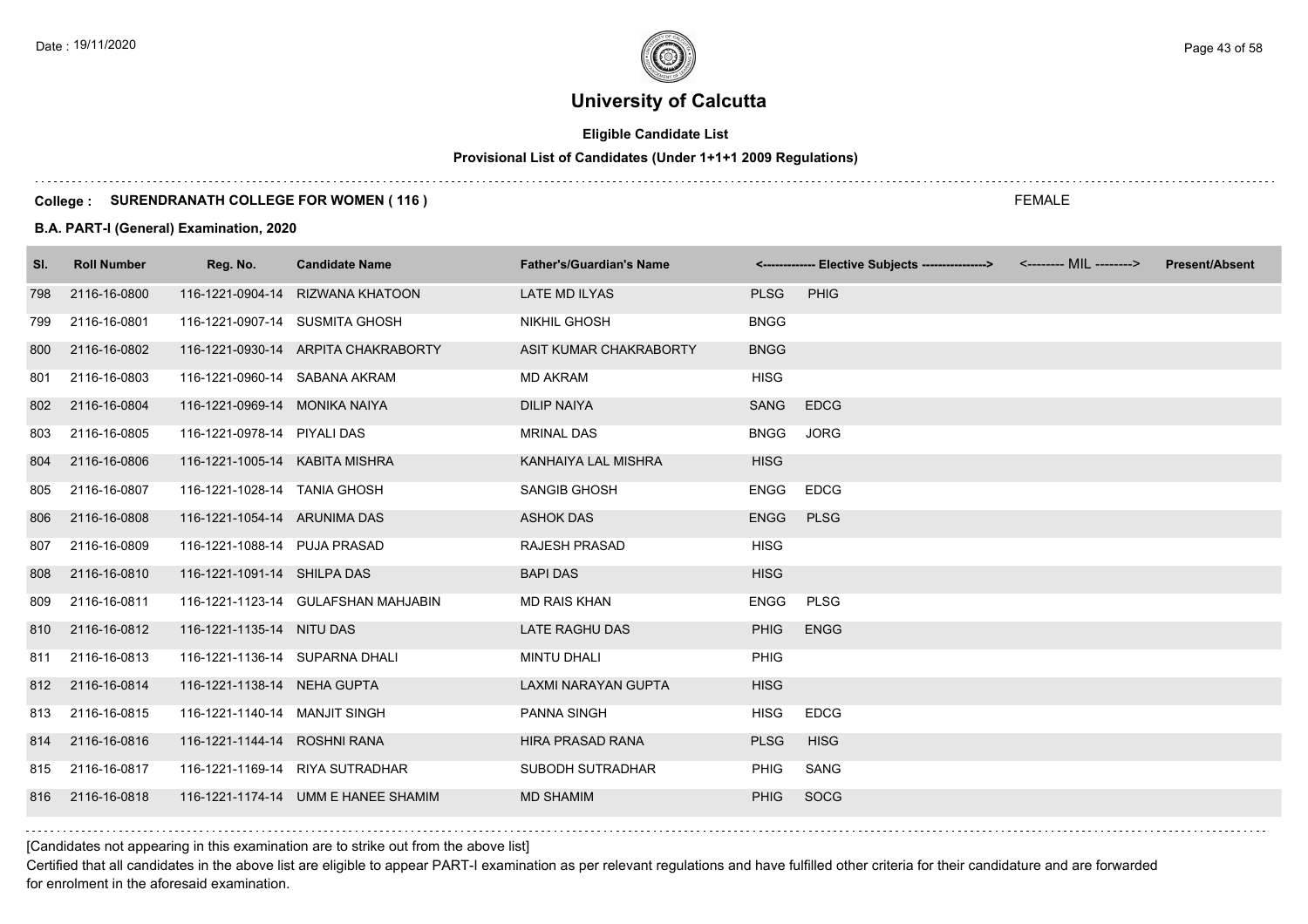# **Eligible Candidate List**

# **Provisional List of Candidates (Under 1+1+1 2009 Regulations)**

#### **College : SURENDRANATH COLLEGE FOR WOMEN ( 116 )**

#### **B.A. PART-I (General) Examination, 2020**

| SI. | <b>Roll Number</b> | Reg. No.                       | <b>Candidate Name</b>                   | <b>Father's/Guardian's Name</b> |             | <------------- Elective Subjects ---------------> <-------- MIL --------> | <b>Present/Absent</b> |
|-----|--------------------|--------------------------------|-----------------------------------------|---------------------------------|-------------|---------------------------------------------------------------------------|-----------------------|
| 817 | 2116-16-0819       | 116-1221-1182-14 TANUJA KHATUN |                                         | <b>MURAD ALI MOLLA</b>          | ENGG        | GEOG                                                                      |                       |
| 818 | 2116-16-0820       |                                | 116-1221-1183-14 KHUSHBOO KUMARI SHAW   | CHHOTE LAL SHAW                 | <b>ENGG</b> | <b>PLSG</b>                                                               |                       |
| 819 | 2116-16-0821       |                                | 116-1221-1215-14 SANGITA KUMARI SINGH   | <b>MANOJ KUMAR SINGH</b>        | <b>ENGG</b> | PHIG                                                                      |                       |
| 820 | 2116-16-0822       | 116-1222-0910-14 TAPASI BISWAS |                                         | <b>NAKUL BISWAS</b>             | <b>PLSG</b> |                                                                           |                       |
| 821 | 2116-16-0823       |                                | 116-1222-0997-14 SUPRIYA HALDER         | <b>DIPANKAR HALDER</b>          | <b>PLSG</b> |                                                                           |                       |
| 822 | 2116-16-0824       | 116-1222-1009-14 TULEKA RAJAK  |                                         | <b>BIJOY RAJAK</b>              | <b>PLSG</b> | PHIG                                                                      |                       |
| 823 | 2116-16-0825       | 116-1222-1043-14 MOUSUMI DAS   |                                         | <b>ARUN DAS</b>                 | <b>ENGG</b> | <b>PLSG</b>                                                               |                       |
| 824 | 2116-16-0826       | 116-1224-0871-14 NOOR AIMAN    |                                         | <b>MD JAMAL AKBAR</b>           | <b>EDCG</b> | SOCG                                                                      |                       |
| 825 | 2116-16-0827       | 116-1224-1044-14 NISHA MALI    |                                         | <b>BHARAT MALI</b>              | <b>PLSG</b> | <b>PHIG</b>                                                               |                       |
| 826 | 2116-16-0828       |                                | 116-1222-0740-13 MADHUMITA MONDAL       | <b>MANTU MONDAL</b>             | SANG        | <b>BNGG</b>                                                               |                       |
| 827 | 2116-16-0829       |                                | 116-1221-0750-13 SRABANTIKA CHAKRABORTY | ASHIM CHAKRABORTY               | <b>PHIG</b> |                                                                           |                       |
| 828 | 2116-16-0830       |                                | 116-1221-0791-13 PRIYANKA GHOSH         | <b>KANAI GHOSH</b>              | <b>PHIG</b> |                                                                           |                       |
| 829 | 2116-16-0831       | 116-1221-0793-13 PRIYA BOSE    |                                         | <b>KHOKAN BOSE</b>              | <b>PHIG</b> |                                                                           |                       |
| 830 | 2116-16-0832       | 116-1221-0010-13 INSHA ALI     |                                         | <b>ASHRAF ALI KHAN</b>          | <b>PHIG</b> |                                                                           |                       |
| 831 | 2116-16-0833       | 116-1221-0084-13 KOMAL JAIN    |                                         | <b>DILIP KUMAR JAIN</b>         | <b>PHIG</b> |                                                                           |                       |
| 832 | 2116-16-0834       |                                | 116-1222-0534-13 KASHMIRI KHATOON       | <b>MOHD EQBAL</b>               | <b>PLSG</b> | <b>HISG</b>                                                               |                       |
| 833 | 2116-16-0835       | 116-1221-0536-13 ROZY ANSARI   |                                         | <b>MD SIRAJ</b>                 | <b>PLSG</b> | <b>HISG</b>                                                               |                       |
| 834 | 2116-16-0836       | 116-1221-0742-13 SUSMITA JANA  |                                         | <b>LATE PRADIP JANA</b>         | <b>PLSG</b> |                                                                           |                       |
| 835 | 2116-16-0837       | 116-1221-0753-13 RIA PAUL      |                                         | <b>SANDIP PAUL</b>              | <b>EDCG</b> | <b>BNGG</b>                                                               |                       |

[Candidates not appearing in this examination are to strike out from the above list]

Certified that all candidates in the above list are eligible to appear PART-I examination as per relevant regulations and have fulfilled other criteria for their candidature and are forwarded for enrolment in the aforesaid examination.

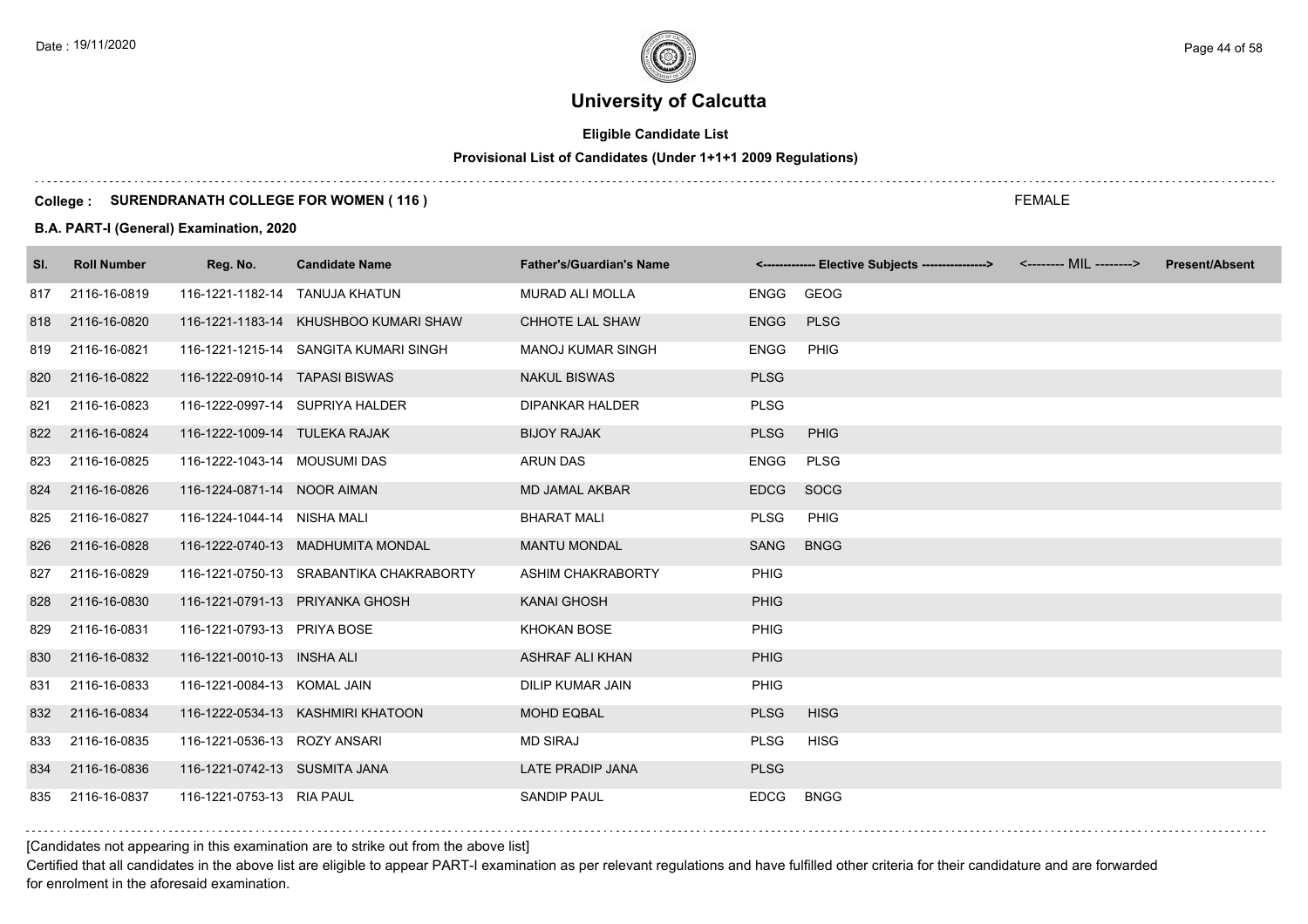# **Eligible Candidate List**

# **Provisional List of Candidates (Under 1+1+1 2009 Regulations)**

#### **College : SURENDRANATH COLLEGE FOR WOMEN ( 116 )**

#### **B.A. PART-I (General) Examination, 2020**

| SI. | <b>Roll Number</b> | Reg. No.                         | <b>Candidate Name</b>                | <b>Father's/Guardian's Name</b> |             | <------------- Elective Subjects ---------------> <-------- MIL --------> | <b>Present/Absent</b> |
|-----|--------------------|----------------------------------|--------------------------------------|---------------------------------|-------------|---------------------------------------------------------------------------|-----------------------|
| 836 | 2116-16-0838       | 116-1221-0754-13 MANU MISHRA     |                                      | <b>GOBIND MISHRA</b>            | <b>PHIG</b> |                                                                           |                       |
| 837 | 2116-16-0839       | 116-1221-0761-13 TRISHNA DAS     |                                      | SRI BASUDEB OAS                 | <b>PLSG</b> |                                                                           |                       |
| 838 | 2116-16-0840       | 116-1221-0773-13 RINKI SINGH     |                                      | <b>SHAMALIA SINGH</b>           | <b>HISG</b> |                                                                           |                       |
| 839 | 2116-16-0841       |                                  | 116-1221-0788-13  FARIDA KHATOON     | <b>MD YUSUF</b>                 | <b>JORG</b> | <b>EDCG</b>                                                               |                       |
| 840 | 2116-16-0842       | 116-1222-0795-13 MOUMITA DOLUI   |                                      | <b>LATE KASHINATH DOLUI</b>     | <b>PHIG</b> |                                                                           |                       |
| 841 | 2116-16-0843       | 116-1222-0802-13 SUPRIYA DAS     |                                      | <b>CHANDAN DAS</b>              | <b>SANG</b> |                                                                           |                       |
| 842 | 2116-16-0844       | 116-1221-0808-13 SOMA SARKAR     |                                      | <b>SUNIL SARKAR</b>             | <b>BNGG</b> |                                                                           |                       |
| 843 | 2116-16-0845       |                                  | 116-1221-0809-13 MADHUMITA SWARNAKAR | NITAY GOPAL SWARNAKAR           | <b>PLSG</b> |                                                                           |                       |
| 844 | 2116-16-0846       | 116-1221-0818-13 KABITA BAG      |                                      | <b>KAMAL BAG</b>                | <b>HISG</b> |                                                                           |                       |
| 845 | 2116-16-0847       | 116-1221-0826-13 ROLI TIWARI     |                                      | NARENDRA NATH TIWARI            | <b>PLSG</b> | <b>HISG</b>                                                               |                       |
| 846 | 2116-16-0848       |                                  | 116-1221-0184-12 KUHELI BANERJEE     | <b>SWAPAN BANERJEE</b>          | <b>HISG</b> | <b>PLSG</b>                                                               |                       |
| 847 | 2116-16-0849       | 116-1221-0085-12 SEEMA SHARMA    |                                      | <b>MAHADEO SHMRMA</b>           | <b>PLSG</b> |                                                                           |                       |
| 848 | 2116-16-0850       |                                  | 116-1221-0163-12 MONISHA GOSWAMI     | <b>GOPAL GOSWAMI</b>            | <b>SANG</b> |                                                                           |                       |
| 849 | 2116-16-0851       | 116-1221-0410-12 MUNIRA GHULAM   |                                      | <b>GHULAM MUSTAFA</b>           | <b>PHIG</b> | <b>HISG</b>                                                               |                       |
| 850 | 2116-16-0852       |                                  | 116-1221-0015-11 MUMTAZ KHATOON      | LT MD RAJJAB ALI                | <b>HISG</b> | <b>ECOG</b>                                                               |                       |
| 851 | 2116-16-0855       | 116-1221-0733-13 MONISITA DUTTA  |                                      | <b>BADAL KANTI DUTTA</b>        | <b>BNGG</b> |                                                                           |                       |
| 852 | 2116-16-0856       | 116-1221-0783-13 JAYEETA GHOSH   |                                      | <b>JYOTIPROKASH GHOSH</b>       | <b>EDCG</b> | PHIG                                                                      |                       |
| 853 | 2116-16-0857       |                                  | 116-1221-0829-13 PRIYANKA BHOWMIK    | <b>DEBABRATA BHOWMIK</b>        | <b>PHIG</b> |                                                                           |                       |
| 854 | 2116-16-0858       | 116-1221-0009-12 IPSITA BANERJEE |                                      | <b>TAPASH BANERJEE</b>          | <b>HISG</b> |                                                                           |                       |

[Candidates not appearing in this examination are to strike out from the above list]

Certified that all candidates in the above list are eligible to appear PART-I examination as per relevant regulations and have fulfilled other criteria for their candidature and are forwarded for enrolment in the aforesaid examination.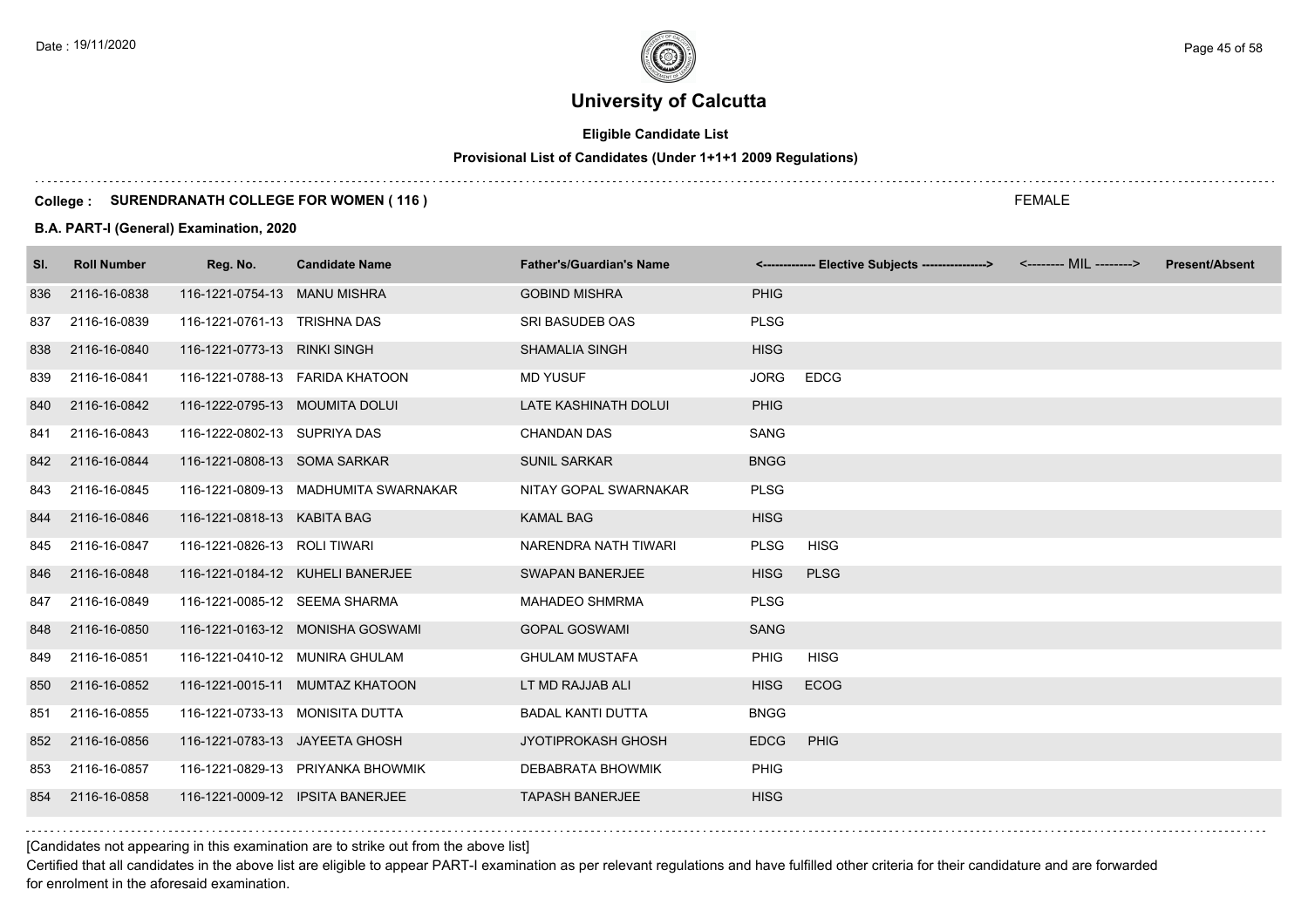# **Eligible Candidate List**

# **Provisional List of Candidates (Under 1+1+1 2009 Regulations)**

#### **College : SURENDRANATH COLLEGE FOR WOMEN ( 116 )**

#### **B.A. PART-I (General) Examination, 2020**

| SI. | <b>Roll Number</b> | Reg. No.                       | <b>Candidate Name</b>                | <b>Father's/Guardian's Name</b> |             | <------------- Elective Subjects ----------------> | <b>Present/Absent</b> |
|-----|--------------------|--------------------------------|--------------------------------------|---------------------------------|-------------|----------------------------------------------------|-----------------------|
| 855 | 2116-16-0859       |                                | 116-1221-0308-11 SANGITA CHAKRABORTY | SUBODH CHAKRABORTY              | <b>BNGG</b> |                                                    |                       |
| 856 | 2116-16-0860       | 116-1221-0261-12 SOUMI DEY     |                                      | NRIPEN DEY                      | <b>BNGG</b> |                                                    |                       |
| 857 | 2116-16-0861       |                                | 116-1221-0196-11 RIYA CHOWDHURY      | DEBA PROSAD CHOWDHUPY           | PHIG        |                                                    |                       |
| 858 | 2116-16-0862       | 116-1221-0125-12 RITA MONDAL   |                                      | <b>CHINMOY MONDAL</b>           | PHIG        |                                                    |                       |
| 859 | 2116-16-0863       | 116-1222-0524-11 KEYA NASKAR   |                                      | <b>RANAJIT NASKAR</b>           | PHIG        |                                                    |                       |
| 860 | 2116-16-0864       |                                | 116-1221-0025-14 ANANYA CHAKRABORTY  | ABHIJIT CHAKRABORTY             | <b>EDCG</b> | <b>GEOG</b>                                        |                       |
| 861 | 2116-16-0865       | 116-1221-0026-14 NEHA BISWAS   |                                      | <b>BIKASH CHANDRA BISWAS</b>    | <b>EDCG</b> | GEOG                                               |                       |
| 862 | 2116-16-0866       | 116-1221-0050-14 HUSNA ARA     |                                      | <b>MD AYUB</b>                  | <b>URDG</b> |                                                    |                       |
| 863 | 2116-16-0867       |                                | 116-1221-0068-14 DARAKSHAN ANJUM     | <b>MD ZAFAR ALAM</b>            | <b>EDCG</b> |                                                    |                       |
| 864 | 2116-16-0868       | 116-1221-0074-14 ANJUM GAJALA  |                                      | <b>MD NAIMUDDIN</b>             | <b>EDCG</b> | <b>HISG</b>                                        |                       |
| 865 | 2116-16-0869       | 116-1221-0075-14 NAZNEEN AZAD  |                                      | <b>MD AZAD</b>                  | <b>EDCG</b> | <b>URDG</b>                                        |                       |
| 866 | 2116-16-0870       | 116-1221-0079-14 NATASHA GUPTA |                                      | <b>LATE AJIT GUPTA</b>          | <b>EDCG</b> | PHIG                                               |                       |
| 867 | 2116-16-0871       |                                | 116-1221-0177-14 JAYA JYOTI BAPARI   | SILVASTER KAJAL BAPARI          | <b>JORG</b> |                                                    |                       |
| 868 | 2116-16-0872       |                                | 116-1221-0186-14 INTESHAM TASNIM     | <b>MD ATIQUE QURESHI</b>        | <b>ENGG</b> | PHIG                                               |                       |
| 869 | 2116-16-0873       |                                | 116-1221-0220-14    FARIDA KHATOON   | LATE MD JALALUDDIN              | <b>HISG</b> |                                                    |                       |
| 870 | 2116-16-0874       | 116-1221-1231-14 SIDHI KEDIA   |                                      | <b>SUSHIL KEDIA</b>             | <b>ENGG</b> | <b>PHIG</b>                                        |                       |
| 871 | 2116-16-0875       | 116-1221-1232-14 RIDHI KEDIA   |                                      | SUSHIL KEDIA                    | <b>ENGG</b> | <b>PHIG</b>                                        |                       |
| 872 | 2116-16-0876       |                                | 116-1222-0178-14 MOUSUMI BISWAS      | <b>PROVASH BISWAS</b>           | <b>ENGG</b> | SOCG                                               |                       |
| 873 | 2116-16-0877       |                                | 116-1222-0231-14 CHAITALI PRAMANIK   | <b>GANESH PRAMANIK</b>          | <b>HISG</b> | SOCG                                               |                       |

[Candidates not appearing in this examination are to strike out from the above list]

Certified that all candidates in the above list are eligible to appear PART-I examination as per relevant regulations and have fulfilled other criteria for their candidature and are forwarded for enrolment in the aforesaid examination.

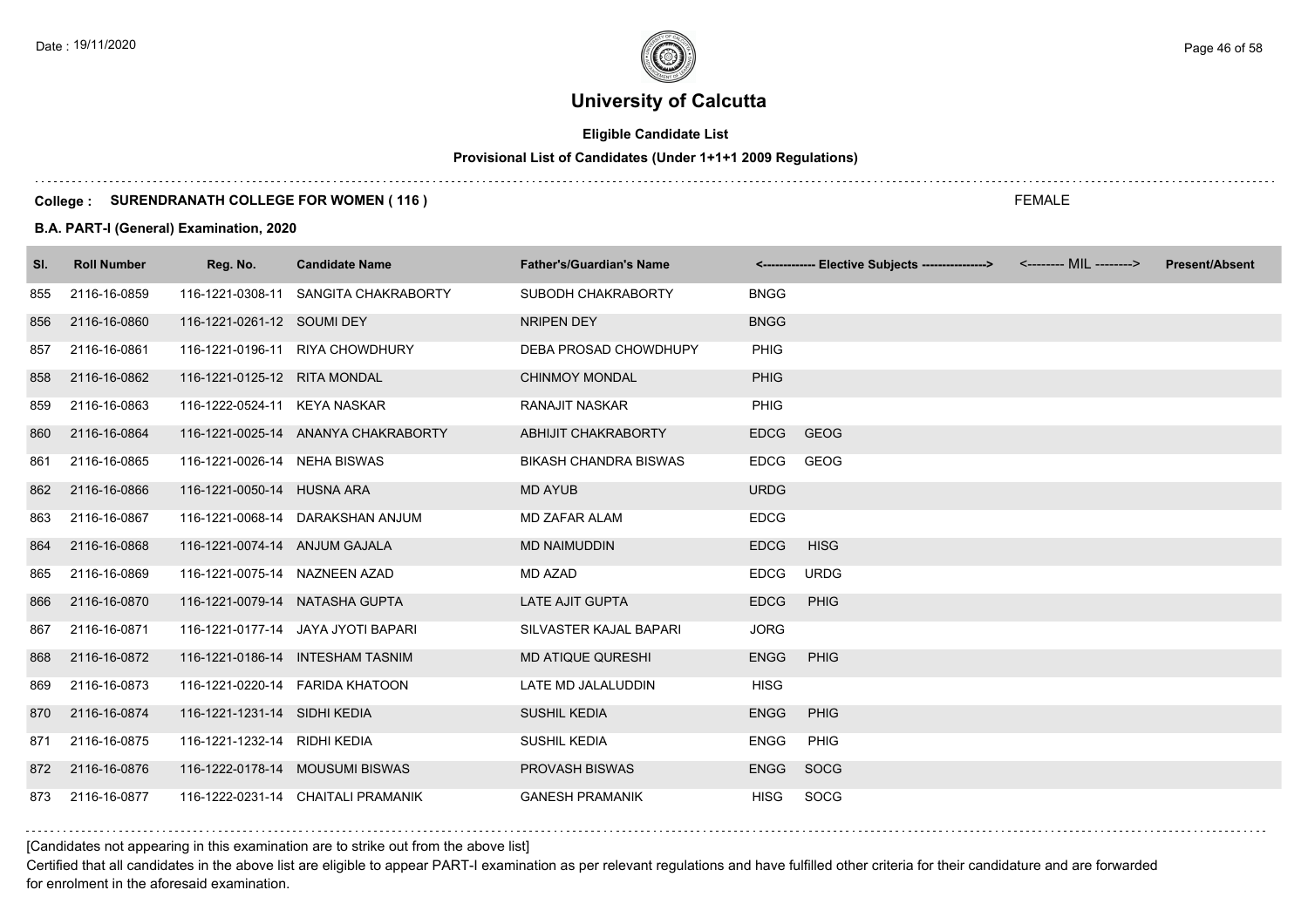# **Eligible Candidate List**

# **Provisional List of Candidates (Under 1+1+1 2009 Regulations)**

#### **College : SURENDRANATH COLLEGE FOR WOMEN ( 116 )**

#### **B.A. PART-I (General) Examination, 2020**

| SI. | <b>Roll Number</b> | Reg. No.                       | <b>Candidate Name</b>              | <b>Father's/Guardian's Name</b> |             | <------------- Elective Subjects ----------------> | <-------- MIL --------> | <b>Present/Absent</b> |
|-----|--------------------|--------------------------------|------------------------------------|---------------------------------|-------------|----------------------------------------------------|-------------------------|-----------------------|
| 874 | 2116-16-0878       | 116-1224-0114-14 SOUDA RAHMAN  |                                    | <b>MD MATIUR RAHMAN</b>         | <b>ENGG</b> | <b>PHIG</b>                                        |                         |                       |
| 875 | 2116-16-0879       |                                | 116-1224-0119-14 SABHANA SULTANA   | ABU SADEK JAMADAR               | ENGG        | SOCG                                               |                         |                       |
| 876 | 2116-16-0880       | 116-1221-0006-13 SAYANI GHOSH  |                                    | SUDEB GHOSH                     | <b>ENGG</b> | <b>PLSG</b>                                        |                         |                       |
| 877 | 2116-16-0881       | 116-1221-0261-13 PAULAMI ROY   |                                    | <b>BHOLANATH ROY</b>            | <b>ENGG</b> | <b>PHIG</b>                                        |                         |                       |
| 878 | 2116-16-0882       | 116-1221-0590-12 PAYEL KHAN    |                                    | <b>BIJESH KHAN</b>              | <b>ENGG</b> | <b>PLSG</b>                                        |                         |                       |
| 879 | 2116-16-0883       | 116-1221-0216-12 NIDA HUMERA   |                                    | <b>MD ASLAM</b>                 | <b>ENGG</b> | <b>PLSG</b>                                        |                         |                       |
| 880 | 2116-16-0884       | 116-1221-0398-14 RAFIA IMTIAZ  |                                    | <b>MD IMTIAZ ALAM</b>           | <b>GEOG</b> | <b>PLSG</b>                                        |                         |                       |
| 881 | 2116-16-0885       | 116-1222-0056-13 PUNAM BISWAS  |                                    | <b>SUSHIL KUMAR BISWAS</b>      | <b>ENGG</b> | PHIG                                               |                         |                       |
| 882 | 2116-16-0886       | 116-1221-0466-13 BARNALI GHOSH |                                    | <b>AJOY GHOSH</b>               | <b>BNGG</b> | SANG                                               |                         |                       |
| 883 | 2116-16-0887       | 116-1222-0551-13 MOUSUMI JANA  |                                    | DHANANJOY JANA                  | SANG        | PHIG                                               |                         |                       |
| 884 | 2116-16-0888       |                                | 116-1221-0853-14 PURNIMA KUMARI    | PRAYAG BHAGAT                   | <b>PLSG</b> | <b>JORG</b>                                        |                         |                       |
| 885 | 2116-16-0889       |                                | 116-1221-0875-14 DEBJANI ADHIKARY  | <b>AMAL ADHIKARY</b>            | <b>PLSG</b> | <b>HISG</b>                                        |                         |                       |
| 886 | 2116-16-0890       | 116-1221-0887-14 MAMONI DAS    |                                    | <b>BISWANATH DAS</b>            | <b>HISG</b> | <b>PHIG</b>                                        |                         |                       |
| 887 | 2116-16-0891       | 116-1221-0888-14 RIMI HALDER   |                                    | <b>BASUDEB HALDER</b>           | <b>EDCG</b> | SOCG                                               |                         |                       |
| 888 | 2116-16-0892       |                                | 116-1221-0927-14    FATEMA KHATOON | <b>LATE MANSUR ALI</b>          | <b>BNGG</b> | <b>EDCG</b>                                        |                         |                       |
| 889 | 2116-16-0893       | 116-1221-0933-14 MAMPI SARDAR  |                                    | <b>BHOLANATH SARDAR</b>         | <b>PLSG</b> | <b>HISG</b>                                        |                         |                       |
| 890 | 2116-16-0894       | 116-1221-0990-14 NARGIS PARVIN |                                    | LATE SK ABDUL SATTAR            | <b>EDCG</b> |                                                    |                         |                       |
| 891 | 2116-16-0895       |                                | 116-1221-1012-14 SHIB KUMARI SINGH | <b>BODHI SINGH</b>              | PLSG        | GEOG                                               |                         |                       |
| 892 | 2116-16-0896       | 116-1221-1071-14 GOURI MANNA   |                                    | <b>GOBINDA MANNA</b>            | <b>SANG</b> |                                                    |                         |                       |

[Candidates not appearing in this examination are to strike out from the above list]

Certified that all candidates in the above list are eligible to appear PART-I examination as per relevant regulations and have fulfilled other criteria for their candidature and are forwarded for enrolment in the aforesaid examination.

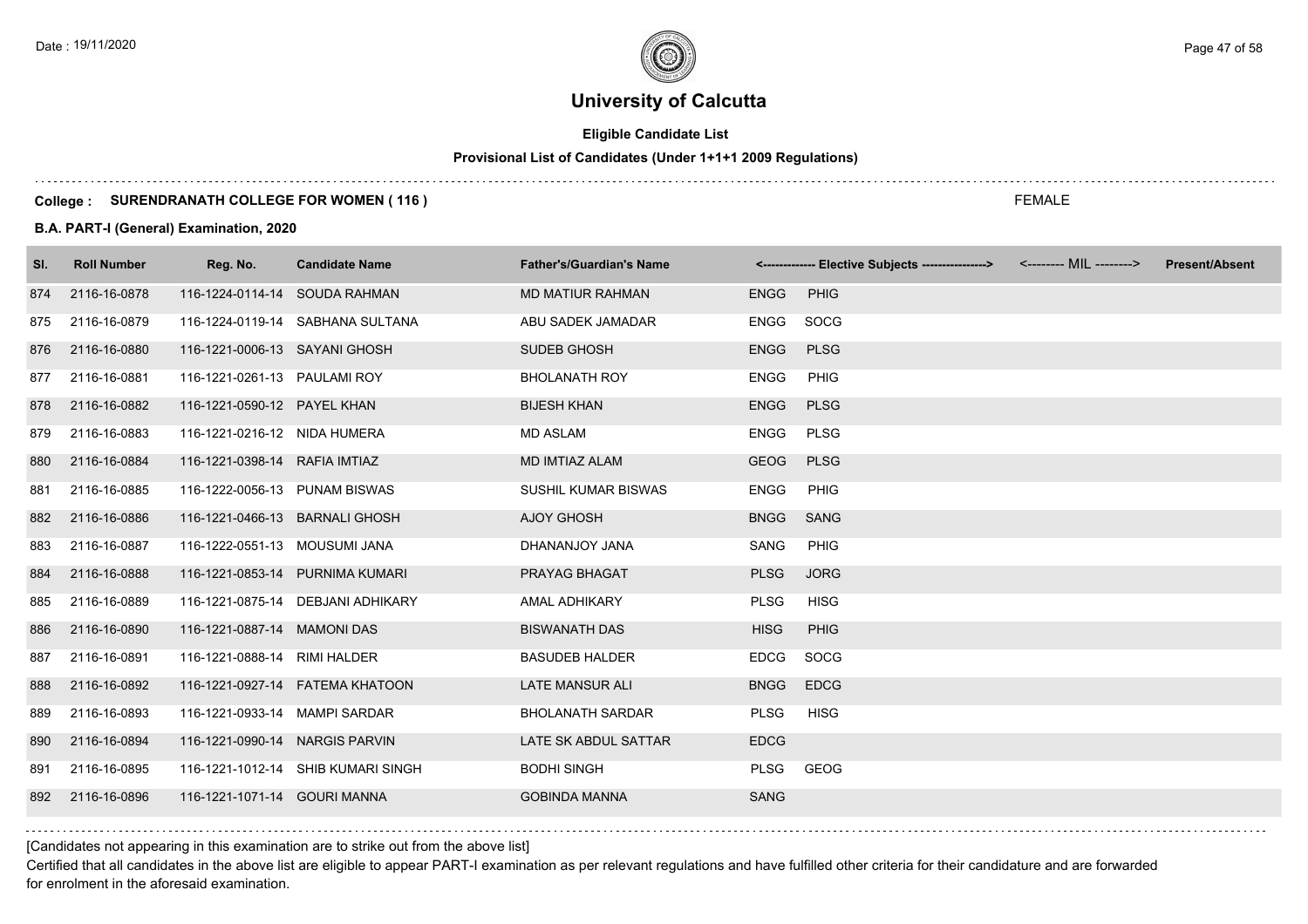# **Eligible Candidate List**

# **Provisional List of Candidates (Under 1+1+1 2009 Regulations)**

#### **College : SURENDRANATH COLLEGE FOR WOMEN ( 116 )**

#### **B.A. PART-I (General) Examination, 2020**

| SI. | <b>Roll Number</b> | Reg. No.                       | <b>Candidate Name</b>             | <b>Father's/Guardian's Name</b> |             | <------------- Elective Subjects ----------------> <-------- MIL --------> | <b>Present/Absent</b> |
|-----|--------------------|--------------------------------|-----------------------------------|---------------------------------|-------------|----------------------------------------------------------------------------|-----------------------|
| 893 | 2116-16-0897       | 116-1221-1090-14 SOMA HAI      |                                   | <b>LALU HAI</b>                 | <b>HISG</b> | <b>EDCG</b>                                                                |                       |
| 894 | 2116-16-0898       | 116-1221-1093-14 BIDISHA DEY   |                                   | <b>BIJAN DEY</b>                | <b>SOCG</b> |                                                                            |                       |
| 895 | 2116-16-0899       | 116-1221-1097-14 SONALI AICH   |                                   | <b>LATE SAMBHU AICH</b>         | <b>EDCG</b> |                                                                            |                       |
| 896 | 2116-16-0900       |                                | 116-1221-1106-14 MONDIRA MONDAL   | <b>DILIP MONDAL</b>             | <b>PHIG</b> | <b>EDCG</b>                                                                |                       |
| 897 | 2116-16-0901       | 116-1221-1114-14 URMILA SHAW   |                                   | <b>UDAY SHAW</b>                | SOCG        | <b>EDCG</b>                                                                |                       |
| 898 | 2116-16-0902       |                                | 116-1221-1116-14 NABOMITA MAHAJAN | <b>UTTAM MAHAJAN</b>            | <b>PHIG</b> |                                                                            |                       |
| 899 | 2116-16-0903       | 116-1221-1128-14 FULNAZ BEGUM  |                                   | <b>ABUL QASIM</b>               | <b>EDCG</b> | <b>GEOG</b>                                                                |                       |
| 900 | 2116-16-0904       | 116-1221-1130-14 TUKTUKI MAITY |                                   | <b>BABLU MAITY</b>              | <b>PHIG</b> | <b>SANG</b>                                                                |                       |
| 901 | 2116-16-0905       | 116-1221-1133-14 BITHI SAHA    |                                   | <b>BIDHAN CHANDRA SAHA</b>      | SANG        | <b>ENGG</b>                                                                |                       |
| 902 | 2116-16-0906       |                                | 116-1221-1134-14 YASMIN KHATOON   | <b>SK NUNIR UDDIN</b>           | <b>HISG</b> | PHIG                                                                       |                       |
| 903 | 2116-16-0907       | 116-1221-1139-14 DEBJANI DAS   |                                   | <b>DEBESH DAS</b>               | <b>JORG</b> | SOCG                                                                       |                       |
| 904 | 2116-16-0908       | 116-1221-1150-14 SELUFA PARVIN |                                   | <b>SEKENDER ZAMADER</b>         | <b>PHIG</b> | SOCG                                                                       |                       |
| 905 | 2116-16-0909       | 116-1221-1172-14 RATNA DEY     |                                   | <b>RAMESH DEY</b>               | <b>ENGG</b> | <b>PHIG</b>                                                                |                       |
| 906 | 2116-16-0910       | 116-1221-1173-14 DOLON GAYEN   |                                   | <b>ADHIR GAYEN</b>              | <b>HISG</b> | <b>PLSG</b>                                                                |                       |
| 907 | 2116-16-0911       | 116-1221-1176-14 JOYITA DAS    |                                   | <b>DILIP DAS</b>                | <b>BNGG</b> | <b>PLSG</b>                                                                |                       |
| 908 | 2116-16-0912       | 116-1222-0869-14 KEYA MONDAL   |                                   | <b>KISHOR MONDAL</b>            | <b>PHIG</b> | <b>EDCG</b>                                                                |                       |
| 909 | 2116-16-0913       | 116-1222-0909-14 PUJA SARDAR   |                                   | <b>BIMAL K R SARDAR</b>         | <b>PLSG</b> | PHIG                                                                       |                       |
| 910 | 2116-16-0914       | 116-1224-1014-14 SABNAM PARVIN |                                   | <b>SUJAUDDIN LASKAR</b>         | <b>PLSG</b> | PHIG                                                                       |                       |
| 911 | 2116-16-0915       | 116-1224-1036-14 MANISHA YADAV |                                   | <b>SURESH YADAV</b>             | <b>PLSG</b> | <b>HISG</b>                                                                |                       |

### [Candidates not appearing in this examination are to strike out from the above list]

Certified that all candidates in the above list are eligible to appear PART-I examination as per relevant regulations and have fulfilled other criteria for their candidature and are forwarded for enrolment in the aforesaid examination.

FEMALE

Date : 19/11/2020 Page 48 of 58  $\sim$  Page 48 of 58  $\sim$  Page 48 of 58  $\sim$  Page 48 of 58  $\sim$  Page 48 of 58  $\sim$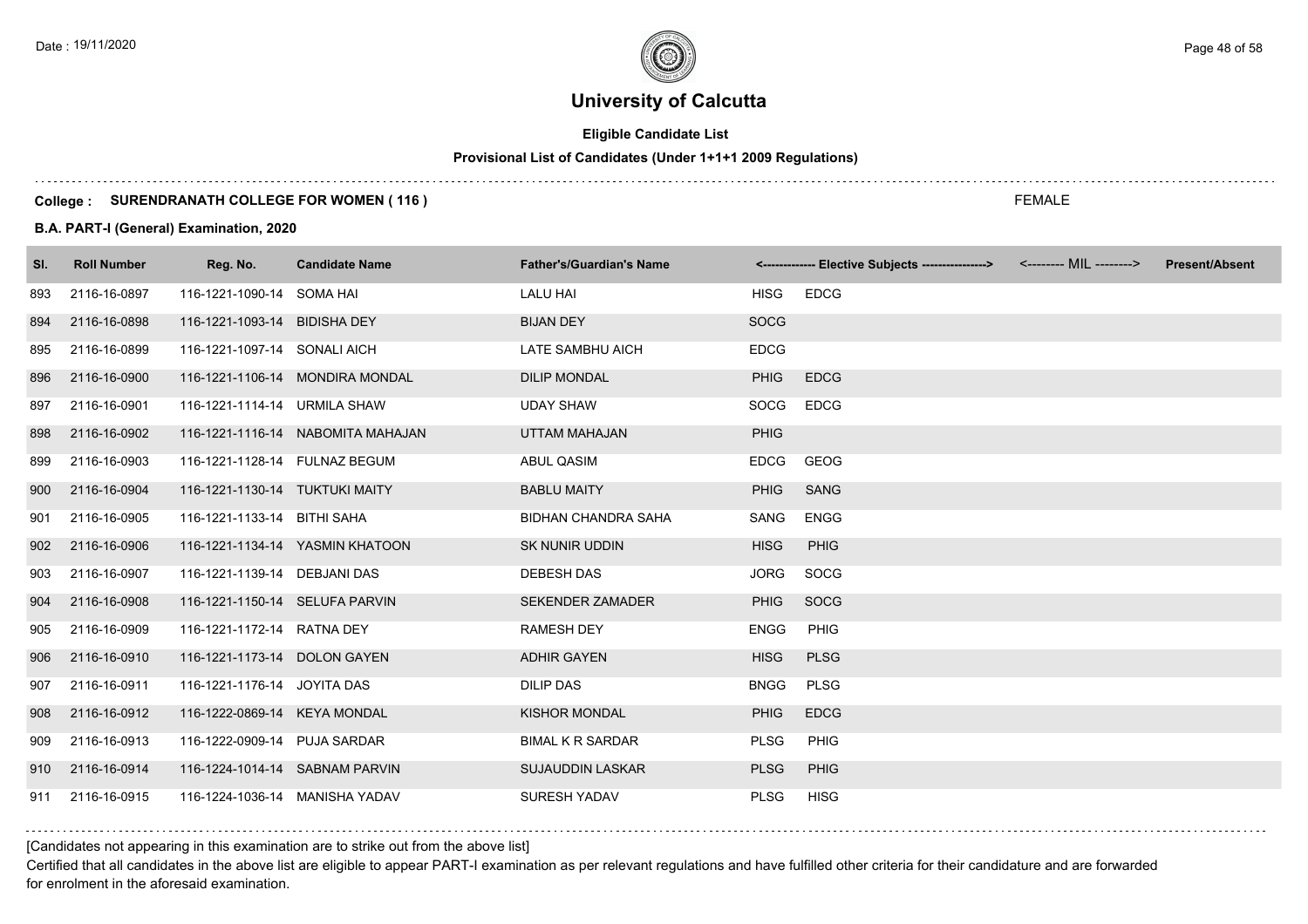# **Eligible Candidate List**

# **Provisional List of Candidates (Under 1+1+1 2009 Regulations)**

#### **College : SURENDRANATH COLLEGE FOR WOMEN ( 116 )**

#### **B.A. PART-I (General) Examination, 2020**

| SI. | <b>Roll Number</b> | Reg. No.                       | <b>Candidate Name</b>                   | <b>Father's/Guardian's Name</b> |             | <------------- Elective Subjects ----------------> <-------- MIL --------> | <b>Present/Absent</b> |
|-----|--------------------|--------------------------------|-----------------------------------------|---------------------------------|-------------|----------------------------------------------------------------------------|-----------------------|
| 912 | 2116-16-0916       | 116-1224-1042-14 RANI KHATOON  |                                         | <b>MD ILYAS</b>                 | SOCG EDCG   |                                                                            |                       |
| 913 | 2116-16-0917       | 116-1221-0315-13 NANDINI ROY   |                                         | NILOY KUMAR ROY                 | <b>HISG</b> |                                                                            |                       |
| 914 | 2116-16-0918       | 116-1221-0326-13 PAPRI SAHANA  |                                         | <b>PRADIP SAHANA</b>            | <b>BNGG</b> | <b>SANG</b>                                                                |                       |
| 915 | 2116-16-0919       | 116-1222-0377-13 MAMATA DHARA  |                                         | <b>BABLU DHARA</b>              | <b>PLSG</b> |                                                                            |                       |
| 916 | 2116-16-0920       | 116-1222-0379-13 SABA FIRDUS   |                                         | <b>MD EJAZ BARKATI</b>          | <b>HISG</b> |                                                                            |                       |
| 917 | 2116-16-0921       |                                | 116-1221-0385-13 SUCHISMITA DAS         | SHIB KUMAR DAS                  | <b>PHIG</b> |                                                                            |                       |
| 918 | 2116-16-0922       |                                | 116-1221-0511-13 NAGHMA PARVEEN         | <b>MD JAWED</b>                 | <b>PLSG</b> | <b>HISG</b>                                                                |                       |
| 919 | 2116-16-0923       | 116-1221-0516-13 SRABANI DAS   |                                         | <b>SUSHIL DAS</b>               | <b>PHIG</b> | <b>EDCG</b>                                                                |                       |
| 920 | 2116-16-0924       |                                | 116-1221-0547-13 AFSANA KHATOON         | <b>MD JILANI</b>                | <b>PLSG</b> | <b>HISG</b>                                                                |                       |
| 921 | 2116-16-0925       | 116-1221-0519-11 NAZIA ARIF    |                                         | <b>MD ARIF</b>                  | <b>JORG</b> | <b>PLSG</b>                                                                |                       |
| 922 | 2116-16-0926       |                                | 116-1221-0010-12 RADHA KUMARI CHOUDHARY | SHED NATH CHOUDHARY             | <b>PLSG</b> | PHIG                                                                       |                       |
| 923 | 2116-16-0927       | 116-1221-0234-12 TAMALIKA PAUL |                                         | <b>GOUTAM CHANDRA PAUL</b>      | <b>PHIG</b> |                                                                            |                       |
| 924 | 2116-16-0928       | 116-1222-0018-11 MUNMUN DAS    |                                         | LATE BABLU DAS                  | <b>PLSG</b> |                                                                            |                       |
| 925 | 2116-16-0929       |                                | 116-1221-0673-13 JHUMA KHATOON          | SK SAUGAT ALI                   | <b>PLSG</b> |                                                                            |                       |
| 926 | 2116-16-0930       | 116-1221-0675-13 NAHID PARVEEN |                                         | <b>NUSTAQUE ALAM</b>            | <b>ENGG</b> |                                                                            |                       |
| 927 | 2116-16-0931       | 116-1221-0682-13 CHUMKI PAL    |                                         | <b>KALACHAND PAL</b>            | <b>HISG</b> |                                                                            |                       |
| 928 | 2116-16-0932       | 116-1221-0708-13 PUJA RANA     |                                         | <b>MATHRA RANA</b>              | <b>HISG</b> | <b>EDCG</b>                                                                |                       |
| 929 | 2116-16-0933       | 116-1221-0714-13 SANJU TIWARI  |                                         | SAMBHU TIWARI                   | <b>HISG</b> | <b>PLSG</b>                                                                |                       |
| 930 | 2116-16-0934       |                                | 116-1221-0721-13 SHAKILA KHATOON        | <b>JAMEEL AHMED</b>             | <b>PLSG</b> |                                                                            |                       |
|     |                    |                                |                                         |                                 |             |                                                                            |                       |

[Candidates not appearing in this examination are to strike out from the above list]

Certified that all candidates in the above list are eligible to appear PART-I examination as per relevant regulations and have fulfilled other criteria for their candidature and are forwarded for enrolment in the aforesaid examination.

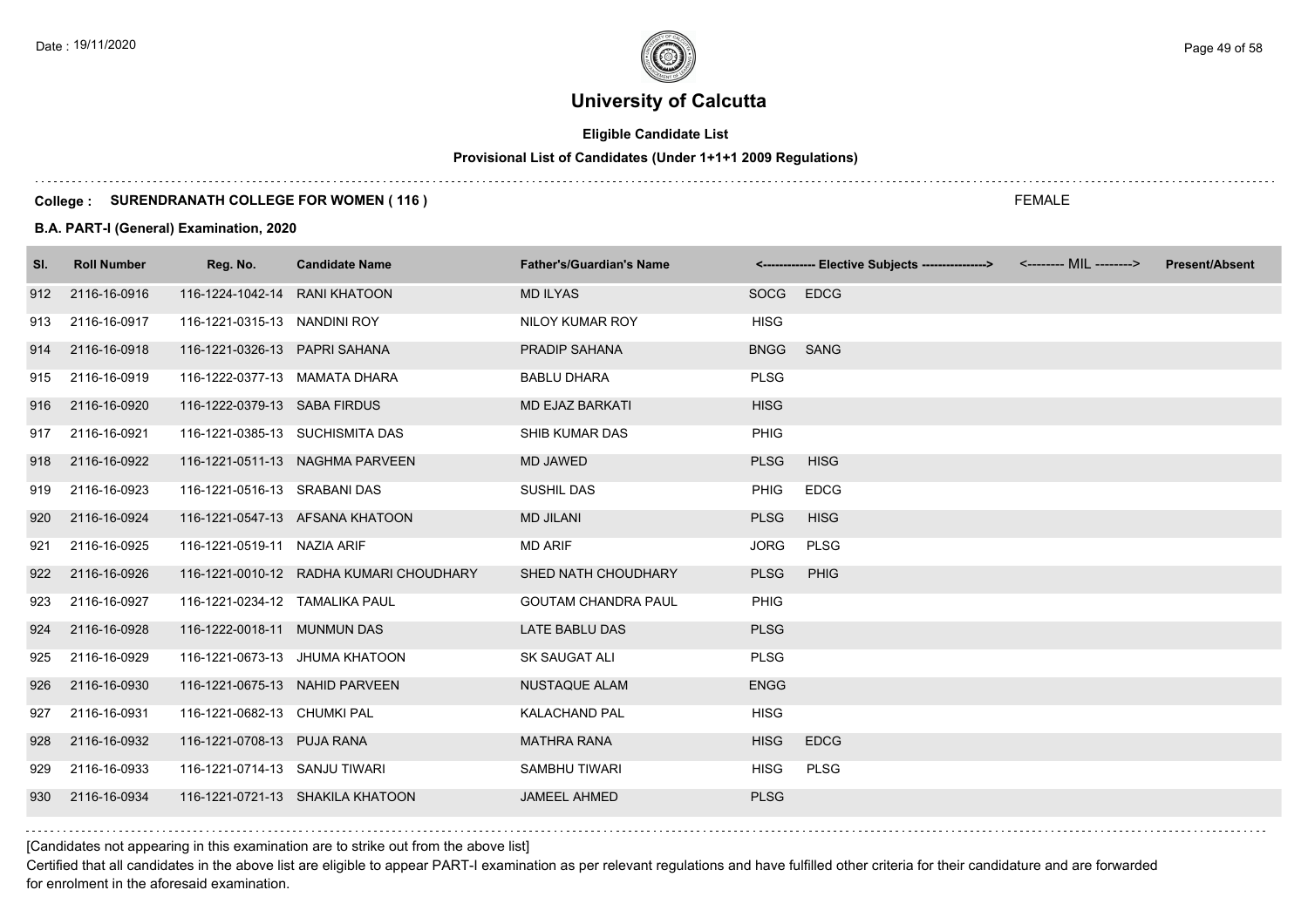# **Eligible Candidate List**

# **Provisional List of Candidates (Under 1+1+1 2009 Regulations)**

#### **College : SURENDRANATH COLLEGE FOR WOMEN ( 116 )**

#### **B.A. PART-I (General) Examination, 2020**

| SI. | <b>Roll Number</b> | Reg. No.                      | <b>Candidate Name</b>                | <b>Father's/Guardian's Name</b> |             | <-------------- Elective Subjects ----------------> <-------- MIL --------> | <b>Present/Absent</b> |
|-----|--------------------|-------------------------------|--------------------------------------|---------------------------------|-------------|-----------------------------------------------------------------------------|-----------------------|
| 931 | 2116-16-0935       | 116-1222-0741-13 RAIMI DAS    |                                      | <b>PUNNA DAS</b>                | <b>PLSG</b> |                                                                             |                       |
| 932 | 2116-16-0936       |                               | 116-1221-0764-13 SUPARNA CHAKRABORTY | <b>GOUTAM CHAKRABORTY</b>       | <b>BNGG</b> | <b>EDCG</b>                                                                 |                       |
| 933 | 2116-16-0937       | 116-1221-0777-13 YASMIN BEGUM |                                      | <b>SK JANU</b>                  | ENGG        | <b>EDCG</b>                                                                 |                       |
| 934 | 2116-16-0938       |                               | 116-1221-0803-13 PRIYANKA GUPTA      | <b>RAJESH GUPTA</b>             | <b>HISG</b> | <b>PLSG</b>                                                                 |                       |
| 935 | 2116-16-0939       |                               | 116-1221-0819-13 SHAZIA KHATOON      | <b>MD SALIM</b>                 | <b>GEOG</b> | <b>EDCG</b>                                                                 |                       |
| 936 | 2116-16-0940       | 116-1221-0830-13 JYOTI PATWA  |                                      | <b>SHIV KUMAR PATWA</b>         | <b>HISG</b> | <b>PLSG</b>                                                                 |                       |
| 937 | 2116-16-0941       |                               | 116-1221-0840-13 AFSANA PARVEEN      | LATE MD GIYASUDDIN              | <b>EDCG</b> | <b>GEOG</b>                                                                 |                       |
| 938 | 2116-16-0942       |                               | 116-1221-0851-13 ISHRAT PARVEEN      | <b>MD SHAHID</b>                | <b>PLSG</b> | SOCG                                                                        |                       |
| 939 | 2116-16-0943       | 116-1221-0863-13 SOMA DEY     |                                      | <b>BISWANATH DEY</b>            | <b>BNGG</b> |                                                                             |                       |
| 940 | 2116-16-0944       |                               | 116-1221-0105-12 NAHIDA PARVEEN      | <b>SHAKIL AHMAD</b>             | <b>PLSG</b> | <b>PHIG</b>                                                                 |                       |
| 941 | 2116-16-0945       | 116-1221-0076-11 PUJA SHAW    |                                      | <b>BIJAY SHAW</b>               | <b>PLSG</b> | <b>HISG</b>                                                                 |                       |
| 942 | 2116-16-0946       | 116-1221-0252-11 GOURI MONDAL |                                      | PANCHANAN MONDAL                | <b>SANG</b> | <b>PHIG</b>                                                                 |                       |
| 943 | 2116-16-0947       | 116-1221-0149-12 SHILPI DHAR  |                                      | <b>BIVASH DHAR</b>              | <b>HISG</b> |                                                                             |                       |
| 944 | 2116-16-0948       | 116-1221-0161-12 SOUMI SARKAR |                                      | <b>SUSHIL SARKAR</b>            | <b>BNGG</b> |                                                                             |                       |
| 945 | 2116-16-0949       |                               | 116-1221-0177-12 SUKANYA BISWAS      | <b>AJOY BISWAS</b>              | <b>HISG</b> |                                                                             |                       |
| 946 | 2116-16-0950       | 116-1221-0187-12 PUJA SINGH   |                                      | <b>PRAMOD SINGH</b>             | <b>HISG</b> | <b>SOCG</b>                                                                 |                       |
| 947 | 2116-16-0951       |                               | 116-1221-0238-12 MOUMITA HAZRA       | PRATUL HAZRA                    | ENGG        | <b>JORG</b>                                                                 |                       |
| 948 | 2116-16-0952       |                               | 116-1221-0243-12 NIKHAT PARVEEN      | <b>MD ISRAIL AHMED</b>          | <b>HISG</b> | <b>GEOG</b>                                                                 |                       |
| 949 | 2116-16-0953       |                               | 116-1221-0270-12 SONI KUMARI SINGH   | DEVENDRA PRASAD SINGH           | <b>JORG</b> | <b>ENGG</b>                                                                 |                       |

[Candidates not appearing in this examination are to strike out from the above list]

Certified that all candidates in the above list are eligible to appear PART-I examination as per relevant regulations and have fulfilled other criteria for their candidature and are forwarded for enrolment in the aforesaid examination.

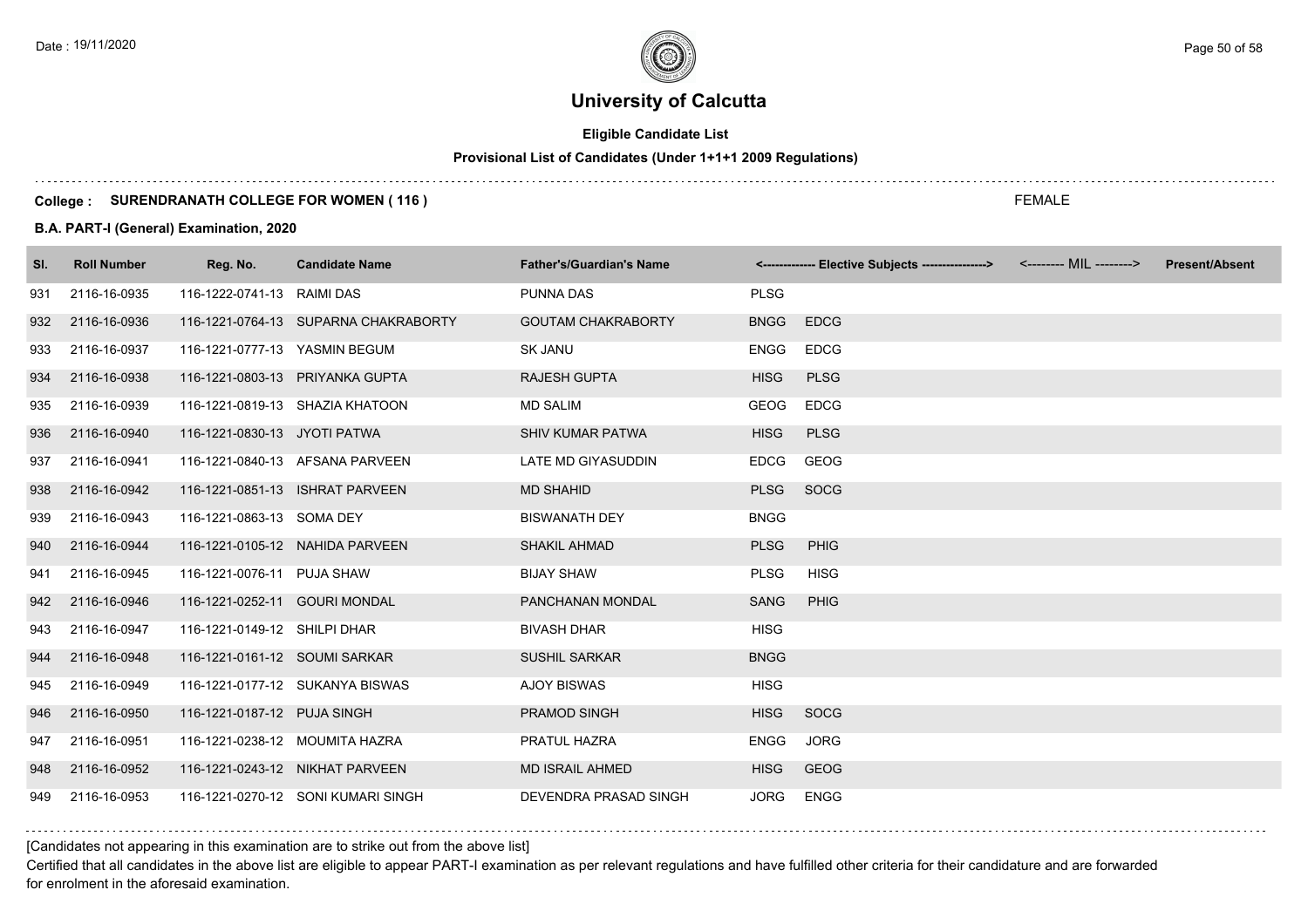# **Eligible Candidate List**

# **Provisional List of Candidates (Under 1+1+1 2009 Regulations)**

#### **College : SURENDRANATH COLLEGE FOR WOMEN ( 116 )**

#### **B.A. PART-I (General) Examination, 2020**

| SI. | <b>Roll Number</b> | Reg. No.                      | <b>Candidate Name</b>               | <b>Father's/Guardian's Name</b> |             | <-------------- Elective Subjects ----------------> | <-------- MIL --------> | <b>Present/Absent</b> |
|-----|--------------------|-------------------------------|-------------------------------------|---------------------------------|-------------|-----------------------------------------------------|-------------------------|-----------------------|
| 950 | 2116-16-0954       | 116-1221-0280-12 SABITA SHAW  |                                     | LATE KHURBHUR SHAW              | <b>HISG</b> |                                                     |                         |                       |
| 951 | 2116-16-0955       | 116-1221-0294-12 FARHA NAAZ   |                                     | ANWAR ALI                       | <b>ENGG</b> |                                                     |                         |                       |
| 952 | 2116-16-0956       |                               | 116-1221-0322-12 BABLI MAJUMDER     | <b>GOUTAM MAJUMDER</b>          | <b>BNGG</b> |                                                     |                         |                       |
| 953 | 2116-16-0957       |                               | 116-1221-0409-12 RUKHSAR PARVEEN    | <b>LATE MD YAKUB</b>            | <b>HISG</b> | PHIG                                                |                         |                       |
| 954 | 2116-16-0958       |                               | 116-1221-0413-12 KAHKASHAN NAAZ     | <b>AFTAB ALAM</b>               | <b>SOCG</b> | <b>PLSG</b>                                         |                         |                       |
| 955 | 2116-16-0959       | 116-1221-0269-11 SANA PARWEEN |                                     | <b>MD ARIF ALI</b>              | <b>PLSG</b> | PHIG                                                |                         |                       |
| 956 | 2116-16-0961       |                               | 116-1221-0353-11 USHA KUMARI SHARMA | <b>ASHOK SHARMA</b>             | <b>SOCG</b> |                                                     |                         |                       |
| 957 | 2116-16-0964       | 116-1221-0001-11 SANGITA PAUL |                                     | <b>NIRMALPAUL</b>               | SANG        |                                                     |                         |                       |
| 958 | 2116-16-0965       | 116-1221-0204-11 FARHIN NAAZ  |                                     | LATE ABRAR ALAM                 | <b>PHIG</b> |                                                     |                         |                       |
| 959 | 2116-16-0966       | 116-1221-0127-12 TULI SIL     |                                     | SUBODH SIL                      | PHIG        |                                                     |                         |                       |
| 960 | 2116-16-0967       | 116-1221-0142-12 CHAITY DHAR  |                                     | PRADIP DHAR                     | <b>PHIG</b> |                                                     |                         |                       |
| 961 | 2116-16-0968       | 116-1221-0350-12 SHARMILA RAI |                                     | <b>LATE NISIBI RAI</b>          | <b>HISG</b> | <b>PLSG</b>                                         |                         |                       |
| 962 | 2116-16-0969       |                               | 116-1221-0571-12 PRITY KUMARI SHAW  | <b>BIREN SHAW</b>               | <b>JORG</b> |                                                     |                         |                       |
| 963 | 2116-16-0970       |                               | 116-1221-0097-11 PUJA BENBANSHI     | SHYAM LAL BENBANSHI             | <b>HISG</b> |                                                     |                         |                       |
| 964 | 2116-16-0971       | 116-1221-0237-11 RUPA SHAW    |                                     | <b>RATAN LAL SHAW</b>           | <b>HISG</b> |                                                     |                         |                       |
| 965 | 2116-16-0972       |                               | 116-1221-0235-11 SRIPARNA MALLICK   | <b>SAMIT MALLICK</b>            | PHIG        |                                                     |                         |                       |
| 966 | 2116-16-0973       | 116-1221-0168-11 ANUSMITA DAS |                                     | <b>ASHIM KUMAR DAS</b>          | <b>HISG</b> |                                                     |                         |                       |
| 967 | 2116-16-0974       | 116-1221-0290-11 SUMAN KUMARI |                                     | <b>LATE KISHORI SHAW</b>        | <b>HISG</b> | SOCG                                                |                         |                       |
| 968 | 2116-16-0975       | 116-1221-0112-12 PIEULI DAS   |                                     | <b>MAHADEB DAS</b>              | <b>PHIG</b> | <b>PLSG</b>                                         |                         |                       |
|     |                    |                               |                                     |                                 |             |                                                     |                         |                       |

FEMALE

[Candidates not appearing in this examination are to strike out from the above list]

Certified that all candidates in the above list are eligible to appear PART-I examination as per relevant regulations and have fulfilled other criteria for their candidature and are forwarded for enrolment in the aforesaid examination.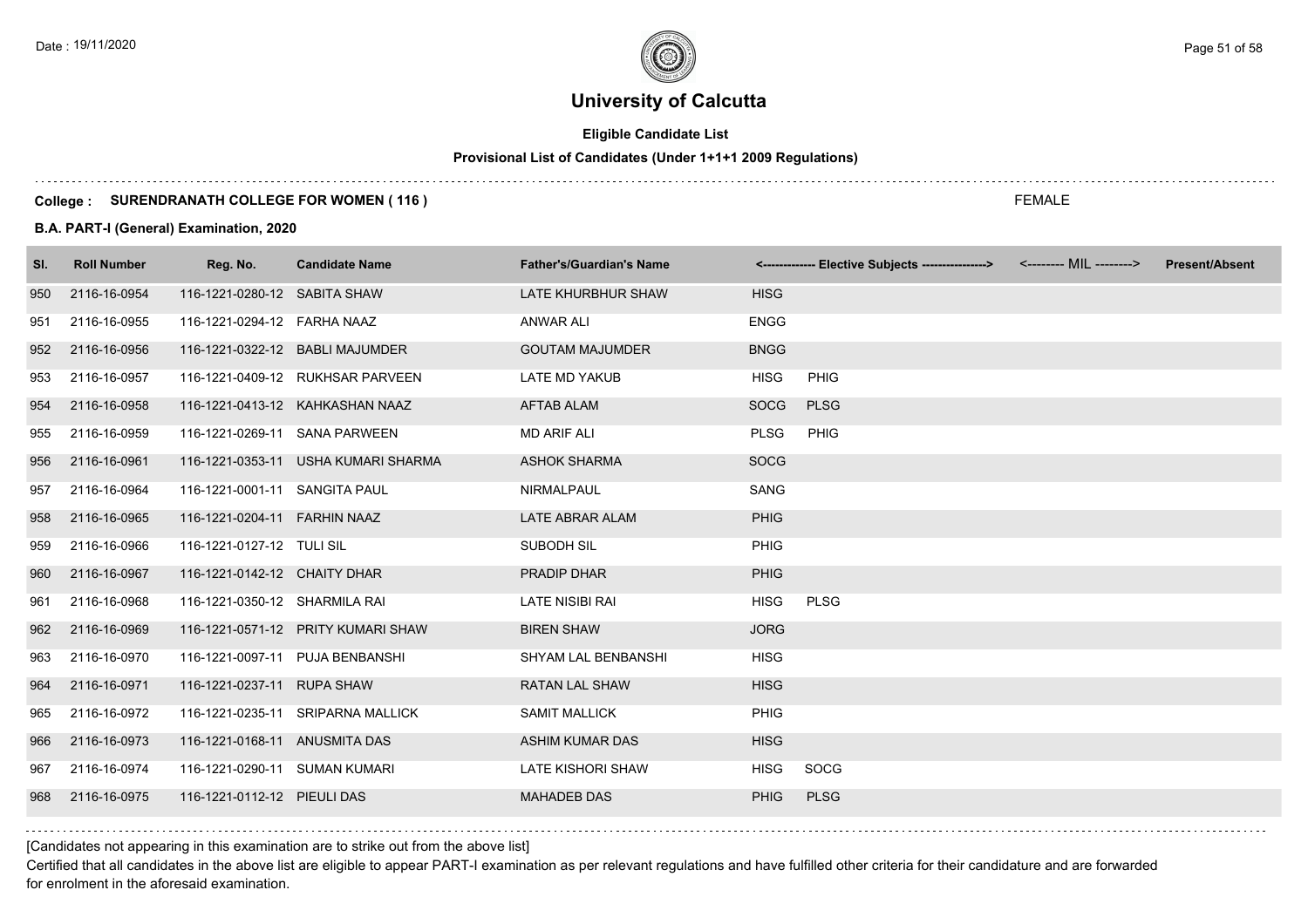# **Eligible Candidate List**

# **Provisional List of Candidates (Under 1+1+1 2009 Regulations)**

#### **College : SURENDRANATH COLLEGE FOR WOMEN ( 116 )**

#### **B.A. PART-I (General) Examination, 2020**

| SI. | <b>Roll Number</b> | Reg. No.                       | <b>Candidate Name</b>             | <b>Father's/Guardian's Name</b> |             | <------------- Elective Subjects ----------------> <-------- MIL --------> | <b>Present/Absent</b> |
|-----|--------------------|--------------------------------|-----------------------------------|---------------------------------|-------------|----------------------------------------------------------------------------|-----------------------|
| 969 | 2116-16-0976       | 116-1221-0291-12 REKHA SAHU    |                                   | SUBASH SAHU                     | <b>HISG</b> |                                                                            |                       |
| 970 | 2116-16-0978       | 116-1221-0073-13 SANGITA DEY   |                                   | PANKAJ KUMAR DEY                | <b>ENGG</b> | <b>PLSG</b>                                                                |                       |
| 971 | 2116-16-0979       | 116-1221-0078-13 SUNITA YADAV  |                                   | <b>BAYAS YADAV</b>              | <b>ENGG</b> | <b>PHIG</b>                                                                |                       |
| 972 | 2116-16-0980       | 116-1221-0183-13 SULEKHA PATRA |                                   | <b>SRIPATI PATRA</b>            | <b>ENGG</b> |                                                                            |                       |
| 973 | 2116-16-0981       | 116-1221-0260-13 SUSMITA MISRA |                                   | <b>ASIT KUMAR MISRA</b>         | <b>GEOG</b> | <b>HISG</b>                                                                |                       |
| 974 | 2116-16-0982       | 116-1222-0274-13 NARGIS KHATUN |                                   | <b>MD ALI AZIM MONDAL</b>       | <b>HISG</b> | <b>SANG</b>                                                                |                       |
| 975 | 2116-16-0983       | 116-1221-0292-13 KASTURI DEY   |                                   | KARUNA SINDHU DEY               | <b>GEOG</b> | <b>EDCG</b>                                                                |                       |
| 976 | 2116-16-0984       |                                | 116-1221-0374-13 GULAFSHAN JAHAN  | <b>MD RAFIQUE</b>               | <b>HISG</b> |                                                                            |                       |
| 977 | 2116-16-0985       |                                | 116-1222-0524-13 PRIYANKA MONDAL  | <b>GOPAL MONDAL</b>             | <b>PHIG</b> |                                                                            |                       |
| 978 | 2116-16-0986       | 116-1222-0543-13 SANDHYA RANA  |                                   | <b>RAMESH RANA</b>              | <b>HISG</b> | <b>PLSG</b>                                                                |                       |
| 979 | 2116-16-0987       | 116-1222-0550-13 ILA BISWAS    |                                   | ANANTA KUMAR BISWAS             | <b>ENGG</b> | PHIG                                                                       |                       |
| 980 | 2116-16-0988       | 116-1221-0046-12 JAYANTI MUNDA |                                   | <b>JAGAT MUNDA</b>              | <b>ENGG</b> |                                                                            |                       |
| 981 | 2116-16-0989       | 116-1222-0017-12 MOUMITA DAS   |                                   | <b>SAGAR DAS</b>                | <b>HISG</b> |                                                                            |                       |
| 982 | 2116-16-0990       |                                | 116-1221-0026-12 SANJUKTA BASAK   | <b>UTTAM BASAK</b>              | <b>GEOG</b> |                                                                            |                       |
| 983 | 2116-16-0991       |                                | 116-1221-0089-12 PRIYANKA BISWAS  | <b>MR DILIP KUMAR BISWAS</b>    | <b>ENGG</b> |                                                                            |                       |
| 984 | 2116-16-0992       |                                | 116-1221-0415-12 SHAFAQUE NAZREEN | <b>MD JAMIL</b>                 | <b>PLSG</b> |                                                                            |                       |
| 985 | 2116-16-0993       |                                | 116-1222-0671-13 TUKTUKI PRAMANIK | <b>ASHOK PRAMANIK</b>           | PHIG        |                                                                            |                       |
| 986 | 2116-16-0994       | 116-1222-0691-13 PIU PAKRE     |                                   | <b>DILIP PAKRE</b>              | <b>SANG</b> | <b>PHIG</b>                                                                |                       |
| 987 | 2116-16-0995       | 116-1222-0704-13 NIKITA TURI   |                                   | <b>LATE RAJU TURI</b>           | <b>BNGG</b> | <b>EDCG</b>                                                                |                       |

[Candidates not appearing in this examination are to strike out from the above list]

Certified that all candidates in the above list are eligible to appear PART-I examination as per relevant regulations and have fulfilled other criteria for their candidature and are forwarded for enrolment in the aforesaid examination.

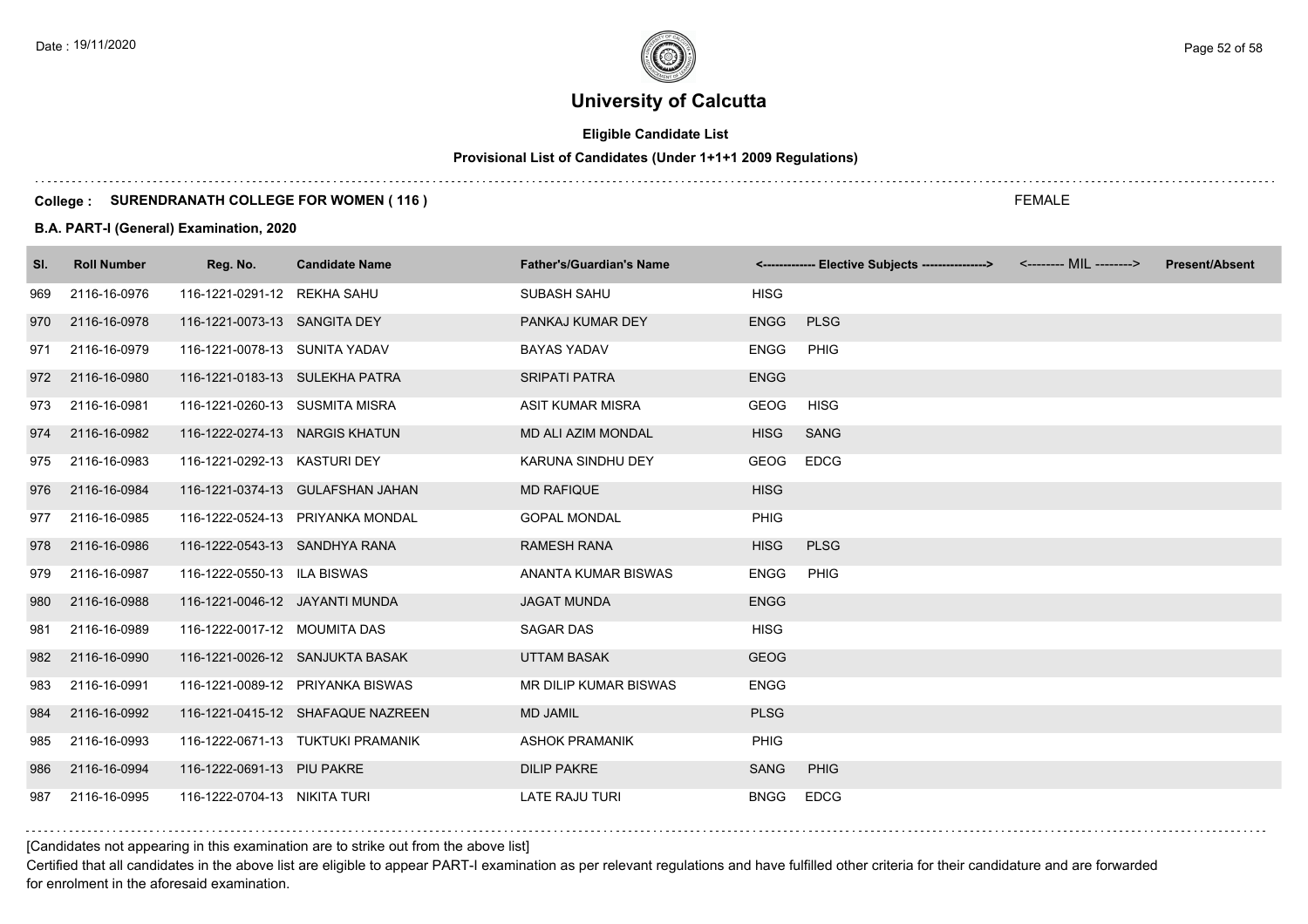# **Eligible Candidate List**

# **Provisional List of Candidates (Under 1+1+1 2009 Regulations)**

#### **College : SURENDRANATH COLLEGE FOR WOMEN ( 116 )**

#### **B.A. PART-I (General) Examination, 2020**

| SI.   | <b>Roll Number</b> | Reg. No.                       | <b>Candidate Name</b>                | <b>Father's/Guardian's Name</b> |             | <------------- Elective Subjects ----------------> <-------- MIL --------> | <b>Present/Absent</b> |
|-------|--------------------|--------------------------------|--------------------------------------|---------------------------------|-------------|----------------------------------------------------------------------------|-----------------------|
| 988   | 2116-16-0996       | 116-1222-0707-13 SUPARNA DAS   |                                      | <b>ASHOK DAS</b>                | <b>BNGG</b> | <b>EDCG</b>                                                                |                       |
| 989   | 2116-16-0997       |                                | 116-1221-0726-13 MURSHIDA KHATUN     | <b>SK MIRJAHAN ALI</b>          | <b>EDCG</b> |                                                                            |                       |
| 990   | 2116-16-0998       |                                | 116-1221-0759-13 NAHID SHAGUFTA      | <b>MANZER ALAM</b>              | <b>HISG</b> |                                                                            |                       |
| 991   | 2116-16-0999       |                                | 116-1221-0801-13 KAMALIKA ADHIKARY   | <b>GOPAL CHANDRA ADHIKARY</b>   | <b>GEOG</b> |                                                                            |                       |
| 992   | 2116-16-1000       | 116-1221-0805-13 SUSMITA DAS   |                                      | <b>SUKUMAR DAS</b>              | <b>EDCG</b> | <b>BNGG</b>                                                                |                       |
| 993   | 2116-16-1001       |                                | 116-1221-0828-13    FARZANA KHATOON  | <b>FARHAD ALI</b>               | SOCG        | <b>EDCG</b>                                                                |                       |
| 994   | 2116-16-1002       |                                | 116-1221-0847-13 NIKHAR HUSSAIN      | <b>ZAHID HUSSAIN</b>            | <b>PHIG</b> |                                                                            |                       |
| 995   | 2116-16-1003       | 116-1223-0848-13 ASTOMI SARDAR |                                      | <b>BIREN SARDAR</b>             | <b>BNGG</b> | SANG                                                                       |                       |
| 996   | 2116-16-1004       | 116-1221-0236-12 RANI PASWAN   |                                      | LATE BIGAN PASWAN               | <b>HISG</b> | <b>PLSG</b>                                                                |                       |
| 997   | 2116-16-1005       |                                | 116-1222-0050-12 SUPARNA MISTRY      | SUKHARANJAN MISTRY              | SANG        | <b>PHIG</b>                                                                |                       |
| 998   | 2116-16-1006       | 116-1221-0287-12 PUJA NAG      |                                      | <b>PRADIP NAG</b>               | <b>BNGG</b> | <b>SANG</b>                                                                |                       |
| 999   | 2116-16-1007       |                                | 116-1221-0077-11 ATIBHA KHANDELWAL   | ASHOK KHANDELWAL                | <b>PLSG</b> | GEOG                                                                       |                       |
|       | 1,000 2116-16-1008 | 116-1221-0122-11 AFREEN NAAZ   |                                      | <b>MD SALAUDDIN</b>             | <b>PLSG</b> | <b>HISG</b>                                                                |                       |
| 1.001 | 2116-16-1009       |                                | 116-1224-0527-11 MANISHA GHOSH       | <b>SHYAM SUNDAR GHOSH</b>       | SANG        |                                                                            |                       |
|       | 1,002 2116-16-1010 |                                | 116-1221-0155-12 ANANNYA CHAKRABORTY | <b>MANAB CHAKRABORTY</b>        | <b>SANG</b> | <b>PHIG</b>                                                                |                       |
|       | 1,003 2116-16-1011 | 116-1221-0175-12 RAKHI DAS     |                                      | <b>GOBINDA DAS</b>              | <b>GEOG</b> |                                                                            |                       |
|       | 1,004 2116-16-1012 | 116-1221-0199-12 RENUKA DAS    |                                      | <b>RAMEN DAS</b>                | <b>GEOG</b> |                                                                            |                       |
|       | 1,005 2116-16-1013 | 116-1221-0246-12 KEYA PAUL     |                                      | <b>HEM CHANDRA PAUL</b>         | SANG        | PHIG                                                                       |                       |
|       | 1.006 2116-16-1014 |                                | 116-1221-0258-12 MOUSUMI DEBNATH     | SUDHANSHU DEBNATH               | <b>HISG</b> |                                                                            |                       |

[Candidates not appearing in this examination are to strike out from the above list]

Certified that all candidates in the above list are eligible to appear PART-I examination as per relevant regulations and have fulfilled other criteria for their candidature and are forwarded for enrolment in the aforesaid examination.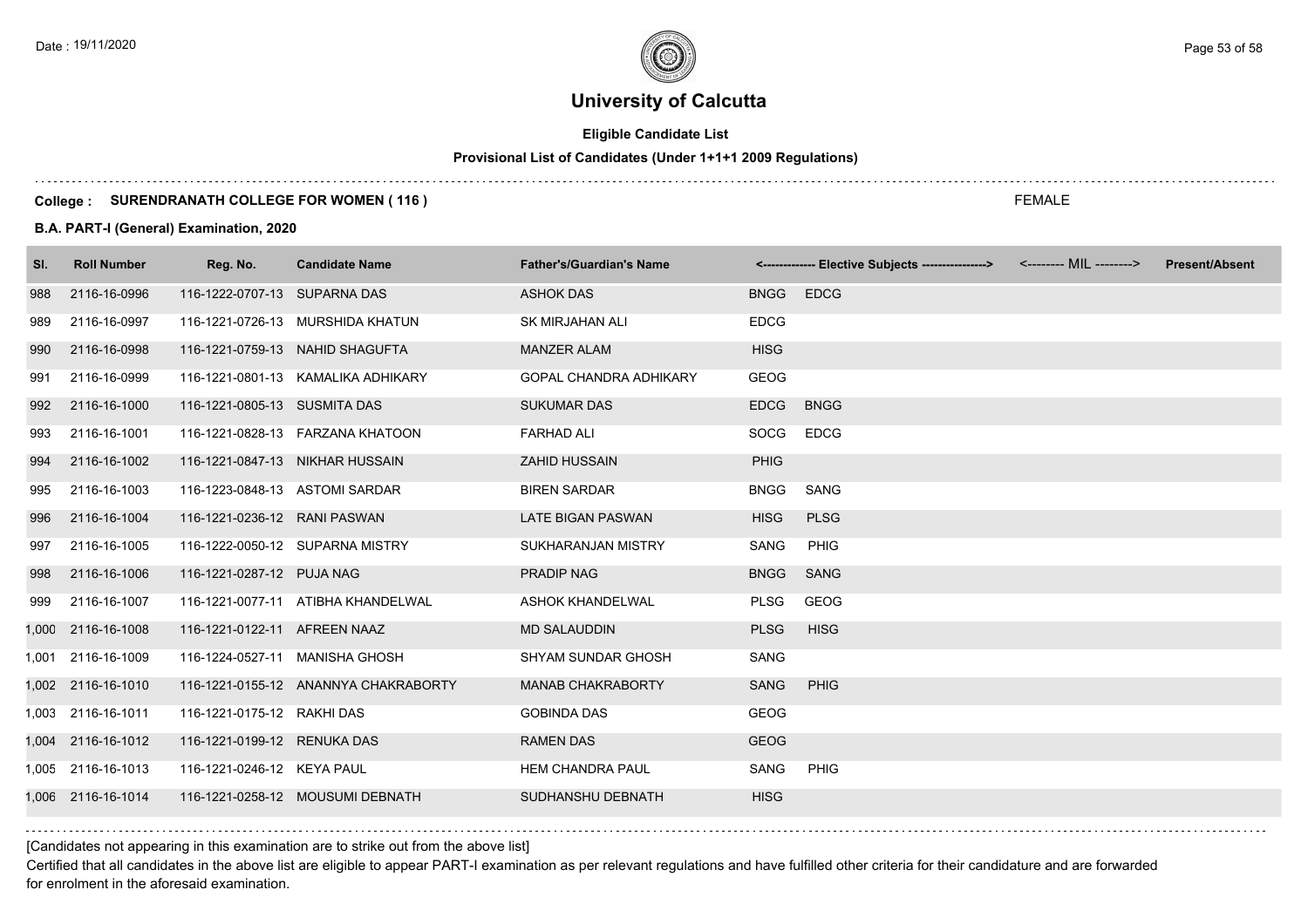# **Eligible Candidate List**

# **Provisional List of Candidates (Under 1+1+1 2009 Regulations)**

#### **College : SURENDRANATH COLLEGE FOR WOMEN ( 116 )**

#### **B.A. PART-I (General) Examination, 2020**

| SI. | <b>Roll Number</b> | Reg. No.                       | <b>Candidate Name</b>              | <b>Father's/Guardian's Name</b> |             | <------------- Elective Subjects ----------------> <-------- MIL --------> | <b>Present/Absent</b> |
|-----|--------------------|--------------------------------|------------------------------------|---------------------------------|-------------|----------------------------------------------------------------------------|-----------------------|
|     | 1,007 2116-16-1015 | 116-1221-0290-12 MOHUA PAL     |                                    | AMIT KUMAR PAL                  | <b>HISG</b> |                                                                            |                       |
|     | 1,008 2116-16-1016 |                                | 116-1221-0299-12 PINKYRANI BASAK   | <b>SUNIL BASAK</b>              | <b>HISG</b> |                                                                            |                       |
|     | 1,009 2116-16-1017 | 116-1221-0328-12 LATA AIND     |                                    | LATE ANIL AIND                  | <b>HISG</b> | SOCG                                                                       |                       |
|     | 1,010 2116-16-1018 | 116-1221-0405-12 SABITA KUMARI |                                    | <b>SAJJAN PASWAN</b>            | <b>HISG</b> | <b>JORG</b>                                                                |                       |
|     | 1,011 2116-16-1019 | 116-1221-0406-12 ANITA DAS     |                                    | <b>SAMIR DAS</b>                | <b>PHIG</b> | <b>BNGG</b>                                                                |                       |
|     | 1,012 2116-16-1020 |                                | 116-1221-0407-12 RIYA CHAKRABORTY  | <b>BHAJAN CHAKRABORTY</b>       | <b>PHIG</b> | <b>BNGG</b>                                                                |                       |
|     | 1,013 2116-16-1021 |                                | 116-1221-0570-12 TABASSUM PARVEEN  | <b>JAMIL AKHTAR</b>             | <b>PHIG</b> | <b>PLSG</b>                                                                |                       |
|     | 1,014 2116-16-1022 | 116-1221-0572-12 SANA KHATOON  |                                    | <b>MD ANWAR</b>                 | <b>PHIG</b> | <b>PLSG</b>                                                                |                       |
|     | 1,015 2116-16-1025 |                                | 116-1221-0263-11 APARAJITA DEBNATH | <b>BAIDYANATH DEBNATH</b>       | ENGG        |                                                                            |                       |
|     | 1,016 2116-16-1026 |                                | 116-1221-0264-11 DEBIPRIYA BHOWMIK | PRASANTA BASU                   | <b>ENGG</b> | <b>PHIG</b>                                                                |                       |
|     | 1,017 2116-16-1027 |                                | 116-1221-0492-11 RUKSHAR BEGUM     | <b>MD SERAJ</b>                 | <b>PLSG</b> | <b>HISG</b>                                                                |                       |
|     | 1,018 2116-16-1028 |                                | 116-1221-0595-11 AFREEN FIRDOUS    | <b>MD KAMALUDDIN</b>            | <b>HISG</b> | <b>EDCG</b>                                                                |                       |
|     | 1,019 2116-16-1029 |                                | 116-1221-0158-11 MADHUMITA GHARAI  | <b>SUBHAS GHARAI</b>            | <b>BNGG</b> |                                                                            |                       |
|     | 1,020 2116-16-1030 | 116-1221-0194-11 GURJEET KAUR  |                                    | <b>JASMER SINGH</b>             | <b>HISG</b> |                                                                            |                       |
|     | 1,021 2116-16-1031 | 116-1221-0213-11 PUJA LAL      |                                    | <b>SANKAR LAL</b>               | <b>PHIG</b> | <b>ECOG</b>                                                                |                       |
|     | 1,022 2116-16-1032 | 116-1221-0469-11 JYOTI MAHATO  |                                    | PARASH NATH MAHATO              | <b>HISG</b> | <b>GEOG</b>                                                                |                       |
|     | 1,023 2116-16-1033 |                                | 116-1221-0470-11 HARPREET KAUR     | <b>JASMER SINGH</b>             | <b>HISG</b> | SOCG                                                                       |                       |
|     | 1,024 2116-16-1034 | 116-1221-0495-11 BABITA SHARMA |                                    | <b>GOPAL LAL SHARMA</b>         | <b>SOCG</b> |                                                                            |                       |
|     | 1,025 2116-16-1035 |                                | 116-1221-0497-11 ARCHANA KUMARI    | PARDUMAN YADAV                  | <b>HISG</b> | <b>PHIG</b>                                                                |                       |

### [Candidates not appearing in this examination are to strike out from the above list]

Certified that all candidates in the above list are eligible to appear PART-I examination as per relevant regulations and have fulfilled other criteria for their candidature and are forwarded for enrolment in the aforesaid examination.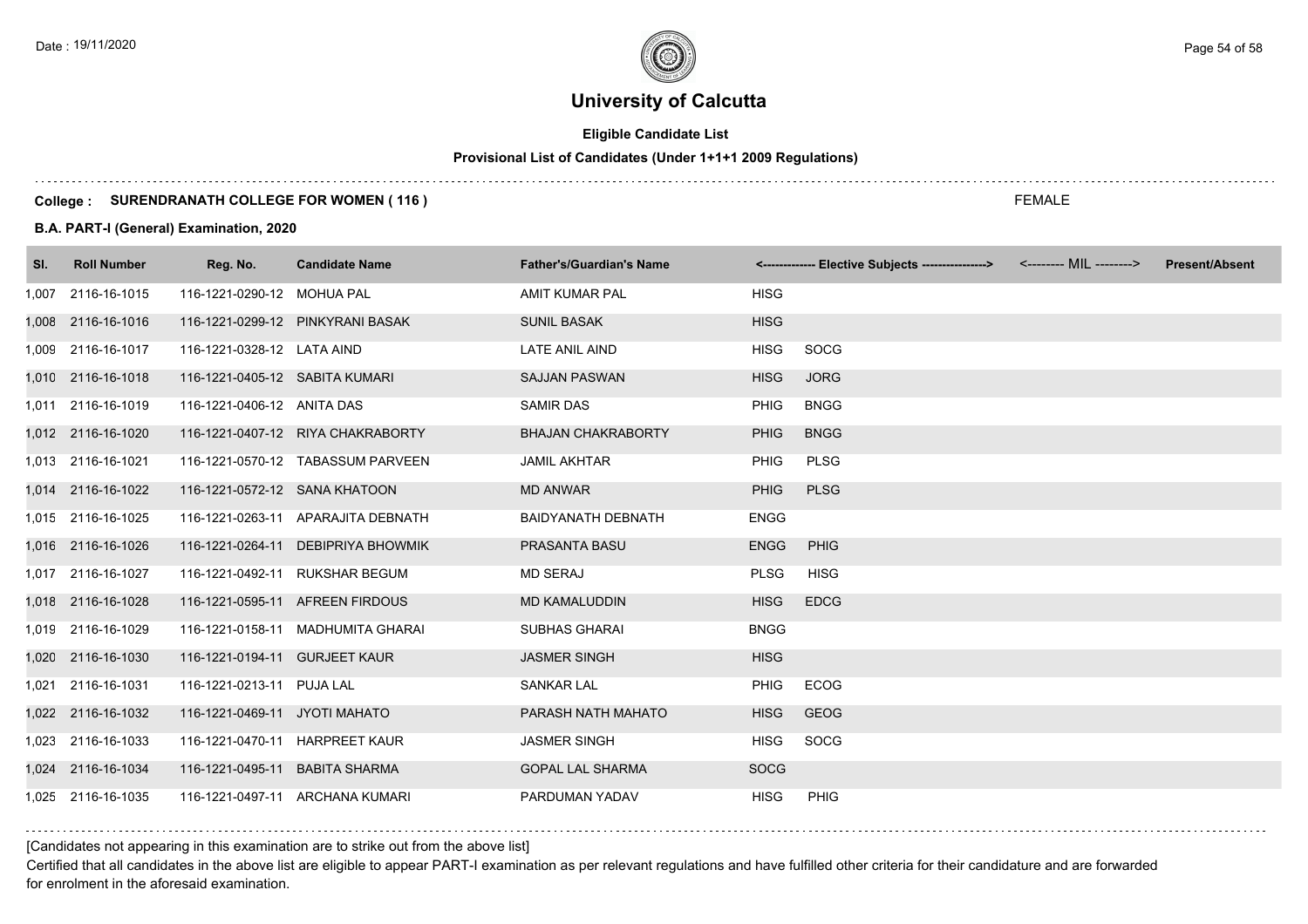# **Eligible Candidate List**

# **Provisional List of Candidates (Under 1+1+1 2009 Regulations)**

#### **College : SURENDRANATH COLLEGE FOR WOMEN ( 116 )**

#### **B.A. PART-I (General) Examination, 2020**

| SI. | <b>Roll Number</b> | Reg. No.                       | <b>Candidate Name</b>                  | <b>Father's/Guardian's Name</b> |             | <------------- Elective Subjects ---------------> <-------- MIL --------> | <b>Present/Absent</b> |
|-----|--------------------|--------------------------------|----------------------------------------|---------------------------------|-------------|---------------------------------------------------------------------------|-----------------------|
|     | 1,026 2116-16-1036 |                                | 116-1221-0498-11 PREETY KUMARI PATODIA | OM PRAKASH PATODIA              | <b>HISG</b> | <b>PHIG</b>                                                               |                       |
|     | 1,027 2116-16-1037 | 116-1221-0542-11 SANTOSHIRAM   |                                        | <b>SUKAN RAM</b>                | SOCG        | <b>ENGG</b>                                                               |                       |
|     | 1,028 2116-16-1038 |                                | 116-1221-0548-11 SHABANA PARVEEN       | <b>ABDUL HAMID</b>              | <b>HISG</b> | SOCG                                                                      |                       |
|     | 1,029 2116-16-1045 | 116-1221-0124-12 DONA MRIDHA   |                                        | <b>TAPAS MRIDHA</b>             | <b>BNGG</b> | SANG                                                                      |                       |
|     | 1,030 2116-16-1046 |                                | 116-1221-0288-12 SONAMONI DHARA        | <b>LAKAI DHARA</b>              | <b>HISG</b> |                                                                           |                       |
|     | 1,031 2116-16-1047 |                                | 116-1221-0330-12 TANUSREE PRAMANICK    | <b>ROBIN PRAMANICK</b>          | <b>SANG</b> |                                                                           |                       |
|     | 1,032 2116-16-1048 | 116-1221-0456-12 PRIYA DAS     |                                        | <b>CHANDAN DAS</b>              | <b>PLSG</b> |                                                                           |                       |
|     | 1,033 2116-16-1049 |                                | 116-1221-0135-12 SUMORONI TOPNO        | LATE JUNASH TOPNO               | <b>PHIG</b> |                                                                           |                       |
|     | 1,034 2116-16-1050 | 116-1221-0152-12 ANIS FATMA    |                                        | <b>MD IZHAR</b>                 | <b>HISG</b> |                                                                           |                       |
|     | 1,035 2116-16-1051 | 116-1221-0219-12 PINKY MONDAL  |                                        | <b>TULU MONDAL</b>              | <b>HISG</b> |                                                                           |                       |
|     | 1,036 2116-16-1052 |                                | 116-1221-0183-11 NEHA KUMARI SHAW      | <b>LAKHAN SHAW</b>              | <b>HISG</b> |                                                                           |                       |
|     | 1,037 2116-16-1053 | 116-1222-0525-11 PIYASA MONDAL |                                        | <b>JOGENDRANATH MONDAL</b>      | <b>PHIG</b> |                                                                           |                       |
|     | 1,038 2116-16-1059 |                                | 116-1221-0618-12 KUMARI GUDDI RABIDAS  | <b>LALAN RABIDAS</b>            | <b>ENGG</b> | <b>PLSG</b>                                                               |                       |
|     | 1,039 2116-16-1060 | 116-1221-0310-12 RIYA DAS      |                                        | <b>UTTAM DAS</b>                | <b>ENGG</b> | <b>JORG</b>                                                               |                       |
|     | 1,040 2116-16-1061 | 116-1221-0167-11 PAPIA GOSWAMI |                                        | <b>BISWAJIT GOSWAMI</b>         | <b>ENGG</b> | <b>PHIG</b>                                                               |                       |
|     | 1,041 2116-16-1062 | 116-1221-0277-11 KAJOL SEN     |                                        | MR KASHI NATH SEN               | <b>ENGG</b> |                                                                           |                       |
|     | 1,042 2116-16-1063 | 116-1222-0060-11 SARBARI DHALI |                                        | <b>UTTAM DHALI</b>              | <b>SANG</b> |                                                                           |                       |
|     | 1,043 2116-16-1064 |                                | 116-1221-0258-11 TANUJA RAHAMAN        | <b>SK TAHID RAHAMAN</b>         | <b>ENGG</b> |                                                                           |                       |

[Candidates not appearing in this examination are to strike out from the above list]

Certified that all candidates in the above list are eligible to appear PART-I examination as per relevant regulations and have fulfilled other criteria for their candidature and are forwarded for enrolment in the aforesaid examination.

FEMALE

Date : 19/11/2020 Page 55 of 58  $\sim$  Page 55 of 58  $\sim$  Page 55 of 58  $\sim$  Page 55 of 58  $\sim$  Page 55 of 58  $\sim$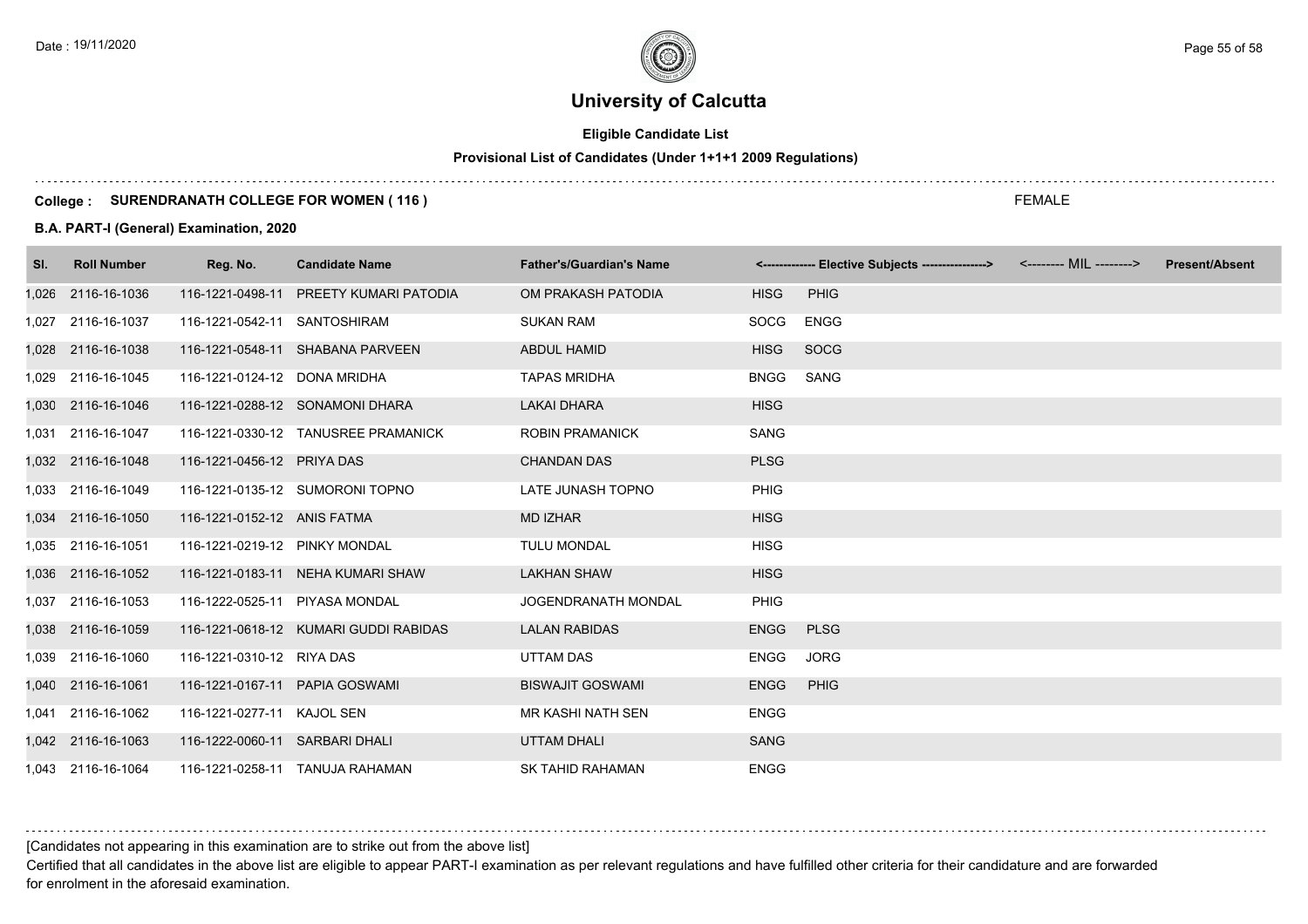# **Eligible Candidate List**

# **Provisional List of Candidates (Under 1+1+1 2009 Regulations)**

#### **College : SURENDRANATH COLLEGE FOR WOMEN ( 116 )**

#### **B.A. PART-I (General) Examination, 2020**

| SI. | <b>Roll Number</b> | Reg. No.                       | <b>Candidate Name</b>                  | <b>Father's/Guardian's Name</b>               |             | <------------- Elective Subjects ---------------> <-------- MIL --------> | <b>Present/Absent</b> |
|-----|--------------------|--------------------------------|----------------------------------------|-----------------------------------------------|-------------|---------------------------------------------------------------------------|-----------------------|
|     | 1,044 2116-16-1066 |                                | 116-1221-0120-12 SAMPA BHATTACHARYA    | <b>LATE SAMARENDRA</b><br><b>BHATTACHARYA</b> | SOCG        | <b>JORG</b>                                                               |                       |
|     | 1,045 2116-16-1067 |                                | 116-1221-0143-12 BAISHAKHI CHOWDHURY   | SAMBHU CHOWDHURY                              | <b>HISG</b> |                                                                           |                       |
|     | 1,046 2116-16-1068 | 116-1221-0249-12 KRISHNA DAS   |                                        | LATE RAMPROSAD DAS                            | <b>BNGG</b> | <b>PHIG</b>                                                               |                       |
|     | 1,047 2116-16-1069 | 116-1221-0275-12 PUJA ROY      |                                        | YOGENDRA ROY                                  | <b>BNGG</b> | GEOG                                                                      |                       |
|     | 1,048 2116-16-1070 |                                | 116-1221-0307-12 PRIYANKA PODDER       | <b>JAYANTA PODDER</b>                         | <b>BNGG</b> | SOCG                                                                      |                       |
|     | 1,049 2116-16-1071 | 116-1221-0403-12 SUTRISHNA DAS |                                        | <b>MINTU DAS</b>                              | <b>BNGG</b> | <b>JORG</b>                                                               |                       |
|     | 1,050 2116-16-1072 | 116-1221-0567-12 PUSHPA GIRI   |                                        | <b>BAIJNATH GIRI</b>                          | <b>GEOG</b> |                                                                           |                       |
|     | 1,051 2116-16-1073 |                                | 116-1221-0569-12 PUJA KUMARI KHUSHWAHA | <b>UPENDAR PRASAD</b><br><b>KHUSHWAHA</b>     | GEOG        | <b>EDCG</b>                                                               |                       |
|     | 1,052 2116-16-1074 |                                | 116-1221-0595-12 MAJDA KHATOON         | LATE MD SHAHABUDDIN                           | SANG        | <b>PHIG</b>                                                               |                       |
|     | 1,053 2116-16-1075 | 116-1221-0188-11 SHASWATI PAUL |                                        | <b>PRABIR PAUL</b>                            | <b>PHIG</b> | <b>HISG</b>                                                               |                       |
|     | 1,054 2116-16-1076 |                                | 116-1221-0152-11 KEYA CHAKRABORTY      | KANU CHAKRABORTY                              | <b>SANG</b> |                                                                           |                       |
|     | 1,055 2116-16-1077 | 116-1221-0163-11 GARGI DAS     |                                        | <b>SEKHAR KANTI DAS</b>                       | <b>BNGG</b> |                                                                           |                       |
|     | 1,056 2116-16-1078 | 116-1221-0190-11 PAPIA DAS     |                                        | <b>BISWAJIT DAS</b>                           | <b>BNGG</b> |                                                                           |                       |
|     | 1,057 2116-16-1079 |                                | 116-1221-0209-11 PAPIYA CHAKRABORTY    | ALOK CHAKRABORTY                              | SANG        |                                                                           |                       |
|     | 1,058 2116-16-1080 | 116-1221-0212-11 PAPIYA BANIK  |                                        | <b>SWAPAN BANIK</b>                           | <b>BNGG</b> | <b>GEOG</b>                                                               |                       |
|     | 1,059 2116-16-1081 |                                | 116-1221-0214-11 JOSHITA GANGULY       | <b>MALAY GANGULY</b>                          | <b>GEOG</b> |                                                                           |                       |
|     | 1,060 2116-16-1082 | 116-1221-0485-11 SOMA DEY      |                                        | <b>KAJAL DEY</b>                              | <b>ECOG</b> |                                                                           |                       |
|     | 1,061 2116-16-1083 | 116-1221-0500-11 PRITI PANDEY  |                                        | PRABHAT PANDEY                                | <b>HISG</b> | <b>PLSG</b>                                                               |                       |

### [Candidates not appearing in this examination are to strike out from the above list]

Certified that all candidates in the above list are eligible to appear PART-I examination as per relevant regulations and have fulfilled other criteria for their candidature and are forwarded for enrolment in the aforesaid examination.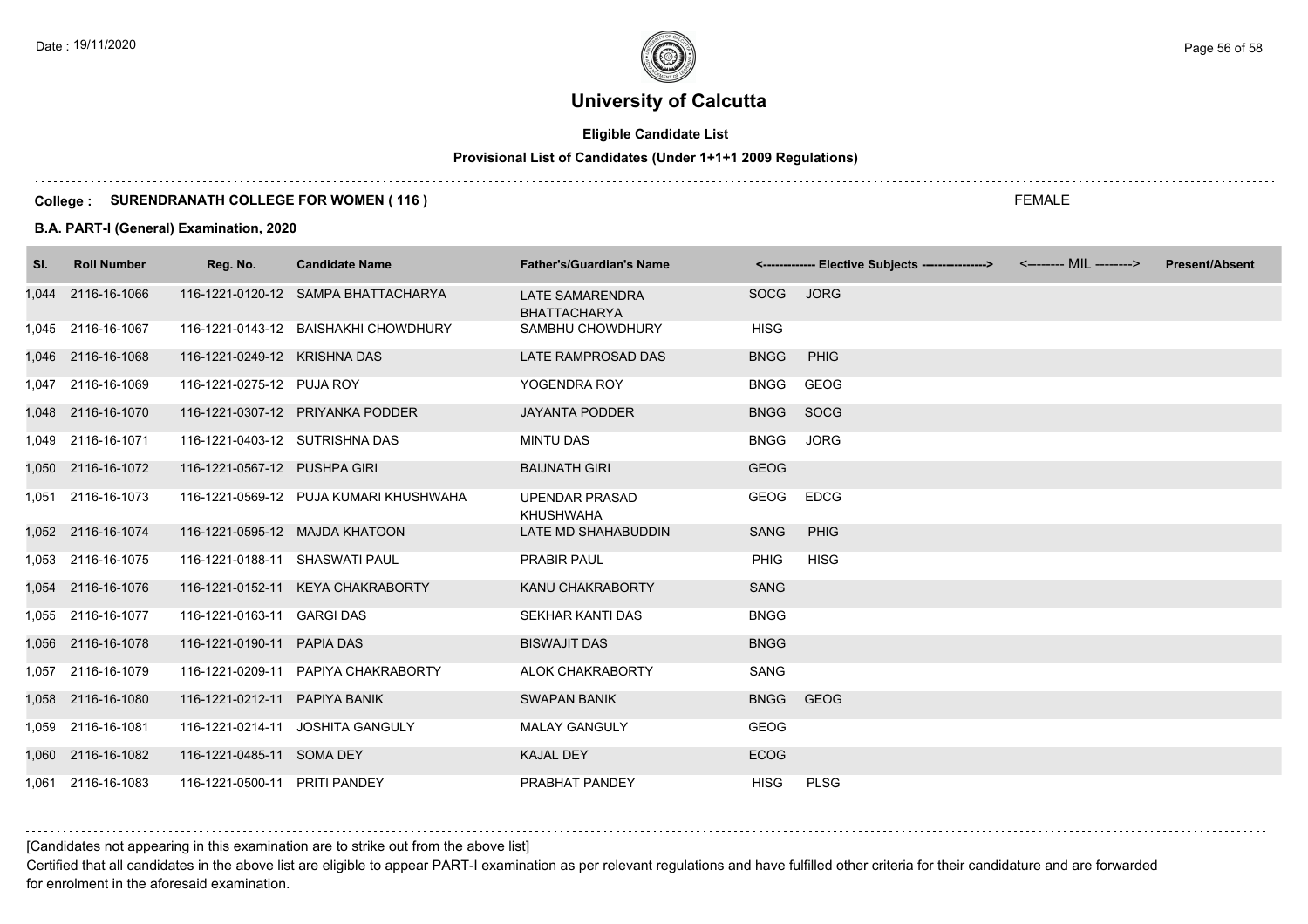# **Eligible Candidate List**

# **Provisional List of Candidates (Under 1+1+1 2009 Regulations)**

#### **College : SURENDRANATH COLLEGE FOR WOMEN ( 116 )**

#### **B.A. PART-I (General) Examination, 2020**

| SI. | <b>Roll Number</b> | Reg. No.                       | <b>Candidate Name</b>                  | <b>Father's/Guardian's Name</b> |             | <------------- Elective Subjects ----------------> <-------- MIL --------> | <b>Present/Absent</b> |
|-----|--------------------|--------------------------------|----------------------------------------|---------------------------------|-------------|----------------------------------------------------------------------------|-----------------------|
|     | 1,062 2116-16-1084 | 116-1222-0522-11               | <b>PALLABI BISWAS</b>                  | <b>SAJAL BISWAS</b>             | <b>SANG</b> |                                                                            |                       |
|     | 1,063 2116-16-1085 |                                | 116-1221-0526-11 SAHELI CHOWDHURY      | <b>MILAN CHOWDHURY</b>          | <b>HISG</b> |                                                                            |                       |
|     | 1,064 2116-16-1086 | 116-1221-0528-11 TANAYA MANNA  |                                        | <b>SUSHIL MANNA</b>             | <b>PHIG</b> |                                                                            |                       |
|     | 1,065 2116-16-1087 | 116-1221-0533-11 NAZIMA KHATUN |                                        | <b>MANJU SHAIKH</b>             | PHIG        |                                                                            |                       |
|     | 1,066 2116-16-1098 | 116-1221-0083-11 PINKY MALLICK |                                        | <b>RAMESH MALLICK</b>           | <b>HISG</b> | <b>PLSG</b>                                                                |                       |
|     | 1,067 2116-16-1099 |                                | 116-1221-0172-11 KAJAL KUMARI PRASAD   | L MOHAN PRASAD                  | <b>HISG</b> | <b>PHIG</b>                                                                |                       |
|     | 1,068 2116-16-1100 | 116-1221-0246-11 RIMA BEGUM    |                                        | MD MOHIUDDIN                    | <b>ENGG</b> | <b>PHIG</b>                                                                |                       |
|     | 1,069 2116-16-1101 | 116-1221-0278-11 POLLY KHATUN  |                                        | <b>NUR ISLAM MONDAL</b>         | <b>ENGG</b> | <b>PHIG</b>                                                                |                       |
|     | 1,070 2116-16-1102 |                                | 116-1221-0579-11 NAZIA NAHID KHAN      | MUSHARRAF ALI KHAN              | <b>ENGG</b> | <b>PHIG</b>                                                                |                       |
|     | 1,071 2116-16-1107 |                                | 116-1223-0157-11 PURNIMA HEMBRAM       | <b>KARTICK HEMBRAM</b>          | <b>BNGG</b> |                                                                            |                       |
|     | 1,072 2116-16-1108 | 116-1221-0178-11 PUJA DAS      |                                        | <b>RATAN DAS</b>                | <b>PLSG</b> | <b>GEOG</b>                                                                |                       |
|     | 1,073 2116-16-1110 | 116-1223-0120-11 CHAPALA SURIN |                                        | <b>RAMESH SURIN</b>             | <b>HISG</b> | <b>PLSG</b>                                                                |                       |
|     | 1,074 2116-16-1111 |                                | 116-1221-0245-11 SABINIAN KAKOLI GOMES | <b>ANTHONY BABU GOMES</b>       | <b>ENGG</b> |                                                                            |                       |
|     | 1,075 2116-16-1115 | 116-1222-0086-11 SABITA RANA   |                                        | <b>GANGA RANA</b>               | <b>HISG</b> | <b>SOCG</b>                                                                |                       |
|     | 1,076 2116-16-1116 |                                | 116-1222-0110-11 SUKTARA GHORAMI       | <b>MIHIR GHORAMI</b>            | <b>GEOG</b> | <b>SANG</b>                                                                |                       |
|     | 1,077 2116-16-1117 | 116-1221-0126-11 SANKARI JANA  |                                        | <b>BIJOY KRISHNA JANA</b>       | <b>GEOG</b> |                                                                            |                       |
|     | 1,078 2116-16-1118 | 116-1222-0137-11 RAKHI MONDAL  |                                        | LATE TAPNA KR MONDAL            | <b>SANG</b> |                                                                            |                       |
|     | 1,079 2116-16-1119 | 116-1221-0165-11 PRIYANKA SAHA |                                        | SANJOY SAHA                     | <b>PHIG</b> |                                                                            |                       |
|     | 1,080 2116-16-1120 | 116-1224-0195-11 POOJA SHAW    |                                        | <b>RAM LAL SHAW</b>             | <b>HISG</b> | <b>SOCG</b>                                                                |                       |
|     |                    |                                |                                        |                                 |             |                                                                            |                       |

### [Candidates not appearing in this examination are to strike out from the above list]

Certified that all candidates in the above list are eligible to appear PART-I examination as per relevant regulations and have fulfilled other criteria for their candidature and are forwarded for enrolment in the aforesaid examination.